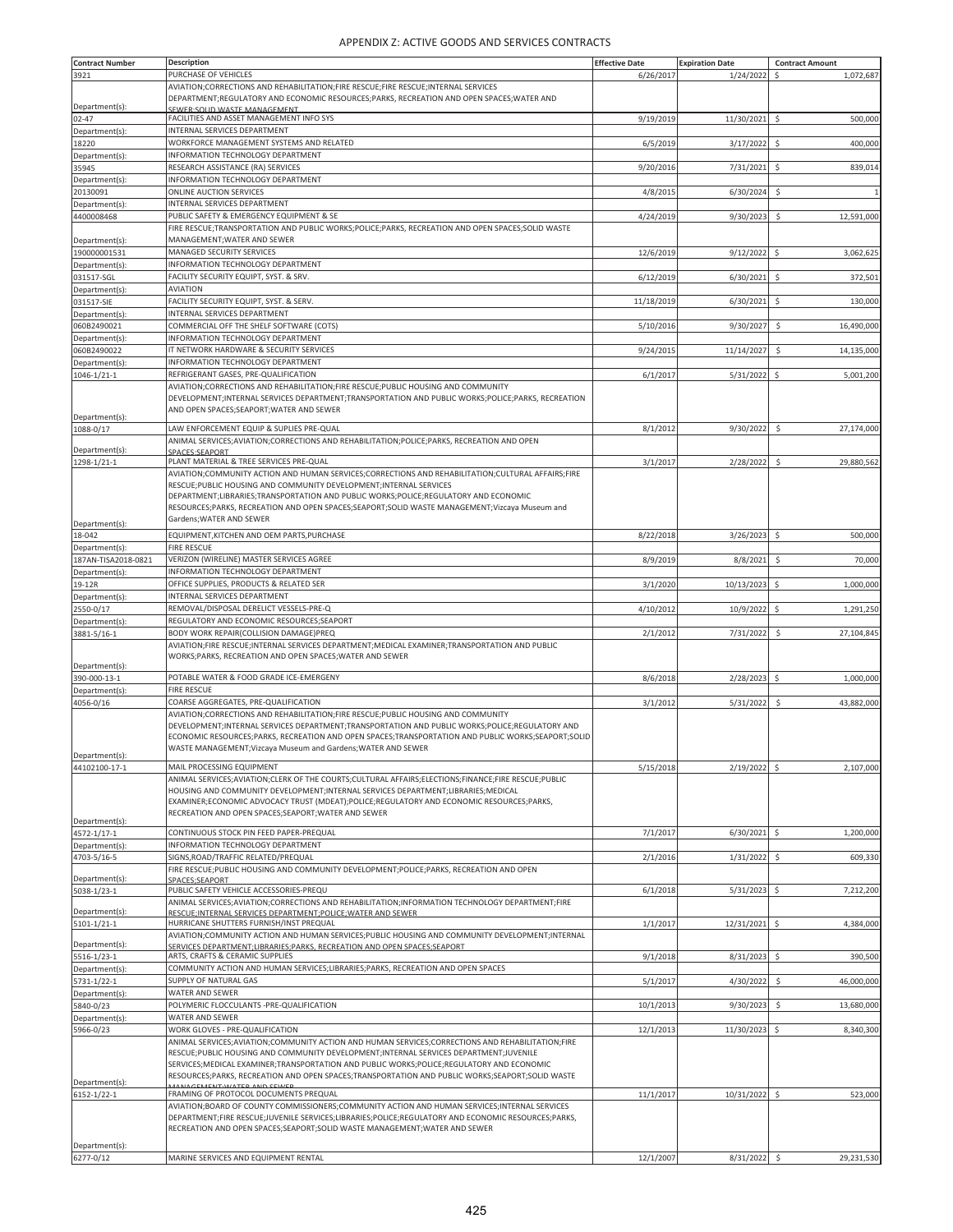| <b>Contract Number</b>        | <b>Description</b>                                                                                                                                                                                                                   | <b>Effective Date</b> | <b>Expiration Date</b> | <b>Contract Amount</b>            |
|-------------------------------|--------------------------------------------------------------------------------------------------------------------------------------------------------------------------------------------------------------------------------------|-----------------------|------------------------|-----------------------------------|
|                               | Department of Environmental Resource Management;REGULATORY AND ECONOMIC RESOURCES;PARKS, RECREATION                                                                                                                                  |                       |                        |                                   |
| Department(s):                | AND OPEN SPACES;SEAPORT;WATER AND SEWER                                                                                                                                                                                              |                       |                        |                                   |
| 6301-5/15-5                   | TONER CARTRIDGES (NEW/OEM) FOR PRINTERS                                                                                                                                                                                              | 7/1/2016              | 6/30/2022              | \$<br>11,100,513                  |
| Department(s):                | INTERNAL SERVICES DEPARTMENT                                                                                                                                                                                                         |                       |                        |                                   |
| 6327-9/16-9                   | REFURBISHED TELCOM EQUIPMENT-PREQUAL<br>INFORMATION TECHNOLOGY DEPARTMENT                                                                                                                                                            | 1/1/2016              | 3/31/2022              | \$<br>520,000                     |
| Department(s):<br>6486-1/21-1 | TAGBOARD TARGETS                                                                                                                                                                                                                     | 8/1/2016              | 7/31/2021              | \$<br>108,000                     |
| Department(s):                | PARKS, RECREATION AND OPEN SPACES;                                                                                                                                                                                                   |                       |                        |                                   |
| 6490-1/21-1                   | CONSTRUCTION CHEMICALS/PROT COATING-PREQ                                                                                                                                                                                             | 5/1/2017              | 4/30/2022              | $\ddot{\mathsf{S}}$<br>10,300,000 |
| Department(s):                | AVIATION;                                                                                                                                                                                                                            |                       |                        |                                   |
| 6502-1/21-1                   | WELDING EQUIP, SUPPLIES & ACCESSORIE-PREQ                                                                                                                                                                                            | 4/1/2017              | 3/31/2022              | Ś<br>1,683,000                    |
|                               | AVIATION;CORRECTIONS AND REHABILITATION;FIRE RESCUE;INTERNAL SERVICES DEPARTMENT;TRANSPORTATION AND                                                                                                                                  |                       |                        |                                   |
| Department(s):                | PUBLIC WORKS;PARKS, RECREATION AND OPEN SPACES;SEAPORT;SOLID WASTE MANAGEMENT;WATER AND SEWER                                                                                                                                        |                       |                        |                                   |
| 6582-5/16-5                   | PLUMBING EQUIP & SUPPLIES - PREQUAL                                                                                                                                                                                                  | 12/1/2015             | 11/30/2021             | $\ddot{\varsigma}$<br>39,124,600  |
|                               | AVIATION;COMMUNITY ACTION AND HUMAN SERVICES;CORRECTIONS AND REHABILITATION;FIRE RESCUE;PUBLIC                                                                                                                                       |                       |                        |                                   |
|                               | HOUSING AND COMMUNITY DEVELOPMENT; INTERNAL SERVICES DEPARTMENT; TRANSPORTATION AND PUBLIC                                                                                                                                           |                       |                        |                                   |
|                               | WORKS;POLICE;REGULATORY AND ECONOMIC RESOURCES;PARKS, RECREATION AND OPEN SPACES;TRANSPORTATION<br>AND PUBLIC WORKS;SEAPORT;SOLID WASTE MANAGEMENT; Vizcaya Museum and Gardens; WATER AND SEWER                                      |                       |                        |                                   |
|                               |                                                                                                                                                                                                                                      |                       |                        |                                   |
| Department(s):                |                                                                                                                                                                                                                                      |                       |                        |                                   |
| 6750-5/17-5                   | A/C & REFRIGERATION PARTS/SUPP-PREQUAL<br>AVIATION; CORRECTIONS AND REHABILITATION; FIRE RESCUE; PUBLIC HOUSING AND COMMUNITY                                                                                                        | 1/22/2017             | 7/21/2023              | -\$<br>17,078,999                 |
|                               | DEVELOPMENT; INTERNAL SERVICES DEPARTMENT; LIBRARIES; TRANSPORTATION AND PUBLIC                                                                                                                                                      |                       |                        |                                   |
|                               | WORKS;POLICE;REGULATORY AND ECONOMIC RESOURCES;PARKS, RECREATION AND OPEN SPACES;PARKS, RECREATION                                                                                                                                   |                       |                        |                                   |
|                               | AND OPEN SPACES;SEAPORT;SOLID WASTE MANAGEMENT; Vizcaya Museum and Gardens; WATER AND SEWER                                                                                                                                          |                       |                        |                                   |
| Department(s):                |                                                                                                                                                                                                                                      |                       |                        |                                   |
| 6819-5/17-5                   | PUMPS & MOTORS/PURCH/REPAIR/PART/PREQUAL                                                                                                                                                                                             | 5/1/2017              | 7/31/2023              | \$<br>106,353,655                 |
|                               | Aviation; Corrections and Rehabilitation; Public Housing and Community Development; Internal Services Department;                                                                                                                    |                       |                        |                                   |
| Department(s):                | Libraries; Transportation and Public Works; Police; Regulatory and Economic Resources; Parks, Recreation, and Open<br>Spaces; Seaport; Solid Waste; Water and Sewer                                                                  |                       |                        |                                   |
| 6824-1/23-1                   | PAPER, FINE REGISTERED MILL BRANDS-PREQ                                                                                                                                                                                              | 6/1/2018              | 5/31/2023              | \$<br>11,000,000                  |
| Department(s):                | <b>Internal Services Department</b>                                                                                                                                                                                                  |                       |                        |                                   |
| 6831-1/21-1                   | BICYCLES:PUR/PARTS/ACC & REPAIR SVC PREQ                                                                                                                                                                                             | 2/1/2017              | 1/31/2022              | \$<br>797,000                     |
| Department(s):                | Aviation; Police; Parks, Recreation, and Open Spaces; Seaport                                                                                                                                                                        |                       |                        |                                   |
| 7122-1/23-1                   | HAULING & DISPOSAL OF CLASS B BIOSOLIDS                                                                                                                                                                                              | 11/1/2019             | 10/31/2024             | \$<br>74,200,000                  |
| Department(s):<br>7263-1/21-1 | Water and Sewer<br>ELECTRICAL CONTROL PANELS-PRE-QUAL                                                                                                                                                                                | 4/1/2017              | 3/31/2022              | \$<br>4,635,000                   |
| Department(s):                | Aviation; Internal Services Department; Transportation and Public Works; Water and Sewer; Seaport                                                                                                                                    |                       |                        |                                   |
| 7312-1/22-1                   | LIBRARY SUPPLIES-PREQUALIFICATION POOL                                                                                                                                                                                               | 1/1/2018              | 12/31/2022             | \$<br>400,000                     |
| Department(s):                | Libraries; Parks, Recreation, and Open Spaces; VIZCAYA MUSEUM AND GARDENS;                                                                                                                                                           |                       |                        |                                   |
| 7605-1/22-1                   | VALVES: GAS/VAPOR, PARTS/SVCS PREQUAL                                                                                                                                                                                                | 8/1/2017              | 7/31/2022              | \$<br>2,399,000                   |
| Department(s):                | Water and Sewer                                                                                                                                                                                                                      |                       |                        |                                   |
| 7765-1/22-1                   | <b>BODY BAGS / EVIDENCE BAGS</b>                                                                                                                                                                                                     | 6/1/2017              | 5/31/2022              | \$<br>244,000                     |
| Department(s):<br>7778-1/22-1 | <b>Medical Examiner</b><br>SAMPLE TESTING BOTTLES                                                                                                                                                                                    | 9/1/2017              | 8/31/2022              | \$<br>266,000                     |
| Department(s):                | Regulatory and Economic Resources                                                                                                                                                                                                    |                       |                        |                                   |
| 7780-1/22-1                   | GOLF COURSE SUPPLIES AND ACCESSORIES                                                                                                                                                                                                 | 2/1/2018              | 1/31/2023              | \$<br>300,000                     |
| Department(s):                | Parks, Recreation, and Open Spaces                                                                                                                                                                                                   |                       |                        |                                   |
| 7963-1/22-1                   | BUILDING MATERIALS - PRE-QUALIFICATION                                                                                                                                                                                               | 9/1/2017              | 8/31/2022              | \$<br>21,989,600                  |
|                               | Animal Services; Aviation; Community Action and Human Services; Corrections and Rehabilitation; Department of                                                                                                                        |                       |                        |                                   |
|                               | Environmental Resource Management; Cultural Affairs; Fire Rescue; Government Info Center; Public Housing and<br>Community Development; Internal Services Department; Libraries; Transportation and Public Works; Police; Regulatory  |                       |                        |                                   |
|                               | and Economic Resources; Parks, Recreation, and Open Spaces; Seaport; Solid Waste; VIZCAYA MUSEUM AND GARDENS;                                                                                                                        |                       |                        |                                   |
| Department(s):                |                                                                                                                                                                                                                                      |                       |                        |                                   |
| 8073-1/20-1<br>Department(s): | VETERINARY SUPPLIES & PHARM - PREQUAL<br><b>Animal Services</b>                                                                                                                                                                      | 2/1/2017              | $1/31/2022$ \$         | 6,975,000                         |
| 8076-0/17                     | DRAINAGE MATERIALS, PRE-QUALIFICATION                                                                                                                                                                                                | 10/1/2012             | $9/30/2022$ \$         | 2,821,000                         |
| Department(s):                | Aviation; Internal Services Department; Transportation and Public Works; Seaport; Water and Sewer;                                                                                                                                   |                       |                        |                                   |
| 8111-1/23-1                   | PROMOTIONAL ITEMS - PREQUALIFICATION                                                                                                                                                                                                 | 7/1/2018              | 6/30/2023              | \$<br>3,977,000                   |
|                               | Animal Services; Aviation; Board of County Commissioners; Clerk of Courts; Community Action and Human Services;                                                                                                                      |                       |                        |                                   |
|                               | Corrections and Rehabilitation; Communications Department; Cultural Affairs; Fire Rescue; Public Housing and                                                                                                                         |                       |                        |                                   |
|                               | Community Development; Human Resources; Internal Services Department; Inspector General; Administrative Office of<br>the Courts; Juvenile Services; Libraries; Medical Examiner; ECONOMIC ADVOCACY TRUST (MDEAT); Transportation and |                       |                        |                                   |
|                               | Public Works; Police; Regulatory and Economic Resources                                                                                                                                                                              |                       |                        |                                   |
| Department(s):                |                                                                                                                                                                                                                                      |                       |                        |                                   |
| 8233-1/22-1                   | LIQUIFIED PETROLEUM GAS (LPG)<br>Aviation; Community Action and Human Services; Corrections and Rehabilitation; Information Technology; Fire Rescue;                                                                                 | 10/1/2017             | $9/30/2022$ \$         | 1,042,900                         |
|                               | Public Housing and Community Development; Internal Services Department; Transportation and Public Works; Parks,                                                                                                                      |                       |                        |                                   |
| Department(s):                | Recreation and Onen Spaces: Solid Waste: Water and Sewer                                                                                                                                                                             |                       |                        |                                   |
| 8239-0/24                     | LOT CLEARING SERVICES - PREQUAL<br>Public Housing and Community Development; Internal Services Department; Regulatory and Economic Resources; Parks,                                                                                 | 6/16/2014             | $6/30/2024$ \$         | 3,672,937                         |
| Department(s):                | Recreation, and Open Spaces                                                                                                                                                                                                          |                       |                        |                                   |
| 8254-1/22-1                   | REPRODUCTION & BINDING SCVS - PRE-QUAL                                                                                                                                                                                               | 11/1/2017             | 10/31/2022             | \$<br>2,108,750                   |
|                               | Community Action and Human Services; Communications Department; Finance Department; Fire Rescue; Government                                                                                                                          |                       |                        |                                   |
| Department(s):                | Info Center; Public Housing and Community Development; Internal Services Department; Regulatory and Economic<br>Resources: Seaport: Solid Waste: Water and Sewer                                                                     |                       |                        |                                   |
| 8318-5/17-5                   | PETROLEUM PRODUCTS - PREQUALIFICATION                                                                                                                                                                                                | 1/1/2017              | 12/31/2022             | 25,001,961<br>$\ddot{\mathsf{S}}$ |
|                               | Aviation; Fire Rescue; Internal Services Department; Internal Services Department; Transportation and Public Works;                                                                                                                  |                       |                        |                                   |
| Department(s):                | Police; Parks, Recreation, and Open Spaces; Transportation and Public Works; Seaport; Solid Waste; Water and Sewer                                                                                                                   |                       |                        |                                   |
| 8446-5/17-1                   | CONSTRUCTION EQUIPMENT RENTAL                                                                                                                                                                                                        | 4/1/2013              | 3/31/2023              | \$<br>44,819,000                  |
|                               | Animal Services; Aviation; Corrections and Rehabilitation; Cultural Affairs; Information Technology; Fire Rescue; Public                                                                                                             |                       |                        |                                   |
|                               | Housing and Community Development; Internal Services Department; Libraries; Transportation and Public Works; Police;                                                                                                                 |                       |                        |                                   |
| Department(s):                | Regulatory and Economic Resources; Parks, Recreation, and Open Spaces; Seaport; Solid Waste; VIZCAYA MUSEUM AND                                                                                                                      |                       |                        |                                   |
| 8578-0/23                     | <b>GARDENS: Water and Sewer</b><br>LANDFILL GAS UTILIZATION SYSTEM (LFGUS)                                                                                                                                                           | 2/3/2009              | 2/2/2026               | S.                                |
| Department(s):                | Solid Waste                                                                                                                                                                                                                          |                       |                        |                                   |
| 8661-10/19-7                  | TECHNICAL APPLICATION TRAINING/PRE-QUALI                                                                                                                                                                                             | 2/20/2016             | 2/28/2022              | \$<br>2,700,333                   |
| Department(s):                | Human Resources                                                                                                                                                                                                                      |                       |                        |                                   |
| 8680-10/19-7                  | PROFESSIONAL TRAINING - PREQUAL/POOL                                                                                                                                                                                                 | 2/20/2016             | 2/19/2022              | \$<br>3,750,000                   |
| Department(s):                | Human Resources<br>WIRELESS PROGRAMMABLE TIME SWITCHES-PREQ                                                                                                                                                                          | 4/1/2019              | 3/31/2024              | 200,000                           |
| 8727-1/24-1<br>Department(s): | <b>Transportation and Public Works</b>                                                                                                                                                                                               |                       |                        | \$                                |
| 8734-1/21-1                   | BLEACHERS FURNISH, DELIVER AND ASSEMBLY                                                                                                                                                                                              | 2/1/2017              | $1/31/2022$ \$         | 200,000                           |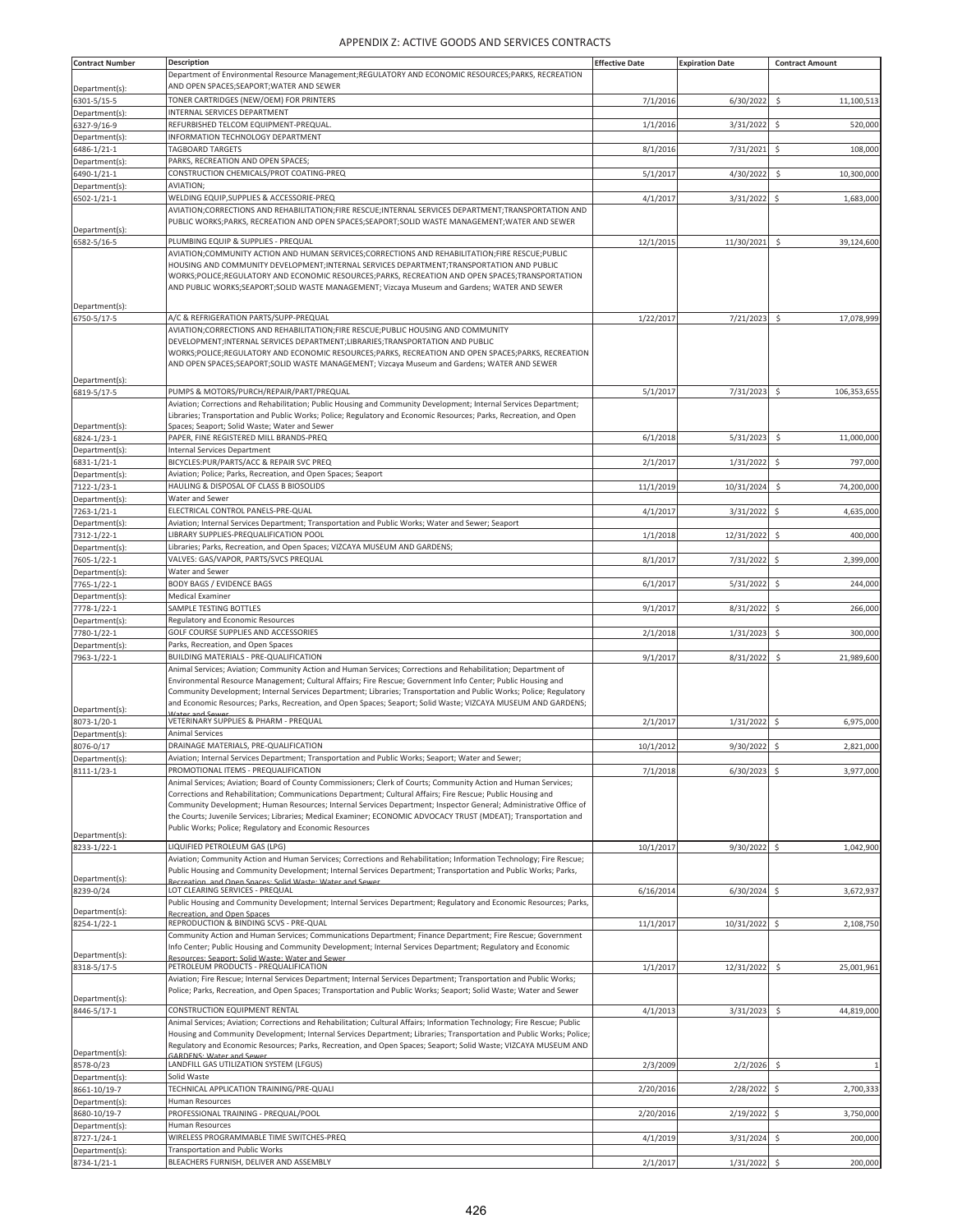| <b>Contract Number</b>         | <b>Description</b>                                                                                                                                                                                                                                                                                                                                                                                                                                                                                                                                                                                                                                                                                                                                                                                                                                                                                                                                                                                                                                 | <b>Effective Date</b> | <b>Expiration Date</b> | <b>Contract Amount</b>             |
|--------------------------------|----------------------------------------------------------------------------------------------------------------------------------------------------------------------------------------------------------------------------------------------------------------------------------------------------------------------------------------------------------------------------------------------------------------------------------------------------------------------------------------------------------------------------------------------------------------------------------------------------------------------------------------------------------------------------------------------------------------------------------------------------------------------------------------------------------------------------------------------------------------------------------------------------------------------------------------------------------------------------------------------------------------------------------------------------|-----------------------|------------------------|------------------------------------|
| Department(s):                 | Parks, Recreation, and Open Spaces                                                                                                                                                                                                                                                                                                                                                                                                                                                                                                                                                                                                                                                                                                                                                                                                                                                                                                                                                                                                                 |                       |                        |                                    |
| 9122-4/15-4                    | VETERINARY SERVICES (PRE-QUALIFICATION)                                                                                                                                                                                                                                                                                                                                                                                                                                                                                                                                                                                                                                                                                                                                                                                                                                                                                                                                                                                                            | 1/1/2014              | 6/30/2021              | \$<br>2,551,200                    |
| Department(s):<br>9136-1/22-1  | <b>Animal Services</b><br>VENDING MACHINE SERVICES FOR MDT                                                                                                                                                                                                                                                                                                                                                                                                                                                                                                                                                                                                                                                                                                                                                                                                                                                                                                                                                                                         | 10/1/2017             | 9/30/2022              | \$<br>$\mathbf{1}$                 |
| Department(s):                 | <b>Transportation and Public Works</b>                                                                                                                                                                                                                                                                                                                                                                                                                                                                                                                                                                                                                                                                                                                                                                                                                                                                                                                                                                                                             |                       |                        |                                    |
| 9176-1/23-1                    | RECREATIONAL ITEMS:FURNISH & DEL PREQUAL                                                                                                                                                                                                                                                                                                                                                                                                                                                                                                                                                                                                                                                                                                                                                                                                                                                                                                                                                                                                           | 5/1/2018              | 4/30/2023              | \$<br>999,000                      |
| Department(s):                 | Parks, Recreation, and Open Spaces;                                                                                                                                                                                                                                                                                                                                                                                                                                                                                                                                                                                                                                                                                                                                                                                                                                                                                                                                                                                                                |                       |                        |                                    |
| 9234-2/18-2<br>Department(s):  | TELECOM SVCS, EQUIP & MATERIALS-PREQUAL<br><b>Information Technology</b>                                                                                                                                                                                                                                                                                                                                                                                                                                                                                                                                                                                                                                                                                                                                                                                                                                                                                                                                                                           | 4/1/2016              | 3/31/2022              | \$<br>11,660,000                   |
| 9301-0/20                      | MULTIFUNCTIONAL DEVICE PURCH/MAINT-PREQ                                                                                                                                                                                                                                                                                                                                                                                                                                                                                                                                                                                                                                                                                                                                                                                                                                                                                                                                                                                                            | 8/1/2011              | 7/31/2021              | \$<br>34,000,000                   |
| Department(s):                 | Animal Services; County Attorney Office; Audit and Management Services; Aviation; Building and Neighborhood<br>Compliance Dept; Management and Budget; Community Action Agency; Board of County Commissioners; Office of the<br>Mayor; Clerk of Courts; Community Action and Human Services; Corrections and Rehabilitation; Consumer Services<br>Department; Communications Department; Cultural Affairs; Elections Department; Information Technology; Finance<br>Department; Fire Rescue; Government Info Center; Public Housing and Community Development; Homeless Trust;<br>Internal Services Department; Human Resources; Inspector General; Juvenile Services; Libraries; Medical Examiner;<br>ECONOMIC ADVOCACY TRUST (MDEAT); Transportation Planning Organization; Transportation and Public Works; Police;<br>Regulatory and Economic Resources; Parks, Recreation, and Open Spaces; State Attorney's Office; Seaport; Solid Waste;<br>CITIZENS' INDEPENDENT TRANSPORTATION TRUST (CITT); VIZCAYA MUSEUM AND GARDENS; Water and Sewer; |                       |                        |                                    |
| 9360-1/23-1                    | HAULING & DISPOSAL OF EMERGENCY DEBRIS                                                                                                                                                                                                                                                                                                                                                                                                                                                                                                                                                                                                                                                                                                                                                                                                                                                                                                                                                                                                             | 1/1/2019              | 12/31/2023             | $\mathsf{S}$<br>90,000,000         |
| Department(s):                 | Solid Waste                                                                                                                                                                                                                                                                                                                                                                                                                                                                                                                                                                                                                                                                                                                                                                                                                                                                                                                                                                                                                                        |                       |                        |                                    |
| 9384-1/22-1                    | APPLIANCES, PARTS, SUPPLIES & SVCS PREQ                                                                                                                                                                                                                                                                                                                                                                                                                                                                                                                                                                                                                                                                                                                                                                                                                                                                                                                                                                                                            | 4/1/2018              | 3/31/2023              | Ś<br>5,703,840                     |
| Department(s):                 | Animal Services; Aviation; Clerk of Courts; Community Action and Human Services; Corrections and Rehabilitation; Fire<br>Rescue; Public Housing and Community Development; Internal Services Department; Inspector General; Libraries;<br>Transportation and Public Works; Police; Parks, Recreation, and Open Spaces; Seaport; Solid Waste; Water and Sewer                                                                                                                                                                                                                                                                                                                                                                                                                                                                                                                                                                                                                                                                                       |                       |                        |                                    |
| 9418-0/16                      | EQUIP/PARTS/SVC FOR RAIL VEH & SYS-PREQU                                                                                                                                                                                                                                                                                                                                                                                                                                                                                                                                                                                                                                                                                                                                                                                                                                                                                                                                                                                                           | 8/1/2011              | 7/31/2021              | $\ddot{\mathsf{S}}$<br>185,019,000 |
| Department(s):<br>9427-1/21-1  | Aviation; Transportation and Public Works; Seaport; Water and Sewer<br>PASSENGER LOADING BRIDGES-PREQUAL                                                                                                                                                                                                                                                                                                                                                                                                                                                                                                                                                                                                                                                                                                                                                                                                                                                                                                                                           | 10/1/2016             | 9/30/2021              | \$<br>88,455,000                   |
| Department(s):                 | Aviation; Seaport                                                                                                                                                                                                                                                                                                                                                                                                                                                                                                                                                                                                                                                                                                                                                                                                                                                                                                                                                                                                                                  |                       |                        |                                    |
| 9455-0/16                      | SAVE ENERGY & MONEY (SEAM) POOL-PREQUAL                                                                                                                                                                                                                                                                                                                                                                                                                                                                                                                                                                                                                                                                                                                                                                                                                                                                                                                                                                                                            | 6/23/2011             | 9/30/2021              | Ś<br>500,000                       |
| Department(s):                 | Office of Sustainability; Regulatory and Economic Resources;                                                                                                                                                                                                                                                                                                                                                                                                                                                                                                                                                                                                                                                                                                                                                                                                                                                                                                                                                                                       |                       |                        |                                    |
| 9535-1/21-1<br>Department(s):  | TOOLS & ACCESSORIES-PRE-QUALIFICATION<br>Animal Services; Aviation; Community Action and Human Services; Corrections and Rehabilitation; Information<br>Technology; Fire Rescue; Public Housing and Community Development; Internal Services Department; Libraries;<br>Transportation and Public Works; Police; Regulatory and Economic Resources; Parks, Recreation, and Open Spaces;<br>Seaport; Solid Waste; VIZCAYA MUSEUM AND GARDENS; Water and Sewer;                                                                                                                                                                                                                                                                                                                                                                                                                                                                                                                                                                                       | 5/1/2017              | 4/30/2022              | \$<br>10,994,000                   |
| 9551-1/21-1                    | FLOOR CLEANING MACHINES, PRE-QUAL POOL                                                                                                                                                                                                                                                                                                                                                                                                                                                                                                                                                                                                                                                                                                                                                                                                                                                                                                                                                                                                             | 7/1/2017              | 6/30/2022              | \$<br>405,000                      |
| Department(s)                  | Transportation and Public Works; Seaport; Water and Sewer                                                                                                                                                                                                                                                                                                                                                                                                                                                                                                                                                                                                                                                                                                                                                                                                                                                                                                                                                                                          |                       |                        |                                    |
| 9562-5/22-1                    | JANITORIAL SERVICES - PRE-QUALIFICATION<br>Animal Services; Aviation; Clerk of Courts; Community Action and Human Services; Corrections and Rehabilitation;<br>Cultural Affairs; Fire Rescue; Public Housing and Community Development; Internal Services Department; Libraries;<br>Transportation and Public Works; Administrative Office of the Courts; Police; Parks, Recreation, and Open Spaces;                                                                                                                                                                                                                                                                                                                                                                                                                                                                                                                                                                                                                                              | 1/1/2018              | 12/31/2022             | \$<br>151,261,390                  |
| Department(s):<br>9574-0/17    | Seaport; Solid Waste; Water and Sewer<br>MOBILE MATERIALS HANDLING EQUIPMENT-PREQ                                                                                                                                                                                                                                                                                                                                                                                                                                                                                                                                                                                                                                                                                                                                                                                                                                                                                                                                                                  | 8/8/2012              | 8/31/2022              | $\ddot{\varsigma}$                 |
| Department(s):                 | Aviation; Fire Rescue; Public Housing and Community Development; Internal Services Department; Transportation and<br>Public Works; Police; Parks, Recreation, and Open Spaces; Solid Waste; VIZCAYA MUSEUM AND GARDENS; Water and<br>Sewer                                                                                                                                                                                                                                                                                                                                                                                                                                                                                                                                                                                                                                                                                                                                                                                                         |                       |                        | 15,405,000                         |
| 9633-1/22-1                    | PHOTOGRAPHIC PROCESS/CCTV BROADCAST PREQ                                                                                                                                                                                                                                                                                                                                                                                                                                                                                                                                                                                                                                                                                                                                                                                                                                                                                                                                                                                                           | 11/1/2017             | 10/31/2022             | \$<br>904,826                      |
| Department(s):                 | Community Action and Human Services; Communications Department; Information Technology; Fire Rescue;<br>Government Info Center; Public Housing and Community Development; Medical Examiner; Police; Regulatory and<br>Economic Resources; Parks, Recreation, and Open Spaces; Seaport; Solid Waste; Water and Sewer                                                                                                                                                                                                                                                                                                                                                                                                                                                                                                                                                                                                                                                                                                                                |                       |                        |                                    |
| 9646-2/24-1                    | TIME CLOCK TERMINALS                                                                                                                                                                                                                                                                                                                                                                                                                                                                                                                                                                                                                                                                                                                                                                                                                                                                                                                                                                                                                               | 8/8/2018              | 8/7/2021               | \$<br>90,000                       |
| Department(s):                 | Aviation                                                                                                                                                                                                                                                                                                                                                                                                                                                                                                                                                                                                                                                                                                                                                                                                                                                                                                                                                                                                                                           |                       |                        |                                    |
| 9711-0/23                      | PIPE & FITTINGS FOR WATER & WASTEWATER<br>Water and Sewer                                                                                                                                                                                                                                                                                                                                                                                                                                                                                                                                                                                                                                                                                                                                                                                                                                                                                                                                                                                          | 1/1/2014              | 12/31/2023             | \$<br>47,500,000                   |
| Department(s)<br>9733-1/23-1   | LED SIGNS REPAIRS SERVICES                                                                                                                                                                                                                                                                                                                                                                                                                                                                                                                                                                                                                                                                                                                                                                                                                                                                                                                                                                                                                         | 5/1/2018              | 4/30/2023              | \$<br>151,000                      |
| Department(s):                 | Aviation                                                                                                                                                                                                                                                                                                                                                                                                                                                                                                                                                                                                                                                                                                                                                                                                                                                                                                                                                                                                                                           |                       |                        |                                    |
| 9743-0/23-1                    | GROUNDS MAINT & PEST CONTROL - PREQUAL<br>Aviation; Community Action and Human Services; Corrections and Rehabilitation; Cultural Affairs; Fire Rescue; Public<br>Housing and Community Development; Internal Services Department; Libraries; Transportation and Public Works; Police;<br>Parks, Recreation, and Open Spaces; Solid Waste; Water and Sewer                                                                                                                                                                                                                                                                                                                                                                                                                                                                                                                                                                                                                                                                                         | 1/1/2019              | 12/31/2023             | \$<br>95,018,000                   |
| Department(s):<br>9764-0/23    | ATHLETIC TYPE SHOES - PREQUAL                                                                                                                                                                                                                                                                                                                                                                                                                                                                                                                                                                                                                                                                                                                                                                                                                                                                                                                                                                                                                      | 10/1/2013             | 9/30/2023              | \$<br>780,000                      |
| Department(s):                 | Aviation; Fire Rescue; Regulatory and Economic Resources                                                                                                                                                                                                                                                                                                                                                                                                                                                                                                                                                                                                                                                                                                                                                                                                                                                                                                                                                                                           |                       |                        |                                    |
| 9791-1/24-1                    | FIXED BUS ROUTES FOR MIAMI-DADE TRANSIT                                                                                                                                                                                                                                                                                                                                                                                                                                                                                                                                                                                                                                                                                                                                                                                                                                                                                                                                                                                                            | 8/1/2019              | 7/31/2024              | \$<br>10,019,000                   |
| Department(s):<br>9794-1/21-1  | Transportation and Public Works<br>PAGER LEASING & SERVICES                                                                                                                                                                                                                                                                                                                                                                                                                                                                                                                                                                                                                                                                                                                                                                                                                                                                                                                                                                                        | 1/29/2019             | 1/28/2022              | 176,700                            |
|                                | Aviation; Corrections and Rehabilitation; Information Technology; Fire Rescue; Parks, Recreation, and Open Spaces;                                                                                                                                                                                                                                                                                                                                                                                                                                                                                                                                                                                                                                                                                                                                                                                                                                                                                                                                 |                       |                        | \$                                 |
| Department(s):                 | Public Defenders Office: State Attorney's Office: Water and Sewer                                                                                                                                                                                                                                                                                                                                                                                                                                                                                                                                                                                                                                                                                                                                                                                                                                                                                                                                                                                  |                       |                        |                                    |
| 9796-1/24-1                    | OFFICE MACHINE REPAIR & MAINTENANCE SERV                                                                                                                                                                                                                                                                                                                                                                                                                                                                                                                                                                                                                                                                                                                                                                                                                                                                                                                                                                                                           | 3/1/2019              | 2/29/2024              | \$<br>339,000                      |
| Department(s):                 | Management and Budget; Community Action and Human Services; Internal Services Department; Juvenile Services;<br>Transportation Planning Organization; Police; Parks, Recreation, and Open Spaces; Seaport; Solid Waste                                                                                                                                                                                                                                                                                                                                                                                                                                                                                                                                                                                                                                                                                                                                                                                                                             |                       |                        |                                    |
| 9797-1/24-1                    | PET SUPPLIES - PREQUALIFICATION                                                                                                                                                                                                                                                                                                                                                                                                                                                                                                                                                                                                                                                                                                                                                                                                                                                                                                                                                                                                                    | 6/13/2019             | 6/12/2024              | \$<br>2,542,000                    |
| Department(s):                 | Animal Services; Aviation; Corrections and Rehabilitation; Police; Parks, Recreation, and Open Spaces                                                                                                                                                                                                                                                                                                                                                                                                                                                                                                                                                                                                                                                                                                                                                                                                                                                                                                                                              |                       |                        |                                    |
| BW0735-1/27<br>Department(s):  | FORENSIC TOXICOLOGY SERVICES<br>Police                                                                                                                                                                                                                                                                                                                                                                                                                                                                                                                                                                                                                                                                                                                                                                                                                                                                                                                                                                                                             | 10/26/2017            | 10/31/2022             | \$<br>5,098,000                    |
| BW-10003                       | COST ALLOCATION PLANS FOR DTPW                                                                                                                                                                                                                                                                                                                                                                                                                                                                                                                                                                                                                                                                                                                                                                                                                                                                                                                                                                                                                     | 6/3/2019              | 6/30/2022              | \$<br>103,875                      |
| Department(s):                 | Transportation and Public Works                                                                                                                                                                                                                                                                                                                                                                                                                                                                                                                                                                                                                                                                                                                                                                                                                                                                                                                                                                                                                    |                       |                        |                                    |
| BW-10010                       | LEASE OF DIGITAL MICROFORM SCANNERS                                                                                                                                                                                                                                                                                                                                                                                                                                                                                                                                                                                                                                                                                                                                                                                                                                                                                                                                                                                                                | 6/1/2019              | 5/31/2024              | 182,000<br>-S                      |
| Department(s):<br>BW10021-0/20 | Regulatory and Economic Resources<br>PINNACLE MANAGED SVCS&SOFTWARE MASTER AG                                                                                                                                                                                                                                                                                                                                                                                                                                                                                                                                                                                                                                                                                                                                                                                                                                                                                                                                                                      | 12/9/2019             | 6/8/2021               | \$<br>243,053                      |
| Department(s):                 | <b>Information Technology</b>                                                                                                                                                                                                                                                                                                                                                                                                                                                                                                                                                                                                                                                                                                                                                                                                                                                                                                                                                                                                                      |                       |                        |                                    |
| BW-10024                       | <b>BUS NETWORK REDESIGN</b>                                                                                                                                                                                                                                                                                                                                                                                                                                                                                                                                                                                                                                                                                                                                                                                                                                                                                                                                                                                                                        | 8/28/2019             | 8/31/2021              | \$<br>250,000                      |
| Department(s):                 | <b>Transportation and Public Works</b>                                                                                                                                                                                                                                                                                                                                                                                                                                                                                                                                                                                                                                                                                                                                                                                                                                                                                                                                                                                                             |                       |                        |                                    |
| BW-10026                       | TRANSIT PERFORMANCE ANALYSIS SOFTWARE<br><b>Transportation and Public Works</b>                                                                                                                                                                                                                                                                                                                                                                                                                                                                                                                                                                                                                                                                                                                                                                                                                                                                                                                                                                    | 2/13/2020             | 2/28/2023              | \$<br>1,980,000                    |
| Department(s):<br>BW-10027     | ELEVATOR CONSULTANT AGREEMENT                                                                                                                                                                                                                                                                                                                                                                                                                                                                                                                                                                                                                                                                                                                                                                                                                                                                                                                                                                                                                      | 8/1/2019              | 7/31/2021              | \$<br>250,000                      |
| Department(s):                 | <b>Internal Services Department</b>                                                                                                                                                                                                                                                                                                                                                                                                                                                                                                                                                                                                                                                                                                                                                                                                                                                                                                                                                                                                                |                       |                        |                                    |
| BW-10058                       | RABIES ORAL VACCINE PROGRAMM                                                                                                                                                                                                                                                                                                                                                                                                                                                                                                                                                                                                                                                                                                                                                                                                                                                                                                                                                                                                                       | 5/14/2020             | 12/31/2021             | 1,536,000<br>\$                    |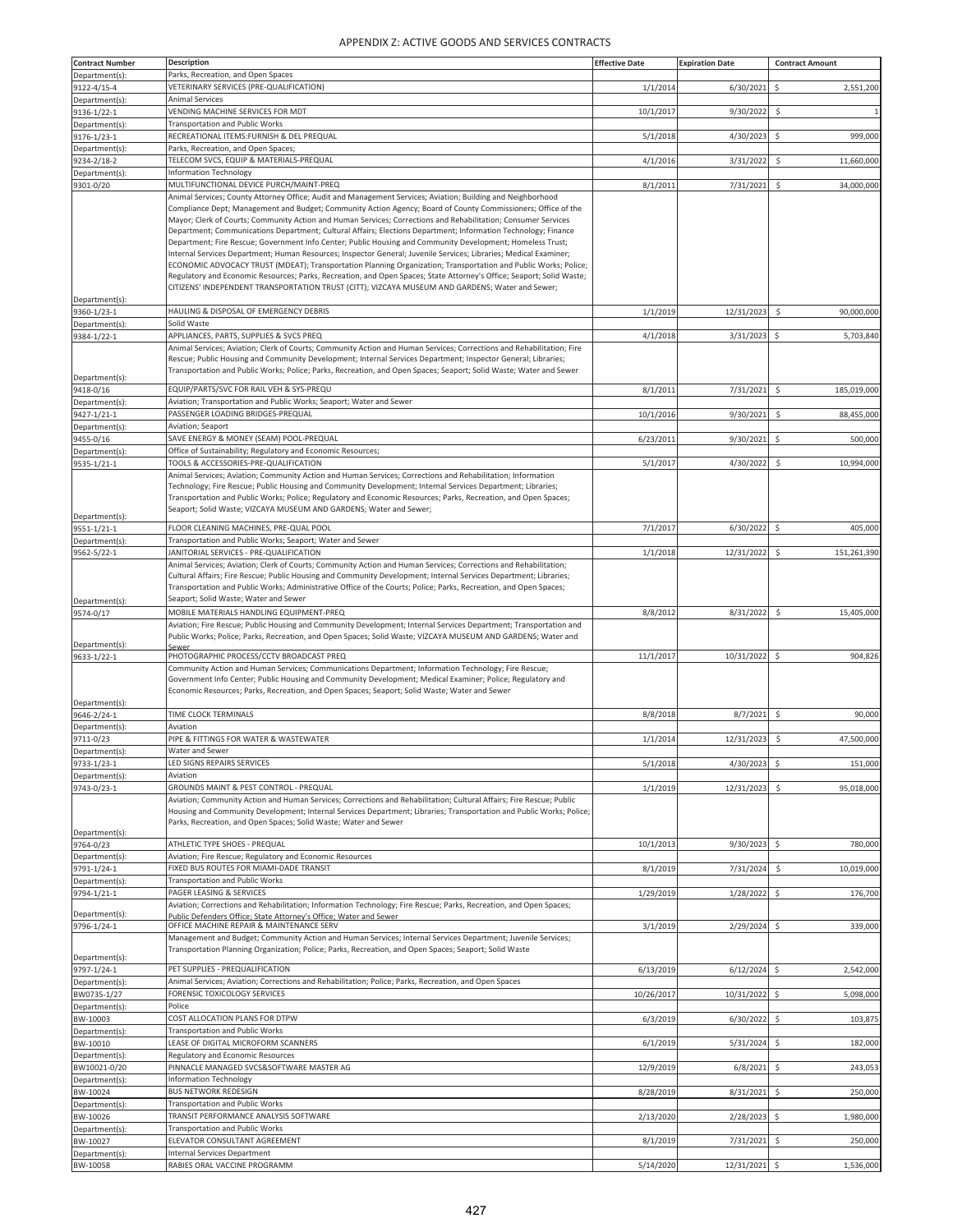| <b>Contract Number</b>            | Description                                                                       | <b>Effective Date</b> | <b>Expiration Date</b> | <b>Contract Amount</b>              |
|-----------------------------------|-----------------------------------------------------------------------------------|-----------------------|------------------------|-------------------------------------|
| Department(s)                     | Animal Services                                                                   |                       |                        |                                     |
| BW-10067                          | ACQUISITION OF LOST AND FOUND ITEMS MIA                                           | 6/1/2020              | 5/31/2025              | \$<br>$\mathbf{1}$                  |
| Department(s):                    | Aviation                                                                          |                       |                        |                                     |
| BW6636-0/23                       | DNA TESTING EQUIPMENT, SUPPLIES, TRAININ                                          | 9/1/2019              | 8/31/2024              | 4,000,000<br>\$                     |
| Department(s):<br>BW7172-2/29-1   | Police<br>AUTOMATED FINGERPRINTING ID SYSTEM/MAINT                                | 10/1/2018             | 9/30/2023              | \$<br>2,011,605                     |
| Department(s):                    | Corrections and Rehabilitation; Juvenile Services; Police                         |                       |                        |                                     |
| BW7944-0/23                       | OPEX FALCON RED 72 PROCESSORS                                                     | 9/10/2018             | 3/6/2023               | \$<br>401,451                       |
| Department(s)                     | <b>Finance Department</b>                                                         |                       |                        |                                     |
| BW8207-2/12-3                     | GIS ENTERPRISE LICENSE AND MAINTENANCE                                            | 11/1/2015             | 10/31/2023             | \$<br>8,125,000                     |
| Department(s):                    | <b>Information Technology</b>                                                     |                       |                        |                                     |
| BW8938-10/23-8<br>Department(s):  | CASE MANAGEMENT SOFTWARE VENDOR HOSTING<br>Juvenile Services                      | 6/5/2020              | 6/4/2021               | \$<br>90,770                        |
| BW9165-0/24                       | CONTINUING DISCLOSURE DISSEMINATION AGEN                                          | 5/1/2019              | 4/30/2024              | Ś<br>125,000                        |
| Department(s):                    | <b>Finance Department</b>                                                         |                       |                        |                                     |
| BW9203-3/21-3                     | RADIO COMMUNICATION SYSTEM                                                        | 10/1/2019             | 9/30/2021              | \$<br>1,200,000                     |
| Department(s):                    | <b>Information Technology</b>                                                     |                       |                        |                                     |
| BW9403-3/19-3                     | LOCAL TELECOMMUNICATION SERVICES                                                  | 11/16/2016            | 2/15/2023              | $\ddot{\varsigma}$<br>69,400,000    |
| Department(s):                    | Information Technology<br>ELECTRONIC PATIENT CARE REPORTING(EPCR)                 |                       |                        |                                     |
| BW9463-2/26-1<br>Department(s):   | Fire Rescue                                                                       | 2/1/2017              | 1/31/2022              | \$<br>1,600,000                     |
| BW9562-1/24-1                     | JANITORIAL SERVICES                                                               | 8/1/2019              | 7/31/2024              | \$<br>23,047,000                    |
| Department(s):                    | Internal Services Department; Police                                              |                       |                        |                                     |
| BW9730-0/22                       | TOXICOLOGY SUPPORT SERVICES                                                       | 2/22/2018             | 2/28/2022              | \$<br>250,000                       |
| Department(s)                     | Regulatory and Economic Resources                                                 |                       |                        |                                     |
| BW9744-0/22                       | CREDIT & RISK ASSESSMENT SERVICES                                                 | 1/7/2020              | 1/6/2023               | \$.<br>150,000                      |
| Department(s)<br>BW9745-3/25-2    | Corrections and Rehabilitation<br>MOTOROLA MASTER AGREEMENT                       | 7/1/2019              | 6/30/2022              | \$<br>5,630,000                     |
| Department(s):                    | <b>Information Technology</b>                                                     |                       |                        |                                     |
| BW9754-5/25-3                     | CLOUD-HOSTED COMMUNICATION SYSTEM                                                 | 1/1/2020              | 12/31/2021             | Ś<br>250,000                        |
| Department(s):                    | Clerk of Courts                                                                   |                       |                        |                                     |
| BW9775-1/23-1                     | FPL AGREEMENT TO LEASE DARK FIBER OPTIC                                           | 10/1/2018             | 9/30/2023              | \$<br>720,000                       |
| Department(s):<br>BW9808-0/22     | <b>Information Technology</b><br>SECURITY GUARD SERVICES FOR MDT                  | 9/8/2014              | 9/30/2022              | \$<br>107,512,926                   |
| Department(s)                     | <b>Transportation and Public Works</b>                                            |                       |                        |                                     |
| BW9809-0/24                       | <b>EBOY ART PROJECT</b>                                                           | 8/1/2014              | 1/1/2025               | $\ddot{\mathsf{S}}$<br>$\mathbf{1}$ |
| Department(s):                    | Aviation                                                                          |                       |                        |                                     |
| BW9834-0/21<br>Department(s):     | 2019 TOYOTA AVALON LEASE<br><b>Internal Services Department</b>                   | 2/27/2019             | 2/26/2022              | \$<br>28,800                        |
| BW9859-0/16                       | PIANO FOR SMDCC                                                                   | 6/23/2016             | 6/30/2021              | \$<br>133,560                       |
| Department(s)                     | <b>Cultural Affairs</b>                                                           |                       |                        |                                     |
| BW9890-0/23                       | CLEAR ONLINE INVESTIGATIVE SOFTWARE                                               | 10/19/2018            | 10/31/2023             | \$<br>1,200,000                     |
| Department(s)                     | Police                                                                            |                       |                        |                                     |
| BW9918-0/22<br>Department(s):     | <b>FLAGS AND ACCESSORIES</b><br><b>Animal Services</b>                            | 7/1/2017              | 6/30/2022              | \$<br>250,000                       |
| BW9951-0/23                       | AIRPORT SURFACE MANAGEMENT SYSTEM                                                 | 9/1/2018              | 8/31/2023              | \$<br>3,535,000                     |
| Department(s):                    | Aviation                                                                          |                       |                        |                                     |
| BW9975-0/22                       | 2018 CADILLAC XTS LEASE SAO                                                       | 4/16/2018             | 4/15/2022              | \$<br>37,552                        |
| Department(s)                     | <b>Internal Services Department</b><br>LEASE OF 2018 LINCOLN CONTINENTAL          | 9/5/2018              | 9/4/2022               | \$<br>40,000                        |
| BW9985-0/22<br>Department(s):     | <b>Internal Services Department</b>                                               |                       |                        |                                     |
| BW9990-0/22                       | TPA FOR FLEXIBLE SPENDING ACCOUNTS                                                | 10/2/2018             | 12/31/2022             | \$.<br>233,428                      |
| Department(s):                    | <b>Internal Services Department</b>                                               |                       |                        |                                     |
| BW9995-0/22                       | 2019 NX 300H COMMISSIONER HEYMAN LEASE                                            | 11/14/2018            | 11/13/2021             | 21,000<br>\$                        |
| Department(s)<br>BW9996-0/23      | <b>Internal Services Department</b><br>EMCP MAINTENANCE CONTROL PROGRAMS ELEVAT   | 12/28/2018            | 12/31/2023             | \$<br>116,660                       |
| Department(s):                    | <b>Internal Services Department</b>                                               |                       |                        |                                     |
| D7289-0/24                        | ORACLE MASTER AGREEMENT                                                           | 5/22/2019             | 5/31/2024              | 44,000,000<br>$\ddot{\varsigma}$    |
| Department(s):                    | <b>Information Technology</b>                                                     |                       |                        |                                     |
| DMS-10/11-008C                    | MOBILE COMMUNICATION SERVICES                                                     | 2/25/2020             | 1/19/2022              | \$<br>150,000                       |
| Department(s):                    | Fire Rescue<br>PURCHASE OF BODYSCANNERS                                           |                       |                        |                                     |
| E9962-0/25<br>Department(s):      | Corrections and Rehabilitation                                                    | 2/14/2018             | 2/13/2025              | \$<br>423,750                       |
| EPP7788-5/16-5                    | CATHODIC PROTECTION SYSTEMS-PREQUAL                                               | 3/1/2016              | 5/31/2022              | \$<br>594,000                       |
| Department(s):                    | Water and Sewer                                                                   |                       |                        |                                     |
| EPPRFP-00175                      | LEASE & OPERATION OF A FOOD SERVICE                                               | 8/17/2015             | 8/31/2025              | \$<br>$\mathbf{1}$                  |
| Department(s):<br>EPPRFP-00286    | <b>Internal Services Department</b><br>PROPERTY LEASE FOR LAND AT NW 186 STREET   | 4/1/2017              | 3/31/2032              | S.<br>1                             |
| Department(s):                    | <b>Internal Services Department</b>                                               |                       |                        |                                     |
| EPPRFP-00402                      | CASE MANAGEMENT SYSTEM                                                            | 4/12/2017             | 4/11/2022              | 181,413<br>\$                       |
| Department(s):                    | <b>Inspector General</b>                                                          |                       |                        |                                     |
| EPPRFP-00470                      | OSHA HEALTH AND SAFETY TRAINING PROGRAM                                           | 2/15/2018             | 2/28/2022              | \$<br>400,000                       |
| Department(s):<br>EPPRFP-00559    | Police<br>HERBERT HOOVER MARINA OPERAT & MGMT SER                                 | 7/1/2018              | 6/30/2023              | \$<br>$\mathbf{1}$                  |
| Department(s):                    | Parks, Recreation, and Open Spaces                                                |                       |                        |                                     |
| EPPRFP-01232                      | INSURANCE CONSULTING SERVICES FOR MDAD                                            | 3/1/2020              | 2/28/2025              | \$<br>250,000                       |
| Department(s):                    | Aviation                                                                          |                       |                        |                                     |
| EPPRFP-01279<br>Department(s):    | RENTAL ASSISTANCE DEMONSTRATION (RAD)<br>Public Housing and Community Development | 2/3/2020              | 2/28/2026              | \$<br>975,000                       |
| EPPRFP-01396                      | REAL ESTATE APPRAISAL SERVICES AT GAA                                             | 4/15/2020             | 4/30/2024              | \$<br>520,000                       |
| Department(s):                    | Aviation                                                                          |                       |                        |                                     |
| EPPRFP-01398                      | REAL ESTATE APPRAISAL SERVICES AT MIA                                             | 4/15/2020             | 4/30/2024              | \$<br>520,000                       |
| Department(s):<br>EPP-RFP606-1(2) | Aviation<br>TROPICAL PARK BATTING CAGES                                           | 11/1/2018             | 10/31/2023             | S.<br>1                             |
| Department(s):                    | Parks, Recreation, and Open Spaces                                                |                       |                        |                                     |
| EPP-RFP804B-1(1)                  | OPERATION OF MDFR CAFETERIA                                                       | 1/1/2018              | 12/31/2023             | \$<br>1                             |
| Department(s):                    | Fire Rescue                                                                       |                       |                        |                                     |
| EPP-RFP823-2(3)                   | GARBAGE COLLECTION ROUTING SOLUTION                                               | 12/1/2019             | 11/30/2021             | \$<br>37,870                        |
| Department(s):<br>EPP-RFP840-2(3) | Solid Waste<br>ELECTRONIC BIDDING SOLUTION                                        | 3/1/2020              | 2/28/2022 \$           | 172,700                             |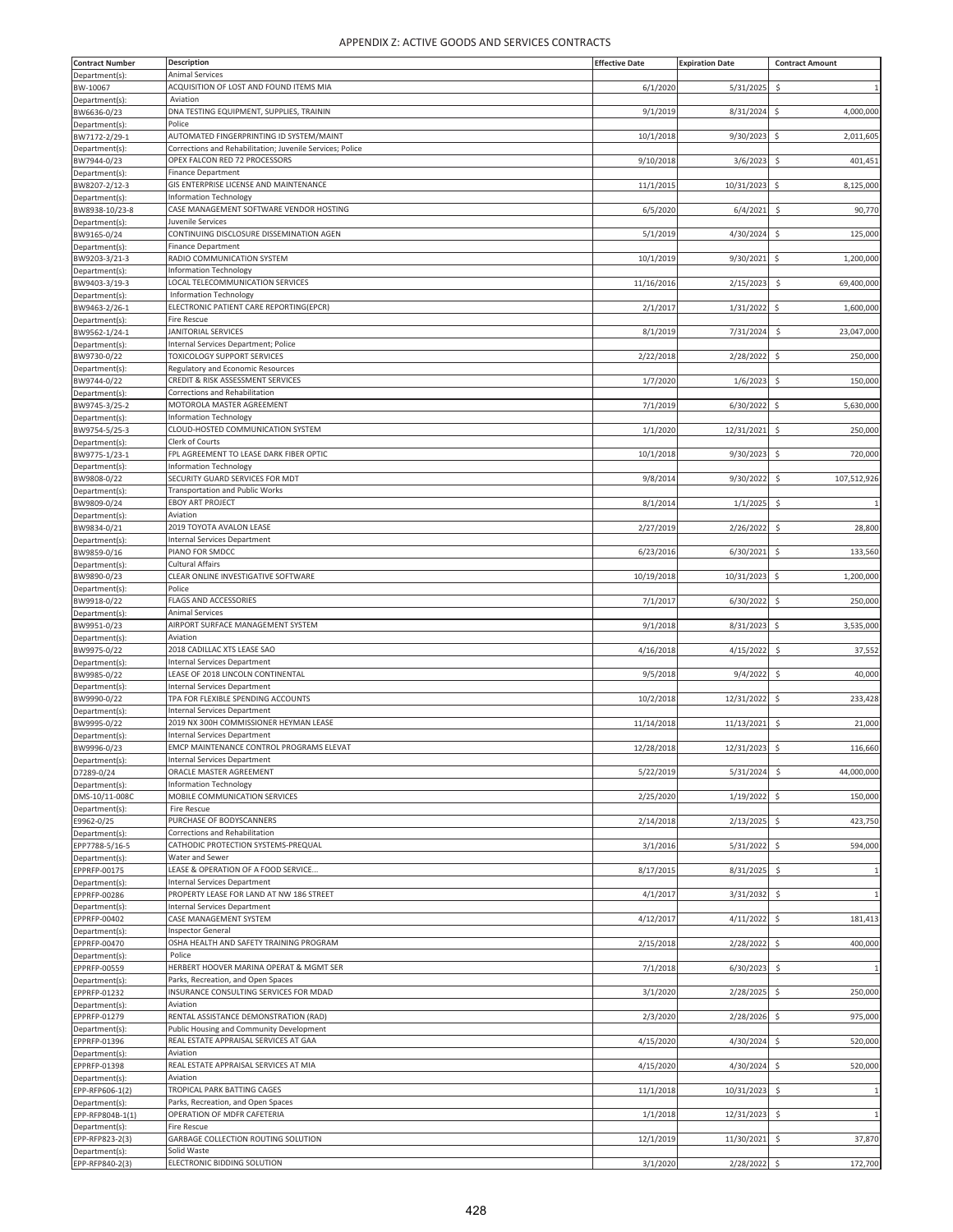| <b>Internal Services Department</b><br>PUBLIC ART COLLECTION APPRAISAL<br>4/1/2019<br>3/31/2024<br>\$<br>200,000<br>EPP-RFP875-1(1)<br>Cultural Affairs<br>Department(s):<br>CONTAINERIZED CARGO CONSULTANT<br>EPPRFQ-00401<br>3/26/2018<br>3/25/2023<br>Ś<br>900,000<br>Seaport<br>DISHWASHING COMPOUNDS AND RELATED ITEMS<br>8/1/2019<br>7/31/2024<br>225,000<br>\$<br>Corrections and Rehabilitation<br>Department(s):<br>CRYOGENIC OXYGEN PLANT MAINTENANCE<br>FB-00035-1<br>10/1/2019<br>9/30/2024<br>\$<br>2,635,000<br>Water and Sewer<br>CONTINUOUS FRICTION MEASURING EQUIPMENT<br>10/1/2019<br>9/30/2024<br>41,407<br>Ś<br>Aviation<br><b>VENDING MACHINE SERVICES</b><br>\$<br>FB-00053-1<br>6/1/2019<br>5/31/2024<br>Department(s):<br>Internal Services Department; Property Appraiser; Seaport;<br>BATHTUB REFINISHING (RESURFACING)<br>8/1/2019<br>7/31/2024<br>250,000<br>\$<br>Public Housing and Community Development<br>AUTOMOTIVE PART WASHERS<br>FB-00229<br>7/15/2016<br>7/31/2021<br>\$<br>757,150<br>Aviation; Internal Services Department; Transportation and Public Works; Parks, Recreation, and Open Spaces; Water<br>and Sewer<br>AUTOMO GLASS, ELECTRIC & MAN(RURN/INST)<br>7/12/2016<br>7/31/2021<br>\$<br>665,750<br>Aviation; Fire Rescue; Internal Services Department; Parks, Recreation, and Open Spaces; Seaport; Solid Waste; Water<br>and Sewer;<br>Department(s):<br>8/1/2019<br>7/31/2021<br>1,053,006<br>FB-00293-1(2)<br>COUNTY FACILITIES RECYCLING PROGRAM<br>l\$<br>Aviation; Community Action Agency; Clerk of Courts; Corrections and Rehabilitation; Cultural Affairs; Fire Rescue;<br>Internal Services Department; Libraries; Transportation and Public Works; Police; Parks, Recreation, and Open Spaces;<br>Department(s):<br>Seaport: Solid Waste: Water and Sewer<br>ALCOHOL AND DRUG SCREEN PRODUCTS & SVCS<br>11/1/2016<br>10/31/2021<br>\$<br>463,298<br><b>Community Action and Human Services</b><br>ANIMAL FOOD<br>3/20/2017<br>3/31/2022<br>\$<br>3,570,000<br>Animal Services; Aviation; Corrections and Rehabilitation; Fire Rescue; Police; Parks, Recreation, and Open Spaces<br>TIRE LEASING AND RELATED SERVICES<br>8/1/2016<br>7/31/2021<br>\$<br>13,539,000<br><b>Transportation and Public Works</b><br>Department(s):<br>FB-00347-1(1)<br><b>ISO CERTIFICATION SERVICES</b><br>6/2/2019<br>6/1/2022<br>37,160<br>Ś<br>Aviation<br>Department(s):<br>10/1/2016<br>9/30/2021<br>\$<br>414,000<br>SWIMMING POOL FILTER MAINTENANCE/REPAIR<br>Parks, Recreation, and Open Spaces<br>1/15/2017<br>GRANSTAND ASSEMBLY/DISASSEMBLY SERVICES<br>12/31/2021<br>Ś<br>790,000<br>Parks, Recreation, and Open Spaces<br>Department(s):<br>MARINE VESSEL LIEN AND RECOVERY<br>6/20/2016<br>6/30/2021<br>\$<br>50,000<br>FB-00355<br>Parks, Recreation, and Open Spaces<br>FUSEE/FLARES(TRAFFIC/MARINE SIGNALS)<br>10/1/2016<br>9/30/2021<br>\$<br>349,996<br>Fire Rescue; Police<br>Department(s):<br>FB-00361<br>CONTRACT EMPLOYEE SERVICES<br>7/1/2017<br>6/30/2022<br>Ś<br>118,711,000<br>Animal Services; Aviation; Management and Budget; Community Action and Human Services; Corrections and<br>Rehabilitation; Communications Department; Cultural Affairs; Elections Department; Information Technology; Finance<br>Department; Fire Rescue; Public Housing and Community Development; Human Resources; Internal Services<br>Department; Libraries; Medical Examiner; ECONOMIC ADVOCACY TRUST (MDEAT); Transportation Planning<br>Organization; Transportation and Public Works; Administrative Office of the Courts; Police;<br>AUTO TAG RENEWAL NOTICE AND PARKING PERM<br>FB-00363<br>6/10/2016<br>6/30/2021<br>\$<br>685,250<br>Department(s):<br><b>Finance Department</b><br>KITCHEN PAPER & PLASTIC DISPOSABLE SUPPL<br>1/1/2017<br>1/31/2022<br>5,804,000<br>Community Action and Human Services; Corrections and Rehabilitation; Public Housing and Community Development;<br>Internal Services Department; Transportation and Public Works; Police; Parks, Recreation, and Open Spaces; Solid<br>Department(s):<br><b>Naste: Water and Sewer</b><br>7/31/2021<br>FOOD BAGS CASINGS & CLIPS<br>8/1/2016<br>\$<br>233,830<br>Corrections and Rehabilitation<br>SHRINK WRAPPING MACHINE & RELATED PRODUC<br>8/1/2016<br>7/31/2021 \$<br>814,305<br>FB-00370<br>Corrections and Rehabilitation<br>Department(s):<br><b>FROZEN FRUIT JUICES</b><br>9/1/2016<br>FB-00373<br>8/31/2021<br>\$<br>418,333<br>Corrections and Rehabilitation<br>PURCHASE OF OEM AND OE PARTS AND SVCS<br>3/1/2018<br>2/28/2023<br>\$<br>72,285,000<br>Aviation; Fire Rescue; Internal Services Department; Transportation and Public Works; Police; Parks, Recreation, and<br>Open Spaces; Seaport; Solid Waste; Water and Sewer;<br>Department(s):<br>CHILLERS & HVAC EQUIPMENT MAINTENACE WAS<br>5/1/2017<br>\$<br>4/30/2023<br>1,537,000<br>Water and Sewer<br><b>ELECTION BALLOTS</b><br>11/2/2016<br>11/30/2021<br>999,700<br>Ś<br><b>Internal Services Department</b><br>Department(s):<br>VEHICLE TRACKING DEVICES AND SERVICES<br>FB-00411<br>12/1/2016<br>11/30/2021<br>\$<br>3,254,720<br>Animal Services; Aviation; Community Action and Human Services; Corrections and Rehabilitation; Fire Rescue; Internal<br>Services Department; Transportation and Public Works; Regulatory and Economic Resources; Parks, Recreation, and<br>Department(s):<br>Open Spaces: Solid Waste: Water and Sewer:<br>FB-00418<br>GENERATOR, MAINT, REPAIR AND PURCHASE<br>5/1/2017<br>4/30/2022<br>33,655,000<br>\$<br>Aviation; Community Action and Human Services; Community Action and Human Services; Corrections and<br>Rehabilitation; Fire Rescue; Public Housing and Community Development; Internal Services Department; Transportation<br>and Public Works; Parks, Recreation, and Open Spaces; Seaport; Solid Waste; Water and Sewer;<br>Department(s):<br>COURIER SERVICES (PICK-UP AND DELIVERY)<br>2/1/2017<br>FB-00432<br>1/31/2022<br>\$<br>637,000<br>Animal Services; Communications Department; Libraries; Police; Regulatory and Economic Resources; Parks, Recreation,<br>and Open Spaces; CITIZENS' INDEPENDENT TRANSPORTATION TRUST (CITT); Water and Sewer;<br>TIRES FOR PASSENGER & COMMERCIAL VEHICLE<br>2/1/2017<br>1/31/2022<br>\$<br>FB-00441<br>1,000,000<br>Fire Rescue; Internal Services Department<br>Department(s):<br>LOCATION OF UNDERGROUND UTILITIES<br>4/1/2017<br>3/31/2022<br>\$<br>2,880,000<br>Transportation and Public Works; Water and Sewer;<br><b>TOWING SERVICES</b><br>3/13/2017<br>3/31/2022<br>Ś<br>7,328,400<br>Aviation; Fire Rescue; Internal Services Department; Transportation and Public Works; Police; Regulatory and Economic<br>Resources: Parks. Recreation. and Open Spaces: Water and Sewer:<br><b>FLUOROSILICIC ACID</b><br>8/1/2017<br>7/31/2022<br>\$.<br>2,660,000<br>Department(s):<br>Water and Sewer<br>CANNED/BOTTLED BEVERAGES & BOXED SYRUP<br>4/1/2017<br>3/31/2022<br>491,492<br>FB-00451<br>\$<br>Community Action and Human Services; Corrections and Rehabilitation; Parks, Recreation, and Open Spaces; Seaport;<br>Department(s): | <b>Contract Number</b> | <b>Description</b>                       | <b>Effective Date</b> | <b>Expiration Date</b> | <b>Contract Amount</b> |
|------------------------------------------------------------------------------------------------------------------------------------------------------------------------------------------------------------------------------------------------------------------------------------------------------------------------------------------------------------------------------------------------------------------------------------------------------------------------------------------------------------------------------------------------------------------------------------------------------------------------------------------------------------------------------------------------------------------------------------------------------------------------------------------------------------------------------------------------------------------------------------------------------------------------------------------------------------------------------------------------------------------------------------------------------------------------------------------------------------------------------------------------------------------------------------------------------------------------------------------------------------------------------------------------------------------------------------------------------------------------------------------------------------------------------------------------------------------------------------------------------------------------------------------------------------------------------------------------------------------------------------------------------------------------------------------------------------------------------------------------------------------------------------------------------------------------------------------------------------------------------------------------------------------------------------------------------------------------------------------------------------------------------------------------------------------------------------------------------------------------------------------------------------------------------------------------------------------------------------------------------------------------------------------------------------------------------------------------------------------------------------------------------------------------------------------------------------------------------------------------------------------------------------------------------------------------------------------------------------------------------------------------------------------------------------------------------------------------------------------------------------------------------------------------------------------------------------------------------------------------------------------------------------------------------------------------------------------------------------------------------------------------------------------------------------------------------------------------------------------------------------------------------------------------------------------------------------------------------------------------------------------------------------------------------------------------------------------------------------------------------------------------------------------------------------------------------------------------------------------------------------------------------------------------------------------------------------------------------------------------------------------------------------------------------------------------------------------------------------------------------------------------------------------------------------------------------------------------------------------------------------------------------------------------------------------------------------------------------------------------------------------------------------------------------------------------------------------------------------------------------------------------------------------------------------------------------------------------------------------------------------------------------------------------------------------------------------------------------------------------------------------------------------------------------------------------------------------------------------------------------------------------------------------------------------------------------------------------------------------------------------------------------------------------------------------------------------------------------------------------------------------------------------------------------------------------------------------------------------------------------------------------------------------------------------------------------------------------------------------------------------------------------------------------------------------------------------------------------------------------------------------------------------------------------------------------------------------------------------------------------------------------------------------------------------------------------------------------------------------------------------------------------------------------------------------------------------------------------------------------------------------------------------------------------------------------------------------------------------------------------------------------------------------------------------------------------------------------------------------------------------------------------------------------------------------------------------------------------------------------------------------------------------------------------------------------------------------------------------------------------------------------------------------------------------------------------------------------------------------------------------------------------------------------------------------------------------------------------------------------------------------------------------------------------------------------------------------------------------------------------------------------------------------------------------------------------------------------------------------------------------------------------------------------------------------------------------------------------------------------------------------------------------------------------------------------------------------------------------------------------------------------------------------------------------------------------------------------------------------------------------------------------------------------------------------------------------------------------------------------------------------------------------------------------------------------------------------------------------------------------------------------------------------------|------------------------|------------------------------------------|-----------------------|------------------------|------------------------|
|                                                                                                                                                                                                                                                                                                                                                                                                                                                                                                                                                                                                                                                                                                                                                                                                                                                                                                                                                                                                                                                                                                                                                                                                                                                                                                                                                                                                                                                                                                                                                                                                                                                                                                                                                                                                                                                                                                                                                                                                                                                                                                                                                                                                                                                                                                                                                                                                                                                                                                                                                                                                                                                                                                                                                                                                                                                                                                                                                                                                                                                                                                                                                                                                                                                                                                                                                                                                                                                                                                                                                                                                                                                                                                                                                                                                                                                                                                                                                                                                                                                                                                                                                                                                                                                                                                                                                                                                                                                                                                                                                                                                                                                                                                                                                                                                                                                                                                                                                                                                                                                                                                                                                                                                                                                                                                                                                                                                                                                                                                                                                                                                                                                                                                                                                                                                                                                                                                                                                                                                                                                                                                                                                                                                                                                                                                                                                                                                                                                                                                                                                                                                                                                                                                                                                                                                                                                                                                                                                                                                                                                                                                                                                                        | Department(s):         |                                          |                       |                        |                        |
|                                                                                                                                                                                                                                                                                                                                                                                                                                                                                                                                                                                                                                                                                                                                                                                                                                                                                                                                                                                                                                                                                                                                                                                                                                                                                                                                                                                                                                                                                                                                                                                                                                                                                                                                                                                                                                                                                                                                                                                                                                                                                                                                                                                                                                                                                                                                                                                                                                                                                                                                                                                                                                                                                                                                                                                                                                                                                                                                                                                                                                                                                                                                                                                                                                                                                                                                                                                                                                                                                                                                                                                                                                                                                                                                                                                                                                                                                                                                                                                                                                                                                                                                                                                                                                                                                                                                                                                                                                                                                                                                                                                                                                                                                                                                                                                                                                                                                                                                                                                                                                                                                                                                                                                                                                                                                                                                                                                                                                                                                                                                                                                                                                                                                                                                                                                                                                                                                                                                                                                                                                                                                                                                                                                                                                                                                                                                                                                                                                                                                                                                                                                                                                                                                                                                                                                                                                                                                                                                                                                                                                                                                                                                                                        |                        |                                          |                       |                        |                        |
|                                                                                                                                                                                                                                                                                                                                                                                                                                                                                                                                                                                                                                                                                                                                                                                                                                                                                                                                                                                                                                                                                                                                                                                                                                                                                                                                                                                                                                                                                                                                                                                                                                                                                                                                                                                                                                                                                                                                                                                                                                                                                                                                                                                                                                                                                                                                                                                                                                                                                                                                                                                                                                                                                                                                                                                                                                                                                                                                                                                                                                                                                                                                                                                                                                                                                                                                                                                                                                                                                                                                                                                                                                                                                                                                                                                                                                                                                                                                                                                                                                                                                                                                                                                                                                                                                                                                                                                                                                                                                                                                                                                                                                                                                                                                                                                                                                                                                                                                                                                                                                                                                                                                                                                                                                                                                                                                                                                                                                                                                                                                                                                                                                                                                                                                                                                                                                                                                                                                                                                                                                                                                                                                                                                                                                                                                                                                                                                                                                                                                                                                                                                                                                                                                                                                                                                                                                                                                                                                                                                                                                                                                                                                                                        |                        |                                          |                       |                        |                        |
|                                                                                                                                                                                                                                                                                                                                                                                                                                                                                                                                                                                                                                                                                                                                                                                                                                                                                                                                                                                                                                                                                                                                                                                                                                                                                                                                                                                                                                                                                                                                                                                                                                                                                                                                                                                                                                                                                                                                                                                                                                                                                                                                                                                                                                                                                                                                                                                                                                                                                                                                                                                                                                                                                                                                                                                                                                                                                                                                                                                                                                                                                                                                                                                                                                                                                                                                                                                                                                                                                                                                                                                                                                                                                                                                                                                                                                                                                                                                                                                                                                                                                                                                                                                                                                                                                                                                                                                                                                                                                                                                                                                                                                                                                                                                                                                                                                                                                                                                                                                                                                                                                                                                                                                                                                                                                                                                                                                                                                                                                                                                                                                                                                                                                                                                                                                                                                                                                                                                                                                                                                                                                                                                                                                                                                                                                                                                                                                                                                                                                                                                                                                                                                                                                                                                                                                                                                                                                                                                                                                                                                                                                                                                                                        | Department(s):         |                                          |                       |                        |                        |
|                                                                                                                                                                                                                                                                                                                                                                                                                                                                                                                                                                                                                                                                                                                                                                                                                                                                                                                                                                                                                                                                                                                                                                                                                                                                                                                                                                                                                                                                                                                                                                                                                                                                                                                                                                                                                                                                                                                                                                                                                                                                                                                                                                                                                                                                                                                                                                                                                                                                                                                                                                                                                                                                                                                                                                                                                                                                                                                                                                                                                                                                                                                                                                                                                                                                                                                                                                                                                                                                                                                                                                                                                                                                                                                                                                                                                                                                                                                                                                                                                                                                                                                                                                                                                                                                                                                                                                                                                                                                                                                                                                                                                                                                                                                                                                                                                                                                                                                                                                                                                                                                                                                                                                                                                                                                                                                                                                                                                                                                                                                                                                                                                                                                                                                                                                                                                                                                                                                                                                                                                                                                                                                                                                                                                                                                                                                                                                                                                                                                                                                                                                                                                                                                                                                                                                                                                                                                                                                                                                                                                                                                                                                                                                        | FB-00014-1(1)          |                                          |                       |                        |                        |
|                                                                                                                                                                                                                                                                                                                                                                                                                                                                                                                                                                                                                                                                                                                                                                                                                                                                                                                                                                                                                                                                                                                                                                                                                                                                                                                                                                                                                                                                                                                                                                                                                                                                                                                                                                                                                                                                                                                                                                                                                                                                                                                                                                                                                                                                                                                                                                                                                                                                                                                                                                                                                                                                                                                                                                                                                                                                                                                                                                                                                                                                                                                                                                                                                                                                                                                                                                                                                                                                                                                                                                                                                                                                                                                                                                                                                                                                                                                                                                                                                                                                                                                                                                                                                                                                                                                                                                                                                                                                                                                                                                                                                                                                                                                                                                                                                                                                                                                                                                                                                                                                                                                                                                                                                                                                                                                                                                                                                                                                                                                                                                                                                                                                                                                                                                                                                                                                                                                                                                                                                                                                                                                                                                                                                                                                                                                                                                                                                                                                                                                                                                                                                                                                                                                                                                                                                                                                                                                                                                                                                                                                                                                                                                        |                        |                                          |                       |                        |                        |
|                                                                                                                                                                                                                                                                                                                                                                                                                                                                                                                                                                                                                                                                                                                                                                                                                                                                                                                                                                                                                                                                                                                                                                                                                                                                                                                                                                                                                                                                                                                                                                                                                                                                                                                                                                                                                                                                                                                                                                                                                                                                                                                                                                                                                                                                                                                                                                                                                                                                                                                                                                                                                                                                                                                                                                                                                                                                                                                                                                                                                                                                                                                                                                                                                                                                                                                                                                                                                                                                                                                                                                                                                                                                                                                                                                                                                                                                                                                                                                                                                                                                                                                                                                                                                                                                                                                                                                                                                                                                                                                                                                                                                                                                                                                                                                                                                                                                                                                                                                                                                                                                                                                                                                                                                                                                                                                                                                                                                                                                                                                                                                                                                                                                                                                                                                                                                                                                                                                                                                                                                                                                                                                                                                                                                                                                                                                                                                                                                                                                                                                                                                                                                                                                                                                                                                                                                                                                                                                                                                                                                                                                                                                                                                        | Department(s):         |                                          |                       |                        |                        |
|                                                                                                                                                                                                                                                                                                                                                                                                                                                                                                                                                                                                                                                                                                                                                                                                                                                                                                                                                                                                                                                                                                                                                                                                                                                                                                                                                                                                                                                                                                                                                                                                                                                                                                                                                                                                                                                                                                                                                                                                                                                                                                                                                                                                                                                                                                                                                                                                                                                                                                                                                                                                                                                                                                                                                                                                                                                                                                                                                                                                                                                                                                                                                                                                                                                                                                                                                                                                                                                                                                                                                                                                                                                                                                                                                                                                                                                                                                                                                                                                                                                                                                                                                                                                                                                                                                                                                                                                                                                                                                                                                                                                                                                                                                                                                                                                                                                                                                                                                                                                                                                                                                                                                                                                                                                                                                                                                                                                                                                                                                                                                                                                                                                                                                                                                                                                                                                                                                                                                                                                                                                                                                                                                                                                                                                                                                                                                                                                                                                                                                                                                                                                                                                                                                                                                                                                                                                                                                                                                                                                                                                                                                                                                                        | FB-00048-1(1)          |                                          |                       |                        |                        |
|                                                                                                                                                                                                                                                                                                                                                                                                                                                                                                                                                                                                                                                                                                                                                                                                                                                                                                                                                                                                                                                                                                                                                                                                                                                                                                                                                                                                                                                                                                                                                                                                                                                                                                                                                                                                                                                                                                                                                                                                                                                                                                                                                                                                                                                                                                                                                                                                                                                                                                                                                                                                                                                                                                                                                                                                                                                                                                                                                                                                                                                                                                                                                                                                                                                                                                                                                                                                                                                                                                                                                                                                                                                                                                                                                                                                                                                                                                                                                                                                                                                                                                                                                                                                                                                                                                                                                                                                                                                                                                                                                                                                                                                                                                                                                                                                                                                                                                                                                                                                                                                                                                                                                                                                                                                                                                                                                                                                                                                                                                                                                                                                                                                                                                                                                                                                                                                                                                                                                                                                                                                                                                                                                                                                                                                                                                                                                                                                                                                                                                                                                                                                                                                                                                                                                                                                                                                                                                                                                                                                                                                                                                                                                                        | Department(s):         |                                          |                       |                        |                        |
|                                                                                                                                                                                                                                                                                                                                                                                                                                                                                                                                                                                                                                                                                                                                                                                                                                                                                                                                                                                                                                                                                                                                                                                                                                                                                                                                                                                                                                                                                                                                                                                                                                                                                                                                                                                                                                                                                                                                                                                                                                                                                                                                                                                                                                                                                                                                                                                                                                                                                                                                                                                                                                                                                                                                                                                                                                                                                                                                                                                                                                                                                                                                                                                                                                                                                                                                                                                                                                                                                                                                                                                                                                                                                                                                                                                                                                                                                                                                                                                                                                                                                                                                                                                                                                                                                                                                                                                                                                                                                                                                                                                                                                                                                                                                                                                                                                                                                                                                                                                                                                                                                                                                                                                                                                                                                                                                                                                                                                                                                                                                                                                                                                                                                                                                                                                                                                                                                                                                                                                                                                                                                                                                                                                                                                                                                                                                                                                                                                                                                                                                                                                                                                                                                                                                                                                                                                                                                                                                                                                                                                                                                                                                                                        |                        |                                          |                       |                        |                        |
|                                                                                                                                                                                                                                                                                                                                                                                                                                                                                                                                                                                                                                                                                                                                                                                                                                                                                                                                                                                                                                                                                                                                                                                                                                                                                                                                                                                                                                                                                                                                                                                                                                                                                                                                                                                                                                                                                                                                                                                                                                                                                                                                                                                                                                                                                                                                                                                                                                                                                                                                                                                                                                                                                                                                                                                                                                                                                                                                                                                                                                                                                                                                                                                                                                                                                                                                                                                                                                                                                                                                                                                                                                                                                                                                                                                                                                                                                                                                                                                                                                                                                                                                                                                                                                                                                                                                                                                                                                                                                                                                                                                                                                                                                                                                                                                                                                                                                                                                                                                                                                                                                                                                                                                                                                                                                                                                                                                                                                                                                                                                                                                                                                                                                                                                                                                                                                                                                                                                                                                                                                                                                                                                                                                                                                                                                                                                                                                                                                                                                                                                                                                                                                                                                                                                                                                                                                                                                                                                                                                                                                                                                                                                                                        | FB-00062-1(1)          |                                          |                       |                        |                        |
|                                                                                                                                                                                                                                                                                                                                                                                                                                                                                                                                                                                                                                                                                                                                                                                                                                                                                                                                                                                                                                                                                                                                                                                                                                                                                                                                                                                                                                                                                                                                                                                                                                                                                                                                                                                                                                                                                                                                                                                                                                                                                                                                                                                                                                                                                                                                                                                                                                                                                                                                                                                                                                                                                                                                                                                                                                                                                                                                                                                                                                                                                                                                                                                                                                                                                                                                                                                                                                                                                                                                                                                                                                                                                                                                                                                                                                                                                                                                                                                                                                                                                                                                                                                                                                                                                                                                                                                                                                                                                                                                                                                                                                                                                                                                                                                                                                                                                                                                                                                                                                                                                                                                                                                                                                                                                                                                                                                                                                                                                                                                                                                                                                                                                                                                                                                                                                                                                                                                                                                                                                                                                                                                                                                                                                                                                                                                                                                                                                                                                                                                                                                                                                                                                                                                                                                                                                                                                                                                                                                                                                                                                                                                                                        | Department(s):         |                                          |                       |                        |                        |
|                                                                                                                                                                                                                                                                                                                                                                                                                                                                                                                                                                                                                                                                                                                                                                                                                                                                                                                                                                                                                                                                                                                                                                                                                                                                                                                                                                                                                                                                                                                                                                                                                                                                                                                                                                                                                                                                                                                                                                                                                                                                                                                                                                                                                                                                                                                                                                                                                                                                                                                                                                                                                                                                                                                                                                                                                                                                                                                                                                                                                                                                                                                                                                                                                                                                                                                                                                                                                                                                                                                                                                                                                                                                                                                                                                                                                                                                                                                                                                                                                                                                                                                                                                                                                                                                                                                                                                                                                                                                                                                                                                                                                                                                                                                                                                                                                                                                                                                                                                                                                                                                                                                                                                                                                                                                                                                                                                                                                                                                                                                                                                                                                                                                                                                                                                                                                                                                                                                                                                                                                                                                                                                                                                                                                                                                                                                                                                                                                                                                                                                                                                                                                                                                                                                                                                                                                                                                                                                                                                                                                                                                                                                                                                        |                        |                                          |                       |                        |                        |
|                                                                                                                                                                                                                                                                                                                                                                                                                                                                                                                                                                                                                                                                                                                                                                                                                                                                                                                                                                                                                                                                                                                                                                                                                                                                                                                                                                                                                                                                                                                                                                                                                                                                                                                                                                                                                                                                                                                                                                                                                                                                                                                                                                                                                                                                                                                                                                                                                                                                                                                                                                                                                                                                                                                                                                                                                                                                                                                                                                                                                                                                                                                                                                                                                                                                                                                                                                                                                                                                                                                                                                                                                                                                                                                                                                                                                                                                                                                                                                                                                                                                                                                                                                                                                                                                                                                                                                                                                                                                                                                                                                                                                                                                                                                                                                                                                                                                                                                                                                                                                                                                                                                                                                                                                                                                                                                                                                                                                                                                                                                                                                                                                                                                                                                                                                                                                                                                                                                                                                                                                                                                                                                                                                                                                                                                                                                                                                                                                                                                                                                                                                                                                                                                                                                                                                                                                                                                                                                                                                                                                                                                                                                                                                        | Department(s):         |                                          |                       |                        |                        |
|                                                                                                                                                                                                                                                                                                                                                                                                                                                                                                                                                                                                                                                                                                                                                                                                                                                                                                                                                                                                                                                                                                                                                                                                                                                                                                                                                                                                                                                                                                                                                                                                                                                                                                                                                                                                                                                                                                                                                                                                                                                                                                                                                                                                                                                                                                                                                                                                                                                                                                                                                                                                                                                                                                                                                                                                                                                                                                                                                                                                                                                                                                                                                                                                                                                                                                                                                                                                                                                                                                                                                                                                                                                                                                                                                                                                                                                                                                                                                                                                                                                                                                                                                                                                                                                                                                                                                                                                                                                                                                                                                                                                                                                                                                                                                                                                                                                                                                                                                                                                                                                                                                                                                                                                                                                                                                                                                                                                                                                                                                                                                                                                                                                                                                                                                                                                                                                                                                                                                                                                                                                                                                                                                                                                                                                                                                                                                                                                                                                                                                                                                                                                                                                                                                                                                                                                                                                                                                                                                                                                                                                                                                                                                                        | FB-00269               |                                          |                       |                        |                        |
|                                                                                                                                                                                                                                                                                                                                                                                                                                                                                                                                                                                                                                                                                                                                                                                                                                                                                                                                                                                                                                                                                                                                                                                                                                                                                                                                                                                                                                                                                                                                                                                                                                                                                                                                                                                                                                                                                                                                                                                                                                                                                                                                                                                                                                                                                                                                                                                                                                                                                                                                                                                                                                                                                                                                                                                                                                                                                                                                                                                                                                                                                                                                                                                                                                                                                                                                                                                                                                                                                                                                                                                                                                                                                                                                                                                                                                                                                                                                                                                                                                                                                                                                                                                                                                                                                                                                                                                                                                                                                                                                                                                                                                                                                                                                                                                                                                                                                                                                                                                                                                                                                                                                                                                                                                                                                                                                                                                                                                                                                                                                                                                                                                                                                                                                                                                                                                                                                                                                                                                                                                                                                                                                                                                                                                                                                                                                                                                                                                                                                                                                                                                                                                                                                                                                                                                                                                                                                                                                                                                                                                                                                                                                                                        |                        |                                          |                       |                        |                        |
|                                                                                                                                                                                                                                                                                                                                                                                                                                                                                                                                                                                                                                                                                                                                                                                                                                                                                                                                                                                                                                                                                                                                                                                                                                                                                                                                                                                                                                                                                                                                                                                                                                                                                                                                                                                                                                                                                                                                                                                                                                                                                                                                                                                                                                                                                                                                                                                                                                                                                                                                                                                                                                                                                                                                                                                                                                                                                                                                                                                                                                                                                                                                                                                                                                                                                                                                                                                                                                                                                                                                                                                                                                                                                                                                                                                                                                                                                                                                                                                                                                                                                                                                                                                                                                                                                                                                                                                                                                                                                                                                                                                                                                                                                                                                                                                                                                                                                                                                                                                                                                                                                                                                                                                                                                                                                                                                                                                                                                                                                                                                                                                                                                                                                                                                                                                                                                                                                                                                                                                                                                                                                                                                                                                                                                                                                                                                                                                                                                                                                                                                                                                                                                                                                                                                                                                                                                                                                                                                                                                                                                                                                                                                                                        |                        |                                          |                       |                        |                        |
|                                                                                                                                                                                                                                                                                                                                                                                                                                                                                                                                                                                                                                                                                                                                                                                                                                                                                                                                                                                                                                                                                                                                                                                                                                                                                                                                                                                                                                                                                                                                                                                                                                                                                                                                                                                                                                                                                                                                                                                                                                                                                                                                                                                                                                                                                                                                                                                                                                                                                                                                                                                                                                                                                                                                                                                                                                                                                                                                                                                                                                                                                                                                                                                                                                                                                                                                                                                                                                                                                                                                                                                                                                                                                                                                                                                                                                                                                                                                                                                                                                                                                                                                                                                                                                                                                                                                                                                                                                                                                                                                                                                                                                                                                                                                                                                                                                                                                                                                                                                                                                                                                                                                                                                                                                                                                                                                                                                                                                                                                                                                                                                                                                                                                                                                                                                                                                                                                                                                                                                                                                                                                                                                                                                                                                                                                                                                                                                                                                                                                                                                                                                                                                                                                                                                                                                                                                                                                                                                                                                                                                                                                                                                                                        |                        |                                          |                       |                        |                        |
|                                                                                                                                                                                                                                                                                                                                                                                                                                                                                                                                                                                                                                                                                                                                                                                                                                                                                                                                                                                                                                                                                                                                                                                                                                                                                                                                                                                                                                                                                                                                                                                                                                                                                                                                                                                                                                                                                                                                                                                                                                                                                                                                                                                                                                                                                                                                                                                                                                                                                                                                                                                                                                                                                                                                                                                                                                                                                                                                                                                                                                                                                                                                                                                                                                                                                                                                                                                                                                                                                                                                                                                                                                                                                                                                                                                                                                                                                                                                                                                                                                                                                                                                                                                                                                                                                                                                                                                                                                                                                                                                                                                                                                                                                                                                                                                                                                                                                                                                                                                                                                                                                                                                                                                                                                                                                                                                                                                                                                                                                                                                                                                                                                                                                                                                                                                                                                                                                                                                                                                                                                                                                                                                                                                                                                                                                                                                                                                                                                                                                                                                                                                                                                                                                                                                                                                                                                                                                                                                                                                                                                                                                                                                                                        |                        |                                          |                       |                        |                        |
|                                                                                                                                                                                                                                                                                                                                                                                                                                                                                                                                                                                                                                                                                                                                                                                                                                                                                                                                                                                                                                                                                                                                                                                                                                                                                                                                                                                                                                                                                                                                                                                                                                                                                                                                                                                                                                                                                                                                                                                                                                                                                                                                                                                                                                                                                                                                                                                                                                                                                                                                                                                                                                                                                                                                                                                                                                                                                                                                                                                                                                                                                                                                                                                                                                                                                                                                                                                                                                                                                                                                                                                                                                                                                                                                                                                                                                                                                                                                                                                                                                                                                                                                                                                                                                                                                                                                                                                                                                                                                                                                                                                                                                                                                                                                                                                                                                                                                                                                                                                                                                                                                                                                                                                                                                                                                                                                                                                                                                                                                                                                                                                                                                                                                                                                                                                                                                                                                                                                                                                                                                                                                                                                                                                                                                                                                                                                                                                                                                                                                                                                                                                                                                                                                                                                                                                                                                                                                                                                                                                                                                                                                                                                                                        | FB-00306               |                                          |                       |                        |                        |
|                                                                                                                                                                                                                                                                                                                                                                                                                                                                                                                                                                                                                                                                                                                                                                                                                                                                                                                                                                                                                                                                                                                                                                                                                                                                                                                                                                                                                                                                                                                                                                                                                                                                                                                                                                                                                                                                                                                                                                                                                                                                                                                                                                                                                                                                                                                                                                                                                                                                                                                                                                                                                                                                                                                                                                                                                                                                                                                                                                                                                                                                                                                                                                                                                                                                                                                                                                                                                                                                                                                                                                                                                                                                                                                                                                                                                                                                                                                                                                                                                                                                                                                                                                                                                                                                                                                                                                                                                                                                                                                                                                                                                                                                                                                                                                                                                                                                                                                                                                                                                                                                                                                                                                                                                                                                                                                                                                                                                                                                                                                                                                                                                                                                                                                                                                                                                                                                                                                                                                                                                                                                                                                                                                                                                                                                                                                                                                                                                                                                                                                                                                                                                                                                                                                                                                                                                                                                                                                                                                                                                                                                                                                                                                        | Department(s):         |                                          |                       |                        |                        |
|                                                                                                                                                                                                                                                                                                                                                                                                                                                                                                                                                                                                                                                                                                                                                                                                                                                                                                                                                                                                                                                                                                                                                                                                                                                                                                                                                                                                                                                                                                                                                                                                                                                                                                                                                                                                                                                                                                                                                                                                                                                                                                                                                                                                                                                                                                                                                                                                                                                                                                                                                                                                                                                                                                                                                                                                                                                                                                                                                                                                                                                                                                                                                                                                                                                                                                                                                                                                                                                                                                                                                                                                                                                                                                                                                                                                                                                                                                                                                                                                                                                                                                                                                                                                                                                                                                                                                                                                                                                                                                                                                                                                                                                                                                                                                                                                                                                                                                                                                                                                                                                                                                                                                                                                                                                                                                                                                                                                                                                                                                                                                                                                                                                                                                                                                                                                                                                                                                                                                                                                                                                                                                                                                                                                                                                                                                                                                                                                                                                                                                                                                                                                                                                                                                                                                                                                                                                                                                                                                                                                                                                                                                                                                                        | FB-00325               |                                          |                       |                        |                        |
|                                                                                                                                                                                                                                                                                                                                                                                                                                                                                                                                                                                                                                                                                                                                                                                                                                                                                                                                                                                                                                                                                                                                                                                                                                                                                                                                                                                                                                                                                                                                                                                                                                                                                                                                                                                                                                                                                                                                                                                                                                                                                                                                                                                                                                                                                                                                                                                                                                                                                                                                                                                                                                                                                                                                                                                                                                                                                                                                                                                                                                                                                                                                                                                                                                                                                                                                                                                                                                                                                                                                                                                                                                                                                                                                                                                                                                                                                                                                                                                                                                                                                                                                                                                                                                                                                                                                                                                                                                                                                                                                                                                                                                                                                                                                                                                                                                                                                                                                                                                                                                                                                                                                                                                                                                                                                                                                                                                                                                                                                                                                                                                                                                                                                                                                                                                                                                                                                                                                                                                                                                                                                                                                                                                                                                                                                                                                                                                                                                                                                                                                                                                                                                                                                                                                                                                                                                                                                                                                                                                                                                                                                                                                                                        | Department(s):         |                                          |                       |                        |                        |
|                                                                                                                                                                                                                                                                                                                                                                                                                                                                                                                                                                                                                                                                                                                                                                                                                                                                                                                                                                                                                                                                                                                                                                                                                                                                                                                                                                                                                                                                                                                                                                                                                                                                                                                                                                                                                                                                                                                                                                                                                                                                                                                                                                                                                                                                                                                                                                                                                                                                                                                                                                                                                                                                                                                                                                                                                                                                                                                                                                                                                                                                                                                                                                                                                                                                                                                                                                                                                                                                                                                                                                                                                                                                                                                                                                                                                                                                                                                                                                                                                                                                                                                                                                                                                                                                                                                                                                                                                                                                                                                                                                                                                                                                                                                                                                                                                                                                                                                                                                                                                                                                                                                                                                                                                                                                                                                                                                                                                                                                                                                                                                                                                                                                                                                                                                                                                                                                                                                                                                                                                                                                                                                                                                                                                                                                                                                                                                                                                                                                                                                                                                                                                                                                                                                                                                                                                                                                                                                                                                                                                                                                                                                                                                        | FB-00337               |                                          |                       |                        |                        |
|                                                                                                                                                                                                                                                                                                                                                                                                                                                                                                                                                                                                                                                                                                                                                                                                                                                                                                                                                                                                                                                                                                                                                                                                                                                                                                                                                                                                                                                                                                                                                                                                                                                                                                                                                                                                                                                                                                                                                                                                                                                                                                                                                                                                                                                                                                                                                                                                                                                                                                                                                                                                                                                                                                                                                                                                                                                                                                                                                                                                                                                                                                                                                                                                                                                                                                                                                                                                                                                                                                                                                                                                                                                                                                                                                                                                                                                                                                                                                                                                                                                                                                                                                                                                                                                                                                                                                                                                                                                                                                                                                                                                                                                                                                                                                                                                                                                                                                                                                                                                                                                                                                                                                                                                                                                                                                                                                                                                                                                                                                                                                                                                                                                                                                                                                                                                                                                                                                                                                                                                                                                                                                                                                                                                                                                                                                                                                                                                                                                                                                                                                                                                                                                                                                                                                                                                                                                                                                                                                                                                                                                                                                                                                                        |                        |                                          |                       |                        |                        |
|                                                                                                                                                                                                                                                                                                                                                                                                                                                                                                                                                                                                                                                                                                                                                                                                                                                                                                                                                                                                                                                                                                                                                                                                                                                                                                                                                                                                                                                                                                                                                                                                                                                                                                                                                                                                                                                                                                                                                                                                                                                                                                                                                                                                                                                                                                                                                                                                                                                                                                                                                                                                                                                                                                                                                                                                                                                                                                                                                                                                                                                                                                                                                                                                                                                                                                                                                                                                                                                                                                                                                                                                                                                                                                                                                                                                                                                                                                                                                                                                                                                                                                                                                                                                                                                                                                                                                                                                                                                                                                                                                                                                                                                                                                                                                                                                                                                                                                                                                                                                                                                                                                                                                                                                                                                                                                                                                                                                                                                                                                                                                                                                                                                                                                                                                                                                                                                                                                                                                                                                                                                                                                                                                                                                                                                                                                                                                                                                                                                                                                                                                                                                                                                                                                                                                                                                                                                                                                                                                                                                                                                                                                                                                                        |                        |                                          |                       |                        |                        |
|                                                                                                                                                                                                                                                                                                                                                                                                                                                                                                                                                                                                                                                                                                                                                                                                                                                                                                                                                                                                                                                                                                                                                                                                                                                                                                                                                                                                                                                                                                                                                                                                                                                                                                                                                                                                                                                                                                                                                                                                                                                                                                                                                                                                                                                                                                                                                                                                                                                                                                                                                                                                                                                                                                                                                                                                                                                                                                                                                                                                                                                                                                                                                                                                                                                                                                                                                                                                                                                                                                                                                                                                                                                                                                                                                                                                                                                                                                                                                                                                                                                                                                                                                                                                                                                                                                                                                                                                                                                                                                                                                                                                                                                                                                                                                                                                                                                                                                                                                                                                                                                                                                                                                                                                                                                                                                                                                                                                                                                                                                                                                                                                                                                                                                                                                                                                                                                                                                                                                                                                                                                                                                                                                                                                                                                                                                                                                                                                                                                                                                                                                                                                                                                                                                                                                                                                                                                                                                                                                                                                                                                                                                                                                                        | FB-00348               |                                          |                       |                        |                        |
|                                                                                                                                                                                                                                                                                                                                                                                                                                                                                                                                                                                                                                                                                                                                                                                                                                                                                                                                                                                                                                                                                                                                                                                                                                                                                                                                                                                                                                                                                                                                                                                                                                                                                                                                                                                                                                                                                                                                                                                                                                                                                                                                                                                                                                                                                                                                                                                                                                                                                                                                                                                                                                                                                                                                                                                                                                                                                                                                                                                                                                                                                                                                                                                                                                                                                                                                                                                                                                                                                                                                                                                                                                                                                                                                                                                                                                                                                                                                                                                                                                                                                                                                                                                                                                                                                                                                                                                                                                                                                                                                                                                                                                                                                                                                                                                                                                                                                                                                                                                                                                                                                                                                                                                                                                                                                                                                                                                                                                                                                                                                                                                                                                                                                                                                                                                                                                                                                                                                                                                                                                                                                                                                                                                                                                                                                                                                                                                                                                                                                                                                                                                                                                                                                                                                                                                                                                                                                                                                                                                                                                                                                                                                                                        | Department(s):         |                                          |                       |                        |                        |
|                                                                                                                                                                                                                                                                                                                                                                                                                                                                                                                                                                                                                                                                                                                                                                                                                                                                                                                                                                                                                                                                                                                                                                                                                                                                                                                                                                                                                                                                                                                                                                                                                                                                                                                                                                                                                                                                                                                                                                                                                                                                                                                                                                                                                                                                                                                                                                                                                                                                                                                                                                                                                                                                                                                                                                                                                                                                                                                                                                                                                                                                                                                                                                                                                                                                                                                                                                                                                                                                                                                                                                                                                                                                                                                                                                                                                                                                                                                                                                                                                                                                                                                                                                                                                                                                                                                                                                                                                                                                                                                                                                                                                                                                                                                                                                                                                                                                                                                                                                                                                                                                                                                                                                                                                                                                                                                                                                                                                                                                                                                                                                                                                                                                                                                                                                                                                                                                                                                                                                                                                                                                                                                                                                                                                                                                                                                                                                                                                                                                                                                                                                                                                                                                                                                                                                                                                                                                                                                                                                                                                                                                                                                                                                        | FB-00349               |                                          |                       |                        |                        |
|                                                                                                                                                                                                                                                                                                                                                                                                                                                                                                                                                                                                                                                                                                                                                                                                                                                                                                                                                                                                                                                                                                                                                                                                                                                                                                                                                                                                                                                                                                                                                                                                                                                                                                                                                                                                                                                                                                                                                                                                                                                                                                                                                                                                                                                                                                                                                                                                                                                                                                                                                                                                                                                                                                                                                                                                                                                                                                                                                                                                                                                                                                                                                                                                                                                                                                                                                                                                                                                                                                                                                                                                                                                                                                                                                                                                                                                                                                                                                                                                                                                                                                                                                                                                                                                                                                                                                                                                                                                                                                                                                                                                                                                                                                                                                                                                                                                                                                                                                                                                                                                                                                                                                                                                                                                                                                                                                                                                                                                                                                                                                                                                                                                                                                                                                                                                                                                                                                                                                                                                                                                                                                                                                                                                                                                                                                                                                                                                                                                                                                                                                                                                                                                                                                                                                                                                                                                                                                                                                                                                                                                                                                                                                                        |                        |                                          |                       |                        |                        |
|                                                                                                                                                                                                                                                                                                                                                                                                                                                                                                                                                                                                                                                                                                                                                                                                                                                                                                                                                                                                                                                                                                                                                                                                                                                                                                                                                                                                                                                                                                                                                                                                                                                                                                                                                                                                                                                                                                                                                                                                                                                                                                                                                                                                                                                                                                                                                                                                                                                                                                                                                                                                                                                                                                                                                                                                                                                                                                                                                                                                                                                                                                                                                                                                                                                                                                                                                                                                                                                                                                                                                                                                                                                                                                                                                                                                                                                                                                                                                                                                                                                                                                                                                                                                                                                                                                                                                                                                                                                                                                                                                                                                                                                                                                                                                                                                                                                                                                                                                                                                                                                                                                                                                                                                                                                                                                                                                                                                                                                                                                                                                                                                                                                                                                                                                                                                                                                                                                                                                                                                                                                                                                                                                                                                                                                                                                                                                                                                                                                                                                                                                                                                                                                                                                                                                                                                                                                                                                                                                                                                                                                                                                                                                                        | Department(s):         |                                          |                       |                        |                        |
|                                                                                                                                                                                                                                                                                                                                                                                                                                                                                                                                                                                                                                                                                                                                                                                                                                                                                                                                                                                                                                                                                                                                                                                                                                                                                                                                                                                                                                                                                                                                                                                                                                                                                                                                                                                                                                                                                                                                                                                                                                                                                                                                                                                                                                                                                                                                                                                                                                                                                                                                                                                                                                                                                                                                                                                                                                                                                                                                                                                                                                                                                                                                                                                                                                                                                                                                                                                                                                                                                                                                                                                                                                                                                                                                                                                                                                                                                                                                                                                                                                                                                                                                                                                                                                                                                                                                                                                                                                                                                                                                                                                                                                                                                                                                                                                                                                                                                                                                                                                                                                                                                                                                                                                                                                                                                                                                                                                                                                                                                                                                                                                                                                                                                                                                                                                                                                                                                                                                                                                                                                                                                                                                                                                                                                                                                                                                                                                                                                                                                                                                                                                                                                                                                                                                                                                                                                                                                                                                                                                                                                                                                                                                                                        | FB-00360               |                                          |                       |                        |                        |
|                                                                                                                                                                                                                                                                                                                                                                                                                                                                                                                                                                                                                                                                                                                                                                                                                                                                                                                                                                                                                                                                                                                                                                                                                                                                                                                                                                                                                                                                                                                                                                                                                                                                                                                                                                                                                                                                                                                                                                                                                                                                                                                                                                                                                                                                                                                                                                                                                                                                                                                                                                                                                                                                                                                                                                                                                                                                                                                                                                                                                                                                                                                                                                                                                                                                                                                                                                                                                                                                                                                                                                                                                                                                                                                                                                                                                                                                                                                                                                                                                                                                                                                                                                                                                                                                                                                                                                                                                                                                                                                                                                                                                                                                                                                                                                                                                                                                                                                                                                                                                                                                                                                                                                                                                                                                                                                                                                                                                                                                                                                                                                                                                                                                                                                                                                                                                                                                                                                                                                                                                                                                                                                                                                                                                                                                                                                                                                                                                                                                                                                                                                                                                                                                                                                                                                                                                                                                                                                                                                                                                                                                                                                                                                        |                        |                                          |                       |                        |                        |
|                                                                                                                                                                                                                                                                                                                                                                                                                                                                                                                                                                                                                                                                                                                                                                                                                                                                                                                                                                                                                                                                                                                                                                                                                                                                                                                                                                                                                                                                                                                                                                                                                                                                                                                                                                                                                                                                                                                                                                                                                                                                                                                                                                                                                                                                                                                                                                                                                                                                                                                                                                                                                                                                                                                                                                                                                                                                                                                                                                                                                                                                                                                                                                                                                                                                                                                                                                                                                                                                                                                                                                                                                                                                                                                                                                                                                                                                                                                                                                                                                                                                                                                                                                                                                                                                                                                                                                                                                                                                                                                                                                                                                                                                                                                                                                                                                                                                                                                                                                                                                                                                                                                                                                                                                                                                                                                                                                                                                                                                                                                                                                                                                                                                                                                                                                                                                                                                                                                                                                                                                                                                                                                                                                                                                                                                                                                                                                                                                                                                                                                                                                                                                                                                                                                                                                                                                                                                                                                                                                                                                                                                                                                                                                        |                        |                                          |                       |                        |                        |
|                                                                                                                                                                                                                                                                                                                                                                                                                                                                                                                                                                                                                                                                                                                                                                                                                                                                                                                                                                                                                                                                                                                                                                                                                                                                                                                                                                                                                                                                                                                                                                                                                                                                                                                                                                                                                                                                                                                                                                                                                                                                                                                                                                                                                                                                                                                                                                                                                                                                                                                                                                                                                                                                                                                                                                                                                                                                                                                                                                                                                                                                                                                                                                                                                                                                                                                                                                                                                                                                                                                                                                                                                                                                                                                                                                                                                                                                                                                                                                                                                                                                                                                                                                                                                                                                                                                                                                                                                                                                                                                                                                                                                                                                                                                                                                                                                                                                                                                                                                                                                                                                                                                                                                                                                                                                                                                                                                                                                                                                                                                                                                                                                                                                                                                                                                                                                                                                                                                                                                                                                                                                                                                                                                                                                                                                                                                                                                                                                                                                                                                                                                                                                                                                                                                                                                                                                                                                                                                                                                                                                                                                                                                                                                        |                        |                                          |                       |                        |                        |
|                                                                                                                                                                                                                                                                                                                                                                                                                                                                                                                                                                                                                                                                                                                                                                                                                                                                                                                                                                                                                                                                                                                                                                                                                                                                                                                                                                                                                                                                                                                                                                                                                                                                                                                                                                                                                                                                                                                                                                                                                                                                                                                                                                                                                                                                                                                                                                                                                                                                                                                                                                                                                                                                                                                                                                                                                                                                                                                                                                                                                                                                                                                                                                                                                                                                                                                                                                                                                                                                                                                                                                                                                                                                                                                                                                                                                                                                                                                                                                                                                                                                                                                                                                                                                                                                                                                                                                                                                                                                                                                                                                                                                                                                                                                                                                                                                                                                                                                                                                                                                                                                                                                                                                                                                                                                                                                                                                                                                                                                                                                                                                                                                                                                                                                                                                                                                                                                                                                                                                                                                                                                                                                                                                                                                                                                                                                                                                                                                                                                                                                                                                                                                                                                                                                                                                                                                                                                                                                                                                                                                                                                                                                                                                        | Department(s):         |                                          |                       |                        |                        |
|                                                                                                                                                                                                                                                                                                                                                                                                                                                                                                                                                                                                                                                                                                                                                                                                                                                                                                                                                                                                                                                                                                                                                                                                                                                                                                                                                                                                                                                                                                                                                                                                                                                                                                                                                                                                                                                                                                                                                                                                                                                                                                                                                                                                                                                                                                                                                                                                                                                                                                                                                                                                                                                                                                                                                                                                                                                                                                                                                                                                                                                                                                                                                                                                                                                                                                                                                                                                                                                                                                                                                                                                                                                                                                                                                                                                                                                                                                                                                                                                                                                                                                                                                                                                                                                                                                                                                                                                                                                                                                                                                                                                                                                                                                                                                                                                                                                                                                                                                                                                                                                                                                                                                                                                                                                                                                                                                                                                                                                                                                                                                                                                                                                                                                                                                                                                                                                                                                                                                                                                                                                                                                                                                                                                                                                                                                                                                                                                                                                                                                                                                                                                                                                                                                                                                                                                                                                                                                                                                                                                                                                                                                                                                                        |                        |                                          |                       |                        |                        |
|                                                                                                                                                                                                                                                                                                                                                                                                                                                                                                                                                                                                                                                                                                                                                                                                                                                                                                                                                                                                                                                                                                                                                                                                                                                                                                                                                                                                                                                                                                                                                                                                                                                                                                                                                                                                                                                                                                                                                                                                                                                                                                                                                                                                                                                                                                                                                                                                                                                                                                                                                                                                                                                                                                                                                                                                                                                                                                                                                                                                                                                                                                                                                                                                                                                                                                                                                                                                                                                                                                                                                                                                                                                                                                                                                                                                                                                                                                                                                                                                                                                                                                                                                                                                                                                                                                                                                                                                                                                                                                                                                                                                                                                                                                                                                                                                                                                                                                                                                                                                                                                                                                                                                                                                                                                                                                                                                                                                                                                                                                                                                                                                                                                                                                                                                                                                                                                                                                                                                                                                                                                                                                                                                                                                                                                                                                                                                                                                                                                                                                                                                                                                                                                                                                                                                                                                                                                                                                                                                                                                                                                                                                                                                                        | FB-00367               |                                          |                       |                        |                        |
|                                                                                                                                                                                                                                                                                                                                                                                                                                                                                                                                                                                                                                                                                                                                                                                                                                                                                                                                                                                                                                                                                                                                                                                                                                                                                                                                                                                                                                                                                                                                                                                                                                                                                                                                                                                                                                                                                                                                                                                                                                                                                                                                                                                                                                                                                                                                                                                                                                                                                                                                                                                                                                                                                                                                                                                                                                                                                                                                                                                                                                                                                                                                                                                                                                                                                                                                                                                                                                                                                                                                                                                                                                                                                                                                                                                                                                                                                                                                                                                                                                                                                                                                                                                                                                                                                                                                                                                                                                                                                                                                                                                                                                                                                                                                                                                                                                                                                                                                                                                                                                                                                                                                                                                                                                                                                                                                                                                                                                                                                                                                                                                                                                                                                                                                                                                                                                                                                                                                                                                                                                                                                                                                                                                                                                                                                                                                                                                                                                                                                                                                                                                                                                                                                                                                                                                                                                                                                                                                                                                                                                                                                                                                                                        |                        |                                          |                       |                        |                        |
|                                                                                                                                                                                                                                                                                                                                                                                                                                                                                                                                                                                                                                                                                                                                                                                                                                                                                                                                                                                                                                                                                                                                                                                                                                                                                                                                                                                                                                                                                                                                                                                                                                                                                                                                                                                                                                                                                                                                                                                                                                                                                                                                                                                                                                                                                                                                                                                                                                                                                                                                                                                                                                                                                                                                                                                                                                                                                                                                                                                                                                                                                                                                                                                                                                                                                                                                                                                                                                                                                                                                                                                                                                                                                                                                                                                                                                                                                                                                                                                                                                                                                                                                                                                                                                                                                                                                                                                                                                                                                                                                                                                                                                                                                                                                                                                                                                                                                                                                                                                                                                                                                                                                                                                                                                                                                                                                                                                                                                                                                                                                                                                                                                                                                                                                                                                                                                                                                                                                                                                                                                                                                                                                                                                                                                                                                                                                                                                                                                                                                                                                                                                                                                                                                                                                                                                                                                                                                                                                                                                                                                                                                                                                                                        | FB-00369               |                                          |                       |                        |                        |
|                                                                                                                                                                                                                                                                                                                                                                                                                                                                                                                                                                                                                                                                                                                                                                                                                                                                                                                                                                                                                                                                                                                                                                                                                                                                                                                                                                                                                                                                                                                                                                                                                                                                                                                                                                                                                                                                                                                                                                                                                                                                                                                                                                                                                                                                                                                                                                                                                                                                                                                                                                                                                                                                                                                                                                                                                                                                                                                                                                                                                                                                                                                                                                                                                                                                                                                                                                                                                                                                                                                                                                                                                                                                                                                                                                                                                                                                                                                                                                                                                                                                                                                                                                                                                                                                                                                                                                                                                                                                                                                                                                                                                                                                                                                                                                                                                                                                                                                                                                                                                                                                                                                                                                                                                                                                                                                                                                                                                                                                                                                                                                                                                                                                                                                                                                                                                                                                                                                                                                                                                                                                                                                                                                                                                                                                                                                                                                                                                                                                                                                                                                                                                                                                                                                                                                                                                                                                                                                                                                                                                                                                                                                                                                        | Department(s):         |                                          |                       |                        |                        |
|                                                                                                                                                                                                                                                                                                                                                                                                                                                                                                                                                                                                                                                                                                                                                                                                                                                                                                                                                                                                                                                                                                                                                                                                                                                                                                                                                                                                                                                                                                                                                                                                                                                                                                                                                                                                                                                                                                                                                                                                                                                                                                                                                                                                                                                                                                                                                                                                                                                                                                                                                                                                                                                                                                                                                                                                                                                                                                                                                                                                                                                                                                                                                                                                                                                                                                                                                                                                                                                                                                                                                                                                                                                                                                                                                                                                                                                                                                                                                                                                                                                                                                                                                                                                                                                                                                                                                                                                                                                                                                                                                                                                                                                                                                                                                                                                                                                                                                                                                                                                                                                                                                                                                                                                                                                                                                                                                                                                                                                                                                                                                                                                                                                                                                                                                                                                                                                                                                                                                                                                                                                                                                                                                                                                                                                                                                                                                                                                                                                                                                                                                                                                                                                                                                                                                                                                                                                                                                                                                                                                                                                                                                                                                                        |                        |                                          |                       |                        |                        |
|                                                                                                                                                                                                                                                                                                                                                                                                                                                                                                                                                                                                                                                                                                                                                                                                                                                                                                                                                                                                                                                                                                                                                                                                                                                                                                                                                                                                                                                                                                                                                                                                                                                                                                                                                                                                                                                                                                                                                                                                                                                                                                                                                                                                                                                                                                                                                                                                                                                                                                                                                                                                                                                                                                                                                                                                                                                                                                                                                                                                                                                                                                                                                                                                                                                                                                                                                                                                                                                                                                                                                                                                                                                                                                                                                                                                                                                                                                                                                                                                                                                                                                                                                                                                                                                                                                                                                                                                                                                                                                                                                                                                                                                                                                                                                                                                                                                                                                                                                                                                                                                                                                                                                                                                                                                                                                                                                                                                                                                                                                                                                                                                                                                                                                                                                                                                                                                                                                                                                                                                                                                                                                                                                                                                                                                                                                                                                                                                                                                                                                                                                                                                                                                                                                                                                                                                                                                                                                                                                                                                                                                                                                                                                                        |                        |                                          |                       |                        |                        |
|                                                                                                                                                                                                                                                                                                                                                                                                                                                                                                                                                                                                                                                                                                                                                                                                                                                                                                                                                                                                                                                                                                                                                                                                                                                                                                                                                                                                                                                                                                                                                                                                                                                                                                                                                                                                                                                                                                                                                                                                                                                                                                                                                                                                                                                                                                                                                                                                                                                                                                                                                                                                                                                                                                                                                                                                                                                                                                                                                                                                                                                                                                                                                                                                                                                                                                                                                                                                                                                                                                                                                                                                                                                                                                                                                                                                                                                                                                                                                                                                                                                                                                                                                                                                                                                                                                                                                                                                                                                                                                                                                                                                                                                                                                                                                                                                                                                                                                                                                                                                                                                                                                                                                                                                                                                                                                                                                                                                                                                                                                                                                                                                                                                                                                                                                                                                                                                                                                                                                                                                                                                                                                                                                                                                                                                                                                                                                                                                                                                                                                                                                                                                                                                                                                                                                                                                                                                                                                                                                                                                                                                                                                                                                                        | Department(s):         |                                          |                       |                        |                        |
|                                                                                                                                                                                                                                                                                                                                                                                                                                                                                                                                                                                                                                                                                                                                                                                                                                                                                                                                                                                                                                                                                                                                                                                                                                                                                                                                                                                                                                                                                                                                                                                                                                                                                                                                                                                                                                                                                                                                                                                                                                                                                                                                                                                                                                                                                                                                                                                                                                                                                                                                                                                                                                                                                                                                                                                                                                                                                                                                                                                                                                                                                                                                                                                                                                                                                                                                                                                                                                                                                                                                                                                                                                                                                                                                                                                                                                                                                                                                                                                                                                                                                                                                                                                                                                                                                                                                                                                                                                                                                                                                                                                                                                                                                                                                                                                                                                                                                                                                                                                                                                                                                                                                                                                                                                                                                                                                                                                                                                                                                                                                                                                                                                                                                                                                                                                                                                                                                                                                                                                                                                                                                                                                                                                                                                                                                                                                                                                                                                                                                                                                                                                                                                                                                                                                                                                                                                                                                                                                                                                                                                                                                                                                                                        | FB-00399               |                                          |                       |                        |                        |
|                                                                                                                                                                                                                                                                                                                                                                                                                                                                                                                                                                                                                                                                                                                                                                                                                                                                                                                                                                                                                                                                                                                                                                                                                                                                                                                                                                                                                                                                                                                                                                                                                                                                                                                                                                                                                                                                                                                                                                                                                                                                                                                                                                                                                                                                                                                                                                                                                                                                                                                                                                                                                                                                                                                                                                                                                                                                                                                                                                                                                                                                                                                                                                                                                                                                                                                                                                                                                                                                                                                                                                                                                                                                                                                                                                                                                                                                                                                                                                                                                                                                                                                                                                                                                                                                                                                                                                                                                                                                                                                                                                                                                                                                                                                                                                                                                                                                                                                                                                                                                                                                                                                                                                                                                                                                                                                                                                                                                                                                                                                                                                                                                                                                                                                                                                                                                                                                                                                                                                                                                                                                                                                                                                                                                                                                                                                                                                                                                                                                                                                                                                                                                                                                                                                                                                                                                                                                                                                                                                                                                                                                                                                                                                        |                        |                                          |                       |                        |                        |
|                                                                                                                                                                                                                                                                                                                                                                                                                                                                                                                                                                                                                                                                                                                                                                                                                                                                                                                                                                                                                                                                                                                                                                                                                                                                                                                                                                                                                                                                                                                                                                                                                                                                                                                                                                                                                                                                                                                                                                                                                                                                                                                                                                                                                                                                                                                                                                                                                                                                                                                                                                                                                                                                                                                                                                                                                                                                                                                                                                                                                                                                                                                                                                                                                                                                                                                                                                                                                                                                                                                                                                                                                                                                                                                                                                                                                                                                                                                                                                                                                                                                                                                                                                                                                                                                                                                                                                                                                                                                                                                                                                                                                                                                                                                                                                                                                                                                                                                                                                                                                                                                                                                                                                                                                                                                                                                                                                                                                                                                                                                                                                                                                                                                                                                                                                                                                                                                                                                                                                                                                                                                                                                                                                                                                                                                                                                                                                                                                                                                                                                                                                                                                                                                                                                                                                                                                                                                                                                                                                                                                                                                                                                                                                        | FB-00403               |                                          |                       |                        |                        |
|                                                                                                                                                                                                                                                                                                                                                                                                                                                                                                                                                                                                                                                                                                                                                                                                                                                                                                                                                                                                                                                                                                                                                                                                                                                                                                                                                                                                                                                                                                                                                                                                                                                                                                                                                                                                                                                                                                                                                                                                                                                                                                                                                                                                                                                                                                                                                                                                                                                                                                                                                                                                                                                                                                                                                                                                                                                                                                                                                                                                                                                                                                                                                                                                                                                                                                                                                                                                                                                                                                                                                                                                                                                                                                                                                                                                                                                                                                                                                                                                                                                                                                                                                                                                                                                                                                                                                                                                                                                                                                                                                                                                                                                                                                                                                                                                                                                                                                                                                                                                                                                                                                                                                                                                                                                                                                                                                                                                                                                                                                                                                                                                                                                                                                                                                                                                                                                                                                                                                                                                                                                                                                                                                                                                                                                                                                                                                                                                                                                                                                                                                                                                                                                                                                                                                                                                                                                                                                                                                                                                                                                                                                                                                                        | Department(s):         |                                          |                       |                        |                        |
|                                                                                                                                                                                                                                                                                                                                                                                                                                                                                                                                                                                                                                                                                                                                                                                                                                                                                                                                                                                                                                                                                                                                                                                                                                                                                                                                                                                                                                                                                                                                                                                                                                                                                                                                                                                                                                                                                                                                                                                                                                                                                                                                                                                                                                                                                                                                                                                                                                                                                                                                                                                                                                                                                                                                                                                                                                                                                                                                                                                                                                                                                                                                                                                                                                                                                                                                                                                                                                                                                                                                                                                                                                                                                                                                                                                                                                                                                                                                                                                                                                                                                                                                                                                                                                                                                                                                                                                                                                                                                                                                                                                                                                                                                                                                                                                                                                                                                                                                                                                                                                                                                                                                                                                                                                                                                                                                                                                                                                                                                                                                                                                                                                                                                                                                                                                                                                                                                                                                                                                                                                                                                                                                                                                                                                                                                                                                                                                                                                                                                                                                                                                                                                                                                                                                                                                                                                                                                                                                                                                                                                                                                                                                                                        | FB-00409               |                                          |                       |                        |                        |
|                                                                                                                                                                                                                                                                                                                                                                                                                                                                                                                                                                                                                                                                                                                                                                                                                                                                                                                                                                                                                                                                                                                                                                                                                                                                                                                                                                                                                                                                                                                                                                                                                                                                                                                                                                                                                                                                                                                                                                                                                                                                                                                                                                                                                                                                                                                                                                                                                                                                                                                                                                                                                                                                                                                                                                                                                                                                                                                                                                                                                                                                                                                                                                                                                                                                                                                                                                                                                                                                                                                                                                                                                                                                                                                                                                                                                                                                                                                                                                                                                                                                                                                                                                                                                                                                                                                                                                                                                                                                                                                                                                                                                                                                                                                                                                                                                                                                                                                                                                                                                                                                                                                                                                                                                                                                                                                                                                                                                                                                                                                                                                                                                                                                                                                                                                                                                                                                                                                                                                                                                                                                                                                                                                                                                                                                                                                                                                                                                                                                                                                                                                                                                                                                                                                                                                                                                                                                                                                                                                                                                                                                                                                                                                        |                        |                                          |                       |                        |                        |
|                                                                                                                                                                                                                                                                                                                                                                                                                                                                                                                                                                                                                                                                                                                                                                                                                                                                                                                                                                                                                                                                                                                                                                                                                                                                                                                                                                                                                                                                                                                                                                                                                                                                                                                                                                                                                                                                                                                                                                                                                                                                                                                                                                                                                                                                                                                                                                                                                                                                                                                                                                                                                                                                                                                                                                                                                                                                                                                                                                                                                                                                                                                                                                                                                                                                                                                                                                                                                                                                                                                                                                                                                                                                                                                                                                                                                                                                                                                                                                                                                                                                                                                                                                                                                                                                                                                                                                                                                                                                                                                                                                                                                                                                                                                                                                                                                                                                                                                                                                                                                                                                                                                                                                                                                                                                                                                                                                                                                                                                                                                                                                                                                                                                                                                                                                                                                                                                                                                                                                                                                                                                                                                                                                                                                                                                                                                                                                                                                                                                                                                                                                                                                                                                                                                                                                                                                                                                                                                                                                                                                                                                                                                                                                        |                        |                                          |                       |                        |                        |
|                                                                                                                                                                                                                                                                                                                                                                                                                                                                                                                                                                                                                                                                                                                                                                                                                                                                                                                                                                                                                                                                                                                                                                                                                                                                                                                                                                                                                                                                                                                                                                                                                                                                                                                                                                                                                                                                                                                                                                                                                                                                                                                                                                                                                                                                                                                                                                                                                                                                                                                                                                                                                                                                                                                                                                                                                                                                                                                                                                                                                                                                                                                                                                                                                                                                                                                                                                                                                                                                                                                                                                                                                                                                                                                                                                                                                                                                                                                                                                                                                                                                                                                                                                                                                                                                                                                                                                                                                                                                                                                                                                                                                                                                                                                                                                                                                                                                                                                                                                                                                                                                                                                                                                                                                                                                                                                                                                                                                                                                                                                                                                                                                                                                                                                                                                                                                                                                                                                                                                                                                                                                                                                                                                                                                                                                                                                                                                                                                                                                                                                                                                                                                                                                                                                                                                                                                                                                                                                                                                                                                                                                                                                                                                        |                        |                                          |                       |                        |                        |
|                                                                                                                                                                                                                                                                                                                                                                                                                                                                                                                                                                                                                                                                                                                                                                                                                                                                                                                                                                                                                                                                                                                                                                                                                                                                                                                                                                                                                                                                                                                                                                                                                                                                                                                                                                                                                                                                                                                                                                                                                                                                                                                                                                                                                                                                                                                                                                                                                                                                                                                                                                                                                                                                                                                                                                                                                                                                                                                                                                                                                                                                                                                                                                                                                                                                                                                                                                                                                                                                                                                                                                                                                                                                                                                                                                                                                                                                                                                                                                                                                                                                                                                                                                                                                                                                                                                                                                                                                                                                                                                                                                                                                                                                                                                                                                                                                                                                                                                                                                                                                                                                                                                                                                                                                                                                                                                                                                                                                                                                                                                                                                                                                                                                                                                                                                                                                                                                                                                                                                                                                                                                                                                                                                                                                                                                                                                                                                                                                                                                                                                                                                                                                                                                                                                                                                                                                                                                                                                                                                                                                                                                                                                                                                        |                        |                                          |                       |                        |                        |
|                                                                                                                                                                                                                                                                                                                                                                                                                                                                                                                                                                                                                                                                                                                                                                                                                                                                                                                                                                                                                                                                                                                                                                                                                                                                                                                                                                                                                                                                                                                                                                                                                                                                                                                                                                                                                                                                                                                                                                                                                                                                                                                                                                                                                                                                                                                                                                                                                                                                                                                                                                                                                                                                                                                                                                                                                                                                                                                                                                                                                                                                                                                                                                                                                                                                                                                                                                                                                                                                                                                                                                                                                                                                                                                                                                                                                                                                                                                                                                                                                                                                                                                                                                                                                                                                                                                                                                                                                                                                                                                                                                                                                                                                                                                                                                                                                                                                                                                                                                                                                                                                                                                                                                                                                                                                                                                                                                                                                                                                                                                                                                                                                                                                                                                                                                                                                                                                                                                                                                                                                                                                                                                                                                                                                                                                                                                                                                                                                                                                                                                                                                                                                                                                                                                                                                                                                                                                                                                                                                                                                                                                                                                                                                        |                        |                                          |                       |                        |                        |
|                                                                                                                                                                                                                                                                                                                                                                                                                                                                                                                                                                                                                                                                                                                                                                                                                                                                                                                                                                                                                                                                                                                                                                                                                                                                                                                                                                                                                                                                                                                                                                                                                                                                                                                                                                                                                                                                                                                                                                                                                                                                                                                                                                                                                                                                                                                                                                                                                                                                                                                                                                                                                                                                                                                                                                                                                                                                                                                                                                                                                                                                                                                                                                                                                                                                                                                                                                                                                                                                                                                                                                                                                                                                                                                                                                                                                                                                                                                                                                                                                                                                                                                                                                                                                                                                                                                                                                                                                                                                                                                                                                                                                                                                                                                                                                                                                                                                                                                                                                                                                                                                                                                                                                                                                                                                                                                                                                                                                                                                                                                                                                                                                                                                                                                                                                                                                                                                                                                                                                                                                                                                                                                                                                                                                                                                                                                                                                                                                                                                                                                                                                                                                                                                                                                                                                                                                                                                                                                                                                                                                                                                                                                                                                        |                        |                                          |                       |                        |                        |
|                                                                                                                                                                                                                                                                                                                                                                                                                                                                                                                                                                                                                                                                                                                                                                                                                                                                                                                                                                                                                                                                                                                                                                                                                                                                                                                                                                                                                                                                                                                                                                                                                                                                                                                                                                                                                                                                                                                                                                                                                                                                                                                                                                                                                                                                                                                                                                                                                                                                                                                                                                                                                                                                                                                                                                                                                                                                                                                                                                                                                                                                                                                                                                                                                                                                                                                                                                                                                                                                                                                                                                                                                                                                                                                                                                                                                                                                                                                                                                                                                                                                                                                                                                                                                                                                                                                                                                                                                                                                                                                                                                                                                                                                                                                                                                                                                                                                                                                                                                                                                                                                                                                                                                                                                                                                                                                                                                                                                                                                                                                                                                                                                                                                                                                                                                                                                                                                                                                                                                                                                                                                                                                                                                                                                                                                                                                                                                                                                                                                                                                                                                                                                                                                                                                                                                                                                                                                                                                                                                                                                                                                                                                                                                        |                        |                                          |                       |                        |                        |
|                                                                                                                                                                                                                                                                                                                                                                                                                                                                                                                                                                                                                                                                                                                                                                                                                                                                                                                                                                                                                                                                                                                                                                                                                                                                                                                                                                                                                                                                                                                                                                                                                                                                                                                                                                                                                                                                                                                                                                                                                                                                                                                                                                                                                                                                                                                                                                                                                                                                                                                                                                                                                                                                                                                                                                                                                                                                                                                                                                                                                                                                                                                                                                                                                                                                                                                                                                                                                                                                                                                                                                                                                                                                                                                                                                                                                                                                                                                                                                                                                                                                                                                                                                                                                                                                                                                                                                                                                                                                                                                                                                                                                                                                                                                                                                                                                                                                                                                                                                                                                                                                                                                                                                                                                                                                                                                                                                                                                                                                                                                                                                                                                                                                                                                                                                                                                                                                                                                                                                                                                                                                                                                                                                                                                                                                                                                                                                                                                                                                                                                                                                                                                                                                                                                                                                                                                                                                                                                                                                                                                                                                                                                                                                        | Department(s):         |                                          |                       |                        |                        |
|                                                                                                                                                                                                                                                                                                                                                                                                                                                                                                                                                                                                                                                                                                                                                                                                                                                                                                                                                                                                                                                                                                                                                                                                                                                                                                                                                                                                                                                                                                                                                                                                                                                                                                                                                                                                                                                                                                                                                                                                                                                                                                                                                                                                                                                                                                                                                                                                                                                                                                                                                                                                                                                                                                                                                                                                                                                                                                                                                                                                                                                                                                                                                                                                                                                                                                                                                                                                                                                                                                                                                                                                                                                                                                                                                                                                                                                                                                                                                                                                                                                                                                                                                                                                                                                                                                                                                                                                                                                                                                                                                                                                                                                                                                                                                                                                                                                                                                                                                                                                                                                                                                                                                                                                                                                                                                                                                                                                                                                                                                                                                                                                                                                                                                                                                                                                                                                                                                                                                                                                                                                                                                                                                                                                                                                                                                                                                                                                                                                                                                                                                                                                                                                                                                                                                                                                                                                                                                                                                                                                                                                                                                                                                                        |                        |                                          |                       |                        |                        |
|                                                                                                                                                                                                                                                                                                                                                                                                                                                                                                                                                                                                                                                                                                                                                                                                                                                                                                                                                                                                                                                                                                                                                                                                                                                                                                                                                                                                                                                                                                                                                                                                                                                                                                                                                                                                                                                                                                                                                                                                                                                                                                                                                                                                                                                                                                                                                                                                                                                                                                                                                                                                                                                                                                                                                                                                                                                                                                                                                                                                                                                                                                                                                                                                                                                                                                                                                                                                                                                                                                                                                                                                                                                                                                                                                                                                                                                                                                                                                                                                                                                                                                                                                                                                                                                                                                                                                                                                                                                                                                                                                                                                                                                                                                                                                                                                                                                                                                                                                                                                                                                                                                                                                                                                                                                                                                                                                                                                                                                                                                                                                                                                                                                                                                                                                                                                                                                                                                                                                                                                                                                                                                                                                                                                                                                                                                                                                                                                                                                                                                                                                                                                                                                                                                                                                                                                                                                                                                                                                                                                                                                                                                                                                                        | FB-00445               |                                          |                       |                        |                        |
|                                                                                                                                                                                                                                                                                                                                                                                                                                                                                                                                                                                                                                                                                                                                                                                                                                                                                                                                                                                                                                                                                                                                                                                                                                                                                                                                                                                                                                                                                                                                                                                                                                                                                                                                                                                                                                                                                                                                                                                                                                                                                                                                                                                                                                                                                                                                                                                                                                                                                                                                                                                                                                                                                                                                                                                                                                                                                                                                                                                                                                                                                                                                                                                                                                                                                                                                                                                                                                                                                                                                                                                                                                                                                                                                                                                                                                                                                                                                                                                                                                                                                                                                                                                                                                                                                                                                                                                                                                                                                                                                                                                                                                                                                                                                                                                                                                                                                                                                                                                                                                                                                                                                                                                                                                                                                                                                                                                                                                                                                                                                                                                                                                                                                                                                                                                                                                                                                                                                                                                                                                                                                                                                                                                                                                                                                                                                                                                                                                                                                                                                                                                                                                                                                                                                                                                                                                                                                                                                                                                                                                                                                                                                                                        | Department(s):         |                                          |                       |                        |                        |
|                                                                                                                                                                                                                                                                                                                                                                                                                                                                                                                                                                                                                                                                                                                                                                                                                                                                                                                                                                                                                                                                                                                                                                                                                                                                                                                                                                                                                                                                                                                                                                                                                                                                                                                                                                                                                                                                                                                                                                                                                                                                                                                                                                                                                                                                                                                                                                                                                                                                                                                                                                                                                                                                                                                                                                                                                                                                                                                                                                                                                                                                                                                                                                                                                                                                                                                                                                                                                                                                                                                                                                                                                                                                                                                                                                                                                                                                                                                                                                                                                                                                                                                                                                                                                                                                                                                                                                                                                                                                                                                                                                                                                                                                                                                                                                                                                                                                                                                                                                                                                                                                                                                                                                                                                                                                                                                                                                                                                                                                                                                                                                                                                                                                                                                                                                                                                                                                                                                                                                                                                                                                                                                                                                                                                                                                                                                                                                                                                                                                                                                                                                                                                                                                                                                                                                                                                                                                                                                                                                                                                                                                                                                                                                        | FB-00446               |                                          |                       |                        |                        |
|                                                                                                                                                                                                                                                                                                                                                                                                                                                                                                                                                                                                                                                                                                                                                                                                                                                                                                                                                                                                                                                                                                                                                                                                                                                                                                                                                                                                                                                                                                                                                                                                                                                                                                                                                                                                                                                                                                                                                                                                                                                                                                                                                                                                                                                                                                                                                                                                                                                                                                                                                                                                                                                                                                                                                                                                                                                                                                                                                                                                                                                                                                                                                                                                                                                                                                                                                                                                                                                                                                                                                                                                                                                                                                                                                                                                                                                                                                                                                                                                                                                                                                                                                                                                                                                                                                                                                                                                                                                                                                                                                                                                                                                                                                                                                                                                                                                                                                                                                                                                                                                                                                                                                                                                                                                                                                                                                                                                                                                                                                                                                                                                                                                                                                                                                                                                                                                                                                                                                                                                                                                                                                                                                                                                                                                                                                                                                                                                                                                                                                                                                                                                                                                                                                                                                                                                                                                                                                                                                                                                                                                                                                                                                                        | Department(s):         |                                          |                       |                        |                        |
|                                                                                                                                                                                                                                                                                                                                                                                                                                                                                                                                                                                                                                                                                                                                                                                                                                                                                                                                                                                                                                                                                                                                                                                                                                                                                                                                                                                                                                                                                                                                                                                                                                                                                                                                                                                                                                                                                                                                                                                                                                                                                                                                                                                                                                                                                                                                                                                                                                                                                                                                                                                                                                                                                                                                                                                                                                                                                                                                                                                                                                                                                                                                                                                                                                                                                                                                                                                                                                                                                                                                                                                                                                                                                                                                                                                                                                                                                                                                                                                                                                                                                                                                                                                                                                                                                                                                                                                                                                                                                                                                                                                                                                                                                                                                                                                                                                                                                                                                                                                                                                                                                                                                                                                                                                                                                                                                                                                                                                                                                                                                                                                                                                                                                                                                                                                                                                                                                                                                                                                                                                                                                                                                                                                                                                                                                                                                                                                                                                                                                                                                                                                                                                                                                                                                                                                                                                                                                                                                                                                                                                                                                                                                                                        | FB-00449               |                                          |                       |                        |                        |
|                                                                                                                                                                                                                                                                                                                                                                                                                                                                                                                                                                                                                                                                                                                                                                                                                                                                                                                                                                                                                                                                                                                                                                                                                                                                                                                                                                                                                                                                                                                                                                                                                                                                                                                                                                                                                                                                                                                                                                                                                                                                                                                                                                                                                                                                                                                                                                                                                                                                                                                                                                                                                                                                                                                                                                                                                                                                                                                                                                                                                                                                                                                                                                                                                                                                                                                                                                                                                                                                                                                                                                                                                                                                                                                                                                                                                                                                                                                                                                                                                                                                                                                                                                                                                                                                                                                                                                                                                                                                                                                                                                                                                                                                                                                                                                                                                                                                                                                                                                                                                                                                                                                                                                                                                                                                                                                                                                                                                                                                                                                                                                                                                                                                                                                                                                                                                                                                                                                                                                                                                                                                                                                                                                                                                                                                                                                                                                                                                                                                                                                                                                                                                                                                                                                                                                                                                                                                                                                                                                                                                                                                                                                                                                        |                        |                                          |                       |                        |                        |
|                                                                                                                                                                                                                                                                                                                                                                                                                                                                                                                                                                                                                                                                                                                                                                                                                                                                                                                                                                                                                                                                                                                                                                                                                                                                                                                                                                                                                                                                                                                                                                                                                                                                                                                                                                                                                                                                                                                                                                                                                                                                                                                                                                                                                                                                                                                                                                                                                                                                                                                                                                                                                                                                                                                                                                                                                                                                                                                                                                                                                                                                                                                                                                                                                                                                                                                                                                                                                                                                                                                                                                                                                                                                                                                                                                                                                                                                                                                                                                                                                                                                                                                                                                                                                                                                                                                                                                                                                                                                                                                                                                                                                                                                                                                                                                                                                                                                                                                                                                                                                                                                                                                                                                                                                                                                                                                                                                                                                                                                                                                                                                                                                                                                                                                                                                                                                                                                                                                                                                                                                                                                                                                                                                                                                                                                                                                                                                                                                                                                                                                                                                                                                                                                                                                                                                                                                                                                                                                                                                                                                                                                                                                                                                        |                        |                                          |                       |                        |                        |
|                                                                                                                                                                                                                                                                                                                                                                                                                                                                                                                                                                                                                                                                                                                                                                                                                                                                                                                                                                                                                                                                                                                                                                                                                                                                                                                                                                                                                                                                                                                                                                                                                                                                                                                                                                                                                                                                                                                                                                                                                                                                                                                                                                                                                                                                                                                                                                                                                                                                                                                                                                                                                                                                                                                                                                                                                                                                                                                                                                                                                                                                                                                                                                                                                                                                                                                                                                                                                                                                                                                                                                                                                                                                                                                                                                                                                                                                                                                                                                                                                                                                                                                                                                                                                                                                                                                                                                                                                                                                                                                                                                                                                                                                                                                                                                                                                                                                                                                                                                                                                                                                                                                                                                                                                                                                                                                                                                                                                                                                                                                                                                                                                                                                                                                                                                                                                                                                                                                                                                                                                                                                                                                                                                                                                                                                                                                                                                                                                                                                                                                                                                                                                                                                                                                                                                                                                                                                                                                                                                                                                                                                                                                                                                        | FB-00454               | VEHICLE WASH DETERGENTS & WASH FACILITIE | 2/1/2018              | 1/31/2023              | 1,964,790<br>\$        |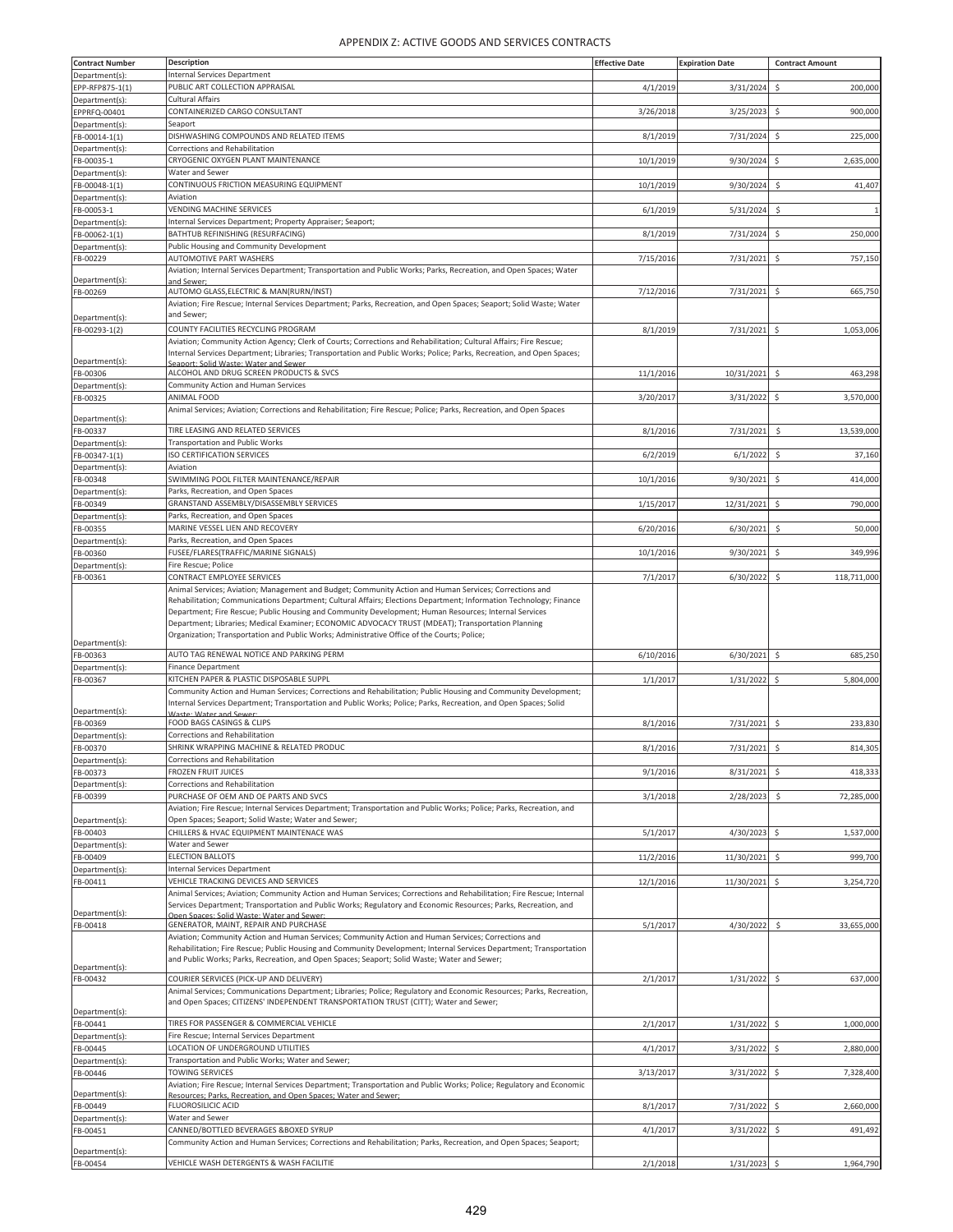| <b>Contract Number</b>     | <b>Description</b>                                                                                                                                                                                                               | <b>Effective Date</b> | <b>Expiration Date</b> | <b>Contract Amount</b> |
|----------------------------|----------------------------------------------------------------------------------------------------------------------------------------------------------------------------------------------------------------------------------|-----------------------|------------------------|------------------------|
| Department(s):             | Aviation; Transportation and Public Works; Solid Waste;                                                                                                                                                                          |                       |                        |                        |
| FB-00475                   | REAL TIME OPEN & CLOSED CAPTIONED<br>Communications Department                                                                                                                                                                   | 9/1/2017              | 8/31/2022              | \$<br>223,750          |
| Department(s):<br>FB-00484 | IMMOBILIZATION BACKBOARDS                                                                                                                                                                                                        | 4/5/201               | 3/31/2022              | Ś<br>150,000           |
| Department(s):             | <b>Fire Rescue</b>                                                                                                                                                                                                               |                       |                        |                        |
| FB-00486                   | BUS AND TRAIN OPERATOR UNIFORMS                                                                                                                                                                                                  | 1/1/2018              | 12/31/2022             | \$<br>4,041,000        |
| Department(s):             | Aviation; Transportation and Public Works;<br><b>INMATE UNIFORMS</b>                                                                                                                                                             |                       |                        |                        |
| FB-00487<br>Department(s): | Corrections and Rehabilitation; Juvenile Services                                                                                                                                                                                | 11/1/2017             | 10/31/2022             | \$<br>3,071,000        |
| FB-00502                   | ATM MACHINES/INSTALL & OPERATE                                                                                                                                                                                                   | 9/1/2017              | 8/31/2022              | -\$<br>$\mathbf{1}$    |
| Department(s):             | Internal Services Department; Parks, Recreation, and Open Spaces; Seaport; Water and Sewer                                                                                                                                       |                       |                        |                        |
| FB-00504                   | PUBLIC HOUSING ANSWERING SERVICE                                                                                                                                                                                                 | 4/1/201               | 3/31/2022              | Ś<br>150,000           |
| Department(s):<br>FB-00505 | Public Housing and Community Development<br>ANIMAL FOOD FOR ZOOMIAMI                                                                                                                                                             |                       |                        |                        |
| Department(s):             | Parks, Recreation, and Open Spaces                                                                                                                                                                                               | 11/1/2017             | 10/31/2022             | \$<br>4,600,000        |
| FB-00509                   | TRASH COMPACTORS                                                                                                                                                                                                                 | 12/5/2017             | 12/31/2022             | Ŝ<br>252,000           |
| Department(s):             | Aviation; Fire Rescue                                                                                                                                                                                                            |                       |                        |                        |
| FB-00512                   | TRAFFIC CONTROL EQUIPMENT, ACCESSORIES R                                                                                                                                                                                         | 3/1/2018              | 2/28/2023              | \$<br>2,428,000        |
| Department(s):             | Internal Services Department; Transportation and Public Works; Police; Regulatory and Economic Resources; Parks,<br>Recreation, and Open Spaces: Seaport: Water and Sewer                                                        |                       |                        |                        |
| FB-00533                   | <b>BUSINESS CARD PRINTING SERVICE</b>                                                                                                                                                                                            | 7/1/2017              | 6/30/2022              | Ś<br>231,845           |
|                            | Animal Services; Audit and Management Services; Aviation; Clerk of Courts; Corrections and Rehabilitation;                                                                                                                       |                       |                        |                        |
|                            | Communications Department; Cultural Affairs; Elections Department; Information Technology; Finance Department; Fire<br>Rescue; Public Housing and Community Development; Human Resources; Internal Services Department; Juvenile |                       |                        |                        |
|                            | Services; Libraries; Medical Examiner; Transportation and Public Works; Police; Regulatory and Economic Resources;                                                                                                               |                       |                        |                        |
| Department(s):<br>FB-00535 | SPOIL ISLAND MAINTENANCE SERVICES                                                                                                                                                                                                | 4/1/2018              | 3/31/2023              | 297,023<br>-\$         |
| Department(s):             | Regulatory and Economic Resources                                                                                                                                                                                                |                       |                        |                        |
| FB-00543                   | LIVESCAN BACKGROUND SCREENING SERVICES                                                                                                                                                                                           | 7/1/2017              | 6/30/2022              | \$.<br>448,000         |
| Department(s):             | Community Action and Human Services; Parks, Recreation, and Open Spaces                                                                                                                                                          |                       |                        |                        |
| FB-00545                   | METRORAIL PARKING PERMITS                                                                                                                                                                                                        | 6/1/201               | 5/31/2022              | \$<br>58,000           |
| Department(s):             | <b>Transportation and Public Works</b><br>ELECTRONIC SCALES (PASSENGER BAGGAGE)                                                                                                                                                  | 7/1/2018              | 6/30/2023              | \$<br>223,599          |
| FB-00586<br>Department(s): | Aviation                                                                                                                                                                                                                         |                       |                        |                        |
| FB-00588                   | CESSNA & TELEDYNE OEM PARTS/REPAIR SER                                                                                                                                                                                           | 3/1/2018              | 2/28/2023              | \$<br>454,200          |
| Department(s):             | Police                                                                                                                                                                                                                           |                       |                        |                        |
| FB-00591                   | INMATE PROPERTY STORAGE CONTAINER                                                                                                                                                                                                | 9/1/2017              | 8/31/2022              | \$.<br>115,000         |
| Department(s):<br>FB-00592 | Corrections and Rehabilitation<br>DEIONIZED WATER SYSTEMS AND SERVICES                                                                                                                                                           | 11/1/2017             | 10/31/2022             | Ś<br>121,850           |
| Department(s):             | Medical Examiner; Regulatory and Economic Resources; Water and Sewer                                                                                                                                                             |                       |                        |                        |
| FB-00594                   | SODIUM HYPOCHLORITE AND CONTAINMENT TANK                                                                                                                                                                                         | 7/1/2018              | 6/30/2023              | \$<br>785,000          |
| Department(s):             | Parks, Recreation, and Open Spaces                                                                                                                                                                                               |                       |                        |                        |
| FB-00597                   | AUTOMOTIVE WINDOW TINTING SERVICES                                                                                                                                                                                               | 11/1/2017             | 10/31/2023             | 440,500<br>Ŝ           |
|                            | Aviation; Corrections and Rehabilitation; Information Technology; Transportation and Public Works; Fire Rescue;<br>Regulatory and Economic Resources; Police; Water and Sewer;                                                   |                       |                        |                        |
| Department(s):<br>FB-00599 | VEGETATION CONTROL FOR METRORAIL TRACKS                                                                                                                                                                                          | 8/1/2018              | 7/31/2021              | \$.<br>113,700         |
| Department(s):             | Parks, Recreation, and Open Spaces                                                                                                                                                                                               |                       |                        |                        |
| FB-00603                   | MAILING SERVICES                                                                                                                                                                                                                 | 2/1/2018              | 1/31/2023              | \$<br>931,000          |
|                            | Aviation; Clerk of Courts; Finance Department; Internal Services Department; Libraries; Water and Sewer;                                                                                                                         |                       |                        |                        |
| Department(s):<br>FB-00610 | AUTOMOTIVE A/C MAINT., REPAIR, PARTS, LABOR                                                                                                                                                                                      | 11/1/201              | 10/31/2022             | Ś<br>491,375           |
| Department(s):             | Aviation; Internal Services Department                                                                                                                                                                                           |                       |                        |                        |
| FB-00622                   | LABORATORY TESTING AND SAMPLING SERVICES                                                                                                                                                                                         | 4/1/2018              | 3/31/2023              | \$<br>2,973,000        |
| Department(s):             | Water and Sewer                                                                                                                                                                                                                  |                       |                        |                        |
| FB-00628<br>Department(s): | LANDFILL GAS MANAGEMENT SYSTEMS<br>Solid Waste                                                                                                                                                                                   | 3/1/2019              | 2/29/2024              | -S<br>777,000          |
| FB-00629                   | AIR EMISSION TESTING                                                                                                                                                                                                             | 2/1/2019              | $1/31/2024$ \$         | 357,414                |
| Department(s):             | Water and Sewer                                                                                                                                                                                                                  |                       |                        |                        |
| FB-00630-1(2)              | <b>EMERGENCY MEDICAL SERVICES TRAINING</b>                                                                                                                                                                                       | 6/1/2020              | 5/31/2022              | 304,000                |
| Department(s):             | <b>Fire Rescue</b>                                                                                                                                                                                                               |                       |                        |                        |
| FB-00631<br>Department(s): | ENGINE OIL, LUBRICANT FLUIDS & DIESEL FUE<br>Internal Services Department; Transportation and Public Works                                                                                                                       | 7/1/2018              | 6/30/2023              | Ś<br>792,723           |
| FB-00634                   | JANITORIAL SUPPLIES AND RELATED ITEMS                                                                                                                                                                                            | 10/1/2018             | 9/30/2023              | \$<br>10,802,400       |
|                            | Animal Services; Aviation; Community Action and Human Services; Corrections and Rehabilitation; Fire Rescue; Public                                                                                                              |                       |                        |                        |
|                            | Housing and Community Development; Internal Services Department; Libraries; Transportation and Public Works; Police;                                                                                                             |                       |                        |                        |
| Department(s):             | Parks, Recreation, and Open Spaces; Seaport; Solid Waste; Water and Sewer;                                                                                                                                                       |                       |                        |                        |
| FB-00642                   | BALLOT ON DEMAND PRINTER RENTALS                                                                                                                                                                                                 | 7/1/2018              | 6/30/2022              | \$<br>2,955,000        |
| Department(s):             | <b>Elections Department</b>                                                                                                                                                                                                      |                       |                        |                        |
| FB-00645                   | ACCESSIBILITY PRODUCTS CONTRACT                                                                                                                                                                                                  | 7/1/2018              | 6/30/2023              | \$<br>130,004          |
| Department(s):             | <b>Elections Department</b><br>METER BOX, VAULTS, VALVE COVER AND ASSEM                                                                                                                                                          |                       |                        |                        |
| FB-00648<br>Department(s): | Water and Sewer                                                                                                                                                                                                                  | 6/1/2019              | 5/31/2024              | \$<br>3,266,000        |
| FB-00654                   | FIREFIGHTER PROTECTIVE UNIFORMS                                                                                                                                                                                                  | 8/1/2018              | 7/31/2023              | \$<br>4,500,000        |
| Department(s):             | <b>Fire Rescue</b>                                                                                                                                                                                                               |                       |                        |                        |
| FB-00664                   | CLEANING AND REPAIR OF BUNKER GEAR                                                                                                                                                                                               | 8/1/2018              | 7/31/2023              | \$<br>780,369          |
| Department(s):             | <b>Fire Rescue</b><br>RETRO-NONRETROREFLECTIVE SIGN MAERIALS                                                                                                                                                                     |                       |                        |                        |
| FB-00673<br>Department(s): | Aviation; Transportation and Public Works; Seaport;                                                                                                                                                                              | 8/1/2018              | 7/31/2023              | 724,000<br>\$          |
| FB-00678                   | LAB GASES FOR MEDICAL EXAMINER TOXICOLOG                                                                                                                                                                                         | 11/1/2017             | 10/31/2022             | \$<br>109,800          |
| Department(s):             | <b>Medical Examiner</b>                                                                                                                                                                                                          |                       |                        |                        |
| FB-00680                   | ACCESS CONTROL POINT BARRIER SYSTEMS                                                                                                                                                                                             | 5/1/2018              | 4/30/2023              | 2,721,968<br>\$        |
| Department(s):             | Aviation<br>POLO SHIRTS                                                                                                                                                                                                          | 6/1/2018              | 5/31/2023              | 1,660,600<br>\$.       |
| FB-00685                   | Animal Services; Aviation; Clerk of Courts; Community Action and Human Services; Corrections and Rehabilitation;                                                                                                                 |                       |                        |                        |
|                            | Communications Department; Information Technology; Public Housing and Community Development; Human                                                                                                                               |                       |                        |                        |
|                            | Resources; Internal Services Department; Inspector General; Juvenile Services; Libraries; Medical Examiner;                                                                                                                      |                       |                        |                        |
| Department(s):             | Transportation and Public Works; Police; Regulatory and Economic Resources; Parks, Recreation, and Open Spaces;                                                                                                                  |                       |                        |                        |
| FB-00701                   | MICROBIOLOGY SPECIALIZED LAB TESTING SER                                                                                                                                                                                         | 6/1/2018              | 5/31/2023              | \$<br>500,000          |
| Department(s):<br>FB-00706 | Regulatory and Economic Resource; Water and Sewer<br>LIFT STATIONS MAINTENANCE SERVICES                                                                                                                                          | 4/1/2019              | 3/31/2024              | 410,800<br>-\$         |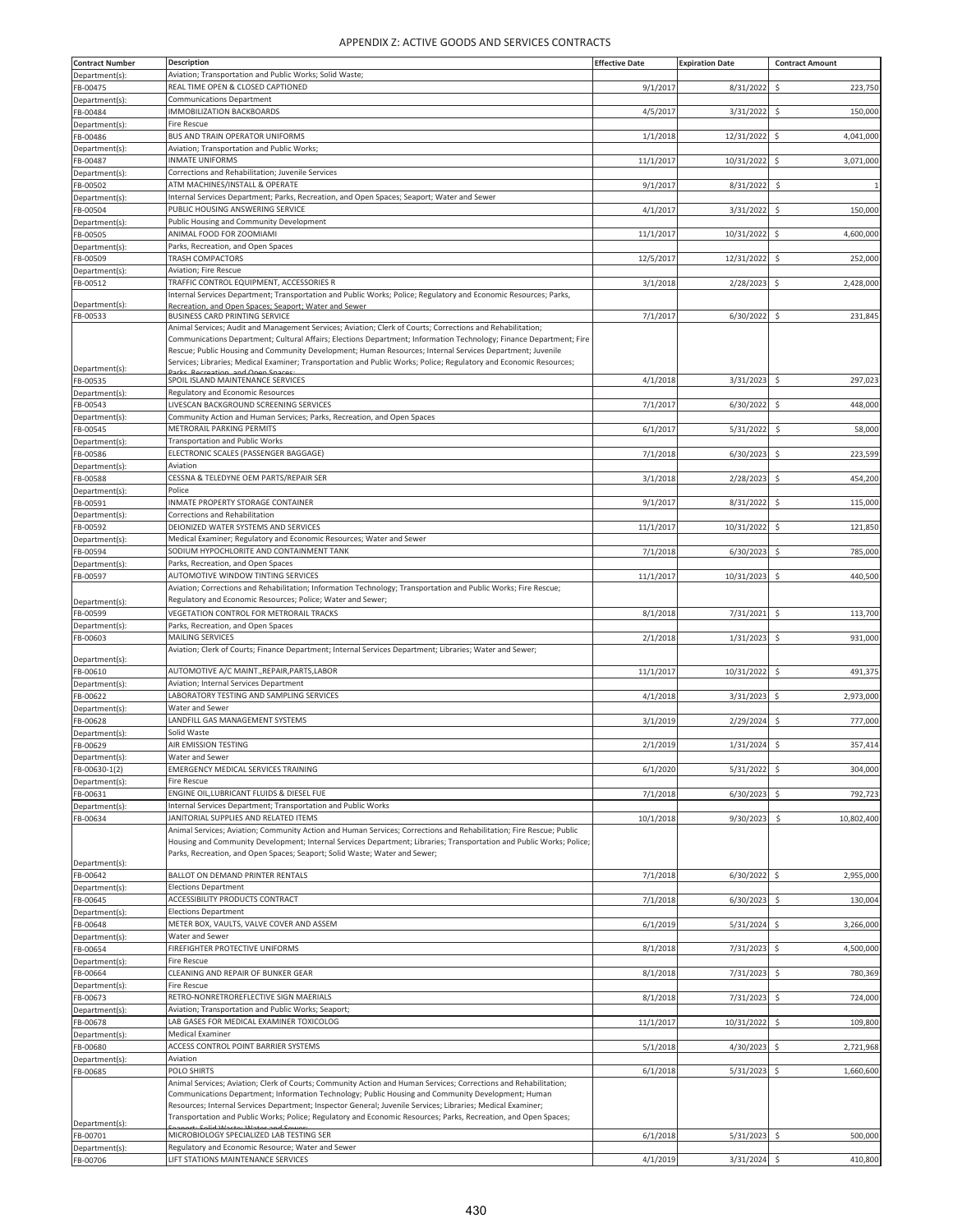| <b>Contract Number</b>     | Description                                                                                                                   | <b>Effective Date</b> | <b>Expiration Date</b> | <b>Contract Amount</b> |
|----------------------------|-------------------------------------------------------------------------------------------------------------------------------|-----------------------|------------------------|------------------------|
|                            | Community Action and Human Services; Corrections and Rehabilitation; Public Housing and Community Development;                |                       |                        |                        |
| Department(s):             | Internal Services Department: Parks. Recreation. and Open Spaces: Solid Waste:                                                |                       |                        |                        |
| FB-00715                   | SODIUM PERMANGANATE AND STORAGE TANKS                                                                                         | 6/1/2018              | 5/31/2023              | \$<br>2,376,000        |
| Department(s):             | Water and Sewer                                                                                                               |                       |                        |                        |
| FB-00716                   | LIQUID FERRIC SULFATE AND STORAGE EQUIPM                                                                                      | 8/1/2018              | 7/31/2023              | \$<br>22,818,000       |
| Department(s):             | Water and Sewer                                                                                                               |                       |                        |                        |
| FB-00718                   | NUTS, BOLTS & CONNECTORS W/INVENTORY SVCS                                                                                     | 7/1/2018              | 6/30/2023              | \$<br>305,000          |
| Department(s):             | Aviation; Transportation and Public Works<br>UPHOLSTERY AND REFURBISHING SVCS-PREQUAL                                         |                       |                        |                        |
| FB-00730                   | <b>Transportation and Public Works</b>                                                                                        | 5/1/2018              | 4/30/2023              | 271,278<br>\$          |
| Department(s):             | LIQUID CARBON DIOXIDE AND STORAGE TANKS                                                                                       | 1/1/2019              | 12/31/2023             | \$.<br>92,100          |
| FB-00739<br>Department(s): | Parks, Recreation, and Open Spaces                                                                                            |                       |                        |                        |
| FB-00744                   | RUNWAY RUBBER REMOVAL                                                                                                         | 5/1/2018              | 4/30/2023              | 640,000<br>\$          |
| Department(s):             | Aviation                                                                                                                      |                       |                        |                        |
| FB-00773                   | <b>DISPOSABLE INSERTS</b>                                                                                                     | 6/18/2018             | 4/30/2023              | \$<br>1,000,000        |
| Department(s):             | Corrections and Rehabilitation                                                                                                |                       |                        |                        |
| FB-00779                   | WASTE TRANSFER TRAILERS                                                                                                       | 8/1/2018              | 7/31/2023              | \$<br>5,406,000        |
| Department(s):             | Solid Waste                                                                                                                   |                       |                        |                        |
| FB-00786                   | TIRE REMOVAL AND DISPOSAL SERVICES                                                                                            | 5/1/2018              | 4/30/2023              | 368,240<br>\$          |
|                            | Aviation; Fire Rescue; Internal Services Department; Transportation and Public Works; Parks, Recreation, and Open             |                       |                        |                        |
| Department(s):             | Spaces; Seaport; Water and Sewer                                                                                              |                       |                        |                        |
| FB-00794                   | SUMMER FOOD SERVICE PROGRAM                                                                                                   | 5/1/2018              | $4/30/2023$ \$         | 4,679,000              |
| Department(s):             | Community Action and Human Services                                                                                           |                       |                        |                        |
| FB-00795                   | RAIL CAR VEHICLE LIFT SYSTEM                                                                                                  | 7/1/2019              | 6/30/2022              | \$<br>4,901,000        |
| Department(s):             | <b>Transportation and Public Works</b>                                                                                        |                       |                        |                        |
| FB-00802                   | UNIFORMS FOR PHCD                                                                                                             | 12/1/2018             | 11/30/2023             | Ś<br>204,000           |
| Department(s):             | Public Housing and Community Development                                                                                      |                       |                        |                        |
| FB-00824                   | INFO SECURITY AWARENESS TRAINING, MAINT                                                                                       | 11/1/2018             | 10/31/2021             | 173,594<br>\$          |
| Department(s):             | <b>Information Technology</b>                                                                                                 |                       |                        |                        |
| FB-00828                   | <b>BATTERIES</b>                                                                                                              | 7/1/2018              | 6/30/2024              | \$<br>461,400          |
|                            | Aviation; Corrections and Rehabilitation; Fire Rescue; Internal Services Department; Transportation and Public Works;         |                       |                        |                        |
| Department(s):<br>FB-00831 | Police: Parks, Recreation, and Open Spaces: Seaport: Solid Waste: Water and Sewer;<br><b>TESTING &amp; CERTIFICATION SVCS</b> | 6/1/2018              | 5/31/2024              | \$<br>475,600          |
| Department(s):             | Regulatory and Economic Resources; Transportation and Public Works                                                            |                       |                        |                        |
| FB-00836                   | LIQUID WASTE HANDLING SERVICES                                                                                                | 4/1/2019              | 3/31/2024              | Ś<br>810,500           |
|                            | Aviation; Community Action and Human Services; Corrections and Rehabilitation; Fire Rescue; Internal Services                 |                       |                        |                        |
| Department(s):             | Department: Solid Waste: Parks. Recreation. and Open Spaces:                                                                  |                       |                        |                        |
| FB-00836(4)                | LIQUID WASTE HANDLING SERVICES                                                                                                | 2/21/2019             | 2/29/2024              | Ś<br>338,000           |
| Department(s):             | Community Action and Human Services; Public Housing and Community Development;                                                |                       |                        |                        |
| FB-00856                   | ELECTRONIC WASTE RECYCLING                                                                                                    | 3/1/2019              | 2/29/2024              | \$<br>63,000           |
| Department(s):             | Solid Waste                                                                                                                   |                       |                        |                        |
| FB-00865                   | LIQUID CARBON DIOXIDE                                                                                                         | 7/1/2019              | 6/30/2024              | \$<br>7,454,000        |
| Department(s):             | Water and Sewer                                                                                                               |                       |                        |                        |
| FB-00886                   | BUS, RAIL AND MOVER CAR WASH CHEMICALS                                                                                        | 1/1/2019              | 12/31/2023             | \$<br>945,710          |
| Department(s):             | <b>Transportation and Public Works</b>                                                                                        |                       |                        |                        |
| FB-00895                   | MEDICAL SUPPLIES & RELATED ITEMS                                                                                              | 9/1/2019              | 8/31/2024              | Ś<br>1,953,663         |
| Department(s):             | Community Action and Human Services; Fire Rescue; Medical Examiner; Transportation and Public Works; Police; Parks,           |                       |                        |                        |
| FB-00896                   | Recreation, and Open Spaces: Public Housing and Community Development:<br>DRY CLEANING AND LAUNDRY SERVICE                    | 7/1/2018              | 6/30/2023              | \$<br>296,800          |
|                            | Animal Services; Corrections and Rehabilitation; Internal Services Department; Administrative Office of the Courts;           |                       |                        |                        |
| Department(s):             | Police: Regulatory and Economic Resources: Seaport                                                                            |                       |                        |                        |
| FB-00901                   | <b>TRAFFIC CONTROL EQUIPMENTS</b>                                                                                             | 4/1/2019              | 3/31/2024              | \$<br>19,112,000       |
| Department(s):             | Aviation; Transportation and Public Works; Parks, Recreation, and Open Spaces; Seaport; Solid Waste;                          |                       |                        |                        |
| FB-00937                   | TAPELESS PRODUCTION SOLUTION MAINT/SERVS                                                                                      | 12/1/2018             | 11/30/2024             | 220,132<br>\$          |
| Department(s):             | <b>Communications Department</b>                                                                                              |                       |                        |                        |
| FB-00951                   | SYSTEM FURNITURE SERVICES                                                                                                     | 10/1/2019             | 9/30/2024              | \$<br>1,000,000        |
| Department(s):             | Aviation                                                                                                                      |                       |                        |                        |
| FB-00968                   | NFPA 1925 TYPE III VESSELS FOR MDFR                                                                                           | 3/1/2019              | $2/28/2023$ \$         | 5,152,000              |
| Department(s):             | Fire Rescue<br>BRIDGE CRANE AND HOISE MAINT/PURCH/REPAI                                                                       |                       |                        |                        |
| FB-00970                   | Aviation; Fire Rescue; Internal Services Department; Transportation and Public Works; Water and Sewer;                        | 8/1/2019              | 7/31/2024              | \$<br>3.394.000        |
| Department(s):             |                                                                                                                               |                       |                        |                        |
| FB-00980                   | RENTAL OF PORTABLE CHEMICAL TOILETS                                                                                           | 3/1/2019              | 2/29/2024 \$           | 2,705,000              |
|                            | Animal Services; Aviation; Corrections and Rehabilitation; Fire Rescue; Public Housing and Community Development;             |                       |                        |                        |
|                            | Transportation and Public Works; Police; Regulatory and Economic Resources; Parks, Recreation, and Open Spaces; Solid         |                       |                        |                        |
| Department(s):             | Maste: Seanort: Water and Sewer                                                                                               |                       |                        |                        |
| FB-00993                   | TELEDYNE CONTINENTAL ENGINES NEW-RE-BLT                                                                                       | 4/1/2019              | $3/31/2024$ \$         | 291,472                |
| Department(s):             | Police<br>LONG DISTANCE TELEPHONE SERVICES                                                                                    | 4/1/2019              | 3/31/2024              |                        |
| FB-01029                   | Aviation; Information Technology; Fire Rescue;                                                                                |                       |                        | \$<br>360,000          |
| Department(s):<br>FB-01056 | CHEM & BIOLOGICAL TESTING & SAMPLING SVC                                                                                      | 5/1/2019              | 4/30/2024              | \$<br>4,075,000        |
| Department(s):             | Aviation; Regulatory and Economic Resources; Solid Waste; Water and Sewer                                                     |                       |                        |                        |
| FB-01062                   | PURCHASE AND REPAIR OF CABLES AND CIRCUI                                                                                      | 4/1/2019              | 3/31/2024              | 743,820<br>\$          |
| Department(s):             | Aviation                                                                                                                      |                       |                        |                        |
| FB-01081                   | DISPOSABLE PAPER TRAYS WITH LID FILM                                                                                          | 10/1/2019             | 9/30/2024              | \$<br>4,621,000        |
| Department(s):             | Corrections and Rehabilitation                                                                                                |                       |                        |                        |
| FB-01090                   | AERIAL SPRAYING SERVICE                                                                                                       | 7/1/2019              | 6/30/2024              | \$<br>1,660,000        |
| Department(s):             | Solid Waste                                                                                                                   |                       |                        |                        |
| FB-01098                   | BUS PASSENGER BENCH PROGRAM                                                                                                   | 3/1/2020              | 2/28/2023              | \$                     |
| Department(s):             | <b>Transportation and Public Works</b>                                                                                        |                       |                        |                        |
| FB-01099                   | TRASH CHUTE INSP. CLEANING MAINT & SERV                                                                                       | 6/1/2019              | 5/31/2024              | 892,143<br>\$          |
| Department(s):             | Public Housing and Community Development                                                                                      |                       |                        |                        |
| FB-01104                   | <b>FLIGHT APPAREL</b>                                                                                                         | 7/1/2019              | 6/30/2024              | \$<br>485,991          |
| Department(s):             | Fire Rescue; Police                                                                                                           |                       |                        |                        |
| FB-01109                   | COURT REPORTING SERVICES                                                                                                      | 5/13/2019             | 5/31/2024              | 427,500<br>\$          |
| Department(s):             | Clerk of Courts; Fire Rescue; Internal Services Department; Regulatory and Economic Resources; Police;                        |                       |                        |                        |
| FB-01114                   | BACKBOARD AND MISC MEDICAL EQUIP DECON                                                                                        | 9/1/2019              | 8/31/2024              | Ś<br>282,000           |
| Department(s):             | <b>Fire Rescue</b>                                                                                                            |                       |                        |                        |
| FB-01115                   | INCONTINENCE SUPPLIES, PERSONAL SUPPLIES                                                                                      | 1/1/2020              | 12/31/2024             | 450,300<br>\$          |
| Department(s):             | Community Action and Human Services; Public Housing and Community Development                                                 |                       |                        |                        |
| FB-01118                   | LOADING BRIDGE TIRE SERVICES                                                                                                  | 4/1/2019              | $3/31/2024$ \$         | 461,180                |
| Department(s):             | Aviation                                                                                                                      |                       |                        |                        |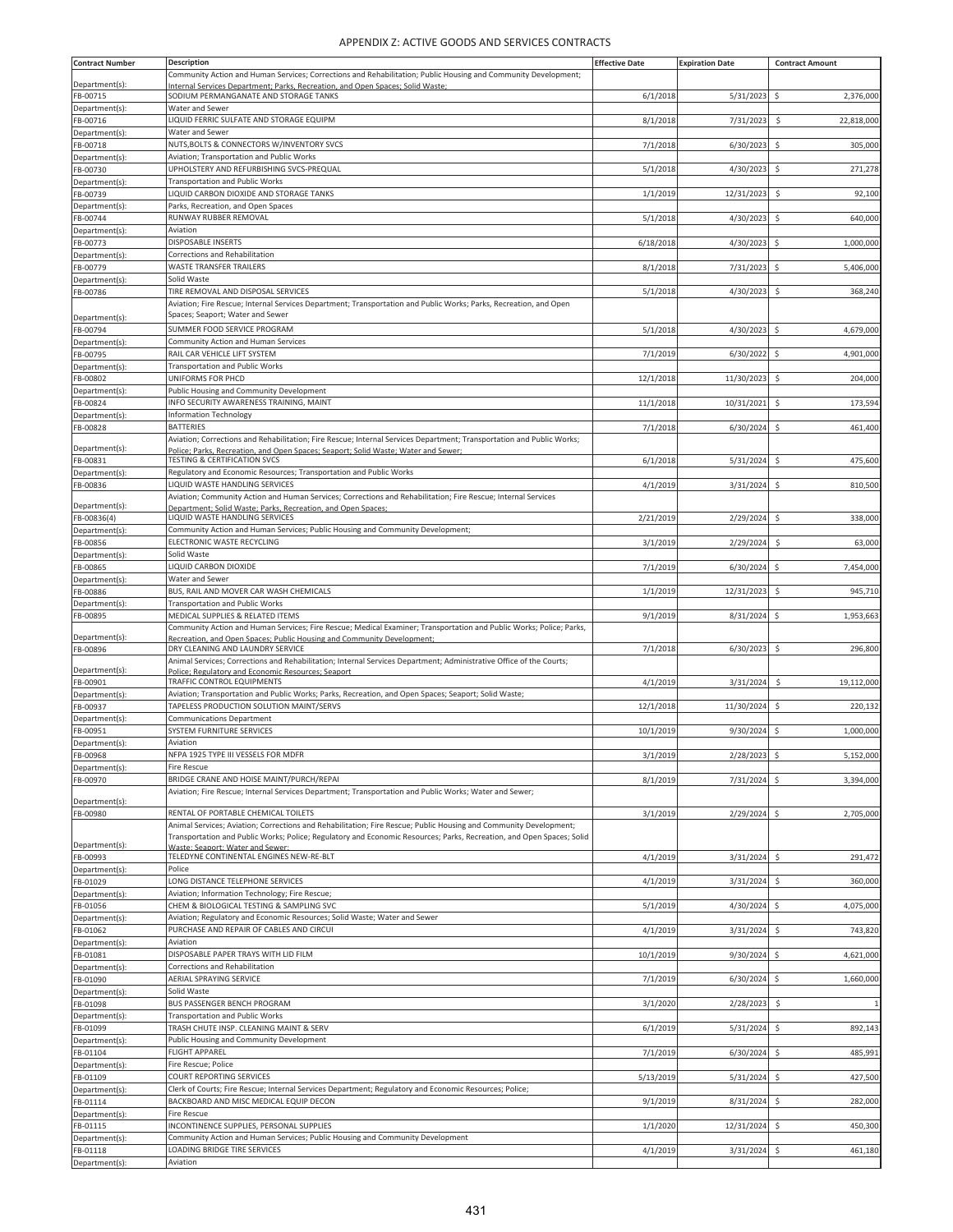| <b>Contract Number</b>     | <b>Description</b>                                                                                                      | <b>Effective Date</b> | <b>Expiration Date</b> | <b>Contract Amount</b>         |
|----------------------------|-------------------------------------------------------------------------------------------------------------------------|-----------------------|------------------------|--------------------------------|
| FB-01119                   | CHECK GUARANTEE SERVICES                                                                                                | 5/1/2019              | 4/30/2024              | Ś<br>120,000                   |
| Department(s):             | Solid Waste                                                                                                             |                       |                        |                                |
| FB-01123                   | PARTS & SERVICES FOR FLIGHT INS & AVIONI                                                                                | 10/1/2019             | 9/30/2024              | \$<br>1,075,000                |
| Department(s):             | Fire Rescue; Police                                                                                                     |                       |                        |                                |
| FB-01126                   | AIRBOAT AND INFLATABLE BOATS                                                                                            | 4/1/2019              | 3/31/2024              | \$<br>76,000                   |
| Department(s):             | Police                                                                                                                  |                       |                        |                                |
| FB-01130                   | SPEEDOMETER & SPEED MEASURING DEVICES                                                                                   | 6/1/2019              | 5/31/2024              | \$<br>415,000                  |
| Department(s):             | Aviation; Police;                                                                                                       |                       |                        |                                |
| FB-01138                   | BIOHAZARDOUS WASTE DISPOSAL SRVS/SUPPLIE                                                                                | 3/1/2019              | 2/28/2022              | \$<br>675,500                  |
|                            | Animal Services; Corrections and Rehabilitation; Community Action and Human Services; Fire Rescue; Internal Services    |                       |                        |                                |
|                            | Department; Medical Examiner; Police; Parks, Recreation, and Open Spaces; Solid Waste;                                  |                       |                        |                                |
| Department(s):<br>FB-01139 | <b>EMBROIDERED PATCHES</b>                                                                                              |                       |                        | S.                             |
| Department(s):             | Corrections and Rehabilitation; Inspector General; Police; Parks, Recreation, and Open Spaces; Seaport;                 | 9/19/2019             | 9/30/2024              | 676,279                        |
| FB-01140                   | TIRE PURCHASES AND RELATED SERVICES                                                                                     | 8/1/2019              | 7/31/2024              | Ś<br>27,409,562                |
|                            | Aviation; Fire Rescue; Internal Services Department; Transportation and Public Works; Parks, Recreation, and Open       |                       |                        |                                |
| Department(s):             | Spaces: Water and Sewer                                                                                                 |                       |                        |                                |
| FB-01144                   | VIDEO INSPECTION SERVICES FOR LEACHATE P                                                                                | 7/1/2019              | 6/30/2025              | \$<br>959,400                  |
| Department(s):             | Solid Waste                                                                                                             |                       |                        |                                |
| FB-01159                   | LIQUID CHLORINE                                                                                                         | 9/1/2019              | 8/31/2024              | \$<br>7,397,400                |
| Department(s):             | Water and Sewer                                                                                                         |                       |                        |                                |
| FB-01161                   | PURCHASE/REPAIR RADIATORS, AIR COOLERS,                                                                                 | 6/1/2019              | 5/31/2024              | \$.<br>400,000                 |
|                            | Aviation; Fire Rescue; Internal Services Department; Transportation and Public Works; Parks, Recreation, and Open       |                       |                        |                                |
| Department(s):<br>FB-01170 | Spaces: Water and Sewer:<br>LOST AND FOUND SERVICES MIA                                                                 |                       |                        |                                |
|                            | Aviation                                                                                                                | 4/1/2019              | 3/31/2024              | \$<br>20,176                   |
| Department(s):             | LIBRARY CARDS WITH KEY TAGS                                                                                             | 7/1/2019              |                        | Ś                              |
| FB-01176<br>Department(s): | Libraries                                                                                                               |                       | 6/30/2024              | 72,679                         |
| FB-01180                   | HAZARDOUS & NON HAZARDOUS WASTE SERVICES                                                                                | 6/1/2020              | 5/31/2025              | \$<br>4,043,880                |
|                            | Aviation; Corrections and Rehabilitation; Fire Rescue; Internal Services Department; Medical Examiner; Police; Parks,   |                       |                        |                                |
|                            | Recreation, and Open Spaces; Seaport; Solid Waste; Regulatory and Economic Resources; Water and Sewer;                  |                       |                        |                                |
| Department(s):             |                                                                                                                         |                       |                        |                                |
| FB-01182                   | COMMERCIAL RECORDS MANAGEMENT SERVICES                                                                                  | 2/1/2020              | 1/31/2025              | \$<br>557,100                  |
| Department(s):             | Aviation; Information Technology; Public Housing and Community Development; Medical Examiner; Police; Regulatory        |                       |                        |                                |
| FB-01192                   | and Economic Resources: Seaport:<br>CONTROLLED ACCESS MEDICAL SUPPLY VENDING                                            | 11/1/2019             | 10/31/2021             | \$.<br>169,223                 |
| Department(s):             | <b>Fire Rescue</b>                                                                                                      |                       |                        |                                |
| FB-01197                   | MATTRESSES, LINENS & REFURBISHMENT SVS                                                                                  | 5/1/2020              | 4/30/2025              | \$<br>1,266,335                |
| Department(s):             | Community Action and Human Services; Corrections and Rehabilitation; Fire Rescue                                        |                       |                        |                                |
| FB-01212                   | WARRANTY CLAIM SERVICES                                                                                                 | 9/1/2019              | 8/31/2024              | Ś<br>50,000                    |
| Department(s):             | <b>Internal Services Department</b>                                                                                     |                       |                        |                                |
| FB-01216                   | SCRAP METAL RECYCLING SERVICES                                                                                          | 10/1/2019             | 9/30/2024              | \$.                            |
|                            | Fire Rescue; Internal Services Department; Transportation and Public Works; Parks, Recreation, and Open Spaces;         |                       |                        |                                |
| Department(s):             | ieanort: Solid Waste                                                                                                    |                       |                        |                                |
| FB-01219                   | MEDICAL, INDUSTRIAL GASES & RELATED ITEMS                                                                               | 5/1/2020              | 4/30/2025              | \$<br>1,316,950                |
|                            | Fire Rescue; Internal Services Department; Transportation and Public Works; Medical Examiner; Police; Regulatory and    |                       |                        |                                |
|                            | Economic Resources; Parks, Recreation, and Open Spaces; Solid Waste; Water and Sewer;                                   |                       |                        |                                |
| Department(s):             |                                                                                                                         |                       |                        |                                |
| FB-01226                   | PRINTING MULTI PART CARBONLESS SNAP-OUT                                                                                 | 2/1/2020              | 1/31/2025              | \$<br>1,598,000                |
| Department(s):             | Clerk of Courts; Corrections and Rehabilitation; Internal Services Department; Transportation and Public Works; Police; |                       |                        |                                |
| FB-01255                   | Parks, Recreation, and Open Spaces:<br><b>DISPOSABLE FIBER TRAYS</b>                                                    | 8/1/2019              | 7/31/2022              | \$<br>897,840                  |
| Department(s):             | Corrections and Rehabilitation                                                                                          |                       |                        |                                |
| FB-01256                   | FIRE ALARM SERVICES & FIRE DECTION PRODU                                                                                | 9/16/2019             | 9/30/2024              | \$<br>3,649,346                |
|                            | Animal Services; Community Action and Human Services; Corrections and Rehabilitation; Cultural Affairs; Fire Rescue;    |                       |                        |                                |
|                            | Public Housing and Community Development; Internal Services Department; Libraries; Transportation and Public Works;     |                       |                        |                                |
|                            | Police; Parks, Recreation, and Open Spaces; Seaport; Solid Waste; Water and Sewer;                                      |                       |                        |                                |
| Department(s):<br>FB-01263 | LIFTING SLINGS AND ROPE                                                                                                 | 3/1/2020              | $3/31/2025$ \$         | 114,725                        |
|                            | Water and Sewer                                                                                                         |                       |                        |                                |
| Department(s):<br>FB-01266 | LAUNDROMAT SERVICES                                                                                                     | 3/2/2020              | 3/31/2025              | \$<br>$\overline{\phantom{a}}$ |
| Department(s):             | Public Housing and Community Development; Parks, Recreation, and Open Spaces                                            |                       |                        |                                |
| FB-01268                   | MEDIA MONITORING SERVICES                                                                                               | 8/1/2019              | 7/31/2021              | Ś<br>60,000                    |
| Department(s):             | Aviation                                                                                                                |                       |                        |                                |
| FB-01285                   | BULK INDUSTRIAL CRUDE SOLAR SALT                                                                                        | 3/1/2020              | 2/28/2025              | \$<br>3,770,000                |
| Department(s):             | Water and Sewer                                                                                                         |                       |                        |                                |
| FB-01293                   | VEHICLE RENTAL SERVICE                                                                                                  | 4/1/2020              | 3/31/2025              | \$<br>28,314,600               |
|                            | Clerk of Courts; Community Action and Human Services; Corrections and Rehabilitation; Elections Department;             |                       |                        |                                |
|                            | Information Technology; Fire Rescue; Public Housing and Community Development; Internal Services Department;            |                       |                        |                                |
|                            | Transportation and Public Works; Police; Regulatory and Economic Resources; Parks, Recreation, and Open Spaces;         |                       |                        |                                |
| Department(s):<br>FB-01326 | eanort: Solid Waste: Water and Sewer:<br><b>FANAPART FORMS</b>                                                          | 3/1/2020              | 2/28/2025              | \$<br>500,000                  |
| Department(s):             | Clerk of Courts                                                                                                         |                       |                        |                                |
| FB-01356                   | TRANSIT BUSES, 40' CNG                                                                                                  | 6/1/2020              | 5/31/2025              | 74,548,600<br>\$               |
| Department(s):             | <b>Transportation and Public Works</b>                                                                                  |                       |                        |                                |
| FB-01363                   | <b>BAKERY PRODUCTS</b>                                                                                                  | 3/1/2020              | 2/28/2025              | \$<br>1,853,966                |
| Department(s):             | Community Action and Human Services; Corrections and Rehabilitation;                                                    |                       |                        |                                |
| FB-01378                   | COLLECTION, RESALE & DISPOSAL OF SURPLUS                                                                                | 11/6/2019             | 11/5/2022              | \$.<br>$\overline{1}$          |
| Department(s):             | Libraries                                                                                                               |                       |                        |                                |
| FB-01380                   | OPA-LOCKA AIRPORT CONTROL TOWER SOLUTION                                                                                | 11/1/2019             | 10/31/2024             | Ś<br>160,000                   |
| Department(s):             | Aviation                                                                                                                |                       |                        |                                |
| FB-01426                   | <b>CUSTOMER SERVICE FEEDBACK</b>                                                                                        | 4/1/2020              | 3/31/2023              | \$<br>93,000                   |
| Department(s):             | Aviation                                                                                                                |                       |                        |                                |
| FB-01449                   | LEASE OF FOUR COLOR PRESS, MAINT. SUPP SVC                                                                              | 2/1/2020              | 1/31/2025              | \$<br>226,845                  |
| Department(s):             | Libraries                                                                                                               |                       |                        |                                |
| FB-01472                   | AIRLINK MODEMS                                                                                                          | 3/1/2020              | 2/28/2023              | \$<br>250,000                  |
| Department(s):             | Fire Rescue                                                                                                             |                       |                        |                                |
| FB-01485                   | BMS MAINTENANCE SERVICES AT TGK                                                                                         | 4/1/2020              | 3/31/2023              | \$<br>358,950                  |
| Department(s):             | Corrections and Rehabilitation                                                                                          |                       |                        |                                |
| FB-01512                   | OKI BALLOT PRINTERS                                                                                                     | 1/30/2020             | 1/31/2023              | \$<br>997,060                  |
| Department(s):             | <b>Elections Department</b>                                                                                             |                       |                        |                                |
| FB-01525                   | MICROSOFT SOFTWARE LICENSING SOLUTIONS P                                                                                | 5/18/2020             | 5/31/2023              | \$<br>34,016,000               |
| Department(s):             | <b>Information Technology</b>                                                                                           |                       |                        |                                |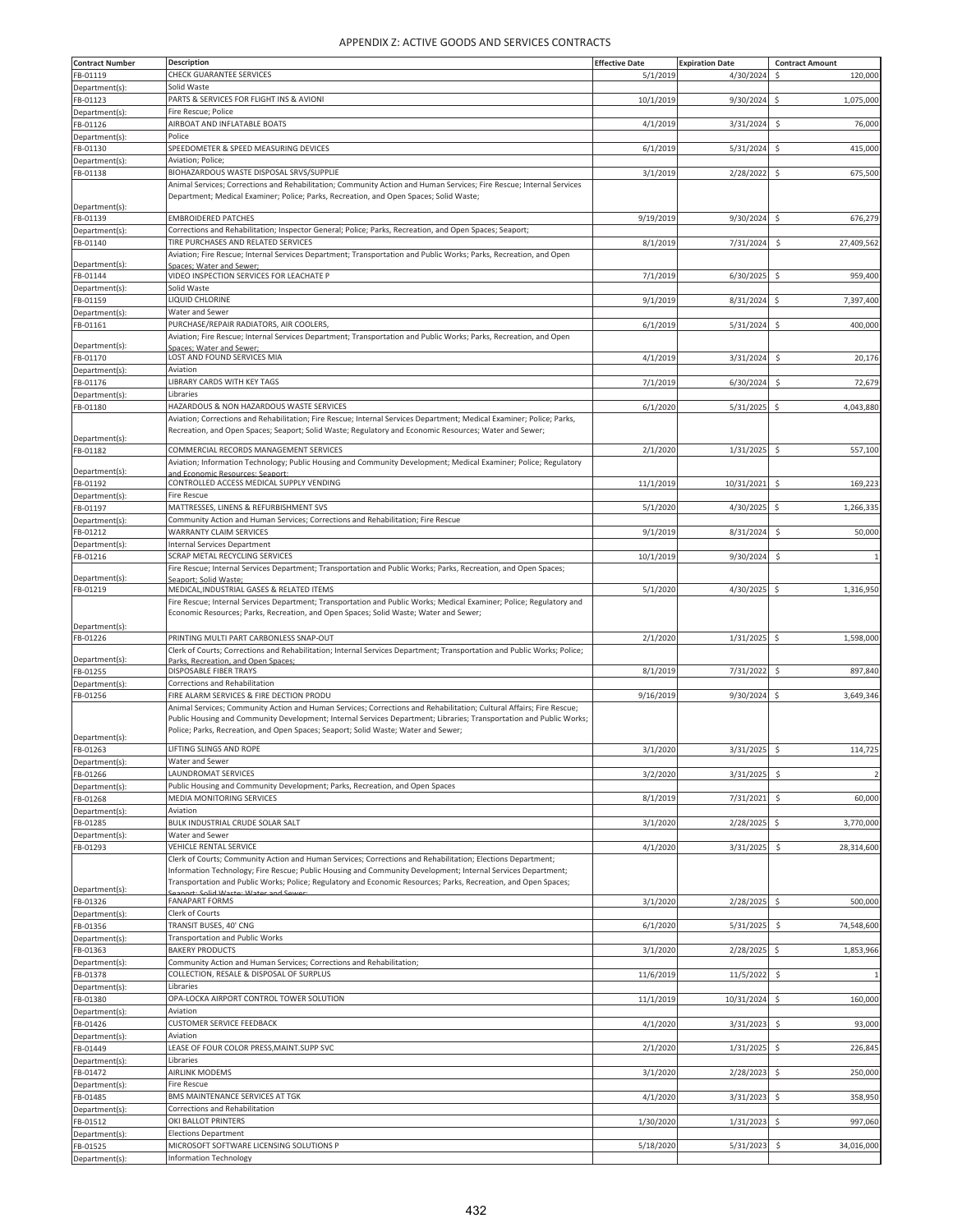| <b>Contract Number</b>         | Description                                                                                                        | <b>Effective Date</b> | <b>Expiration Date</b> | <b>Contract Amount</b> |
|--------------------------------|--------------------------------------------------------------------------------------------------------------------|-----------------------|------------------------|------------------------|
|                                | MULTI-FUNCTION COPIER DEVICES & SERVICE                                                                            | 12/30/2019            |                        |                        |
| FI-R-0251-18                   |                                                                                                                    |                       | 9/30/2023              | Ŝ<br>987,306           |
| Department(s):                 | <b>Information Technology</b>                                                                                      |                       |                        |                        |
| FSA19-TRS21.0                  | TIRES AND RELATED SERVICES                                                                                         | 6/17/2019             | 2/28/2022              | \$<br>757,400          |
|                                | Aviation; Fire Rescue; Internal Services Department; Transportation and Public Works; Parks, Recreation, and Open  |                       |                        |                        |
| Department(s):                 | Spaces: Water and Sewer:                                                                                           |                       |                        |                        |
| GS-07F-0207M                   | <b>BOMB SUITS/SWAT ROBOT</b>                                                                                       | 1/4/2018              | 8/27/2022              | 275,000<br>\$          |
| Department(s):                 | Police                                                                                                             |                       |                        |                        |
| GS-07F-0538M-2                 | LAW ENFORCEMENT AND SECURITY EQUIPMENT                                                                             | 5/11/2018             | 9/22/2022              | \$.<br>286,857         |
| Department(s):                 | Police                                                                                                             |                       |                        |                        |
| GS-35F-0692P                   | INFO TECHNOLOGY EQUIPMENT SOFTWARE/SERVS                                                                           | 11/12/2015            | 7/18/2024              | 432,094<br>\$          |
| Department(s):                 | Aviation                                                                                                           |                       |                        |                        |
|                                | LCP TRACKER FOR SBD                                                                                                |                       |                        |                        |
| GS-35F-364BA                   |                                                                                                                    | 1/1/2019              | 5/7/2024               | Ś<br>475,529           |
| Department(s)                  | <b>Information Technology</b>                                                                                      |                       |                        |                        |
| IB-00431                       | SWIMMING POOL HEATER MAINTENANCE                                                                                   | 11/1/2016             | 10/31/2021             | 282,250<br>\$          |
| Department(s):                 | Fire Rescue; Parks, Recreation, and Open Spaces                                                                    |                       |                        |                        |
| IB-00488                       | INTERNALLY ILLUMINATED STREET NAME SIGNS                                                                           | 9/15/2017             | 9/30/2022              | \$<br>90,000           |
| Department(s)                  | <b>Transportation and Public Works</b>                                                                             |                       |                        |                        |
| IB-00526                       | TRAFFIC CONTROL SWITCH PAC UNITS                                                                                   | 6/1/2017              | 5/31/2022              | \$<br>75,000           |
| Department(s):                 | <b>Transportation and Public Works</b>                                                                             |                       |                        |                        |
|                                | TIME EQUIPMENT PURCHASE, REPAIR & MAINT                                                                            | 12/1/2019             |                        | \$<br>145,394          |
| IB-01227                       |                                                                                                                    |                       | 11/30/2024             |                        |
| Department(s)                  | Clerk of Courts; Police; Water and Sewer; Solid Waste;                                                             |                       |                        |                        |
| IB5709-0/16                    | FLOOR MACHINE PARTS/REPAIR SVS, PRE-QUAL                                                                           | 5/1/2011              | 7/31/2021              | \$<br>566,865          |
|                                | Aviation; Community Action and Human Services; Corrections and Rehabilitation; Transportation and Public Works;    |                       |                        |                        |
| Department(s):                 | Seanort:                                                                                                           |                       |                        |                        |
| IB8894-1/23-1                  | SATELLITE PHONES & RELATED SCVS-PRE-QUAL                                                                           | 10/1/2018             | 9/30/2023              | \$<br>459,400          |
| Department(s):                 | Aviation; Information Technology; Fire Rescue                                                                      |                       |                        |                        |
| IB9706-0/22                    | TRUCK WASH/TREATMENT & RECYCLING SYSTEM                                                                            | 2/18/2013             | 2/28/2023              | \$<br>107,080          |
| Department(s):                 | Transportation and Public Works; Solid Waste                                                                       |                       |                        |                        |
| IQ8224-2/23-2                  | ICE - PREQUALIFICATION                                                                                             | 7/1/2019              | 6/30/2022              | \$<br>167,000          |
|                                | Corrections and Rehabilitation; Public Housing and Community Development; Transportation and Public Works; Police; |                       |                        |                        |
| Department(s):                 | Parks, Recreation, and Open Spaces: Solid Waste                                                                    |                       |                        |                        |
| ITB-16-042-CV                  | <b>EMERGENCY CLEANUP &amp; RESTORATION SERVICES</b>                                                                | 3/19/2018             | 9/4/2021               | \$<br>500,000          |
|                                | <b>Internal Services Department</b>                                                                                |                       |                        |                        |
| Department(s):<br>TB-18-048-HR | MILK AND DAIRY PRODCUTS                                                                                            | 11/4/2019             | 7/23/2022              | Ś<br>1,938,000         |
|                                |                                                                                                                    |                       |                        |                        |
| Department(s):                 | Community Action and Human Services; Corrections and Rehabilitation                                                |                       |                        |                        |
| -2002-129-1169                 | COMPUTERIZED COURT CASE MGMT SYSTEM                                                                                | 3/1/2018              | 2/28/2023              | \$<br>1,731,000        |
| Department(s):                 | Clerk of Courts                                                                                                    |                       |                        |                        |
| L2605-1/26                     | SIEMENS BUILDING MANAGEMENT SYSTEM-MAINT                                                                           | 1/1/2017              | 6/30/2022              | \$<br>11,863,000       |
| Department(s):                 | Fire Rescue; Internal Services Department; Seaport; Water and Sewer;                                               |                       |                        |                        |
| L3796-1/25                     | AUTOMATED FUELING SYSTEM MAINT - EJ WARD                                                                           | 10/19/2018            | 10/31/2021             | \$<br>2,909,223        |
| Department(s):                 | Fire Rescue; Internal Services Department; Transportation and Public Works                                         |                       |                        |                        |
| -4400001195                    | AIRPORT SECURITY COMMUNICATIONS                                                                                    |                       |                        |                        |
|                                |                                                                                                                    | 2/24/2017             | 2/28/2023              | \$<br>8,158,000        |
| Department(s)                  | Aviation                                                                                                           |                       |                        |                        |
| L7026-2/21-1                   | KALINDA SOFTWARE MAINTENANCE SERVICES                                                                              | 1/1/2020              | 12/31/2021             | \$<br>48,446           |
| Department(s)                  | <b>Information Technology</b>                                                                                      |                       |                        |                        |
| L7217-1/24-1                   | VEGASOFT MAINTENANCE AND SUPPORT                                                                                   | 11/1/2019             | 10/31/2024             | \$<br>271,500          |
| Department(s):                 | <b>Information Technology</b>                                                                                      |                       |                        |                        |
| L7220-0/22                     | LEVI, RAY & SHOUP SOFTWARE M&S AGREEMENT                                                                           | 8/1/2018              | 7/31/2022              | 234,000<br>\$          |
| Department(s):                 | <b>Information Technology</b>                                                                                      |                       |                        |                        |
| L7280-0/23                     | VANGUARD SOFTWARE LIC, MAINT AND SUPPORT                                                                           | 1/1/2019              | 12/31/2023             | \$<br>175,652          |
|                                |                                                                                                                    |                       |                        |                        |
| Department(s):                 | <b>Information Technology</b>                                                                                      |                       |                        |                        |
| L7293-2/28-1                   | ANOMS MAINTENANCE/SUPPORT SERVICES                                                                                 | 1/1/2019              | 12/31/2023             | \$<br>863,960          |
| Department(s):                 | Aviation                                                                                                           |                       |                        |                        |
| L7397-0/23                     | PITNEY BOWES (FINALIST)                                                                                            | 4/1/2018              | 3/31/2023              | \$<br>150,316          |
| Department(s):                 | <b>Information Technology</b>                                                                                      |                       |                        |                        |
| L7662-2/22-1                   | INTERNET ACCESS MANAGED ROUTER SERVICE                                                                             | 7/1/2019              | 6/30/2021              | \$<br>1,800,000        |
| Department(s):                 | Information Technology                                                                                             |                       |                        |                        |
| L769                           | INTEGRATED SECURITY CONTROL SYSTEM SUPPO                                                                           | 6/1/2019              | 5/31/2022              | \$<br>477,000          |
| Department(s):                 | Corrections and Rehabilitation                                                                                     |                       |                        |                        |
|                                | CASE MANAGEMENT SOFTWARE MAINTENANCE                                                                               |                       |                        |                        |
| L8128-0/23                     |                                                                                                                    | 11/2/2019             | 11/1/2023              | 92,274<br>\$           |
| Department(s):                 | County Attorney Office                                                                                             |                       |                        |                        |
| L8255-0/22                     | CA IDMS SOFTWARE LICENSING & MAINTENANC                                                                            | 10/1/2019             | 9/30/2022              | \$<br>4,804,386        |
| Department(s):                 | <b>Information Technology</b>                                                                                      |                       |                        |                        |
| L8298-1/22                     | SAS DATA ANALYSIS SOFTWARE LICENSE AGREE                                                                           | 10/1/2019             | 9/30/2021              | \$<br>169,000          |
| Department(s):                 | <b>Information Technology</b>                                                                                      |                       |                        |                        |
| L8481-0/27                     | AUTOMATED FARE COLLECTION MODERNIZATION                                                                            | 8/1/2016              | 1/31/2028              | \$<br>33,078,000       |
| Department(s):                 | Transportation and Public Works                                                                                    |                       |                        |                        |
| L8488-2/29                     | ADA COMPLIANT VOTING SYSTEM                                                                                        | 3/13/2019             | 3/12/2024              | 13,505,000             |
|                                |                                                                                                                    |                       |                        | $\ddot{\varsigma}$     |
| Department(s):                 | <b>Elections Department</b>                                                                                        |                       |                        |                        |
| L8523-1/28                     | INOVAH SOFTWARE MAINTENACE/PROFES SCVS                                                                             | 11/1/2018             | 10/31/2023             | \$<br>864,000          |
| Department(s):                 | Clerk of Courts; Information Technology                                                                            |                       |                        |                        |
| L8541-1/25                     | RELIA-VOTE MAIL BALLOTING SYSTEM MAINT                                                                             | 7/1/2017              | 6/30/2022              | \$<br>4,558,000        |
| Department(s):                 | <b>Elections Department</b>                                                                                        |                       |                        |                        |
| L8570-0/22                     | LEGISLATIVE INFORMATION SYSTEM                                                                                     | 4/21/2020             | 4/30/2023              | \$.<br>200,000         |
| Department(s):                 | <b>Information Technology</b>                                                                                      |                       |                        |                        |
| L8689-0/24                     | LIGHTNING PREDICTION & WARNING SYSTEMS                                                                             | 6/1/2019              | 5/31/2024              | \$<br>177,104          |
|                                |                                                                                                                    |                       |                        |                        |
| Department(s):                 | Parks, Recreation, and Open Spaces                                                                                 |                       |                        |                        |
| $-8764$                        | PROPWORKS SYSTEM SOFTWARE                                                                                          | 11/15/2019            | 11/14/2021             | 205,473<br>\$.         |
| Department(s):                 | Aviation                                                                                                           |                       |                        |                        |
| L8775-3/22-3                   | MAINT SERVICE FOR AWOS RADIOSYSTEM                                                                                 | 5/1/2019              | 4/30/2022              | 30,600<br>\$           |
| Department(s):                 | Aviation                                                                                                           |                       |                        |                        |
| L9007-0/22                     | PRIORITY DISPATCH PRO QA                                                                                           | 2/24/2020             | 8/23/2021              | 228,000<br>\$          |
| Department(s):                 | <b>Information Technology</b>                                                                                      |                       |                        |                        |
|                                |                                                                                                                    | 7/30/2019             |                        |                        |
| L9114-0/22                     | CHILDPLUS SOFTWARE                                                                                                 |                       | 7/31/2021              | \$<br>176,327          |
| Department(s):                 | Community Action and Human Services                                                                                |                       |                        |                        |
| L9166-1/21-1                   | GALILEO ON-LINE REGISTRATION SYSTEM                                                                                | 1/1/2019              | 12/31/2021             | 250,000<br>\$          |
| Department(s):                 | Community Action and Human Services                                                                                |                       |                        |                        |
| L9228-0/21                     | ASG SOFTWARE MAINTENANCE AND SUPPORT SER                                                                           | 9/20/2018             | 9/19/2021              | \$<br>205,000          |
| Department(s):                 | <b>Information Technology</b>                                                                                      |                       |                        |                        |
| L9353-2/25                     | TRIHEDRAL LICENSE, MAINT, SUPPPORT SVCS                                                                            | 11/6/2014             | 10/31/2022             | \$<br>244,800          |
| Department(s):                 | Water and Sewer                                                                                                    |                       |                        |                        |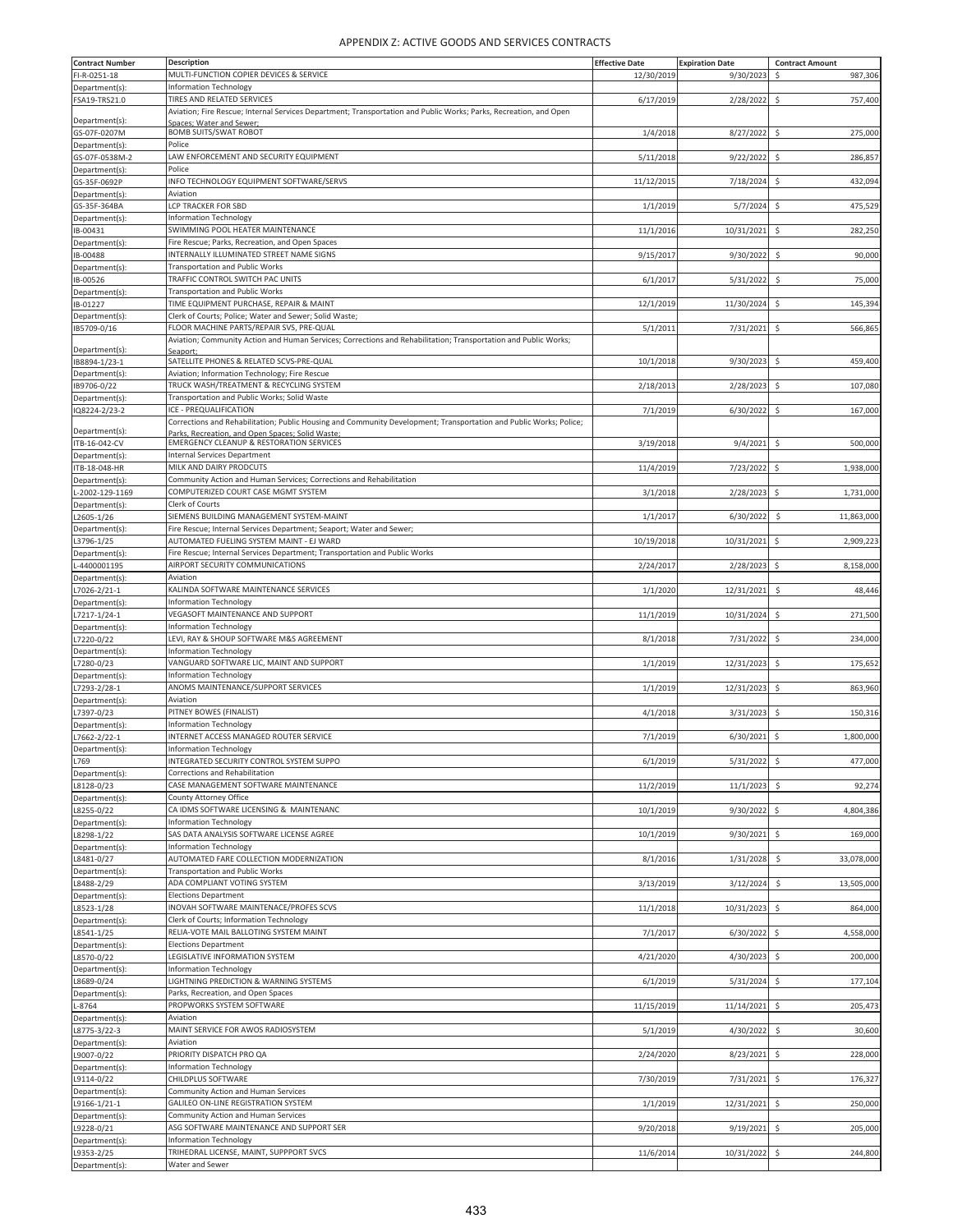| <b>Contract Number</b> | Description                                                                                                           | <b>Effective Date</b> | <b>Expiration Date</b> | <b>Contract Amount</b>              |
|------------------------|-----------------------------------------------------------------------------------------------------------------------|-----------------------|------------------------|-------------------------------------|
| L9757-2/28-1           | AVI SYSTEM                                                                                                            | 1/1/2019              | 12/31/2023             | \$<br>457,794                       |
| Department(s):         | Aviation                                                                                                              |                       |                        |                                     |
| L9763-1/23-1           | AMBULANCE STRETCHER MAINT & REPAIR                                                                                    | 1/1/2019              | 12/31/2023             | 450,000<br>\$                       |
| Department(s):         | Fire Rescue                                                                                                           |                       |                        |                                     |
| L9865-0/21-1           | REVERSE 311 SMS TEXT/MASS CALL SYSTEM                                                                                 | 9/1/2018              | 8/31/2021              | \$<br>396,063                       |
| Department(s):         | Information Technology                                                                                                |                       |                        |                                     |
| MMS17017               | PRESCRIPTION FILLING SERVICES                                                                                         | 1/1/2020              | 10/31/2021             | $\zeta$<br>150,000                  |
| Department(s):         | Community Action and Human Services                                                                                   |                       |                        |                                     |
| MMS1900113             | PHARMACEUTICALS SUPPLIES                                                                                              | 2/27/2020             | 10/31/2021             | \$<br>2,550,000                     |
| Department(s):         | Fire Rescue                                                                                                           |                       |                        |                                     |
| PS18002                | PUBLIC SAFETY SIMULATION TRAINING EQUIP                                                                               | 5/22/2019             | 6/14/2024              | \$<br>120,000                       |
| Department(s):         | Fire Rescue                                                                                                           |                       |                        |                                     |
| R-255-19               | PURCHASE FOR PLAYGROUND & PARK EQUIPMENT                                                                              | 3/21/2019             | 3/20/2023              | \$<br>5,000,000                     |
| Department(s):         | Parks, Recreation, and Open Spaces                                                                                    |                       |                        |                                     |
| R-BB-19002             | FACILITIES MANAGEMENT PRODUCTS&SOLUTIONS                                                                              | 6/14/2019             | 10/31/2023             | \$<br>500,000                       |
|                        | Community Action and Human Services; Internal Services Department; Libraries; Transportation and Public Works; Parks, |                       |                        |                                     |
| Department(s):         | Recreation, and Open Spaces: Seaport: Water and Sewer:                                                                |                       |                        |                                     |
| RFP NO. MDAD-07-17     | PARKING ACCESS & REVENUE CONTROL SYSTEM                                                                               | 6/10/2019             | 6/9/2022               | \$<br>8,031,000                     |
| Department(s):         | Aviation                                                                                                              |                       |                        |                                     |
| RFP-00039-1(2)         | ADVERTISING SERVICES FOR TRANSIT VEHICLE                                                                              | 3/1/2020              | 2/28/2025              | \$                                  |
| Department(s):         | <b>Transportation and Public Works</b>                                                                                |                       |                        |                                     |
| RFP-00096              | COMPRESSED NATURAL GAS PROGRAM FOR MDT                                                                                | 1/30/2017             | 1/29/2027              | 369,247,277<br>$\ddot{\mathsf{S}}$  |
| Department(s):         | <b>Transportation and Public Works</b>                                                                                |                       |                        |                                     |
| RFP-00118-1(1)         | AUTOMATED PASSPORT CONTROL KIOSKS                                                                                     | 4/1/2020              | 3/31/2025              | \$<br>7,512,344                     |
| Department(s):         | Aviation                                                                                                              |                       |                        |                                     |
| RFP-00133              | JOINT DEVELOPMENT AT DOUGLAS RD METRORAI                                                                              | 8/29/2016             | 8/31/2046              | \$                                  |
| Department(s):         | <b>Transportation and Public Works</b>                                                                                |                       |                        |                                     |
| RFP-00160              | COMP CLAIMS MANAGEMENT SYSTEM & SRVCS                                                                                 | 8/15/2017             | 8/31/2022              | \$<br>9,461,000                     |
|                        | <b>Internal Services Department</b>                                                                                   |                       |                        |                                     |
| Department(s):         | WATER SPORTS CONCESSION AT CRANDON PARK                                                                               | 2/14/2017             | 2/28/2022              |                                     |
| RFP-00181              |                                                                                                                       |                       |                        | \$<br>890,000                       |
| Department(s):         | Parks, Recreation, and Open Spaces                                                                                    |                       |                        |                                     |
| RFP-00196              | SELF-FUNDED EMPLOYEE HEALTHCARE SRVCS.                                                                                | 7/16/2016             | 12/31/2021             | $\ddot{\mathsf{S}}$<br>36,568,000   |
| Department(s):         | Human Resources                                                                                                       |                       |                        |                                     |
| RFP-00200              | ERP IMPLEMENTATION & RELATED SERVICES                                                                                 | 7/30/2018             | 10/31/2022             | \$<br>48,283,000                    |
| Department(s):         | Information Technology                                                                                                |                       |                        |                                     |
| RFP-00254              | WASTE, RECYCLING CARTS AND PARTS                                                                                      | 10/5/2016             | 10/31/2021             | $\ddot{\mathsf{S}}$<br>10,887,928   |
| Department(s):         | Solid Waste                                                                                                           |                       |                        |                                     |
| RFP-00261-1(2)         | SOUTH FLORIDA VAN POOL PROGRAM                                                                                        | 4/1/2020              | 3/31/2023              | \$<br>4,050,000                     |
| Department(s):         | <b>Transportation and Public Works</b>                                                                                |                       |                        |                                     |
| RFP-00297              | ENERGY POLICY ACT 05 CONSULTANT SERVICES                                                                              | 7/20/2016             | 7/31/2021              | \$<br>300,000                       |
| Department(s):         | Regulatory and Economic Resources                                                                                     |                       |                        |                                     |
| RFP-00318              | OPERATION OF CRANDON MARINA                                                                                           | 2/10/2017             | 2/28/2022              | \$<br>$\overline{1}$                |
| Department(s):         | Parks, Recreation, and Open Spaces                                                                                    |                       |                        |                                     |
| RFP-00321              | LABORATORY INFORMATION MANAGEMENT SYSTEM                                                                              | 11/16/2016            | 11/30/2021             | Ś<br>2,030,000                      |
| Department(s):         | Police                                                                                                                |                       |                        |                                     |
| RFP-00322-1(2)         | DERIVATIVE PRODUCTS ADVISOR SERVICES                                                                                  | 12/1/2019             | 11/30/2021             | \$<br>500,000                       |
|                        | <b>Finance Department</b>                                                                                             |                       |                        |                                     |
| Department(s):         | ACOUSTIC GUNSHOT DETECTION SOLUTION                                                                                   |                       | 10/31/2021             | \$<br>5,742,744                     |
| RFP-00327              | Police                                                                                                                | 10/4/2016             |                        |                                     |
| Department(s):         |                                                                                                                       |                       |                        |                                     |
| RFP-00329              | INMATE VIDEO VISITATION SYSTEM                                                                                        | 6/10/2019             | 6/30/2024              | $\ddot{\mathsf{S}}$<br>$\mathbf{1}$ |
| Department(s):         | Corrections and Rehabilitation                                                                                        |                       |                        |                                     |
| RFP-00376-1(3)         | SMALL BUSINESS DEVELOPMENT SOFTWARE                                                                                   | 12/16/2019            | 12/15/2021             | $\zeta$<br>199,000                  |
| Department(s):         | Information Technology                                                                                                |                       |                        |                                     |
| RFP-00417              | AUTOMATED BICYCLE RENTAL & SHARE PROGRAM                                                                              | 11/29/2017            | 11/30/2022             | \$<br>1                             |
| Department(s):         | Transportation and Public Works                                                                                       |                       |                        |                                     |
| RFP-00422              | CHECKPOINT QUEUE WAIT TIME ANALYZER                                                                                   | 12/19/2018            | 12/31/2023             | \$<br>2,920,000                     |
| Department(s):         | Aviation                                                                                                              |                       |                        |                                     |
| RFP-00423              | WIRELESS ELECTRONIC CALL FORWARD QUEUING                                                                              | 6/19/2017             | 6/18/2022              | \$<br>397,680                       |
| Department(s):         | Aviation                                                                                                              |                       |                        |                                     |
| RFP-00426              | MEDICAL TRANSPORTATION SERVICES                                                                                       | 4/1/2019              | 3/31/2024              | Ś<br>6,624,000                      |
| Department(s):         | Fire Rescue                                                                                                           |                       |                        |                                     |
| RFP-00456              | 40 FT BATTERY & ELECTRIC BUSES                                                                                        | 10/18/2019            | 10/31/2024             | \$<br>72,176,322                    |
| Department(s):         | <b>Transportation and Public Works</b>                                                                                |                       |                        |                                     |
| RFP-00522              | EXTERNAL INDEPENDENT AUDITING SERVICES                                                                                | 8/14/2017             | 8/31/2021              | \$<br>351,000                       |
| Department(s):         | Clerk of Courts                                                                                                       |                       |                        |                                     |
| RFP-00564              | GROUP EMPLOYEE LEGAL SERVICES                                                                                         | 1/1/2019              | 12/31/2023             | \$<br>11,000,000                    |
| Department(s):         | Human Resources                                                                                                       |                       |                        |                                     |
| RFP-00567              | <b>EMS BILLING</b>                                                                                                    | 8/1/2018              | 7/31/2023              | 6,000,000<br>\$                     |
| Department(s):         | Fire Rescue                                                                                                           |                       |                        |                                     |
| RFP-00572              | POLYGRAPH EXAMINATION SERVICES                                                                                        | 4/1/2018              | 3/31/2023              | \$<br>1,242,000                     |
|                        |                                                                                                                       |                       |                        |                                     |
| Department(s):         | Corrections and Rehabilitation; Transportation and Public Works; Police<br>EMPLOYEE BENEFITS CONSULTING SERVICES      | 8/21/2018             | 8/31/2021              | 995,000<br>\$                       |
| RFP-00615              |                                                                                                                       |                       |                        |                                     |
| Department(s):         | Human Resources                                                                                                       |                       |                        |                                     |
| RFP-00700              | DEVELOPMENT OF BLOCK 45                                                                                               | 7/15/2019             | 12/31/2109             | \$<br>$\mathbf{1}$                  |
| Department(s):         | <b>Transportation and Public Works</b>                                                                                |                       |                        |                                     |
| RFP-00710              | EMPLOYEE LIFE, AD&D AND PBA INSURANCE                                                                                 | 1/1/2019              | 12/31/2023             | 68,874,000<br>\$                    |
| Department(s):         | Human Resources; Internal Services Department                                                                         |                       |                        |                                     |
| RFP-00826              | RYAN WHITE MANAGEMENT INFORMATION SYSTEM                                                                              | 8/1/2019              | 7/31/2024              | \$<br>1,563,200                     |
| Department(s):         | Management and Budget                                                                                                 |                       |                        |                                     |
| RFP-00891              | RECREATION MGMT SOFTWARE SOLUTION                                                                                     | 9/18/2019             | 9/17/2024              | 1,235,000<br>\$                     |
| Department(s):         | <b>Information Technology</b>                                                                                         |                       |                        |                                     |
| RFP-00912              | HEWLETT PACKARD ENTERPRISE HARDWARE & SE                                                                              | 5/21/2020             | 5/31/2024              | \$<br>16,193,314                    |
| Department(s):         | Information Technology                                                                                                |                       |                        |                                     |
| RFP-00936              | CELLULAR DEVICES AND SERVICES                                                                                         | 2/5/2019              | 2/28/2023              | $\ddot{\varsigma}$<br>27,000,000    |
|                        | Aviation; Board of County Commissioners; Corrections and Rehabilitation; Information Technology; Fire Rescue; Police; |                       |                        |                                     |
| Department(s):         | Water and Sewer:                                                                                                      |                       |                        |                                     |
| RFP-01042              | PCI CERTIFIED QSA CONSULTING SERVICES                                                                                 | 1/18/2019             | 1/31/2024              | \$<br>350,000                       |
| Department(s):         | Finance Department                                                                                                    |                       |                        |                                     |
| RFP-01132              | SECTION 8 HOUSING VOUCHER SERVICES                                                                                    | 1/1/2020              | 12/31/2021             | \$<br>18,305,764                    |
| Department(s):         | Public Housing and Community Development                                                                              |                       |                        |                                     |
| RFP-01146              | AIR SERVICE DEVELOPMENT SERVICES                                                                                      | 9/25/2019             | 9/30/2024              | \$<br>753,700                       |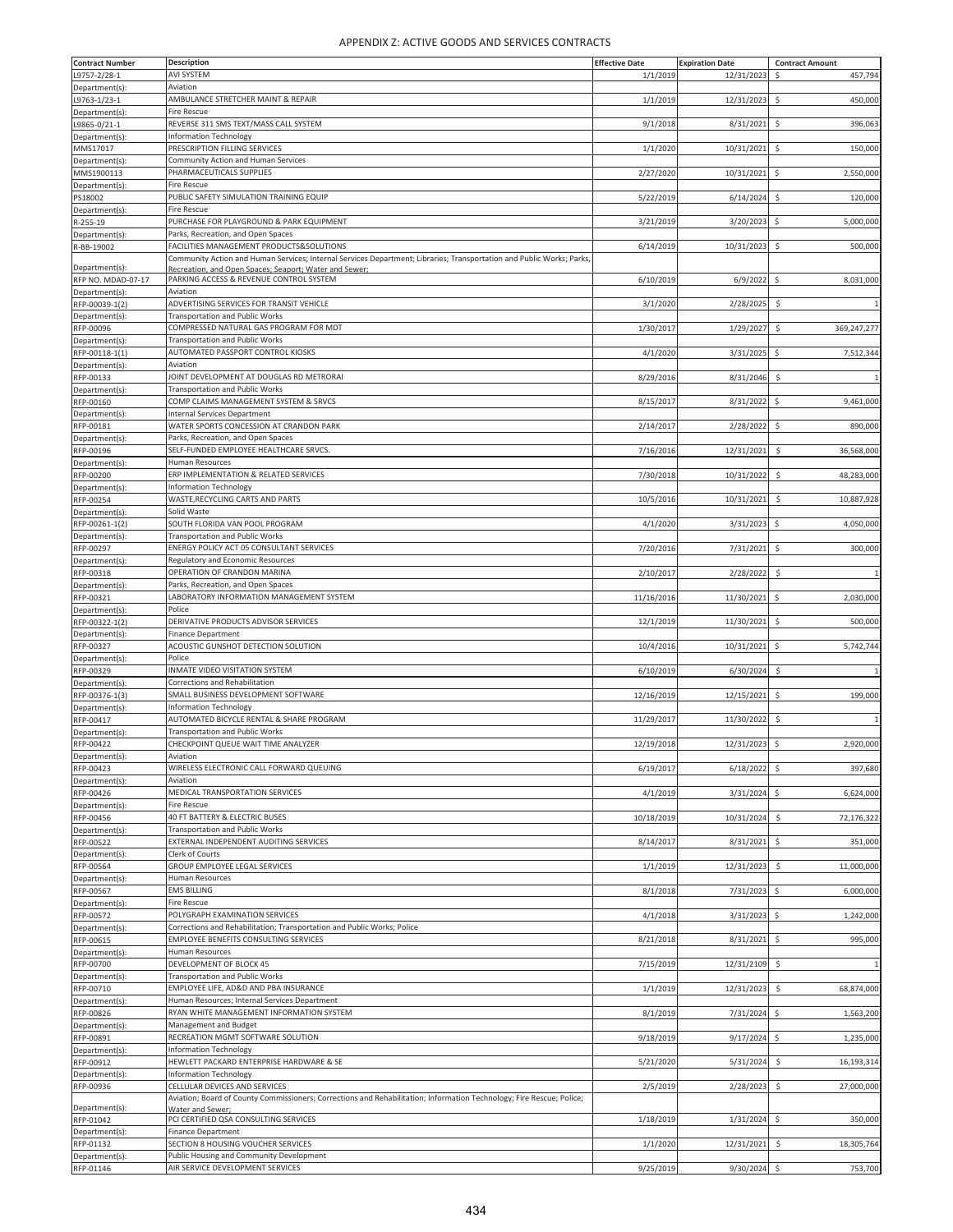| <b>Contract Number</b>           | <b>Description</b>                                                                | <b>Effective Date</b> | <b>Expiration Date</b> | <b>Contract Amount</b> |
|----------------------------------|-----------------------------------------------------------------------------------|-----------------------|------------------------|------------------------|
| Department(s):                   | Aviation                                                                          |                       |                        |                        |
| RFP-01207                        | INMATE COMMISSARY AND BANKING SERVICES                                            | 4/1/2020              | 3/31/2025              | \$<br>668,000          |
| Department(s):<br>RFP-01211      | Corrections and Rehabilitation<br>SECURITY GUARDS FOR HOUSING FACILITIES          | 4/1/2020              | 3/31/2024              | \$<br>10,665,663       |
| Department(s):                   | <b>Internal Services Department</b>                                               |                       |                        |                        |
| RFP-01424                        | HELICOPTERS FOR MDFR                                                              | 11/21/2019            | 11/30/2024             | \$<br>77,646,993       |
| Department(s):                   | <b>Fire Rescue</b>                                                                |                       |                        |                        |
| RFP225-1                         | COMPUTER AIDED MASS APPRAISAL SYSTEM<br>Property Appraiser                        | 11/1/2013             | 10/31/2021             | 5,624,228<br>\$        |
| Department(s):<br>RFP384-4(4)    | FOOD AND BEVERAGE CONCESSION METROZOO                                             | 5/17/2019             | 5/16/2034              | \$.<br>$\overline{1}$  |
| Department(s):                   | Parks, Recreation, and Open Spaces                                                |                       |                        |                        |
| RFP545A-1                        | COLLECTOR CURBSIDE RECYCLING PROGRAM 545                                          | 10/1/2015             | 9/30/2022              | \$<br>53,130,000       |
| Department(s):                   | Transportation and Public Works; Solid Waste                                      |                       |                        |                        |
| RFP545B-1<br>Department(s):      | RECYCLER CURBSIDE RECYCLING PROGRAM 545B<br>Solid Waste                           | 4/1/2016              | 3/31/2023              | \$                     |
| RFP545C-1                        | COLLECTOR FOR CURBSIDE RECYCLING 545C                                             | 10/1/2015             | 9/30/2022              | 23,870,000<br>\$       |
| Department(s):                   | Transportation and Public Works; Solid Waste;                                     |                       |                        |                        |
| RFP604-5(5)                      | BALLOT ON DEMAND SYSTEM                                                           | 5/1/2016              | 10/31/2021             | \$<br>2,700,000        |
| Department(s):                   | <b>Information Technology</b><br>NEW HEAVY RAIL VEHICLES                          | 12/9/2012             | 11/30/2021             | \$                     |
| <b>RFP654</b><br>Department(s):  | <b>Transportation and Public Works</b>                                            |                       |                        | 313,832,000            |
| RFP665-2(3)                      | TAX COLL., MGMT & REVENUE DISTR SOLUTION                                          | 3/17/2020             | 3/16/2025              | \$<br>6,017,596        |
| Department(s):                   | <b>Finance Department</b>                                                         |                       |                        |                        |
| RFP666                           | ELECTRONIC SIGNAGE INFORMATION SYSTEM                                             | 3/14/2011             | 9/13/2021              | \$<br>5,664,435        |
| Department(s):                   | <b>Transportation and Public Works</b><br>METRORAIL CENTRAL CONTROL UPDATE        | 1/1/2019              | 12/31/2023             | \$<br>403,000          |
| RFP725(1)<br>Department(s):      | <b>Transportation and Public Works</b>                                            |                       |                        |                        |
| RFP742-1(2)                      | RISK MANAGEMENT INFORMATION SYSTEM                                                | 11/1/2016             | 10/31/2021             | \$<br>1,007,500        |
| Department(s):                   | <b>Internal Services Department</b>                                               |                       |                        |                        |
| <b>RFP746</b>                    | TRANSIT OPERATING SYSTEMS (REPLACEMENT)                                           | 4/10/2013             | 3/31/2025              | \$<br>9,730,634        |
| Department(s):<br><b>RFP774</b>  | <b>Transportation and Public Works</b><br>ENERGY PERFORMANCE CONTRACTING SERVICES | 3/26/2012             | 3/25/2032              | \$<br>134,000          |
| Department(s):                   | Public Housing and Community Development                                          |                       |                        |                        |
| RFP775-3(3)                      | FLEET MANAGEMENT SYSTEM                                                           | 12/1/2019             | 11/30/2021             | \$<br>88,148           |
| Department(s):                   | Internal Services Department                                                      |                       |                        |                        |
| RFP797A                          | MINI SOCCER COMPLEX-AMELIA EARHART                                                | 12/15/2012            | 12/31/2022             | \$.<br>$\overline{1}$  |
| Department(s):<br>RFP797B        | Parks, Recreation, and Open Spaces<br>MINI SOCCER COMPLEX-TROPICAL PARK           | 12/15/2012            | 12/31/2022             | \$                     |
| Department(s):                   | Parks, Recreation, and Open Spaces                                                |                       |                        |                        |
| <b>RFP798</b>                    | BRICKELL METROMOVER PROPERTY DEVELOPMENT                                          | 4/20/2012             | 3/31/2111              | \$<br>$\overline{1}$   |
| Department(s):                   | <b>Transportation and Public Works</b>                                            |                       |                        |                        |
| RFP800-1(1)                      | SPECIAL TRANSPORTATION SERVICE (STS)<br><b>Transportation and Public Works</b>    | 4/1/2018              | 3/31/2023              | \$<br>208,343,635      |
| Department(s):<br>RFP803         | WAKEBOARDING AT AMELIA EARHART PK                                                 | 10/22/2012            | 10/31/2032             | \$                     |
| Department(s):                   | Parks, Recreation, and Open Spaces                                                |                       |                        |                        |
| <b>RFP808</b>                    | CAD/AVL                                                                           | 11/20/2013            | 11/30/2025             | \$<br>17,680,232       |
| Department(s):                   | <b>Transportation and Public Works</b>                                            |                       |                        |                        |
| RFP815-1(1)<br>Department(s):    | BROKER SERVICES WASD PROP INS PROGRAM<br><b>WATER AND SEWER</b>                   | 11/1/2017             | 10/31/2022             | \$<br>425,000          |
| RFP819-1(2)                      | AUTOMATED BIOMETRIC TIMECLOCK SOLUTION                                            | 10/1/2018             | 9/30/2021              | 81,900<br>\$           |
| Department(s):                   | INFORMATION TECHNOLOGY DEPARTMENT                                                 |                       |                        |                        |
| RFP8270-5(5)                     | <b>BANKING SERVICES</b>                                                           | 4/1/2019              | 3/31/2023              | \$.<br>$\overline{1}$  |
| Department(s):                   | CLERK OF THE COURTS;FINANCE<br>MARKETING AND MANAGEMENT SERVICES                  | 11/1/2018             |                        | $\overline{1}$         |
| RFP828-2(2)<br>Department(s):    | MANAGEMENT AND BUDGET;                                                            |                       | 10/31/2024             | \$                     |
| RFP835-2(2)                      | EMPLOYEE DISABILITY PROGRAM                                                       | 1/1/2020              | 12/31/2021             | \$<br>12,500,000       |
| Department(s):                   | HUMAN RESOURCES;                                                                  |                       |                        |                        |
| RFP836                           | <b>WEST LOT RESTAURANT</b>                                                        | 4/1/2014              | 3/31/2024              | \$<br>$\overline{1}$   |
| Department(s):<br>RFP847-3(3)    | INTERNAL SERVICES DEPARTMENT;<br>PAYPHONE, PAYPHONE SERVICES, AND JMS             | 8/1/2019              | 7/31/2022              | \$<br>$\mathbf{1}$     |
| Department(s):                   | CORRECTIONS AND REHABILITATION;                                                   |                       |                        |                        |
| RFP8481-2/22-2                   | AUTOMATED FARE COLLECTION SYSTEM                                                  | 6/1/2018              | 5/31/2023              | 6,073,289<br>\$        |
| Department(s):                   | TRANSPORTATION AND PUBLIC WORKS;                                                  |                       |                        |                        |
| RFP852-1(2)                      | INFORMATION TECHNOLOGY HARDWARE<br>INFORMATION TECHNOLOGY DEPARTMENT;             | 6/16/2019             | 6/15/2024              | \$<br>13,000,000       |
| Department(s):<br>RFP857-2(2)    | ARBITRAGE SERVICE                                                                 | 7/1/2019              | 6/30/2021              | 220,000<br>\$          |
| Department(s):                   | FINANCE;                                                                          |                       |                        |                        |
| RFP861-1(4)                      | SUNPASS/TOLL-BY-PLATE SOLUTION                                                    | 6/1/2018              | 5/31/2023              | \$<br>1,900,000        |
| Department(s):                   | PARKS. RECREATION AND OPEN SPACES:                                                |                       |                        |                        |
| RFP867-1(1)<br>Department(s):    | OPERATION OF WASTE WATER TREATMENT PLANT<br>SOLID WASTE MANAGEMENT;               | 9/1/2019              | 8/31/2021              | \$<br>1,113,788        |
| <b>RFP868</b>                    | HOMESTEAD MINI SOCCER COMPLEX                                                     | 4/9/2014              | 4/30/2024              | \$<br>$\overline{1}$   |
| Department(s):                   | PARKS, RECREATION AND OPEN SPACES;                                                |                       |                        |                        |
| RFP873-1(1)                      | EMPLOYEE WELLNESS CTR MGMT SERVICES                                               | 8/1/2019              | 7/31/2024              | 1,075,000<br>\$        |
| Department(s):<br>RFP887-1(2)    | INTERNAL SERVICES DEPARTMENT;<br>CIVIL PROCESS SOFTWARE SYSTEM/CSB                | 12/1/2019             | 11/30/2024             | \$<br>464,820          |
| Department(s):                   | INFORMATION TECHNOLOGY DEPARTMENT;                                                |                       |                        |                        |
| RFQ-00007-2(2)                   | FINANCIAL ADVISORY SERVICES W & S                                                 | 11/1/2019             | 10/31/2021             | \$.<br>1,667,000       |
| Department(s):                   | <b>FINANCE</b>                                                                    |                       |                        |                        |
| RFQ-00008-2(2)                   | FINANCIAL ADVISORY SVCS. GENERAL SEGMENT<br><b>FINANCE</b>                        | 11/1/2019             | 10/31/2021             | \$<br>1,667,000        |
| Department(s):<br>RFQ-00009-2(2) | FINANCIAL ADVISORY SVCS. ENTERPRISE SEG.                                          | 12/1/2019             | 11/30/2021             | \$<br>1,667,000        |
| Department(s):                   | <b>FINANCE</b>                                                                    |                       |                        |                        |
| RFQ-00211                        | TOWING SERVICES                                                                   | 8/1/2017              | 7/31/2022              | \$<br>60,000           |
| Department(s):<br>RFQ-00460      | POLICE<br>COUNTY BOND COUNSEL POOL                                                | 3/1/2018              |                        | \$                     |
| Department(s):                   | FINANCE;                                                                          |                       | 2/28/2025              | 7,000,000              |
| RFQ-00524                        | OPERATION OF A RESTAURANT AT OTV                                                  | 10/17/2018            | 4/16/2024              | Ś                      |
| Department(s):                   | INTERNAL SERVICES DEPARTMENT                                                      |                       |                        |                        |
| RFQ-00527                        | AUTHORITY BOND COUNSEL POOL                                                       | 3/1/2018              | $2/28/2025$ \$         | 4,200,000              |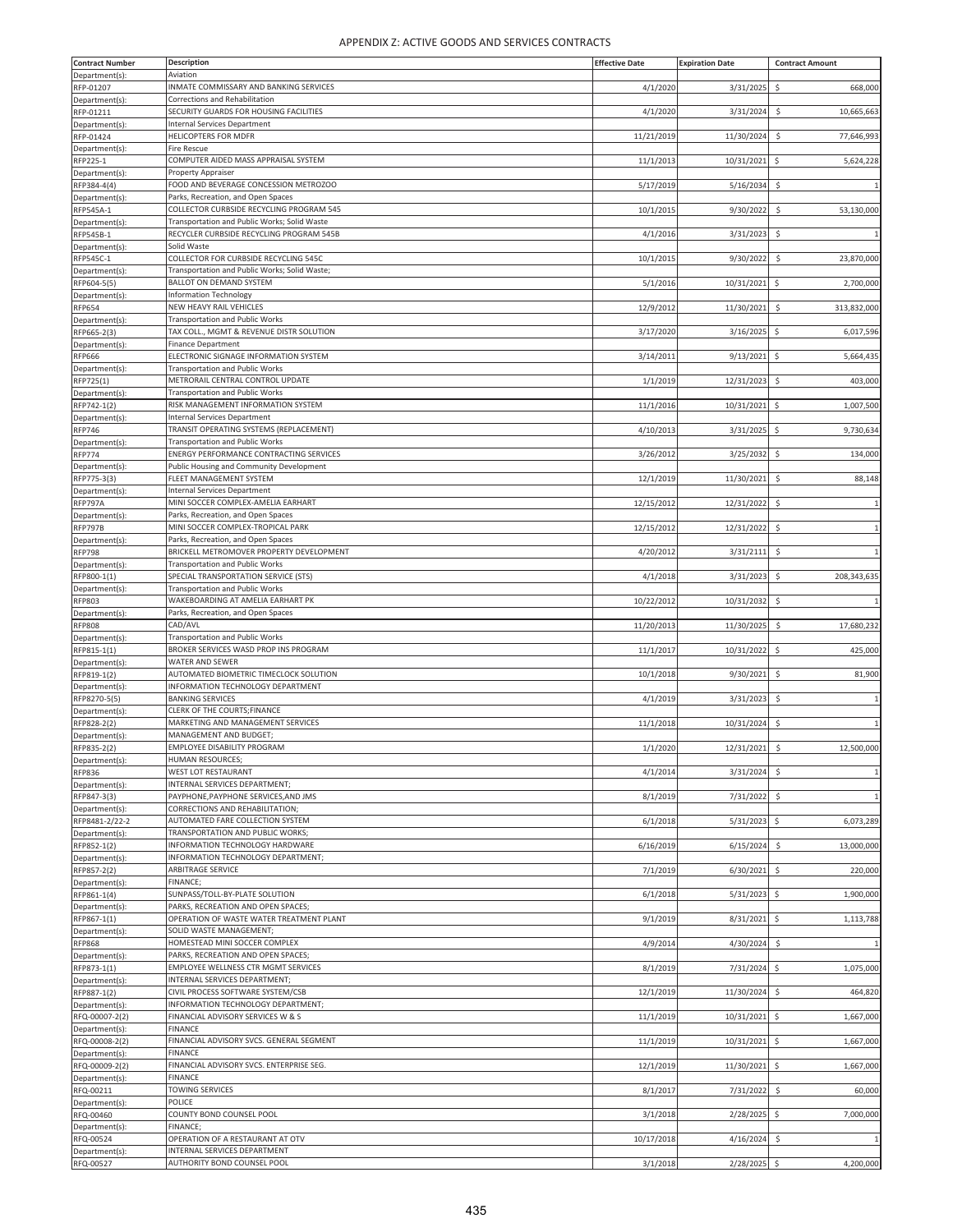| <b>Contract Number</b>           | <b>Description</b>                                                                                                                                                                                                                                                                                          | <b>Effective Date</b> | <b>Expiration Date</b> | <b>Contract Amount</b>           |
|----------------------------------|-------------------------------------------------------------------------------------------------------------------------------------------------------------------------------------------------------------------------------------------------------------------------------------------------------------|-----------------------|------------------------|----------------------------------|
| Department(s):                   | <b>FINANCE</b>                                                                                                                                                                                                                                                                                              |                       |                        |                                  |
| RFQ-00528<br>Department(s):      | DISCLOSURE COUNSEL POOL<br><b>FINANCE</b>                                                                                                                                                                                                                                                                   | 3/1/2018              | 2/28/2025              | 4,900,000<br>\$                  |
| RFQ-00652                        | MUNICIPAL BOND UNDERWRITING POOL                                                                                                                                                                                                                                                                            | 12/1/2019             | 11/30/2024             | Ś<br>1,000,000                   |
| Department(s):<br>RFQ-00672      | <b>FINANCE</b><br>NIGHT VISION GOGGLES & OPERATOR TRAINING                                                                                                                                                                                                                                                  | 9/29/2017             | 9/28/2022              | \$<br>184,636                    |
| Department(s):                   | <b>FIRE RESCUE</b>                                                                                                                                                                                                                                                                                          |                       |                        |                                  |
| RFQ-00769                        | PARK PLANNING AND PRE-DEVELOPMENT SERVI                                                                                                                                                                                                                                                                     | 10/22/2018            | 10/31/2023             | \$<br>4,500,000                  |
| Department(s):<br>RFQ-MDAD-17-03 | PARKS, RECREATION AND OPEN SPACES<br>AIRPORT SIGNAGE DESIGN FAB &INSTALL TIER                                                                                                                                                                                                                               | 2/1/2019              | 1/31/2024              | Ś<br>4,512,000                   |
| Department(s):                   | <b>AVIATION</b>                                                                                                                                                                                                                                                                                             |                       |                        |                                  |
| RFQ-MDAD-17-04                   | AIRPORT SIGNAGE DESIGN FAB &INSTALL TIER<br><b>AVIATION</b>                                                                                                                                                                                                                                                 | 2/1/2019              | 1/31/2024              | \$<br>3,008,000                  |
| Department(s):<br>RTQ-00004-1(1) | UPS SYSTEMS MAINTENANCE & REPAIR - RTQ                                                                                                                                                                                                                                                                      | 11/1/2019             | 10/31/2024             | 9,178,200<br>\$                  |
|                                  | AVIATION; CORRECTIONS AND REHABILITATION; INFORMATION TECHNOLOGY DEPARTMENT; FIRE<br>RESCUE;TRANSPORTATION AND PUBLIC WORKS;INTERNAL SERVICES DEPARTMENT;LIBRARIES;POLICE;PARKS,<br>RECREATION AND OPEN SPACES;SEAPORT;WATER AND SEWER;                                                                     |                       |                        |                                  |
| Department(s):<br>RTQ-00005      | FASTENERS - REQUEST TO QUALIFY                                                                                                                                                                                                                                                                              | 7/1/2014              | 6/30/2022              | $\ddot{\mathsf{S}}$<br>2,008,200 |
| Department(s):                   | ANIMAL SERVICES; AVIATION; CORRECTIONS AND REHABILITATION; CULTURAL AFFAIRS; FIRE RESCUE; INTERNAL SERVICES<br>DEPARTMENT;TRANSPORTATION AND PUBLIC WORKS;PARKS, RECREATION AND OPEN SPACES;TRANSPORTATION AND<br>PUBLIC WORKS;SEAPORT;SOLID WASTE MANAGEMENT; Vizcaya Museum and Gardens; WATER AND SEWER; |                       |                        |                                  |
| RTQ-00030                        | LIQUID CAUSTIC SODA-PRE-QUAL                                                                                                                                                                                                                                                                                | 10/1/2014             | 9/30/2024              | 25,500,000<br>\$                 |
| Department(s):<br>RTQ-00073      | WATER AND SEWER<br>ROOM AIR CONDITIONERS - RTQ                                                                                                                                                                                                                                                              | 9/19/2014             | 9/30/2022              | \$<br>4,417,000                  |
| Department(s):                   | CORRECTIONS AND REHABILITATION;FIRE RESCUE;PUBLIC HOUSING AND COMMUNITY DEVELOPMENT;INTERNAL<br>SERVICES DEPARTMENT;TRANSPORTATION AND PUBLIC WORKS;REGULATORY AND ECONOMIC RESOURCES;PARKS,<br>RECREATION AND OPEN SPACES; Vizcaya Museum and Gardens; WATER AND SEWER;                                    |                       |                        |                                  |
| RTQ-00078                        | CISCO EQUIPMENT, SOFTWARE, & MAINT-PREQ                                                                                                                                                                                                                                                                     | 12/1/2014             | 11/30/2022             | 29,495,325<br>\$                 |
| Department(s):<br>RTQ-00095      | INFORMATION TECHNOLOGY DEPARTMENT<br>HYDRAULIC PARTS/REPAIR SVC FOR MOBILE EQ                                                                                                                                                                                                                               | 12/2/2014             | 12/31/2022             | \$<br>3,536,000                  |
| Department(s):                   | INTERNAL SERVICES DEPARTMENT                                                                                                                                                                                                                                                                                |                       |                        |                                  |
| RTQ-00100                        | RENTAL OF HOLIDAY DECORATIONS - PREQUAL                                                                                                                                                                                                                                                                     | 9/3/2014              | 9/30/2022              | \$<br>626,591                    |
| Department(s):<br>RTQ-00103      | <b>AVIATION</b><br>PROTECTIVE COATING SERVICES - PREQUAL                                                                                                                                                                                                                                                    | 5/14/2015             | 5/31/2023              | \$<br>48,000,000                 |
| Department(s):                   | WATER AND SEWER                                                                                                                                                                                                                                                                                             |                       |                        |                                  |
| RTQ-00109                        | CONCESSIONS SRVC & RELATED ACTIV P-Q                                                                                                                                                                                                                                                                        | 3/1/2015              | 2/28/2023              | \$<br>$\overline{2}$             |
| Department(s):<br>RTQ-00112      | PARKS, RECREATION AND OPEN SPACES; TRANSPORTATION AND PUBLIC WORKS;<br><b>GROCERIES - REQUEST TO QUALIFY</b>                                                                                                                                                                                                | 5/1/2015              | 4/30/2023              | 19,526,000<br>\$                 |
| Department(s):                   | COMMUNITY ACTION AND HUMAN SERVICES;CORRECTIONS AND REHABILITATION;PUBLIC HOUSING AND COMMUNITY<br>DEVELOPMENT;PARKS, RECREATION AND OPEN SPACES;SEAPORT;SOLID WASTE MANAGEMENT;                                                                                                                            |                       |                        |                                  |
| RTQ-00114                        | SUPPORT FOR URGENT NEEDS PROGRAM -PREQU                                                                                                                                                                                                                                                                     | 10/8/2014             | 10/31/2022             | S.<br>590,000                    |
| Department(s):                   | ANIMAL SERVICES<br>LENEL ONGUARD SOFTWARE, SUPPORT & MAINT                                                                                                                                                                                                                                                  |                       |                        |                                  |
| RTQ-00115<br>Department(s):      | POLICE;SEAPORT                                                                                                                                                                                                                                                                                              | 10/29/2014            | 10/31/2022             | \$<br>1,445,000                  |
| RTQ-00116                        | MEAT, POULTRY, DAIRY AND FROZEN FOODS                                                                                                                                                                                                                                                                       | 8/1/201               | 7/31/2023              | Ś<br>20,736,000                  |
| Department(s):                   | COMMUNITY ACTION AND HUMAN SERVICES;CORRECTIONS AND REHABILITATION;PUBLIC HOUSING AND COMMUNITY<br>DEVELOPMENT; PARKS, RECREATION AND OPEN SPACES;                                                                                                                                                          |                       |                        |                                  |
| RTQ-00117                        | RECYCLING SERVICE PRE-QUALIFICATION                                                                                                                                                                                                                                                                         | 7/1/201               | 6/30/2023              | \$<br>$\mathbf{1}$               |
| Department(s):<br>RTQ-00122      | SOLID WASTE MANAGEMENT<br>WASD PAYMENT CENTER/AGENT SERVICES PREQ                                                                                                                                                                                                                                           | 6/1/2015              | 5/31/2023              | \$<br>$\overline{1}$             |
| Department(s):                   | WATER AND SEWER; AVIATION                                                                                                                                                                                                                                                                                   |                       |                        |                                  |
| RTQ-00124                        | RTQ - PUBLIC SAFETY UNIFORMS<br>AVIATION; CORRECTIONS AND REHABILITATION; FIRE RESCUE; POLICE; PARKS, RECREATION AND OPEN<br>SPACES:TRANSPORTATION AND PUBLIC WORKS:SEAPORT:SOLID WASTE MANAGEMENT:                                                                                                         | 3/1/2016              | 2/28/2024              | \$<br>14,130,000                 |
| Department(s):<br>RTQ-00140      | SPECIALTY PRINTED PRODUCTS, SERVS INSTAL                                                                                                                                                                                                                                                                    | 10/1/2015             | 9/30/2023              | 3,366,180<br>\$                  |
|                                  | AVIATION; INTERNAL SERVICES DEPARTMENT; LIBRARIES; TRANSPORTATION AND PUBLIC WORKS;                                                                                                                                                                                                                         |                       |                        |                                  |
| Department(s):<br>RTQ-00150      | CARPET AND RELATED FLOORING MATERIALS                                                                                                                                                                                                                                                                       | 6/1/2015              | 5/31/2023              | \$<br>36,600,000                 |
| Department(s):                   | AVIATION;FIRE RESCUE;PUBLIC HOUSING AND COMMUNITY DEVELOPMENT;LIBRARIES;INTERNAL SERVICES<br>DEPARTMENT;TRANSPORTATION AND PUBLIC WORKS;POLICE;PARKS, RECREATION AND OPEN SPACES;SEAPORT;WATER<br>AND SEWER;                                                                                                |                       |                        |                                  |
| RTQ-00159                        | SODIUM POLYPHOSPHATE - PRE-QUALIFICATION                                                                                                                                                                                                                                                                    | 7/13/2015             | 7/31/2023              | \$<br>7,975,000                  |
| Department(s):<br>RTQ-00184      | WATER AND SEWER<br>WINDOW TREATMENTS, TINTING, RELATED-PREQ                                                                                                                                                                                                                                                 | 10/1/2015             | 9/30/2021              | \$<br>915,000                    |
| Department(s):                   | AVIATION; CLERK OF THE COURTS; COMMUNITY ACTION AND HUMAN SERVICES; FIRE RESCUE; PUBLIC HOUSING AND<br>COMMUNITY DEVELOPMENT;INTERNAL SERVICES DEPARTMENT; Administrative Office of the Courts; SEAPORT; WATER<br>AND SEWER                                                                                 |                       |                        |                                  |
| RTQ-00212                        | COMMUNITY REDEVELOPMENT CONSULTING PREQ                                                                                                                                                                                                                                                                     | 9/1/201               | 8/31/2023              | \$<br>800,000                    |
| Department(s):<br>RTQ-00251      | MANAGEMENT AND BUDGET<br>PLAYGROUND-INSTAL/INFRASTRUCTURE SVC-RTQ                                                                                                                                                                                                                                           | 8/1/2016              | 7/31/2024              | \$<br>16,250,000                 |
| Department(s):                   | COMMUNITY ACTION AND HUMAN SERVICES; PARKS, RECREATION AND OPEN SPACES;                                                                                                                                                                                                                                     |                       |                        |                                  |
| RTQ-00256                        | REPAIRS REPLACEMENT/PARTS APPL.& KITC<br>AVIATION; COMMUNITY ACTION AND HUMAN SERVICES; CORRECTIONS AND REHABILITATION; PUBLIC HOUSING AND<br>COMMUNITY DEVELOPMENT;REGULATORY AND ECONOMIC RESOURCES;PARKS, RECREATION AND OPEN SPACES;<br>Vizcaya Museum and Gardens;                                     | 6/1/2016              | 5/31/2024              | \$<br>2,425,000                  |
| Department(s):<br>RTQ-00263      | AIR QUALITY MONITORING SHELTER -RTQ                                                                                                                                                                                                                                                                         | 9/8/2015              | 9/30/2023              | $\ddot{\mathsf{S}}$<br>500,000   |
| Department(s):                   | REGULATORY AND ECONOMIC RESOURCES                                                                                                                                                                                                                                                                           |                       |                        |                                  |
| RTQ-00266                        | MANUFACTURED (MODULAR) BUILDING                                                                                                                                                                                                                                                                             | 10/1/2015             | 9/30/2023              | \$<br>2,100,000                  |
| Department(s):<br>RTQ-00272      | AVIATION; INTERNAL SERVICES DEPARTMENT;<br>ID CARDS, PRINTERS, SUPPLIES & ACCESSORIES                                                                                                                                                                                                                       | 6/1/2016              | 5/31/2024              | Ś<br>3,123,000                   |
| Department(s):                   | AVIATION; CLERK OF THE COURTS; HUMAN RESOURCES; INTERNAL SERVICES DEPARTMENT; TRANSPORTATION AND<br>PUBLIC WORKS;REGULATORY AND ECONOMIC RESOURCES;PARKS, RECREATION AND OPEN SPACES;SEAPORT;WATER<br><b>IND SEWER:</b>                                                                                     |                       |                        |                                  |
| RTQ-00290                        | LED AND INDUCTION LIGHTING SYSTEMS - RTQ                                                                                                                                                                                                                                                                    | 7/7/2016              | 7/31/2024              | $\ddot{\mathsf{S}}$<br>750,000   |
| Department(s):<br>RTQ-00298      | INTERNAL SERVICES DEPARTMENT<br>TRENCHLESS PIPE INSTALLATION & REHAB SVC                                                                                                                                                                                                                                    | 4/1/2016              | 3/31/2024              | \$<br>85,000,000                 |
| Department(s):                   | INTERNAL SERVICES DEPARTMENT; WATER AND SEWER                                                                                                                                                                                                                                                               |                       |                        |                                  |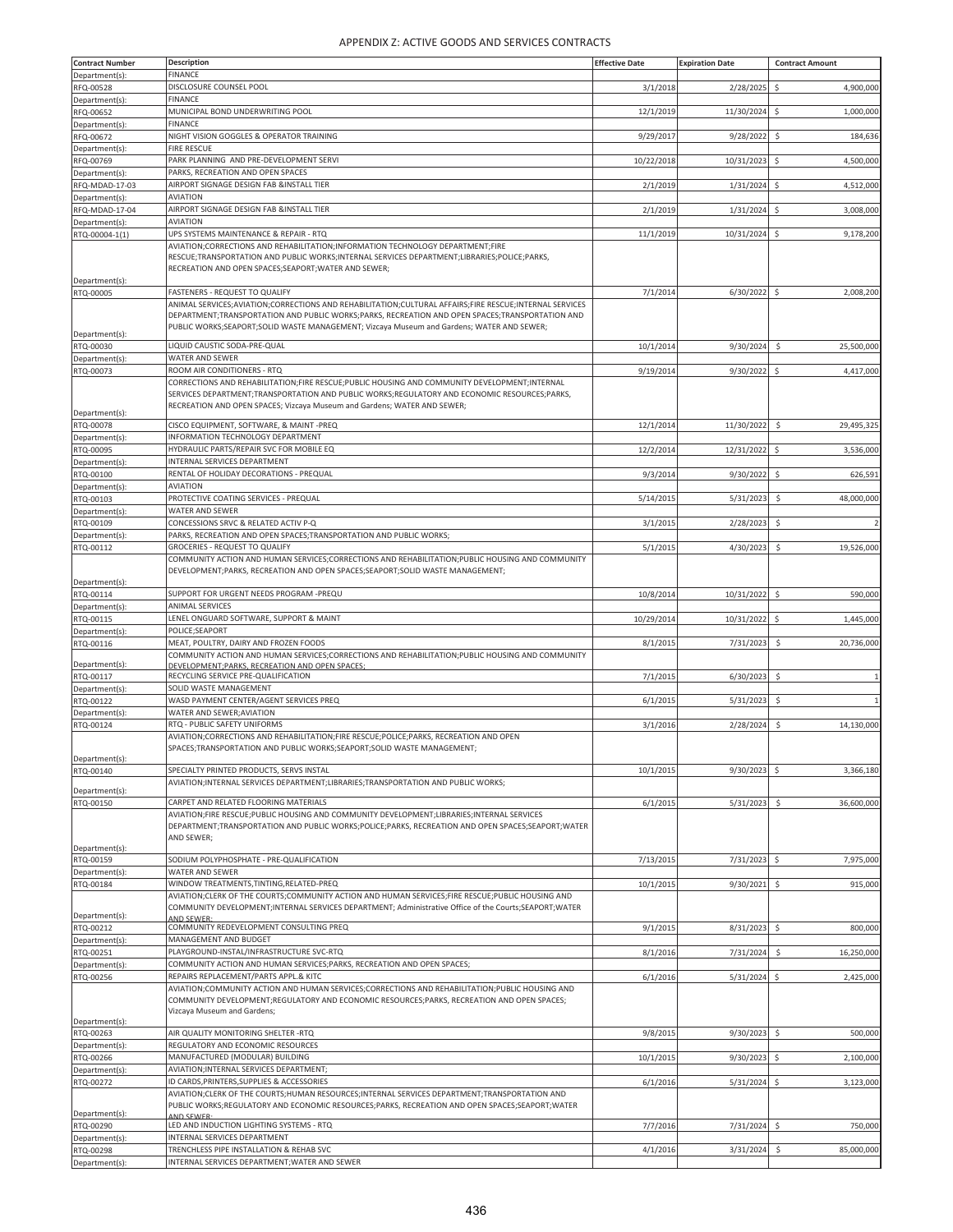| <b>Contract Number</b>      | Description                                                                                                                                                                                   | <b>Effective Date</b> | <b>Expiration Date</b> | <b>Contract Amount</b>           |
|-----------------------------|-----------------------------------------------------------------------------------------------------------------------------------------------------------------------------------------------|-----------------------|------------------------|----------------------------------|
| RTQ-00299                   | HVAC AND CONTROLS - RTQ                                                                                                                                                                       | 6/1/2016              | 5/31/2024              | 28,369,000<br>\$                 |
|                             | ANIMAL SERVICES; AVIATION; COMMUNITY ACTION AND HUMAN SERVICES; CORRECTIONS AND                                                                                                               |                       |                        |                                  |
|                             | REHABILITATION; CULTURAL AFFAIRS; FIRE RESCUE; PUBLIC HOUSING AND COMMUNITY DEVELOPMENT; INTERNAL                                                                                             |                       |                        |                                  |
|                             | SERVICES DEPARTMENT;LIBRARIES;POLICE;PARKS, RECREATION AND OPEN SPACES;SEAPORT;SOLID WASTE                                                                                                    |                       |                        |                                  |
| Department(s):              | MANAGEMENT: Vizcava Museum and Gardens: WATER AND SEWER:                                                                                                                                      |                       |                        |                                  |
| RTQ-00310                   | CATERING SERVICES                                                                                                                                                                             | 3/1/2016              | 2/28/2024              | $\ddot{\mathsf{S}}$<br>5,188,000 |
|                             | COMMUNITY ACTION AND HUMAN SERVICES; FIRE RESCUE; TRANSPORTATION PLANNING ORGANIZATION<br>(TPO);TRANSPORTATION AND PUBLIC WORKS;POLICE;SEAPORT;WATER AND SEWER;                               |                       |                        |                                  |
| Department(s):              |                                                                                                                                                                                               |                       |                        |                                  |
| RTQ-00313                   | MGMT ADVISORY CONSULTING SVCS POOL                                                                                                                                                            | 7/1/2016              | 6/30/2022              | \$<br>1,850,000                  |
| Department(s):              | MANAGEMENT AND BUDGET;FINANCE;PUBLIC HOUSING AND COMMUNITY DEVELOPMENT;HUMAN RESOURCES;                                                                                                       |                       |                        |                                  |
| RTQ-00381                   | INTEGRATED PEST MANAGEMENT                                                                                                                                                                    | 3/24/2017             | 3/31/2025              | Ś<br>11,625,000                  |
|                             | AVIATION;COMMUNITY ACTION AND HUMAN SERVICES;CORRECTIONS AND REHABILITATION;CULTURAL AFFAIRS;FIRE                                                                                             |                       |                        |                                  |
|                             | RESCUE;PUBLIC HOUSING AND COMMUNITY DEVELOPMENT;INTERNAL SERVICES                                                                                                                             |                       |                        |                                  |
|                             | DEPARTMENT;LIBRARIES;TRANSPORTATION AND PUBLIC WORKS;POLICE;REGULATORY AND ECONOMIC                                                                                                           |                       |                        |                                  |
|                             | RESOURCES;PARKS, RECREATION AND OPEN SPACES;SEAPORT;SOLID WASTE MANAGEMENT; Vizcaya Museum and                                                                                                |                       |                        |                                  |
| Department(s):              |                                                                                                                                                                                               |                       |                        |                                  |
| RTQ-00395                   | PLANS REVIEW AND INSPECTION SERVICES-RTQ                                                                                                                                                      | 8/1/2017              | 7/31/2022              | 5,000,000<br>-\$                 |
| Department(s):              | REGULATORY AND ECONOMIC RESOURCES                                                                                                                                                             |                       |                        |                                  |
| RTQ-00396                   | MARKETING POOL                                                                                                                                                                                | 6/1/2017              | 5/31/2022              | \$<br>2,500,000                  |
| Department(s):              | COMMUNICATIONS                                                                                                                                                                                |                       |                        |                                  |
| RTQ-00410                   | HEAD START/EARLY HEAD START PRGM RELATED                                                                                                                                                      | 4/1/201               | 3/31/2026              | 5,850,000                        |
| Department(s):              | COMMUNITY ACTION AND HUMAN SERVICES                                                                                                                                                           |                       |                        |                                  |
| RTQ-00457                   | DOCK LEVELERS PURCHASE INSTALL & REPAIR                                                                                                                                                       | 2/1/2017              | 1/31/2025              | \$<br>406,500                    |
| Department(s):              | AVIATION; INTERNAL SERVICES DEPARTMENT; TRANSPORTATION AND PUBLIC WORKS;                                                                                                                      |                       |                        |                                  |
| RTQ-00462                   | <b>ASSET MARKETING</b>                                                                                                                                                                        | 1/11/2017             | 1/31/2022              | \$                               |
| Department(s):              | MANAGEMENT AND BUDGET                                                                                                                                                                         |                       |                        |                                  |
| RTQ-00563                   | UP-FITTING & MODIFICATIONS OF CO/VEHICLE                                                                                                                                                      | 1/1/2018              | 12/31/2024             | \$<br>980,000                    |
| Department(s):              | INTERNAL SERVICES DEPARTMENT                                                                                                                                                                  |                       |                        |                                  |
| RTQ-00566                   | INJECTION WELLS PREQUALIFICATION POOL                                                                                                                                                         | 9/1/2018              | 8/31/2023              | \$<br>112,500,000                |
| Department(s):              | WATER AND SEWER                                                                                                                                                                               |                       |                        |                                  |
| RTQ-00570                   | CHEMICAL TESTING SUPPLIES/TOXICOLOGY PRE                                                                                                                                                      | 11/1/2017             | 10/31/2022             | Ś<br>660,000                     |
| Department(s):              | MEDICAL EXAMINER; REGULATORY AND ECONOMIC RESOURCES; WATER AND SEWER;                                                                                                                         |                       |                        |                                  |
| RTQ-00573                   | METERS FOR WATER SERVICE-PARTS/ACCESSORI                                                                                                                                                      | 6/1/2018              | 5/31/2023              | \$<br>9,000,000                  |
| Department(s):              | WATER AND SEWER                                                                                                                                                                               |                       |                        |                                  |
| RTQ-00578                   | VARIOUS LABORATORY INSTRUMENTS PRE-QUAL                                                                                                                                                       | 3/1/2018              | 2/28/2023              | \$<br>5,487,000                  |
|                             | MEDICAL EXAMINER;POLICE;REGULATORY AND ECONOMIC RESOURCES;PARKS, RECREATION AND OPEN SPACES;WATER                                                                                             |                       |                        |                                  |
| Department(s):              | AND SEWER;                                                                                                                                                                                    |                       |                        |                                  |
| RTQ-00580                   | HYDRAULIC PARTS, SUPPLIES & REPAIR SERVI                                                                                                                                                      | 8/1/2018              | 7/31/2026              | 9,937,000<br>\$                  |
|                             | AVIATION; CORRECTIONS AND REHABILITATION; FIRE RESCUE; PUBLIC HOUSING AND COMMUNITY                                                                                                           |                       |                        |                                  |
|                             | DEVELOPMENT; INTERNAL SERVICES DEPARTMENT; TRANSPORTATION AND PUBLIC WORKS; PARKS, RECREATION AND                                                                                             |                       |                        |                                  |
|                             | OPEN SPACES;SEAPORT;SOLID WASTE MANAGEMENT;WATER AND SEWER;                                                                                                                                   |                       |                        |                                  |
| Department(s):              |                                                                                                                                                                                               |                       |                        |                                  |
| RTQ-00584                   | NFPA BROCHURES/EDUCATIONAL MATERIALS-PRE                                                                                                                                                      | 1/1/2018              | 12/31/2022             | 320,000<br>\$                    |
| Department(s):              | FIRE RESCUE; REGULATORY AND ECONOMIC RESOURCES;                                                                                                                                               |                       |                        |                                  |
| RTQ-00585                   | FLAT SHEET AND QUALITY OFFSET PRINT SVC                                                                                                                                                       | 4/1/2018              | 3/31/2023              | \$<br>3,500,000                  |
| Department(s)               | INTERNAL SERVICES DEPARTMENT                                                                                                                                                                  |                       |                        |                                  |
| RTQ-00593                   | STORAGE CONTAINERS PRE-QUALIFICATION                                                                                                                                                          | 7/1/2018              | 6/30/2023              | \$<br>926,200                    |
|                             | CORRECTIONS AND REHABILITATION; INTERNAL SERVICES DEPARTMENT; TRANSPORTATION AND PUBLIC                                                                                                       |                       |                        |                                  |
|                             | WORKS;REGULATORY AND ECONOMIC RESOURCES;SOLID WASTE MANAGEMENT;WATER AND SEWER;                                                                                                               |                       |                        |                                  |
| Department(s):              |                                                                                                                                                                                               |                       |                        |                                  |
| RTQ-00613                   | REPAIR SVCS FOR SHOP EQUIP & TOOLS PREQU                                                                                                                                                      | 3/1/2018              | 2/28/2026              | \$<br>2,073,000                  |
|                             | AVIATION;FIRE RESCUE;PUBLIC HOUSING AND COMMUNITY DEVELOPMENT;INTERNAL SERVICES                                                                                                               |                       |                        |                                  |
|                             | DEPARTMENT;LIBRARIES;TRANSPORTATION AND PUBLIC WORKS;PARKS, RECREATION AND OPEN                                                                                                               |                       |                        |                                  |
| Department(s):<br>RTQ-00618 | SPACES:SEAPORT:WATER AND SEWER:<br>EMERGENCY DEBRIS REMOVAL PREQUAL                                                                                                                           |                       |                        | \$<br>125,105,000                |
|                             | AVIATION;COMMUNITY ACTION AND HUMAN SERVICES;CORRECTIONS AND REHABILITATION;FIRE RESCUE;PUBLIC                                                                                                | 8/1/2018              | 7/31/2023              |                                  |
|                             | HOUSING AND COMMUNITY DEVELOPMENT; INTERNAL SERVICES DEPARTMENT; TRANSPORTATION AND PUBLIC                                                                                                    |                       |                        |                                  |
|                             | WORKS;POLICE;PARKS, RECREATION AND OPEN SPACES;TRANSPORTATION AND PUBLIC WORKS;SEAPORT;SOLID WASTE                                                                                            |                       |                        |                                  |
|                             | MANAGEMENT; WATER AND SEWER;                                                                                                                                                                  |                       |                        |                                  |
| Department(s):              |                                                                                                                                                                                               |                       |                        |                                  |
| RTQ-00620                   | PROCESS CONTROL & INSTRUMENTATION EQPMNT                                                                                                                                                      | 6/18/2018             | 6/17/2023              | Ś<br>15,060,000                  |
| Department(s):              | REGULATORY AND ECONOMIC RESOURCES; WATER AND SEWER                                                                                                                                            |                       |                        |                                  |
| RTQ-00626                   | AUDIO VISUAL EQUIPMENT AND SUPPLIES                                                                                                                                                           | 8/1/2018              | 7/31/2023              | \$<br>15,735,400                 |
|                             | AVIATION; CLERK OF THE COURTS; COMMUNITY ACTION AND HUMAN SERVICES; CORRECTIONS AND                                                                                                           |                       |                        |                                  |
|                             | REHABILITATION;COMMUNICATIONS;CULTURAL AFFAIRS;INFORMATION TECHNOLOGY DEPARTMENT;FIRE                                                                                                         |                       |                        |                                  |
|                             | RESCUE; PUBLIC HOUSING AND COMMUNITY DEVELOPMENT; INTERNAL SERVICES DEPARTMENT; INSPECTOR GENERAL;                                                                                            |                       |                        |                                  |
|                             | Administrative Office of the Courts;LIBRARIES;MEDICAL EXAMINER;ECONOMIC ADVOCACY TRUST<br>(MDEAT);TRANSPORTATION PLANNING ORGANIZATION (TPO);TRANSPORTATION AND PUBLIC                        |                       |                        |                                  |
|                             |                                                                                                                                                                                               |                       |                        |                                  |
|                             | WORKS;POLICE;REGULATORY AND ECONOMIC RESOURCES;PARKS, RECREATION AND OPEN SPACES;SEAPORT;SOLID<br>WASTE MANAGEMENT; WATER AND SEWER;                                                          |                       |                        |                                  |
| Department(s):              |                                                                                                                                                                                               |                       |                        |                                  |
| RTQ-00646                   | LIQUID LEVEL CONTROL SYST, PARTS, REPAIR                                                                                                                                                      | 5/7/2019              | 5/6/2024               | \$<br>1,000,000                  |
| Department(s):              | WATER AND SEWER                                                                                                                                                                               |                       |                        |                                  |
| RTQ-00662                   | DEWATERING & TANK CLEANING SERVICES-PREQ                                                                                                                                                      | 6/1/2018              | 5/31/2023              | \$<br>14,800,000                 |
| Department(s):              | TRANSPORTATION AND PUBLIC WORKS: WATER AND SEWER                                                                                                                                              |                       |                        |                                  |
| RTQ-00674                   | RENTAL TRAILERS, TRUCKS AND VANS                                                                                                                                                              | 6/1/2018              | 5/31/2028              | 2,014,000<br>Ś                   |
|                             | ANIMAL SERVICES;CORRECTIONS AND REHABILITATION;ELECTIONS;FIRE RESCUE;MEDICAL EXAMINER;TRANSPORTATION                                                                                          |                       |                        |                                  |
| Department(s):              | AND PUBLIC WORKS; POLICE; SOLID WASTE MANAGEMENT;                                                                                                                                             |                       |                        |                                  |
| RTQ-00676                   | <b>GASOLINE AND DIESEL</b>                                                                                                                                                                    | 11/1/2018             | 10/31/2023             | Ś<br>301,303,000                 |
|                             | ANIMAL SERVICES; AVIATION; CORRECTIONS AND REHABILITATION; PUBLIC HOUSING AND COMMUNITY<br>DEVELOPMENT;FIRE RESCUE;INTERNAL SERVICES DEPARTMENT;TRANSPORTATION AND PUBLIC WORKS;POLICE;PARKS, |                       |                        |                                  |
|                             |                                                                                                                                                                                               |                       |                        |                                  |
| Department(s):              | RECREATION AND OPEN SPACES;SEAPORT;SOLID WASTE MANAGEMENT;WATER AND SEWER;                                                                                                                    |                       |                        |                                  |
| RTQ-00687                   | PREQUALIFICATION FOR ELEVATORS, ESCALATOR                                                                                                                                                     | 5/1/2018              | 4/30/2023              | \$<br>44,448,000                 |
|                             | AVIATION;PUBLIC HOUSING AND COMMUNITY DEVELOPMENT;INTERNAL SERVICES DEPARTMENT;TRANSPORTATION                                                                                                 |                       |                        |                                  |
| Department(s):              | AND PUBLIC WORKS:SEAPORT:                                                                                                                                                                     |                       |                        |                                  |
| RTQ-00690                   | DIVING & UNDERWATER MAINTENANCE SERVICES                                                                                                                                                      | 1/1/2019              | 12/31/2023             | \$<br>500,000                    |
| Department(s):              | WATER AND SEWER                                                                                                                                                                               |                       |                        |                                  |
| RTQ-00694                   | METAL TRASH AND GARBAGE CONTAINERS-PREQ                                                                                                                                                       | 4/3/2018              | 4/2/2026               | \$<br>1,000,000                  |
| Department(s):              | REGULATORY AND ECONOMIC RESOURCES; PARKS, RECREATION AND OPEN SPACES; SOLID WASTE MANAGEMENT;                                                                                                 |                       |                        |                                  |
| RTQ-00798                   | TRUCK SCALE PURCHASE, MAINT. AND REPAIR                                                                                                                                                       | 9/1/2018              | 8/31/2028              | \$<br>2,370,000                  |
| Department(s):              | SEAPORT; SOLID WASTE MANAGEMENT                                                                                                                                                               |                       |                        |                                  |
| RTQ-00809                   | CONTIN PINFEED FORMS PRINTING SVCS-PREQU                                                                                                                                                      | 4/1/2019              | 3/31/2024              | 1,655,000                        |
|                             | INFORMATION TECHNOLOGY DEPARTMENT;LIBRARIES;PROPERTY APPRAISER;REGULATORY AND ECONOMIC                                                                                                        |                       |                        |                                  |
| Department(s):              | <b>RESOURCES:</b>                                                                                                                                                                             |                       |                        |                                  |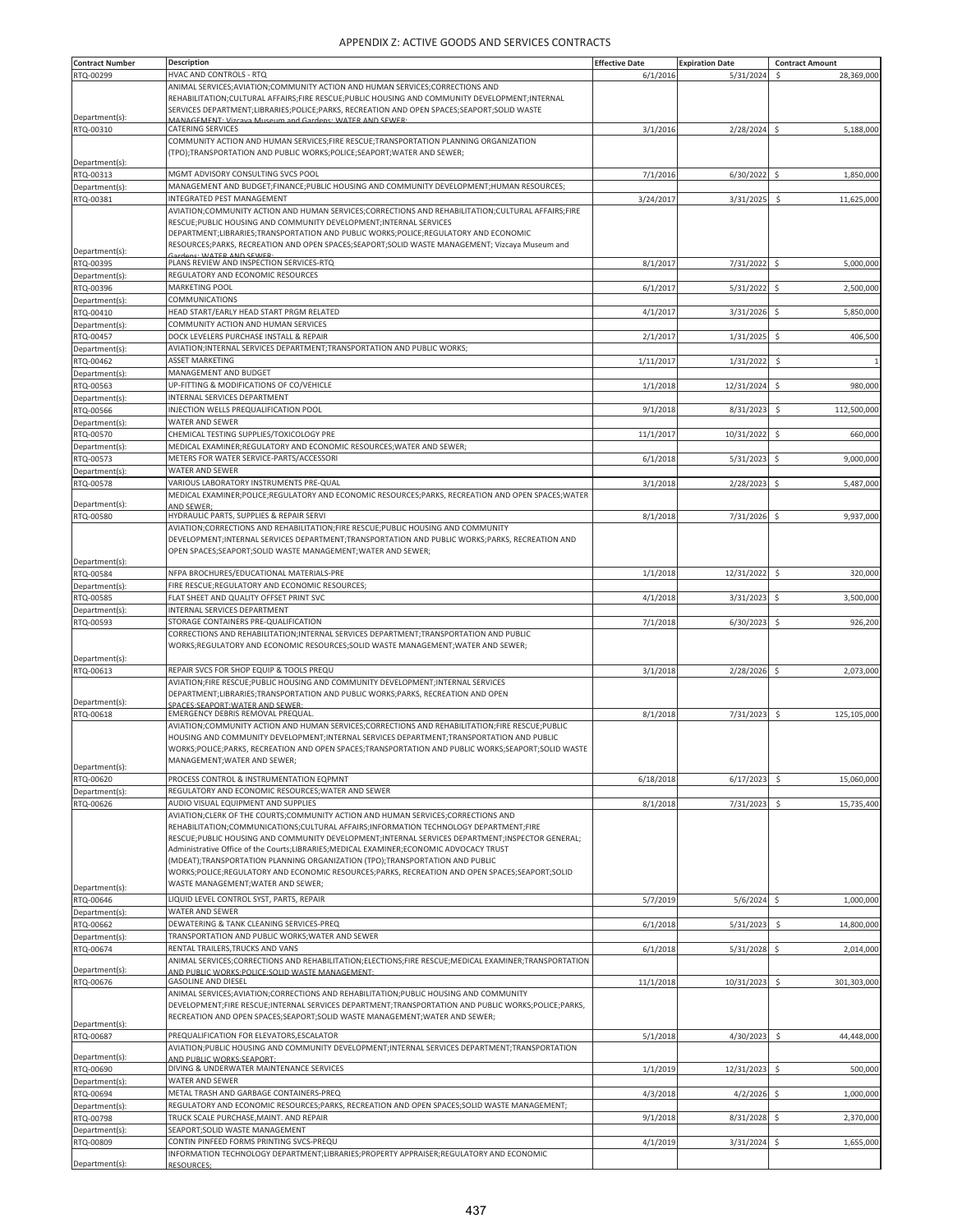| <b>Contract Number</b>      | <b>Description</b>                                                                                                                                                                        | <b>Effective Date</b> | <b>Expiration Date</b> | <b>Contract Amount</b>          |
|-----------------------------|-------------------------------------------------------------------------------------------------------------------------------------------------------------------------------------------|-----------------------|------------------------|---------------------------------|
| RTQ-00837                   | PUR/REP/MAINT OF PHYSICAL FITNESS EQUIP                                                                                                                                                   | 9/1/2018              | 8/31/2022              | \$<br>1,470,000                 |
| Department(s):              | AVIATION; CORRECTIONS AND REHABILITATION; FIRE RESCUE; POLICE; PARKS, RECREATION AND OPEN SPACES;                                                                                         |                       |                        |                                 |
| RTQ-00838                   | RENTAL OF SPACE AND HOTEL ACCOMODATIONS                                                                                                                                                   | 12/1/2018             | 11/30/2023             | \$<br>925,000                   |
| Department(s):              | COMMUNITY ACTION AND HUMAN SERVICES;JUVENILE SERVICES;TRANSPORTATION AND PUBLIC WORKS;                                                                                                    |                       |                        |                                 |
| RTQ-00839                   | INSTALL, REPAIR, & MAINT SVCS FOR NEON                                                                                                                                                    | 8/1/2018              | 7/31/2026              | \$<br>900,000                   |
| Department(s):              | <b>AVIATION</b>                                                                                                                                                                           |                       |                        |                                 |
| RTQ-00843                   | FENCE MATERIALS (PRE-QUAL)                                                                                                                                                                | 11/1/2018             | 10/31/2026             | \$.<br>1,663,000                |
|                             | AVIATION;CORRECTIONS AND REHABILITATION;FIRE RESCUE;INTERNAL SERVICES DEPARTMENT;TRANSPORTATION AND                                                                                       |                       |                        |                                 |
| Department(s):<br>RTQ-00854 | PUBLIC WORKS:PARKS. RECREATION AND OPEN SPACES:SEAPORT:SOLID WASTE MANAGEMENT:<br>GOLF CART AND TURF VEHICLE RENTAL (PREQ)                                                                | 5/1/2018              | 4/30/2022              | \$<br>224,000                   |
| Department(s):              | TRANSPORTATION AND PUBLIC WORKS;PARKS, RECREATION AND OPEN SPACES;SEAPORT;                                                                                                                |                       |                        |                                 |
| RTQ-00862                   | FIRE SUPPRESSION SERVICES                                                                                                                                                                 | 11/1/2018             | 10/31/2026             | \$<br>21,693,000                |
|                             | ANIMAL SERVICES; AVIATION; COMMUNITY ACTION AND HUMAN SERVICES; CORRECTIONS AND REHABILITATION; FIRE                                                                                      |                       |                        |                                 |
|                             | RESCUE;CULTURAL AFFAIRS;PUBLIC HOUSING AND COMMUNITY DEVELOPMENT;INTERNAL SERVICES                                                                                                        |                       |                        |                                 |
|                             | DEPARTMENT;LIBRARIES;TRANSPORTATION AND PUBLIC WORKS;POLICE;PARKS, RECREATION AND OPEN                                                                                                    |                       |                        |                                 |
| Department(s):              | <u> DACES SEADORT SOLID WASTE MANAGEMENT WATER AND SEWER</u>                                                                                                                              |                       |                        |                                 |
| RTQ-00866                   | REFLECTIVE LETTERING, STRIPING & APPLICA                                                                                                                                                  | 1/1/2019              | 12/31/2026             | $\ddot{\varsigma}$<br>3,505,000 |
| Department(s):              | AVIATION;FIRE RESCUE;CORRECTIONS AND REHABILITATION;INTERNAL SERVICES<br>DEPARTMENT:LIBRARIES:TRANSPORTATION AND PUBLIC WORKS:POLICE:                                                     |                       |                        |                                 |
| RTQ-00867                   | EMERGENCY PUSH & CLEAR AND DEBRIS REMOVA                                                                                                                                                  | 12/1/2018             | 11/30/2026             | \$<br>330,500,000               |
|                             | AVIATION;INTERNAL SERVICES DEPARTMENT;LIBRARIES;TRANSPORTATION AND PUBLIC WORKS;PARKS, RECREATION                                                                                         |                       |                        |                                 |
| Department(s):              | AND OPEN SPACES:                                                                                                                                                                          |                       |                        |                                 |
| RTQ-00880                   | SPECIAL EVENT EQUIPMENT RENTAL                                                                                                                                                            | 2/1/2019              | 1/31/2027              | \$<br>5,691,000                 |
|                             | ANIMAL SERVICES;AVIATION;CORRECTIONS AND REHABILITATION;ELECTIONS;PUBLIC HOUSING AND COMMUNITY                                                                                            |                       |                        |                                 |
|                             | DEVELOPMENT; MEDICAL EXAMINER; TRANSPORTATION AND PUBLIC WORKS; REGULATORY AND ECONOMIC<br>RESOURCES; PARKS, RECREATION AND OPEN SPACES; SEAPORT; SOLID WASTE MANAGEMENT;                 |                       |                        |                                 |
| Department(s):              |                                                                                                                                                                                           |                       |                        |                                 |
| RTQ-00888                   | ELECTRICAL & ELECTRONIC COMPONENTS, TOOL                                                                                                                                                  | 4/1/2019              | 3/31/2027              | \$<br>97,058,000                |
|                             | AVIATION;COMMUNITY ACTION AND HUMAN SERVICES;CORRECTIONS AND                                                                                                                              |                       |                        |                                 |
|                             | REHABILITATION;COMMUNICATIONS;CULTURAL AFFAIRS;INFORMATION TECHNOLOGY DEPARTMENT;FIRE                                                                                                     |                       |                        |                                 |
|                             | RESCUE;PUBLIC HOUSING AND COMMUNITY DEVELOPMENT;INTERNAL SERVICES                                                                                                                         |                       |                        |                                 |
|                             | DEPARTMENT;LIBRARIES;TRANSPORTATION AND PUBLIC WORKS;POLICE;PARKS, RECREATION AND OPEN<br>SPACES;SEAPORT;SOLID WASTE MANAGEMENT;WATER AND SEWER;                                          |                       |                        |                                 |
| Department(s):              |                                                                                                                                                                                           |                       |                        |                                 |
| RTQ-00892                   | PARK ITEMS FOR RESALE                                                                                                                                                                     | 3/1/2019              | 2/28/2027              | \$<br>6,500,000                 |
| Department(s):              | PARKS, RECREATION AND OPEN SPACES                                                                                                                                                         |                       |                        |                                 |
| RTQ-00893                   | INDUSTRIAL ELECTRICAL AND POWER SYSTEMS                                                                                                                                                   | 11/1/2019             | 10/31/2024             | \$<br>16,753,000                |
|                             | AVIATION;FIRE RESCUE;INTERNAL SERVICES DEPARTMENT;TRANSPORTATION AND PUBLIC WORKS;PARKS, RECREATION                                                                                       |                       |                        |                                 |
| Department(s):<br>RTQ-00894 | AND OPEN SPACES: WATER AND SEWER:<br>IT CONSULTING SERVICES                                                                                                                               | 1/1/2019              | 12/31/2023             | Ś<br>50,000,000                 |
|                             | INFORMATION TECHNOLOGY DEPARTMENT                                                                                                                                                         |                       |                        |                                 |
| Department(s):<br>RTQ-00914 | PAINT AND PAINT RELATED ITEMS                                                                                                                                                             | 11/1/2018             | 10/31/2023             | \$<br>8,517,000                 |
|                             | AVIATION; CORRECTIONS AND REHABILITATION; FIRE RESCUE; PUBLIC HOUSING AND COMMUNITY                                                                                                       |                       |                        |                                 |
|                             | DEVELOPMENT; INTERNAL SERVICES DEPARTMENT; LIBRARIES; TRANSPORTATION AND PUBLIC WORKS; POLICE; PARKS,                                                                                     |                       |                        |                                 |
|                             | RECREATION AND OPEN SPACES;SEAPORT;SOLID WASTE MANAGEMENT;WATER AND SEWER;                                                                                                                |                       |                        |                                 |
|                             |                                                                                                                                                                                           |                       |                        |                                 |
| Department(s):              |                                                                                                                                                                                           |                       |                        |                                 |
| RTQ-00915                   | PORTABLE GENERATORS PREQUALIFICATION                                                                                                                                                      | 3/1/2019              | 2/29/2024              | -\$<br>6,495,961                |
|                             | AVIATION;CORRECTIONS AND REHABILITATION;FIRE RESCUE;PUBLIC HOUSING AND COMMUNITY<br>DEVELOPMENT; INTERNAL SERVICES DEPARTMENT; LIBRARIES; TRANSPORTATION AND PUBLIC WORKS; POLICE; PARKS, |                       |                        |                                 |
|                             | RECREATION AND OPEN SPACES;SEAPORT;SOLID WASTE MANAGEMENT;WATER AND SEWER;                                                                                                                |                       |                        |                                 |
|                             |                                                                                                                                                                                           |                       |                        |                                 |
| Department(s):              |                                                                                                                                                                                           |                       |                        |                                 |
| RTQ-00916                   | TARPAULIN COVERS & ACCESSORIES/FURN/INST                                                                                                                                                  | 9/1/2018              | 8/31/2023              | \$<br>227,500                   |
| Department(s):<br>RTQ-00917 | CORRECTIONS AND REHABILITATION;FIRE RESCUE;INTERNAL SERVICES DEPARTMENT;WATER AND SEWER;<br>UPHOLSTERY AND REFURBISHING SCV- PREQUAL                                                      | 1/1/2019              | 12/31/2028             | \$<br>200,000                   |
|                             | AVIATION;LIBRARIES;TRANSPORTATION AND PUBLIC WORKS;                                                                                                                                       |                       |                        |                                 |
| Department(s):<br>RTQ-00918 | SIGNS AND BANNERS, PURCAHSE & INSTALLATI                                                                                                                                                  | 5/1/2019              | 4/30/2024              | \$<br>4,002,250                 |
|                             | ANIMAL SERVICES;AVIATION;COMMUNITY ACTION AND HUMAN SERVICES;CULTURAL AFFAIRS;PUBLIC HOUSING AND                                                                                          |                       |                        |                                 |
|                             | COMMUNITY DEVELOPMENT; INTERNAL SERVICES DEPARTMENT; LIBRARIES; ECONOMIC ADVOCACY TRUST                                                                                                   |                       |                        |                                 |
|                             | (MDEAT);PARKS, RECREATION AND OPEN SPACES;SEAPORI;                                                                                                                                        |                       |                        |                                 |
| Department(s):              |                                                                                                                                                                                           |                       |                        |                                 |
| RTQ-00922                   | AIRFIELD GUIDANCE SIGNS                                                                                                                                                                   | 1/1/2019              | 12/31/2023             | \$<br>7,264,769                 |
| Department(s):              | <b>AVIATION</b>                                                                                                                                                                           |                       |                        |                                 |
| RTQ-00924                   | SECURITY EQUIPMENT PURCHASE, INST., MAIN<br>AVIATION; CORRECTIONS AND REHABILITATION; INTERNAL SERVICES DEPARTMENT;                                                                       | 1/8/2019              | 1/31/2024              | \$<br>3,678,000                 |
| Department(s):<br>RTQ-00933 | PURCH, RENTAL AND INSTALL. OFFICE TRAILER                                                                                                                                                 | 6/1/2019              | 5/31/2024              | \$<br>5,057,000                 |
|                             | ANIMAL SERVICES;COMMUNITY ACTION AND HUMAN SERVICES;CORRECTIONS AND REHABILITATION;FIRE                                                                                                   |                       |                        |                                 |
|                             | RESCUE;PUBLIC HOUSING AND COMMUNITY DEVELOPMENT;INTERNAL SERVICES DEPARTMENT;POLICE;PARKS,                                                                                                |                       |                        |                                 |
|                             | RECREATION AND OPEN SPACES;SEAPORT;SOLID WASTE MANAGEMENT;WATER AND SEWER;                                                                                                                |                       |                        |                                 |
| Department(s):              |                                                                                                                                                                                           |                       |                        |                                 |
| RTQ-00935                   | WELDING REPAIR AND RELATED SERVICES                                                                                                                                                       | 10/1/2019             | 9/30/2024              | \$<br>9,762,252                 |
|                             | AVIATION; CORRECTIONS AND REHABILITATION; FIRE RESCUE; PUBLIC HOUSING AND COMMUNITY                                                                                                       |                       |                        |                                 |
| Department(s):              | DEVELOPMENT;INTERNAL SERVICES DEPARTMENT;LIBRARIES;TRANSPORTATION AND PUBLIC WORKS;SEAPORT;SOLID<br>WASTE MANAGEMENT: WATER AND SEWER:                                                    |                       |                        |                                 |
| RTQ-00947                   | LAWN EQUIPT: PURCH/RENTAL/PARTS/REPAIR                                                                                                                                                    | 3/1/2019              | 2/29/2024              | \$<br>6,930,000                 |
|                             | AVIATION;CORRECTIONS AND REHABILITATION;FIRE RESCUE;PUBLIC HOUSING AND COMMUNITY                                                                                                          |                       |                        |                                 |
|                             | DEVELOPMENT; INTERNAL SERVICES DEPARTMENT; TRANSPORTATION AND PUBLIC WORKS; PARKS, RECREATION AND                                                                                         |                       |                        |                                 |
| Department(s):              | OPEN SPACES; SOLID WASTE MANAGEMENT; WATER AND SEWER;                                                                                                                                     |                       |                        |                                 |
| RTQ-00950                   | TEMP DEBRIS STAGING REDUCTION HAUL/DISP                                                                                                                                                   | 8/1/2019              | 7/31/2024              | \$<br>166,000,000               |
| Department(s):              | SOLID WASTE MANAGEMENT                                                                                                                                                                    |                       |                        |                                 |
| RTQ-00959                   | MARINE PATROL BOATS & WATERCRAFT VESSELS                                                                                                                                                  | 2/6/2019              | 2/29/2024              | \$<br>11,104,000                |
| Department(s):              | FIRE RESCUE;POLICE;REGULATORY AND ECONOMIC RESOURCES;PARKS, RECREATION AND OPEN SPACES;                                                                                                   |                       |                        |                                 |
| RTQ-00962                   | RUBBER STAMPS, CUSTOM RUBBER STAMPS & MAR                                                                                                                                                 | 2/1/2019              | 1/31/2024              | \$<br>214,647                   |
|                             | ANIMAL SERVICES;AVIATION;CLERK OF THE COURTS;COMMUNITY ACTION AND HUMAN SERVICES;CORRECTIONS AND                                                                                          |                       |                        |                                 |
|                             | REHABILITATION;COMMUNICATIONS;ELECTIONS;FIRE RESCUE;PUBLIC HOUSING AND COMMUNITY                                                                                                          |                       |                        |                                 |
|                             | DEVELOPMENT;HUMAN RESOURCES;INTERNAL SERVICES DEPARTMENT;LIBRARIES;MEDICAL                                                                                                                |                       |                        |                                 |
|                             | EXAMINER;TRANSPORTATION AND PUBLIC WORKS;PROPERTY APPRAISER;POLICE;REGULATORY AND ECONOMIC                                                                                                |                       |                        |                                 |
|                             | RESOURCES;SEAPORT;PARKS, RECREATION AND OPEN SPACES;SOLID WASTE MANAGEMENT;WATER AND SEWER;                                                                                               |                       |                        |                                 |
| Department(s):              |                                                                                                                                                                                           |                       |                        |                                 |
| RTQ-00963                   | ELECTRONIC TEST EQUPMENT REPAIR SERVICES                                                                                                                                                  | 3/1/2019              | 2/29/2024              | \$<br>409,000                   |
|                             | FIRE RESCUE;TRANSPORTATION AND PUBLIC WORKS;POLICE;PARKS, RECREATION AND OPEN SPACES;SOLID WASTE                                                                                          |                       |                        |                                 |
| Department(s):<br>RTQ-00983 | <b>MANAGEMENT:WATER AND SEWER:</b><br>PC PARTS AND PERIPHERALS PRE-QUAL POOL                                                                                                              | 6/1/2019              | 5/31/2024              | $\ddot{\varsigma}$<br>7,500,000 |
| Department(s):              | INFORMATION TECHNOLOGY DEPARTMENT                                                                                                                                                         |                       |                        |                                 |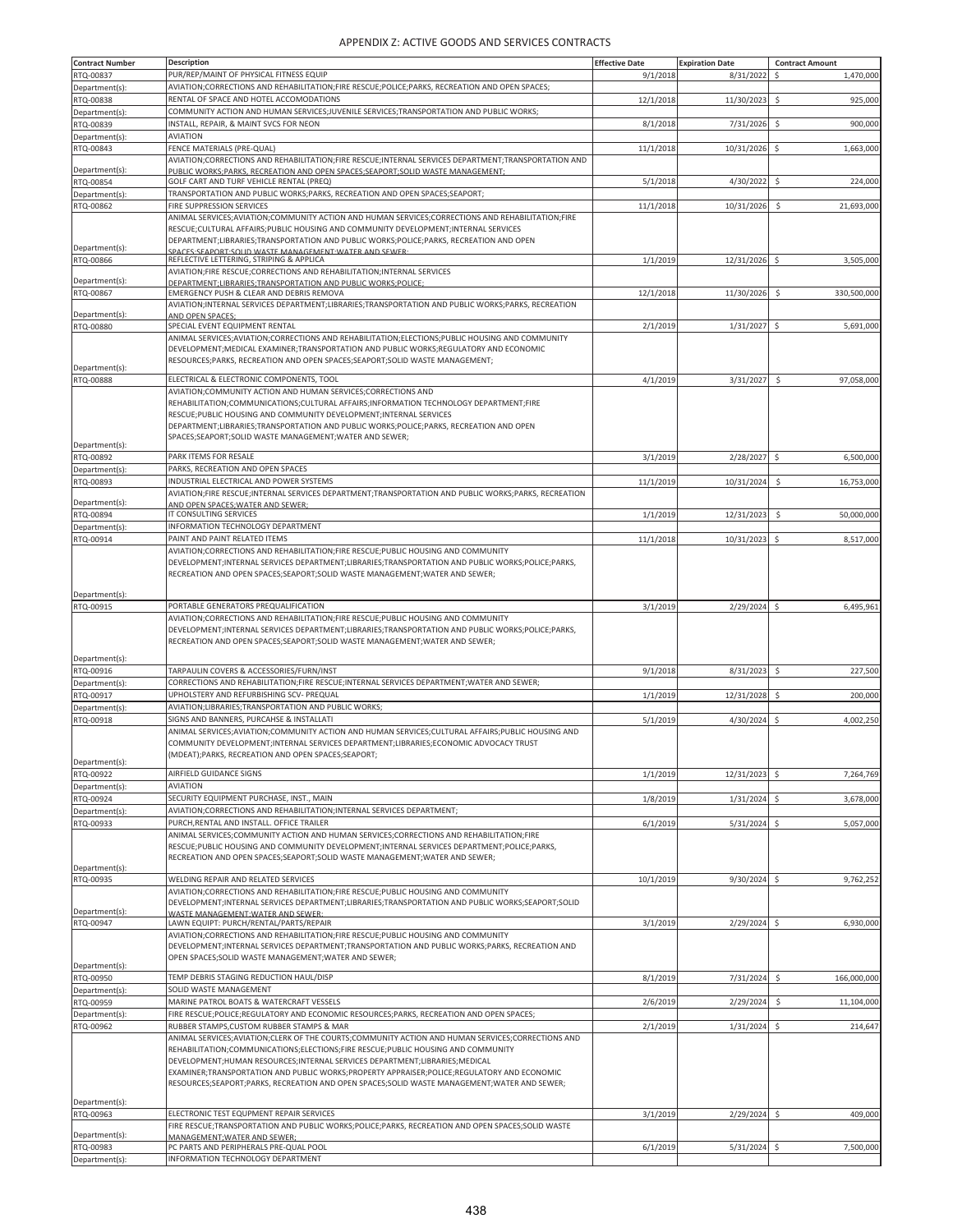| <b>Contract Number</b> | Description                                                                                             | <b>Effective Date</b> | <b>Expiration Date</b> | <b>Contract Amount</b>           |
|------------------------|---------------------------------------------------------------------------------------------------------|-----------------------|------------------------|----------------------------------|
| RTQ-00992              | PARK OPERATION ITEMS                                                                                    | 4/1/2019              | 3/31/2024              | 4,263,000<br>\$                  |
| Department(s):         | PARKS, RECREATION AND OPEN SPACES                                                                       |                       |                        |                                  |
| RTQ-01000              | BOAT & VESSEL PARTS, REPAIRS AND SERVICE                                                                | 3/1/2019              | 2/29/2024              | $\ddot{\mathsf{S}}$<br>1,698,000 |
|                        | FIRE RESCUE; INTERNAL SERVICES DEPARTMENT; TRANSPORTATION AND PUBLIC WORKS; POLICE; REGULATORY AND      |                       |                        |                                  |
|                        | ECONOMIC RESOURCES; PARKS, RECREATION AND OPEN SPACES; SEAPORT; WATER AND SEWER;                        |                       |                        |                                  |
|                        |                                                                                                         |                       |                        |                                  |
| Department(s):         |                                                                                                         |                       |                        |                                  |
| RTQ-01014              | TERMITE CONTROL SERVICES                                                                                | 2/6/2019              | 2/28/2022 \$           | 997,850                          |
|                        | AVIATION; COMMUNITY ACTION AND HUMAN SERVICES; CORRECTIONS AND REHABILITATION; CULTURAL AFFAIRS; FIRE   |                       |                        |                                  |
|                        | RESCUE;PUBLIC HOUSING AND COMMUNITY DEVELOPMENT;INTERNAL SERVICES DEPARTMENT;LIBRARIES;PARKS,           |                       |                        |                                  |
| Department(s):         | RECREATION AND OPEN SPACES;SEAPORT;WATER AND SEWER;                                                     |                       |                        |                                  |
| RTQ-01039              | FERTILIZER/PESTICIDE/LANDSCAPE MATERIALS                                                                | 1/1/2020              | 12/31/2024             | \$<br>34,717,000                 |
|                        | AVIATION; PUBLIC HOUSING AND COMMUNITY DEVELOPMENT; TRANSPORTATION AND PUBLIC WORKS; PARKS,             |                       |                        |                                  |
|                        | RECREATION AND OPEN SPACES;SEAPORT;SOLID WASTE MANAGEMENT;WATER AND SEWER;                              |                       |                        |                                  |
|                        |                                                                                                         |                       |                        |                                  |
| Department(s):         |                                                                                                         |                       |                        |                                  |
| RTQ-01055              | WELL DRILLING SERV & GEOPHYSICAL SURVEYS                                                                | 9/1/2019              | 8/31/2024 \$           | 2,743,000                        |
|                        | INTERNAL SERVICES DEPARTMENT;TRANSPORTATION AND PUBLIC WORKS;REGULATORY AND ECONOMIC                    |                       |                        |                                  |
|                        | RESOURCES;PARKS, RECREATION AND OPEN SPACES;SOLID WASTE MANAGEMENT;WATER AND SEWER;                     |                       |                        |                                  |
| Department(s):         |                                                                                                         |                       |                        |                                  |
| RTQ-01057              | EDU SOFTWARE, INTERACTIVE DISPL & RELATED                                                               | 11/1/2019             | 10/31/2024 \$          | 725,000                          |
| Department(s):         | COMMUNITY ACTION AND HUMAN SERVICES;LIBRARIES                                                           |                       |                        |                                  |
| RTQ-01063              | FIRE RESCUE EQUIPMENT & ACCESSORIES-PREQ                                                                | 6/1/2019              | 5/31/2024              | \$<br>24,275,000                 |
| Department(s):         | AVIATION; CORRECTIONS AND REHABILITATION; FIRE RESCUE;                                                  |                       |                        |                                  |
| RTQ-01064              | HAZARDOUS MATERIAL REMOVAL SERVICES PREQ                                                                | 6/5/2020              | 6/4/2025               | 15,000,000<br>Ŝ                  |
| Department(s):         | <b>AVIATION</b>                                                                                         |                       |                        |                                  |
| RTQ-01065              | SOUND SYSTEM AND EVENT RENTAL SERVICES                                                                  | 2/1/2019              | 1/31/2024              | 408,450<br>\$                    |
|                        | REGULATORY AND ECONOMIC RESOURCES; PARKS, RECREATION AND OPEN SPACES; SEAPORT;                          |                       |                        |                                  |
| Department(s):         |                                                                                                         |                       |                        |                                  |
| RTQ-01074              | AIR COMPRESSORS, PARTS AND REPAIRS - PRE                                                                | 7/1/2019              | $6/30/2024$ \$         | 4,695,000                        |
|                        | AVIATION; CORRECTIONS AND REHABILITATION; FIRE RESCUE; INTERNAL SERVICES DEPARTMENT; TRANSPORTATION AND |                       |                        |                                  |
| Department(s):         | PUBLIC WORKS:SEAPORT:WATER AND SEWER:                                                                   |                       |                        |                                  |
| RTQ-01079              | HEAD START / EARLY HEAD START SCHOOL SUP                                                                | 7/1/2019              | 6/30/2024              | \$<br>950,000                    |
| Department(s):         | COMMUNITY ACTION AND HUMAN SERVICES                                                                     |                       |                        |                                  |
| RTQ-01100              | <b>TRANSPORTATION SERVICES</b>                                                                          | 6/1/2019              | 5/31/2024              | $\ddot{\varsigma}$<br>3,290,000  |
|                        | BOARD OF COUNTY COMMISSIONERS;COMMUNITY ACTION AND HUMAN SERVICES;FIRE RESCUE;PUBLIC HOUSING AND        |                       |                        |                                  |
|                        | COMMUNITY DEVELOPMENT;JUVENILE SERVICES;PARKS, RECREATION AND OPEN SPACES;SEAPORT;                      |                       |                        |                                  |
| Department(s):         |                                                                                                         |                       |                        |                                  |
| RTQ-01102              | CHEMICAL FEED & DISINFECTION SYSTEMS, PAR                                                               | 11/1/2019             | 10/31/2024             | $\ddot{\varsigma}$<br>4,152,000  |
| Department(s):         | <b>WATER AND SEWER</b>                                                                                  |                       |                        |                                  |
| RTQ-01106              | MOVING OF OFFICE FURNITURE                                                                              | 6/1/2019              | $5/31/2024$ \$         | 979,750                          |
|                        | FIRE RESCUE; PUBLIC HOUSING AND COMMUNITY DEVELOPMENT; INTERNAL SERVICES DEPARTMENT; TRANSPORTATION     |                       |                        |                                  |
|                        | AND PUBLIC WORKS; Administrative Office of the Courts; POLICE; WATER AND SEWER;                         |                       |                        |                                  |
| Department(s):         |                                                                                                         |                       |                        |                                  |
| RTQ-01107              | CANOPY & AWNING - PURCH/REPAIR/MATS PREQ                                                                | 9/1/2019              | 8/31/2024 \$           | 7,662,000                        |
|                        | COMMUNITY ACTION AND HUMAN SERVICES;FIRE RESCUE;PUBLIC HOUSING AND COMMUNITY                            |                       |                        |                                  |
|                        | DEVELOPMENT; INTERNAL SERVICES DEPARTMENT; TRANSPORTATION AND PUBLIC WORKS; POLICE; PARKS, RECREATION   |                       |                        |                                  |
|                        | AND OPEN SPACES;SEAPORT;SOLID WASTE MANAGEMENT;WATER AND SEWER;                                         |                       |                        |                                  |
| Department(s):         |                                                                                                         |                       |                        |                                  |
| RTQ-01117              | CONTINUING EDU. FOR AUDITING PROFESSIONA                                                                | 6/1/2019              | 5/31/2024              | $\ddot{\varsigma}$<br>200,000    |
| Department(s):         | AUDIT AND MANAGEMENT SERVICES                                                                           |                       |                        |                                  |
| RTQ-01129              | REFRACTORY FIRE BRICKS/MATERIALS-PREQUAL                                                                | 3/1/2019              | 2/28/2023              | \$<br>340,000                    |
| Department(s):         | <b>WATER AND SEWER</b>                                                                                  |                       |                        |                                  |
| RTQ-01136              | OVERHEAD DOORS AND SECURITY GATES PREQUA                                                                | 8/6/2019              | 8/31/2024              | $\ddot{\mathsf{S}}$<br>6,848,568 |
|                        | AVIATION; COMMUNITY ACTION AND HUMAN SERVICES; CORRECTIONS AND REHABILITATION; FIRE RESCUE; PUBLIC      |                       |                        |                                  |
|                        | HOUSING AND COMMUNITY DEVELOPMENT; INTERNAL SERVICES DEPARTMENT; LIBRARIES; TRANSPORTATION AND          |                       |                        |                                  |
|                        | PUBLIC WORKS;POLICE;PARKS, RECREATION AND OPEN SPACES;SEAPORT;WATER AND SEWER;                          |                       |                        |                                  |
| Department(s):         |                                                                                                         |                       |                        |                                  |
| RTQ-01137              | HAULING AND DISPOSAL OF SOLID WASTE                                                                     | 3/1/2020              | 2/28/2025              | \$<br>37,400,000                 |
|                        | SOLID WASTE MANAGEMENT                                                                                  |                       |                        |                                  |
| Department(s):         | HARRIS RADIO PARTS, BATTERIES, SERVICES                                                                 |                       |                        |                                  |
| RTQ-01174              |                                                                                                         | 9/1/2019              | 8/31/2024 \$           | 6,250,000                        |
| Department(s):         | INFORMATION TECHNOLOGY DEPARTMENT                                                                       |                       |                        |                                  |
| RTQ-01175              | SCUBA/SKIN DIVING EQUIPMENT, REPAIR PART                                                                | 6/1/2019              | 5/31/2024              | 835,000<br>Ś                     |
| Department(s):         | FIRE RESCUE;POLICE;REGULATORY AND ECONOMIC RESOURCES;SEAPORT                                            |                       |                        |                                  |
| RTQ-01177              | PRE-QUAL VEHICLES, MOTORCYCLES, ASSOC EQ                                                                | 6/5/2019              | 5/31/2024              | \$<br>400,000                    |
| Department(s):         | INTERNAL SERVICES DEPARTMENT                                                                            |                       |                        |                                  |
| RTQ-01186              | SECURITY & ACCESS CONTROL SYSTEMS & SERV                                                                | 12/1/2019             | 12/31/2024             | \$<br>19,761,000                 |
|                        | ANIMAL SERVICES;AVIATION;CLERK OF THE COURTS;COMMUNITY ACTION AND HUMAN SERVICES;CORRECTIONS AND        |                       |                        |                                  |
|                        | REHABILITATION; CULTURAL AFFAIRS; INFORMATION TECHNOLOGY DEPARTMENT; FIRE RESCUE; PUBLIC HOUSING AND    |                       |                        |                                  |
|                        | COMMUNITY DEVELOPMENT; INTERNAL SERVICES DEPARTMENT; LIBRARIES; TRANSPORTATION AND PUBLIC               |                       |                        |                                  |
|                        | WORKS;POLICE;PARKS, RECREATION AND OPEN SPACES;SEAPORT;SOLID WASTE MANAGEMENT;WATER AND SEWER;          |                       |                        |                                  |
|                        |                                                                                                         |                       |                        |                                  |
| Department(s):         |                                                                                                         |                       |                        |                                  |
| RTQ-01264              | PURCH OF MANUFA CERT DEAL OEM PARTS&REPA                                                                | 10/1/2019             | 9/30/2024              | \$<br>23,300,000                 |
| Department(s):         | AVIATION; INTERNAL SERVICES DEPARTMENT; PARKS, RECREATION AND OPEN SPACES; WATER AND SEWER;             |                       |                        |                                  |
| RTQ-01276              | MDFR EMERGENCY PHARMACEUTICAL PURCHASES                                                                 | 3/1/2020              | 2/28/2025              | 500,000                          |
| Department(s):         | <b>FIRE RESCUE</b>                                                                                      |                       |                        |                                  |
| RTQ-01286              | DELL HARDWARE, SOFTWARE AND SERVICES POOL                                                               | 4/1/2020              | 3/31/2025              | $\ddot{\mathsf{S}}$<br>5,460,000 |
| Department(s):         | <b>INFORMATION TECHNOLOGY DEPARTMENT</b>                                                                |                       |                        |                                  |
| RTQ-01299              | HOSES, NOZZLES, COUPLINGS, CLAMPS & ETC                                                                 | 5/1/2020              | 4/30/2025              | \$<br>2,379,000                  |
|                        | AVIATION;FIRE RESCUE;TRANSPORTATION AND PUBLIC WORKS;SEAPORT;SOLID WASTE MANAGEMENT;WATER AND           |                       |                        |                                  |
| Department(s):         | SEWER:                                                                                                  |                       |                        |                                  |
| RTQ-01306              | TOWING UNAUTHORIZED & ABANDONED VEHICLES                                                                | 10/1/2019             | 9/30/2022              | \$                               |
|                        | PUBLIC HOUSING AND COMMUNITY DEVELOPMENT; INTERNAL SERVICES DEPARTMENT; LIBRARIES; TRANSPORTATION       |                       |                        |                                  |
|                        | AND PUBLIC WORKS; PARKS, RECREATION AND OPEN SPACES;                                                    |                       |                        |                                  |
| Department(s):         |                                                                                                         |                       |                        |                                  |
| RTQ-01327              | CCTV CAMERA EQUIP/MAINT/REPAIR SRVC PREQ                                                                | 2/1/2020              | 1/31/2025              | $\ddot{\varsigma}$<br>2,860,000  |
| Department(s):         | <b>WATER AND SEWER</b>                                                                                  |                       |                        |                                  |
| RTQ-01333              | MOVING SERVICES FOR ELECTIONS PRE-QUAL                                                                  | 9/25/2019             | 9/30/2024              | \$<br>999,000                    |
|                        | <b>ELECTIONS</b>                                                                                        |                       |                        |                                  |
| Department(s):         |                                                                                                         |                       |                        |                                  |
| RTQ-01349              | IED SYSTEMS SERVICES                                                                                    | 12/6/2019             | 12/5/2024              | \$<br>750,000                    |
| Department(s):         | <b>AVIATION</b>                                                                                         |                       |                        |                                  |
| RTQ-01404              | TRAINED CANINES AND TRAINING                                                                            | 1/1/2020              | 12/31/2024             | $\ddot{\varsigma}$<br>500,000    |
| Department(s):         | AVIATION; POLICE; SEAPORT;                                                                              |                       |                        |                                  |
| SS10001                | ELECTRONIC CONTROL WEAPONS                                                                              | 3/21/2019             | 3/31/2024 \$           | 6,598,619                        |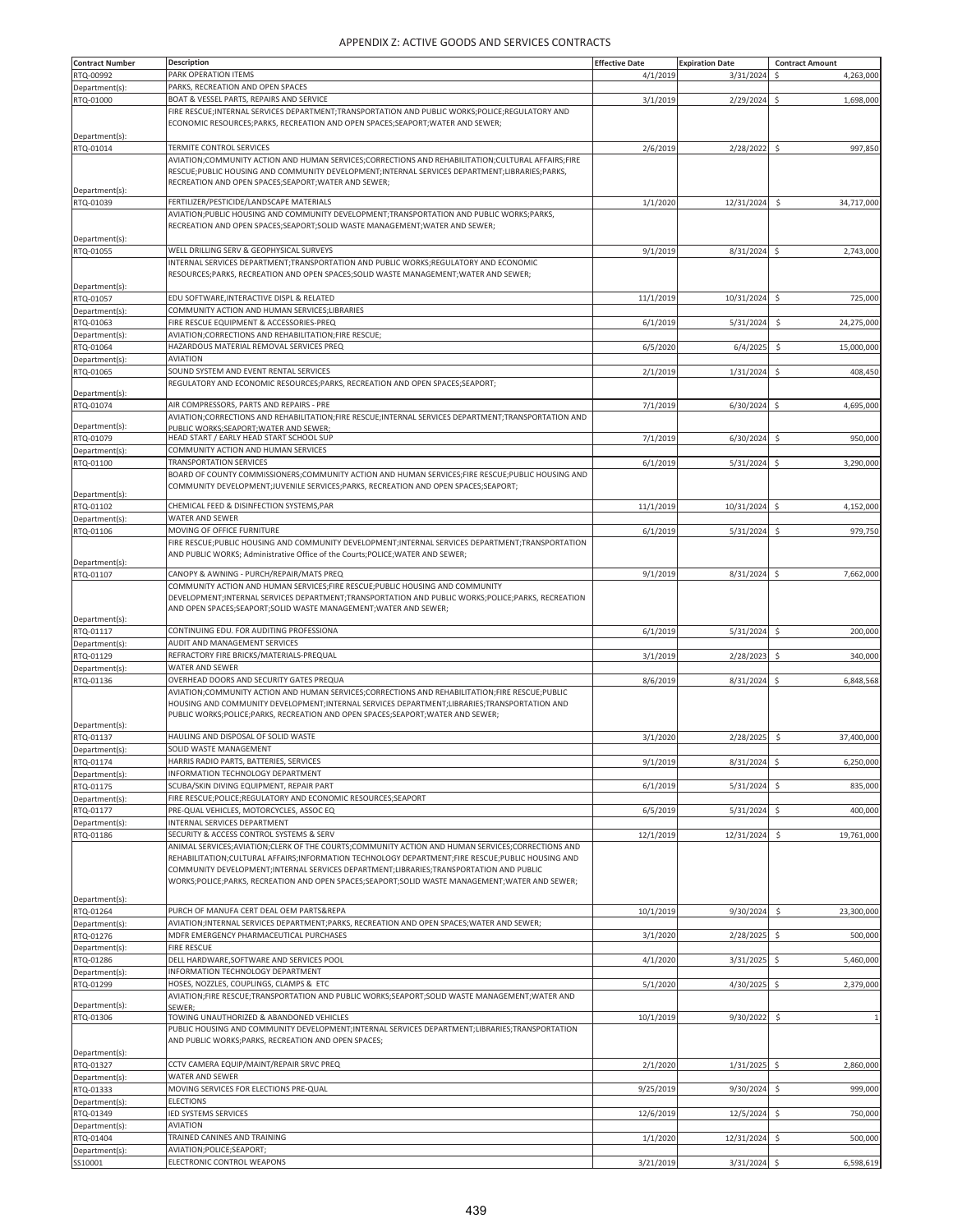| <b>Contract Number</b>          | <b>Description</b>                                                                                                                                | <b>Effective Date</b> | <b>Expiration Date</b> | <b>Contract Amount</b>           |
|---------------------------------|---------------------------------------------------------------------------------------------------------------------------------------------------|-----------------------|------------------------|----------------------------------|
| Department(s):                  | POLICE                                                                                                                                            |                       |                        |                                  |
| SS-10037                        | FIRSTWATCH SOFTWARE SYSTEM                                                                                                                        | 12/1/2019             | 11/30/2023             | \$<br>245,000                    |
| Department(s):                  | <b>FIRE RESCUE</b>                                                                                                                                |                       |                        |                                  |
| SS-10054                        | AFEX FIRE SUPPRESSION RELATED SERVICES                                                                                                            | 3/1/2020              | 3/31/2023              | Ś<br>231,600                     |
| Department(s):                  | SOLID WASTE MANAGEMENT                                                                                                                            |                       |                        |                                  |
| SS10063                         | NYXCELL CELLULAR TRACKING EQUIP AND SVC<br>POLICE                                                                                                 | 6/10/2020             | 6/9/2023               | \$<br>593,889                    |
| Department(s):<br>SS-10089      | REMI SOFTWARE LICENSE AGREEMENT                                                                                                                   | 6/5/2020              | 5/31/2022              | \$<br>65,600                     |
| Department(s):                  | REGULATORY AND ECONOMIC RESOURCES                                                                                                                 |                       |                        |                                  |
| SS1243-3/24-3                   | ELEVATOR MAINT SVCS (THYSSENKYUPP)                                                                                                                | 5/1/2019              | 4/30/2024              | 8,836,152<br>\$.                 |
|                                 | AVIATION; CORRECTIONS AND REHABILITATION; FIRE RESCUE; PUBLIC HOUSING AND COMMUNITY                                                               |                       |                        |                                  |
|                                 | DEVELOPMENT; INTERNAL SERVICES DEPARTMENT; TRANSPORTATION AND PUBLIC WORKS; POLICE; PARKS, RECREATION                                             |                       |                        |                                  |
| Department(s):                  | AND OPEN SPACES;SEAPORT;WATER AND SEWER;SOLID WASTE MANAGEMENT;                                                                                   |                       |                        |                                  |
| SS1245-3/27-2                   | ELEVATOR & ESCALATOR MAINT & REPAIR SVCS                                                                                                          | 10/1/2017             | 9/30/2022              | $\ddot{\varsigma}$<br>43,645,746 |
|                                 | AVIATION; CORRECTIONS AND REHABILITATION; CULTURAL AFFAIRS; INTERNAL SERVICES                                                                     |                       |                        |                                  |
|                                 | DEPARTMENT;TRANSPORTATION AND PUBLIC WORKS;PARKS, RECREATION AND OPEN SPACES;SEAPORT;                                                             |                       |                        |                                  |
| Department(s):                  |                                                                                                                                                   |                       |                        |                                  |
| SS5477-1/23-1                   | OIL/WATER SEPARATOR EQUIPT MAINT REPAIR                                                                                                           | 10/1/2018             | $9/30/2023$ \$         | 3,187,000                        |
| Department(s):                  | INTERNAL SERVICES DEPARTMENT; TRANSPORTATION AND PUBLIC WORKS<br>PRATT & WHITNEY SUPPORT PLAN BUY IN                                              | 8/1/2016              | 7/31/2021              | 5,500,000<br>$\ddot{\mathsf{S}}$ |
| SS6196-3/25-2<br>Department(s): | <b>FIRE RESCUE</b>                                                                                                                                |                       |                        |                                  |
| SS7889-0/22                     | RAPIDSCAN EQUIPMENT MAINTANCE AND REPAIR                                                                                                          | 4/1/2017              | 3/31/2022              | \$<br>188,459                    |
| Department(s):                  | <b>AVIATION</b>                                                                                                                                   |                       |                        |                                  |
| SS8172-3/26-2                   | HELICOPTER AIRFRAME OVERHAUL SERVICES                                                                                                             | 3/20/2017             | 3/19/2022              | \$<br>6,150,000                  |
| Department(s):                  | <b>FIRE RESCUE</b>                                                                                                                                |                       |                        |                                  |
| SS8423-2/27-1                   | MATRIX SECURITY SYSTEM                                                                                                                            | 3/1/2018              | $2/28/2023$ \$         | 3,521,000                        |
| Department(s):                  | <b>AVIATION</b>                                                                                                                                   |                       |                        |                                  |
| SS8554-2/20-2                   | NICE DVARS MAINTENANCE & SUPPORT SERVICE                                                                                                          | 9/1/2018              | 8/31/2021              | \$<br>7,965,000                  |
| Department(s):                  | AVIATION; TRANSPORTATION AND PUBLIC WORKS; POLICE; SEAPORT<br>INFOR EAM SOFTWARE, SUPPORT, SERVICES                                               | 6/24/2013             | 12/31/2023             | \$<br>8,842,500                  |
| SS8667-1/18-1<br>Department(s): | INFORMATION TECHNOLOGY DEPARTMENT; WATER AND SEWER                                                                                                |                       |                        |                                  |
| SS8721-0/24                     | FLORIDA BUILDING CODE BOOKS                                                                                                                       | 2/19/2020             | 2/28/2023              | \$<br>121,000                    |
| Department(s)                   | REGULATORY AND ECONOMIC RESOURCES                                                                                                                 |                       |                        |                                  |
| SS8819-0/23                     | VERTIQ SOFTWARE MAINT/SUPP-CME & LIMS                                                                                                             | 12/15/2008            | 12/14/2023             | \$.<br>400,000                   |
| Department(s):                  | MEDICAL EXAMINER                                                                                                                                  |                       |                        |                                  |
| SS9537-0/21                     | PIPELINE INSPECTIONS                                                                                                                              | 9/1/2017              | 8/31/2022              | \$<br>30,000,000                 |
| Department(s):                  | WATER AND SEWER                                                                                                                                   |                       |                        |                                  |
| SS9552-2/15-3                   | ASCAP MUSIC PERFORMANCE LICENSE                                                                                                                   | 1/18/2015             | 1/17/2025              | \$<br>150,000                    |
| Department(s):                  | MANAGEMENT AND BUDGET; CULTURAL AFFAIRS<br>SESAC MUSIC LICENSE                                                                                    |                       |                        |                                  |
| SS9553-0/22<br>Department(s):   | MANAGEMENT AND BUDGET                                                                                                                             | 4/15/2020             | 4/14/2022              | 50,000<br>\$                     |
| SS9650-3/24                     | COMPREHENSIVE FINANCIAL INVESTIGATIVE SO                                                                                                          | 8/23/2018             | 8/22/2021              | 94,290<br>\$                     |
| Department(s):                  | POLICE                                                                                                                                            |                       |                        |                                  |
| SS9737-1/23-1                   | CELLEBRITE FORENSIC SYSTEM/FSB                                                                                                                    | 5/1/2018              | 4/30/2023              | \$.<br>140,000                   |
| Department(s):                  | POLICE                                                                                                                                            |                       |                        |                                  |
| SS9862-0/23                     | EZIO SYSTEM AND SUPPLIES                                                                                                                          | 7/1/2018              | 6/30/2023              | \$<br>800,000                    |
| Department(s):                  | <b>FIRE RESCUE</b>                                                                                                                                |                       |                        |                                  |
| SS9863-1/26                     | INET SYSTEMS/PARTS/MAINT<br><b>AVIATION</b>                                                                                                       | 1/1/2017              | 12/31/2021             | \$<br>5,566,220                  |
| Department(s):<br>SS9892-1/22-1 | MICROSOFT PREMIER SUPPORT SERVICES                                                                                                                | 6/1/2020              | 5/31/2023              | -\$<br>1,823,000                 |
| Department(s):                  | INFORMATION TECHNOLOGY DEPARTMENT                                                                                                                 |                       |                        |                                  |
| SS9919-AV                       | MOBILE/PORTABLE PBB                                                                                                                               | 1/27/2018             | 1/26/2023              | \$<br>172,000                    |
| Department(s):                  | <b>AVIATION</b>                                                                                                                                   |                       |                        |                                  |
| SS9969-0/23                     | BREATHING AIR SYSTEM COMPRESSORS MAINT                                                                                                            | 9/1/2018              | 8/31/2023              | 200,000                          |
| Department(s):                  | <b>FIRE RESCUE</b>                                                                                                                                |                       |                        |                                  |
| 559982-0/23                     | VEHICLE MOVEMENT AREA TRANSMITTER UNITS                                                                                                           | 6/18/2019             | 6/30/2024 \$           | 613,000                          |
| Department(s):                  | <b>AVIATION</b>                                                                                                                                   |                       |                        |                                  |
| 43211500-WSCA-15ACS1            | COMPUTER EQUIPMENT PERIPHERALS<br>INFORMATION TECHNOLOGY DEPARTMENT                                                                               | 10/16/2017            | 7/31/2021              | \$<br>3,885,467                  |
| Department(s):<br>47457-3       | ENTERPRISE CONSTRUCT PROJECT M                                                                                                                    | 10/2/2020             | 10/1/2021              | \$<br>456,068                    |
| Department(s):                  | Water & Sewer                                                                                                                                     |                       |                        |                                  |
| 6296-0/16                       | FRESH PRODUCE-PREQUALIFICATION                                                                                                                    | 1/1/2011              | 8/31/2021              | \$<br>2,363,348                  |
|                                 | COMMUNITY ACTION AND HUMAN SERVICES;CORRECTIONS AND REHABILITATION;FIRE RESCUE;PUBLIC HOUSING AND                                                 |                       |                        |                                  |
|                                 | COMMUNITY DEVELOPMENT; PARKS, RECREATION AND OPEN SPACES                                                                                          |                       |                        |                                  |
| Department(s):                  |                                                                                                                                                   |                       |                        |                                  |
| 6938-2/22-2                     | GARBAGE COLLECTION AND DISPOSA<br>Animal Services, Aviation, Comm Action& Human Svcs Dept, Corrections&Rehabilitation, Cultural Affairs, Internal | 12/1/2020             | 11/30/2022             | $\ddot{\mathsf{S}}$<br>5,258,567 |
|                                 | Services, Library Services, Public Housing& Community Dev, Parks& Recreation, Seaport, Transportation& Public Works,                              |                       |                        |                                  |
| Department(s):                  | Water& Sewer                                                                                                                                      |                       |                        |                                  |
| 7700-1/21-1                     | WATER AND WASTEWATER TREATMENT                                                                                                                    | 5/1/2016              | 7/31/2021              | 278,393<br>$\ddot{\mathsf{S}}$   |
| Department(s):                  | Aviation; Fire Rescue; Parks, Recreation, and Open Spaces;<br>POWER GENERATING & PUMPING SYS                                                      | 4/1/2016              | 6/30/2021              |                                  |
| 7712-1/20-1<br>Department(s):   | Fire Rescue; Transportation and Public Works; Police; Seaport; Water and Sewer;                                                                   |                       |                        | \$<br>25,406,382                 |
| 7809-1/20-1                     | S-STATION EQUIP/INST/MAIN REPA                                                                                                                    | 2/1/2016              | 7/31/2021              | $\zeta$<br>13,394,016            |
|                                 | Aviation; Corrections and Rehabilitation; Fire Rescue; Internal Services Department; Libraries; Transportation and Public                         |                       |                        |                                  |
| Department(s):                  | Works; Parks, Recreation, and Open Spaces; Seaport; Water and Sewer                                                                               |                       |                        |                                  |
| 7925-1/20-1                     | QUICKLIME - PRE-QUALIFICATION                                                                                                                     | 2/1/2016              | 7/31/2021              | $\zeta$<br>63,000,000            |
| Department(s):                  | Water and Sewer                                                                                                                                   |                       |                        |                                  |
| 84121500-15-01                  | PURCHASING CARD SERVICES                                                                                                                          | 1/24/2020             | 1/4/2026               | \$                               |
| Department(s):                  | <b>Finance Department</b>                                                                                                                         |                       |                        |                                  |
| 90121702-20-ACS                 | ON-DEMAND REMOTE INTERPRETING<br>Corrections&Rehabilitation, Communications, Internal Services, Juvenile Services, Police, Regulatory&Economic    | 2/1/2021              | 11/3/2021              | \$<br>257,270                    |
| Department(s):                  | Resource                                                                                                                                          |                       |                        |                                  |
| 9217-2/25-2                     | EMER MGMT & HOMELAND SEC PROF                                                                                                                     | 8/1/2020              | 7/31/2025              | 2,514,000<br>$\ddot{\mathsf{S}}$ |
| Department(s):                  | Fire Rescue, Transportation & Public Works                                                                                                        |                       |                        |                                  |
| 94131608-16-P                   | CLEANING CHEMICAL & SUPPLIES P                                                                                                                    | 4/18/2016             | 2/11/2026              | \$<br>127,797                    |
| Department(s):                  | Corrections and Rehabilitation                                                                                                                    |                       |                        |                                  |
| AE12107                         | AGING SERVS CONSOLIDATED SOFTW                                                                                                                    | 3/21/2019             | 12/31/2021             | $\ddot{\mathsf{S}}$<br>96,037    |
| Department(s):                  | <b>Information Technology</b><br>ANIMAL SHELTER MANAGEMENT SOFT                                                                                   | 6/14/2019             |                        |                                  |
| ANS48779                        |                                                                                                                                                   |                       | 1/2/2023               | $\ddot{\mathsf{S}}$<br>84,077    |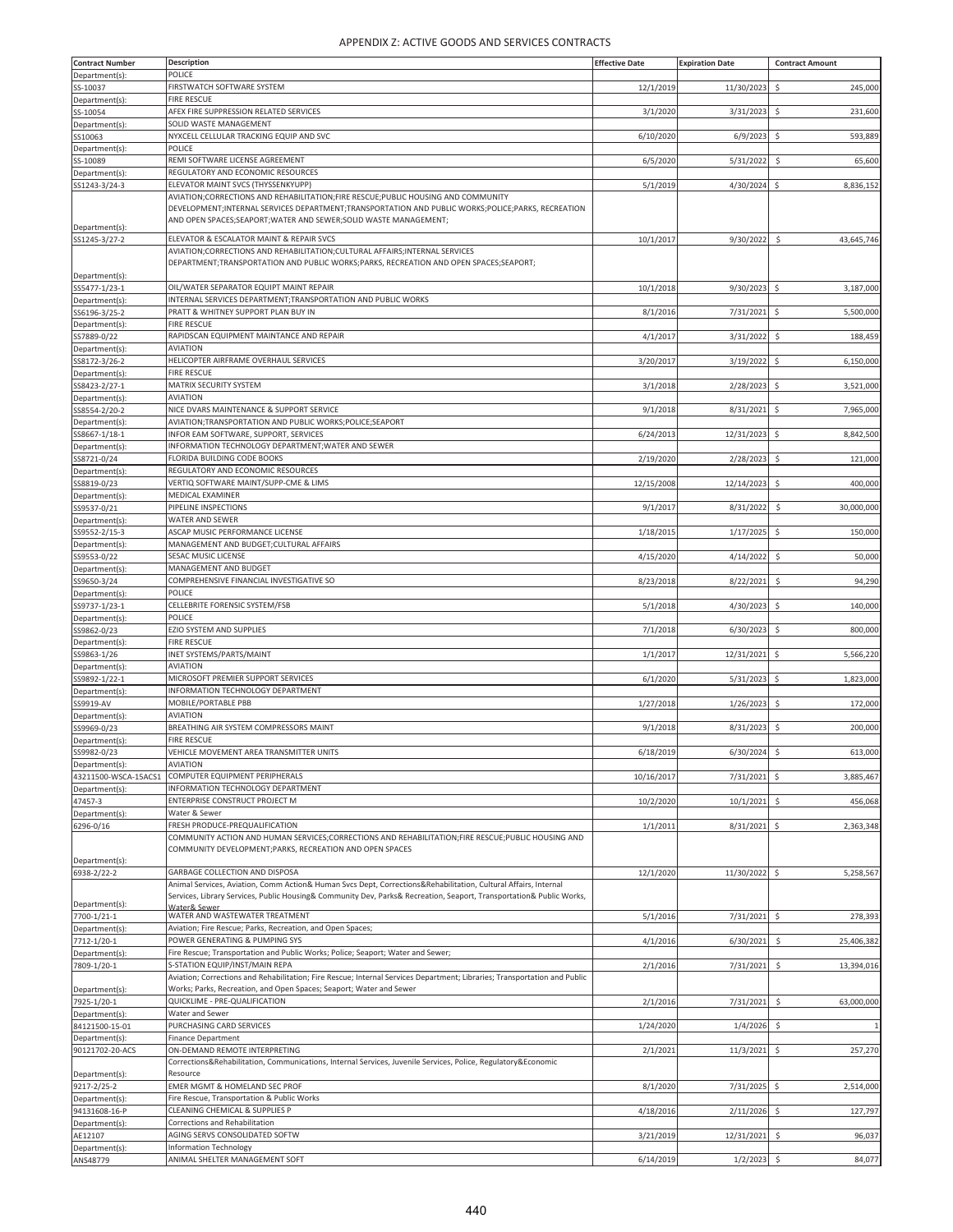| <b>Contract Number</b>                | <b>Description</b>                                                                                                                                                                                       | <b>Effective Date</b> | <b>Expiration Date</b> | <b>Contract Amount</b> |
|---------------------------------------|----------------------------------------------------------------------------------------------------------------------------------------------------------------------------------------------------------|-----------------------|------------------------|------------------------|
| Department(s):                        | Information Technology                                                                                                                                                                                   |                       |                        |                        |
| AR2472                                | CLOUD SOLUTION SALESFORCE<br>Communications, Information Technology                                                                                                                                      | 10/19/2020            | 9/15/2026              | \$<br>243,120          |
| Department(s):<br>BW-10066            | GATEWAY TICKETING SYSTEMS LICE                                                                                                                                                                           | 7/17/2020             | 7/31/2025              | Ś<br>206,122           |
| Department(s):                        | Parks & Recreation                                                                                                                                                                                       |                       |                        |                        |
| BW-10083                              | VETERINARIAN WELLNESS SERVICES                                                                                                                                                                           | 4/8/2021              | 4/7/2022               | \$<br>200,000          |
| Department(s):<br>BW-10090            | <b>Animal Services</b><br>CONSULTANT SERVICES FOR MENTAL                                                                                                                                                 | 8/22/2020             | 12/31/2022             | \$<br>250,000          |
| Department(s):                        | Corrections&Rehabilitation                                                                                                                                                                               |                       |                        |                        |
| BW-10091                              | MOBILITY DATA STANDARD (MDS) T                                                                                                                                                                           | 1/26/2021             | 9/30/2021              | \$<br>93,000           |
| Department(s):<br>BW-10100            | Transportation & Public Works<br>HOTEL MANAGEMENT MIA                                                                                                                                                    | 12/1/2020             | 11/30/2024             | \$<br>1,680,000        |
| Department(s):                        | Aviation                                                                                                                                                                                                 |                       |                        |                        |
| BW-10102                              | CONVEYANCE. EQUIP. MAINT. & RE                                                                                                                                                                           | 9/1/2020              | 8/31/2021              | \$<br>219,408          |
| Department(s):<br>BW-10104            | Public Housing & Community Dev<br>MAX-BANTAM HIGH SPEED SHEET CO                                                                                                                                         | 9/23/2020             | 9/30/2021              | \$.<br>12,720          |
| Department(s):                        | <b>ELECTIONS</b>                                                                                                                                                                                         |                       |                        |                        |
| BW-10107                              | AMBULANCE STRETCHER SERVICES                                                                                                                                                                             | 1/6/2021              | 1/5/2022               | \$<br>162,675          |
| Department(s):                        | Fire Rescue                                                                                                                                                                                              |                       |                        |                        |
| BW-10124<br>Department(s):            | Patrol Management System<br>Police                                                                                                                                                                       | 2/23/2021             | 2/28/2022              | 214,000<br>Ŝ           |
| BW-10125                              | EMERGENCY RESPONSE EQUIPMENT M                                                                                                                                                                           | 4/6/2021              | 4/30/2026              | \$<br>3,753,000        |
| Department(s)                         | <b>Fire Rescue</b>                                                                                                                                                                                       |                       |                        |                        |
| BW-9868<br>Department(s):             | MUNICIPAL CODIFICATION SERVICE<br>Fire Rescue                                                                                                                                                            | 5/1/2021              | 4/30/2027              | \$<br>190,000          |
| BW9870-4/21-4                         | SOUTH DADE HIGH VOLUME SPAY/NEUTER CLINI                                                                                                                                                                 | 11/1/2020             | 10/31/2021             | \$.<br>400,000         |
| Department (s):                       | <b>ANIMAL SERVICES</b>                                                                                                                                                                                   |                       |                        |                        |
| BW9910-0/23                           | HISTORICAL EXHIBIT AT MIA<br><b>AVIATION</b>                                                                                                                                                             | 8/19/2020             | 8/31/2023              | \$<br>32,040           |
| Department (s):<br>BW9983-0/22        | PLANTE MORAN 3RD PARTY ASSURANCE                                                                                                                                                                         | 1/22/2019             | 10/21/2021             | \$<br>2,056,000        |
| Department (s):                       | INFORMATION TECHNOLOGY                                                                                                                                                                                   |                       |                        |                        |
| BW9990-0/22                           | TPA FOR FLEXIBLE SPENDING ACCOUNTS                                                                                                                                                                       | 10/2/2018             | 12/31/2022             | \$<br>233,428          |
| Department (s):<br>BW9993-2/23-1      | <b>INTERNAL SERVICES</b><br>ANTI-VIOLENCE INITIATIVE PROJECT MGMT                                                                                                                                        | 4/1/2021              | 3/31/2022              | \$<br>100,000          |
| Department (s):                       | <b>JUVENILE SERVICES</b>                                                                                                                                                                                 |                       |                        |                        |
| DOT-ITB-20-9033-SJ                    | PAVEMENT MARKERS: RAISED, REFLECTORIZED                                                                                                                                                                  | 2/5/2021              | 10/17/2021             | \$<br>1,000,000        |
| Department (s):<br>DOT-ITB-20-9034-GH | TRANSPORTATION & PUBLIC WORKS<br>FDOT APL TRAFFIC EQUIPMENT                                                                                                                                              | 2/18/2021             | 11/3/2022              | \$<br>1,000,000        |
| Department (s):                       | TRANSPORTATION & PUBLIC WORKS                                                                                                                                                                            |                       |                        |                        |
| E-10072                               | COVID-19 EMERGENCY SUPPLIES/SERVICES                                                                                                                                                                     | 3/4/2020              | 8/11/2021              | \$<br>324,226,250      |
|                                       | ANIMAL SERVICES; AVIATION; BUDGET AND MANAGEMNET; COMMUNITY ACTION ANF HUMAN SERV.; CORRECTIONS;<br>CULTURAL AFFAIRS;ELECTIONS; INFORMATION TECHNOLOGY; FINANCE; FIRE RESCUE; PUBLIC HOUSING ; INTERNAL  |                       |                        |                        |
|                                       | SERVICES; LIBRARY; MAYORS OFFICE; TRANSPORTATION & PUBLIC WORKS; POLICE; PARKS& RECREATION; SOLID WASTE;                                                                                                 |                       |                        |                        |
| Department (s):                       | WATER &SEWER                                                                                                                                                                                             |                       |                        |                        |
| E-10072-1                             | COVID-19 EMERGENCY SUPPLIES/SERVICES                                                                                                                                                                     | 3/4/2020              | 8/11/2021              | \$<br>314,910,406      |
|                                       | ANIMAL SERVICES; AVIATION; COMMUNITY ACTION ANF HUMAN SERV.; CORRECTIONS; ELECTIONS; INFORMATION<br>TECHNOLOGY; FINANCE; FIRE RESCUE; INTERNAL SERVICES; LIBRARY; TRANSPORTATION & PUBLIC WORKS; POLICE; |                       |                        |                        |
| Department (s):                       | PARKS& RECREATION: SOLID WASTE:                                                                                                                                                                          |                       |                        |                        |
| E-10101                               | CONVEYANCE EQUIP. MAINT. & REPAIR                                                                                                                                                                        | 9/1/2020              | 8/31/2021              | -S<br>250,000          |
| Department (s):<br>E-10105            | <b>INTERNAL SERVICES</b><br>CARESTREAM DRX-REVOLUTION MOBILE X-RAY                                                                                                                                       | 9/22/2020             | 9/21/2025              | \$<br>77,555           |
| Department (s):                       | CORRECTIONS                                                                                                                                                                                              |                       |                        |                        |
| E-10115                               | ELEVATORS UPGRADE                                                                                                                                                                                        | 12/9/2020             | 12/8/2021              | \$<br>540,000          |
| Department (s):<br>E-10128            | <b>POLICE</b><br>PCA PURCHASE AND INSTALL EMERGENCY                                                                                                                                                      | 3/5/2021              | 8/4/2021               | \$<br>1,107,738        |
| Department (s):                       | AVIATION                                                                                                                                                                                                 |                       |                        |                        |
| EPPRFP-00214-2(2)                     | ACTUARIAL STUDIES AND RELATED SERVICES                                                                                                                                                                   | 11/1/2020             | 10/31/2021             | \$<br>22,500           |
| Department (s):<br>EPPRFP-00215-3(3)  | <b>INTERNAL SERVICES</b><br>FINANCIAL ADVISING SERVICES FOR CFFP                                                                                                                                         | 9/1/2020              | 8/31/2021              | \$<br>20,000           |
| Department (s):                       | PUBLIC HOUSING                                                                                                                                                                                           |                       |                        |                        |
| EPPRFP-00314-1(3)                     | CASH MANAGEMENT CONSULTING SERVICES                                                                                                                                                                      | 3/1/2021              | 2/28/2022              | \$<br>57,600           |
| Department (s):<br>EPPRFP-00384-1(5)  | <b>FINANCE</b><br>REGUL PAWN &SECONDHAND MGMT SOLUTION                                                                                                                                                   | 7/1/2020              | 6/30/2022              | \$                     |
| Department (s):                       | INFORMATION TECHNOLOGY                                                                                                                                                                                   |                       |                        | 137,376                |
| EPPRFP-00485-1(2)                     | LAW ENFORCEMENT TRAINING SIMULATOR                                                                                                                                                                       | 8/1/2020              | 7/31/2021              | \$<br>5,626            |
| Department (s):                       | POLICE                                                                                                                                                                                                   |                       |                        |                        |
| EPPRFP-00602-1(2)<br>Department (s):  | RADAR-RAINFALL SERVICES<br><b>WATER &amp; SEWER</b>                                                                                                                                                      | 9/1/2020              | 8/31/2022              | \$<br>130,080          |
| EPPRFP-01103                          | COMMUNICATION LIFECYCLE MANAGEMENT                                                                                                                                                                       | 11/1/2020             | 10/31/2025             | \$<br>980,000          |
| Department (s):                       | INFORMATION TECHNOLOGY                                                                                                                                                                                   |                       |                        |                        |
| EPPRFP-01391<br>Department (s):       | LAND PLANNING CONSULTANT SERVICES<br>PARKS & RECREATIONS                                                                                                                                                 | 1/1/2021              | 12/31/2025             | \$<br>500,000          |
| EPPRFP-01524                          | OFFICE SYSTEMS RECONFIGURATION SERVICES                                                                                                                                                                  | 3/1/2021              | 2/28/2025              | 594,787<br>\$          |
|                                       | COMMUNITY ACTION & HUMAN SERV.; CLERK OF THE COURTS; CORRECTIONS; CULTURAL AFFAIRS; ELECTIONS;                                                                                                           |                       |                        |                        |
| Department (s):                       | INTERNAL SERVICES; TRANSPORTATION & PUBLIC WORKS; REGULATORY & ECONOMIC RESOURCES; SEAPORT; SOLID                                                                                                        |                       |                        |                        |
| EPP-RFP483-4(5)                       | <b>ENTERPRISE OPERATIONS SYSTEM</b>                                                                                                                                                                      | 2/1/2016              | 1/31/2022              | \$<br>39,000           |
| Department (s):<br>EPP-RFP701B-2(6)   | INFORMATION TECHNOLOGY<br>WASD HYDRAULIC WATER & WASTEWATER                                                                                                                                              | 7/1/2020              | 6/30/2022              | \$<br>722,726          |
| Department (s):                       | WATER & SEWER                                                                                                                                                                                            |                       |                        |                        |
| EPP-RFP850-2(2)                       | OPER.OF WATERSPORTS AT MATHESON HAMMOCK                                                                                                                                                                  | 9/1/2020              | 8/31/2022              | \$                     |
| Department (s):                       | <b>PARKS &amp; RECREATIONS</b><br>GPS GOLF COURSE MANAGEMENT SOLUTION                                                                                                                                    |                       |                        |                        |
| EPP-RFP871-3(4)<br>Department (s):    | PARKS & RECREATIONS                                                                                                                                                                                      | 12/1/2020             | 11/30/2021             | 20,600<br>\$           |
| EPPRFQ-01479                          | HEAD START MEDICAL & ORAL SERVICES POOL                                                                                                                                                                  | 1/1/2021              | 12/31/2024             | \$<br>225,000          |
| Department (s):                       | COMMUNITY ACTION & HUMAN SERV.                                                                                                                                                                           |                       |                        |                        |
| FB-00068-1(1)<br>Department (s):      | LEASE OF GOLF CARTS & TURF/WORK VEHICLES<br>CULTURAL AFFAIRS; TRANSPORTATION & PUBLIC WORKS; PARKS &RECREATIONS                                                                                          | 2/1/2018              | 7/30/2021              | \$<br>1,611,000        |
| FB-00074                              | CHILLERS/WATER TREATMENT-SERVICE CONTRAC                                                                                                                                                                 | 4/1/2015              | 9/30/2021              | \$<br>7,177,000        |
|                                       | CORRECTIONS; CULTURAL AFFAIRS; PUBLIC HOUSING; INTERNAL SERVICES; TRANSPORTATION AND Public WORKS;                                                                                                       |                       |                        |                        |
| Department (s):                       | POLICE; PARKS & RECREATIONS; SEAPORT                                                                                                                                                                     |                       |                        |                        |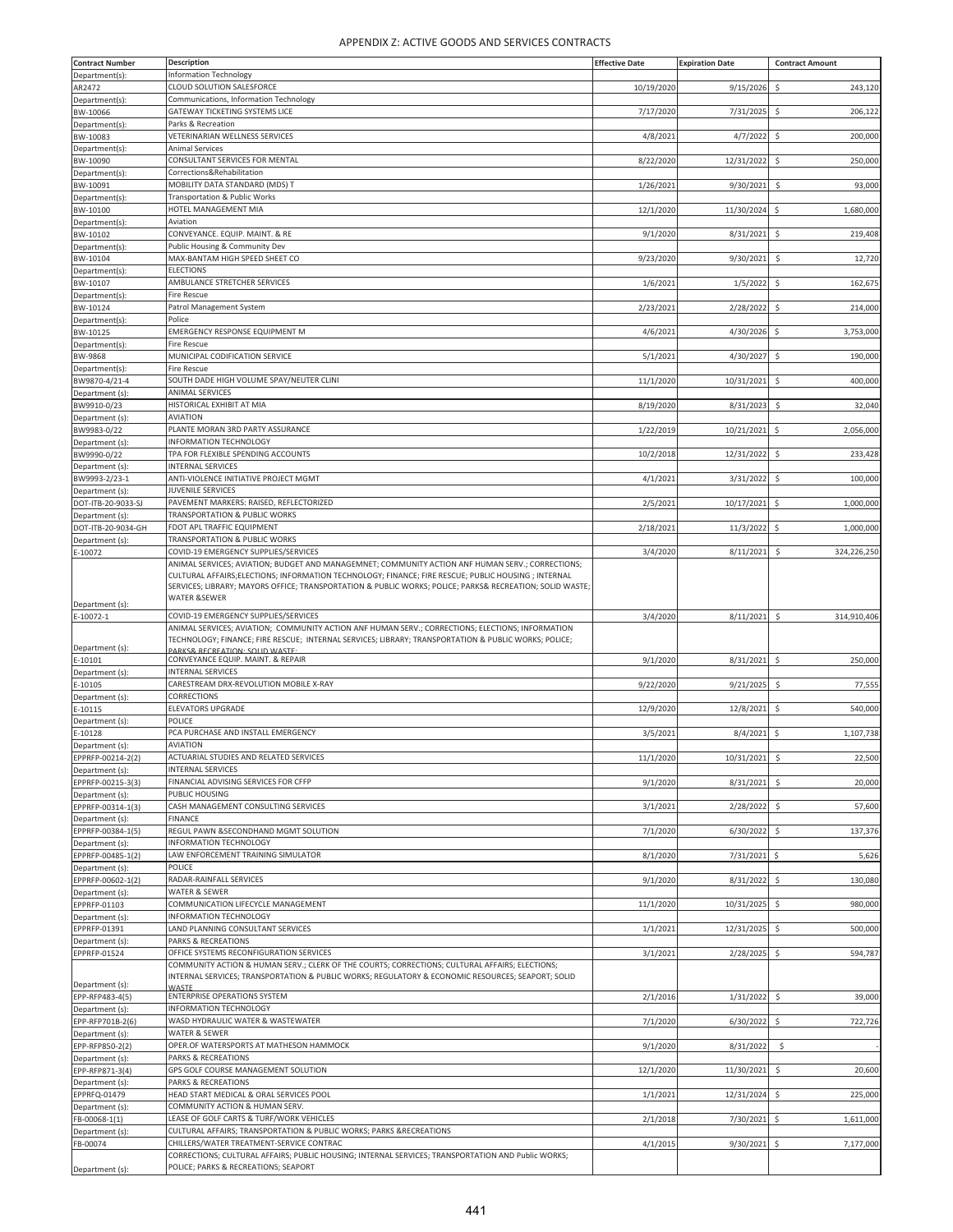| <b>Contract Number</b> | <b>Description</b>                                                                                                    | <b>Effective Date</b> | <b>Expiration Date</b> | <b>Contract Amount</b>           |
|------------------------|-----------------------------------------------------------------------------------------------------------------------|-----------------------|------------------------|----------------------------------|
|                        |                                                                                                                       |                       |                        |                                  |
| FB-00123               | CHILLERS/WATER TREATMENT-FULL SERVICE                                                                                 | 4/1/2015              | 6/30/2021              | Ś<br>8,223,000                   |
| Department (s):        | <b>AVIATION</b>                                                                                                       |                       |                        |                                  |
| FB-00124               | CHILLERS/WATER TREATMENT-FULL SERVICE                                                                                 | 4/1/2015              | 6/30/2021              | \$<br>8,223,001                  |
| Department (s):        | <b>AVIATION</b>                                                                                                       |                       |                        |                                  |
|                        |                                                                                                                       |                       |                        |                                  |
| FB-00125               | CHILLERS/WATER TREATMENT-FULL SERVICE                                                                                 | 4/1/2015              | 6/30/2021              | \$<br>8,223,002                  |
| Department (s):        | AVIATION                                                                                                              |                       |                        |                                  |
| FB-00446               | <b>TOWING SERVICES</b>                                                                                                | 3/13/2017             | 3/31/2022              | \$<br>6,107,000                  |
|                        | Aviation; Fire Rescue; Internal Services Department; Transportation and Public Works; Police; Regulatory and Economic |                       |                        |                                  |
| Department (s):        |                                                                                                                       |                       |                        |                                  |
|                        | Resources: Parks, Recreation, and Open Spaces: Water and Sewer:                                                       |                       |                        |                                  |
| FB-00556-1(2)          | LAKE FOUNTAIN MAINTENANCE SERVICES SPTX                                                                               | 10/1/2020             | 9/30/2021              | \$<br>8,970                      |
| Department(s):         | <b>PARKS &amp; RECREATIONS</b>                                                                                        |                       |                        |                                  |
| FB-00583-2(5)          | SERVICES FOR VARIOUS SPECIALIZED FIRE EQUIPMENT                                                                       | 7/1/2020              | 6/30/2021              | Ś<br>150,000                     |
|                        | <b>FIRE RESCUE</b>                                                                                                    |                       |                        |                                  |
| Department(s):         |                                                                                                                       |                       |                        |                                  |
| FB-00624-2(3)          | MICROGRAPHIC SERVICES                                                                                                 | 3/1/2021              | 2/28/2022              | \$<br>50,000                     |
| Department(s):         | INFORMATION TECHNOLOGY                                                                                                |                       |                        |                                  |
| FB-00625-2(3)          | LEGAL RESEARCH SERVICES FOR INMATES                                                                                   | 10/14/2020            | 10/31/2021             | 127,500<br>\$                    |
|                        |                                                                                                                       |                       |                        |                                  |
| Department(s):         | CORRECTIONS                                                                                                           |                       |                        |                                  |
| FB-00640-1(5)          | SODIUM HYPOCHLORITE AND STORAGE EQUIPMENT                                                                             | 11/1/2020             | 10/31/2021             | \$<br>7,920,000                  |
| Department(s):         | WATER &SEWER                                                                                                          |                       |                        |                                  |
| FB-00714               | ADOBE SOFTWARE LICENSES AND MAINTENANCE SUPPORT                                                                       | 1/1/2018              | 6/30/2021              | \$<br>900,000                    |
|                        |                                                                                                                       |                       |                        |                                  |
| Department(s):         | INFORMATION TECHNOLOGY                                                                                                |                       |                        |                                  |
| FB-01111               | PARKING CONTROL SYSTEMS                                                                                               | 5/3/2019              | 8/2/2021               | Ś<br>720,100                     |
| Department(s):         | <b>SEAPORT</b>                                                                                                        |                       |                        |                                  |
| FB-01219-S1            | MEDICAL, INDUSTRIAL GASES & RELATED ITEMS - INDUSTRIAL GRADE LIQUID OXYGEN                                            | 7/24/2020             | 4/30/2025              | \$<br>895,167                    |
|                        |                                                                                                                       |                       |                        |                                  |
| Department(s):         | WATER & SEWER                                                                                                         |                       |                        |                                  |
| FB-01230               | ARMORED CAR SERVICES                                                                                                  | 9/1/2020              | 8/31/2025              | \$<br>1,972,230                  |
|                        | ANIMAL SERVICES; AVIATION; CLERK OF COURTS;CORRECTIONS; CULTURAL AFFAIRS; FINANCE; FIRE RESCUE; INTERNAL              |                       |                        |                                  |
| Department(s):         | SERVICES: LIBRARY: POLICE                                                                                             |                       |                        |                                  |
|                        |                                                                                                                       |                       |                        |                                  |
| FB-01257               | SIGN LANGUAGE INTERPRETATION & TRANSLATION SERVICES                                                                   | 9/1/2020              | 8/31/2025              | \$<br>477,350                    |
|                        | AVIATION; CLERK OF COURTS;CORRECTIONS; CULTURAL AFFAIRS; FIRE RESCUE;PUBLIC HOUSING; INTERNAL                         |                       |                        |                                  |
|                        | SERVICES;JUVENILE SERVICES; OFFICE OF MANAGEMENT AND BUDGET; PARKS AND RECREATIONS                                    |                       |                        |                                  |
| Department(s):         |                                                                                                                       |                       |                        |                                  |
|                        |                                                                                                                       |                       |                        | $\overline{1}$                   |
| FB-01298               | GOLF BALL RETRIEVAL SERVICES                                                                                          | 1/20/2020             | 1/31/2024              | \$                               |
| Department(s):         | PARKS & RECREATIONS                                                                                                   |                       |                        |                                  |
| FB-01304               | ULTRASONIC RAIL TESTING SERVICES                                                                                      | 8/1/2020              | 7/31/2025              | \$<br>194,868                    |
| Department(s):         | TRANSPORTATION AND PUBLIC WORKS                                                                                       |                       |                        |                                  |
|                        |                                                                                                                       |                       |                        |                                  |
| FB-01308               | HYDRAULIC MOBILE COLUMN BUS LIFTS                                                                                     | 7/1/2020              | 6/30/2021              | \$<br>1,064,036                  |
| Department(s):         | TRANSPORTATION AND PUBLIC WORKS                                                                                       |                       |                        |                                  |
| FB-01316               | TRANSIT BUS PARTS AND SERVICES                                                                                        | 7/1/2020              | 6/30/2025              | \$<br>19,595,000                 |
|                        |                                                                                                                       |                       |                        |                                  |
| Department(s):         | TRANSPORTATION AND PUBLIC WORKS                                                                                       |                       |                        |                                  |
| FB-01332               | AQUATIC WEED HARVESTER BOATS                                                                                          | 9/1/2020              | 8/31/2025              | \$<br>999,560                    |
| Department(s):         | TRANSPORTATION AND PUBLIC WORKS                                                                                       |                       |                        |                                  |
| FB-01357               | WHITE FLYER CLAY TARGETS                                                                                              | 8/10/2020             | 8/31/2023              | \$<br>899,430                    |
|                        |                                                                                                                       |                       |                        |                                  |
| Department(s):         | PARKS AND RECREATIONS                                                                                                 |                       |                        |                                  |
| FB-01358               | PROTECTION COVERING AND HURRICANE SHUTTERS                                                                            | 12/1/2020             | 11/30/2025             | \$.<br>2,462,000                 |
|                        | AVIATION; COMMUNITY Action and Human Services; PUBLIC HOUSING; INTERNAL SERVICES; LIBRARY SEAPORT                     |                       |                        |                                  |
| Department(s):         |                                                                                                                       |                       |                        |                                  |
| FB-01370               | CANAL MAINTENANCE SERVICES                                                                                            | 10/23/2020            | 10/31/2023             | \$<br>1,522,670                  |
|                        |                                                                                                                       |                       |                        |                                  |
| Department(s):         | <b>AVIATION</b>                                                                                                       |                       |                        |                                  |
| FB-01376               | HELICOPTER PARTS AND RELATED SERVICES                                                                                 | 8/1/2020              | 7/31/2023              | S.<br>5,178,000                  |
| Department(s):         | FIRE RESCUE; POLICE                                                                                                   |                       |                        |                                  |
|                        | SPECIALIZED REPAIR SERVICES: LIGHT, HEAVY AND BUSES AND ON-SITE ALIGNMENT                                             |                       | 11/30/2024             |                                  |
| FB-01402               |                                                                                                                       | 12/1/2020             |                        | \$<br>968,599                    |
| Department(s):         | AVIATION; INTERNAL SERVICES; TRANSPORTATIONAND PUBLIC WORKS; WATER&SEWER                                              |                       |                        |                                  |
| FB-01430               | CLEANING BLOOD BORNE PATHOGENS                                                                                        | 5/1/2021              | 4/30/2026              | 1,495,915<br>-\$                 |
|                        | CORRECTIONS; PUBLIC HOUSING; JUVENILE SERVICES; TRANSPORTATION AND PUBLIC WORKS; POLICE; PARKS AND                    |                       |                        |                                  |
| Department(s):         | RECREATIONS: WATER & SEWER                                                                                            |                       |                        |                                  |
|                        | SMARTCARDS                                                                                                            | 5/1/2021              | 4/30/2026              | $\ddot{\mathsf{S}}$<br>4,084,800 |
| FB-01441               |                                                                                                                       |                       |                        |                                  |
| Department(s):         | TRANSPORTATION & PUBLIC WORKS                                                                                         |                       |                        |                                  |
| FB-01462               | AQUEOUS AMMONIA                                                                                                       | 7/1/2020              | 6/30/2025              | \$<br>2,670,300                  |
| Department(s):         | WATER & SEWER                                                                                                         |                       |                        |                                  |
|                        | LAKE AND FOUNTAIN MAINTENANCE SERVICES                                                                                |                       | 1/31/2024              |                                  |
| FB-01475               |                                                                                                                       | 2/1/2021              |                        | \$.<br>682,014                   |
| Department(s):         | <b>PARKS &amp; RECREATIONS</b>                                                                                        |                       |                        |                                  |
| FB-01489               | CREMATION AND/OR INTERMENT SVC                                                                                        | 4/1/202               | 3/31/2025              | \$<br>796,900                    |
| Department(s):         | MEDICAL EXAMINER                                                                                                      |                       |                        |                                  |
|                        | <b>WORK UNIFORMS</b>                                                                                                  |                       |                        |                                  |
| FB-01510               |                                                                                                                       | 7/1/2020              | 6/30/2021              | \$<br>500,000                    |
|                        | ANIMAL SERVICES; Aviation; CLERK OF COURTS; CORRECTIONS; COMMUNICATIONS; CULTURAL AFFAIRS; INFORMATION                |                       |                        |                                  |
|                        | TECHNOLOGY; Internal Services Department; LIBRARY; MEDICAL EXAMINER; Transportation and Public Works; Police;         |                       |                        |                                  |
|                        | Regulatory and Economic Resources; Parks, Recreation, and Open Spaces; SEAPORT; SOLID WASTE; Water and Sewer;         |                       |                        |                                  |
|                        |                                                                                                                       |                       |                        |                                  |
| Department(s):         |                                                                                                                       |                       |                        |                                  |
| FB-01513               | HAZARDOUS AND NON HAZARDOUS WASTE SERVICES                                                                            | 11/1/2020             | 10/31/2025             | \$.<br>3,440,137                 |
|                        |                                                                                                                       |                       |                        |                                  |
|                        | Aviation; CORRECTIONS; INFORMATION TECHNOLOGY; FIRE RESCUE; Internal Services Department; MEDICAL EXAMINER;           |                       |                        |                                  |
|                        | Transportation and Public Works; Police; Regulatory and Economic Resources; Parks, Recreation, and Open Spaces;       |                       |                        |                                  |
|                        | SEAPORT; SOLID WASTE; Water and Sewer;                                                                                |                       |                        |                                  |
| Department(s):         |                                                                                                                       |                       |                        |                                  |
| FB-01514               | BOTTLED WATER, DISPENSERS AND CUPS                                                                                    | 4/9/2021              | 10/8/2021              | \$.<br>149,043                   |
|                        | ANIMAL SERVICES;Aviation;BOARD OF COUNTY COMMISSIONERS;CLERK OF COURTS; CORRECTIONS; COMMUNITY                        |                       |                        |                                  |
|                        | ACTION AND HUMAN SERVICES; FIRE RESCUE; INFORMATION TECHNOLOGY; Internal Services Department;                         |                       |                        |                                  |
|                        |                                                                                                                       |                       |                        |                                  |
|                        | Transportation and Public Works; ADMINISTRATIVE OFFICE OF THE COURTS; Police; REGULATORY & ECONOMIC                   |                       |                        |                                  |
|                        | RESOURCES; Parks, Recreation, and Open Spaces; SOLID WASTE                                                            |                       |                        |                                  |
| Department(s):         |                                                                                                                       |                       |                        |                                  |
| FB-01523               | LIQUID HYDROGEN PEROXIDE SOLUTION                                                                                     | 5/1/2021              | 4/30/2026              | 7,992,000<br>$\ddot{\mathsf{S}}$ |
| Department(s):         | WATER & SEWER                                                                                                         |                       |                        |                                  |
|                        |                                                                                                                       |                       |                        |                                  |
| FB-01530               | <b>GLASS BEADS TYPE I AND III</b>                                                                                     | 6/1/202               | 5/31/2026              | \$<br>270,000                    |
| Department(s):         | AVIATION                                                                                                              |                       |                        |                                  |
| FB-01558               | PORTABLE STAGE                                                                                                        | 9/2/2020              | 9/1/2022               | \$<br>27,464                     |
|                        | <b>FIRE RESCUE</b>                                                                                                    |                       |                        |                                  |
| Department(s):         |                                                                                                                       |                       |                        |                                  |
| FB-01560               | <b>ONSITE INTERPRETATION SERVICES</b>                                                                                 | 2/1/2021              | 1/31/2026              | \$<br>31,076                     |
| Department(s):         | CORRECTIONS; COMMUNICATIONS; POLICE; REGULATORY & ECONOMIC RESOURCES                                                  |                       |                        |                                  |
| FB-01564               | ENGRAVED BADGES INSIGNIAS                                                                                             | 3/1/2021              | 2/28/2023              | \$<br>759,158                    |
|                        | CORRECTIONS; FIRE RESCUE; INTERNAL SERVICES DEPARTMENT; POLICE; PARKS & RECREATIONS; SEAPORT; SOLID                   |                       |                        |                                  |
| Department(s):         |                                                                                                                       |                       |                        |                                  |
|                        | WASTE                                                                                                                 |                       |                        |                                  |
| FB-01573               | OEM PARTS, MAINTENANCE, REPAIR AND INSTALLATION SERVICES FOR BMW MOTORCYCLES                                          | 6/1/2020              | $6/30/2025$ \$         | 200,000                          |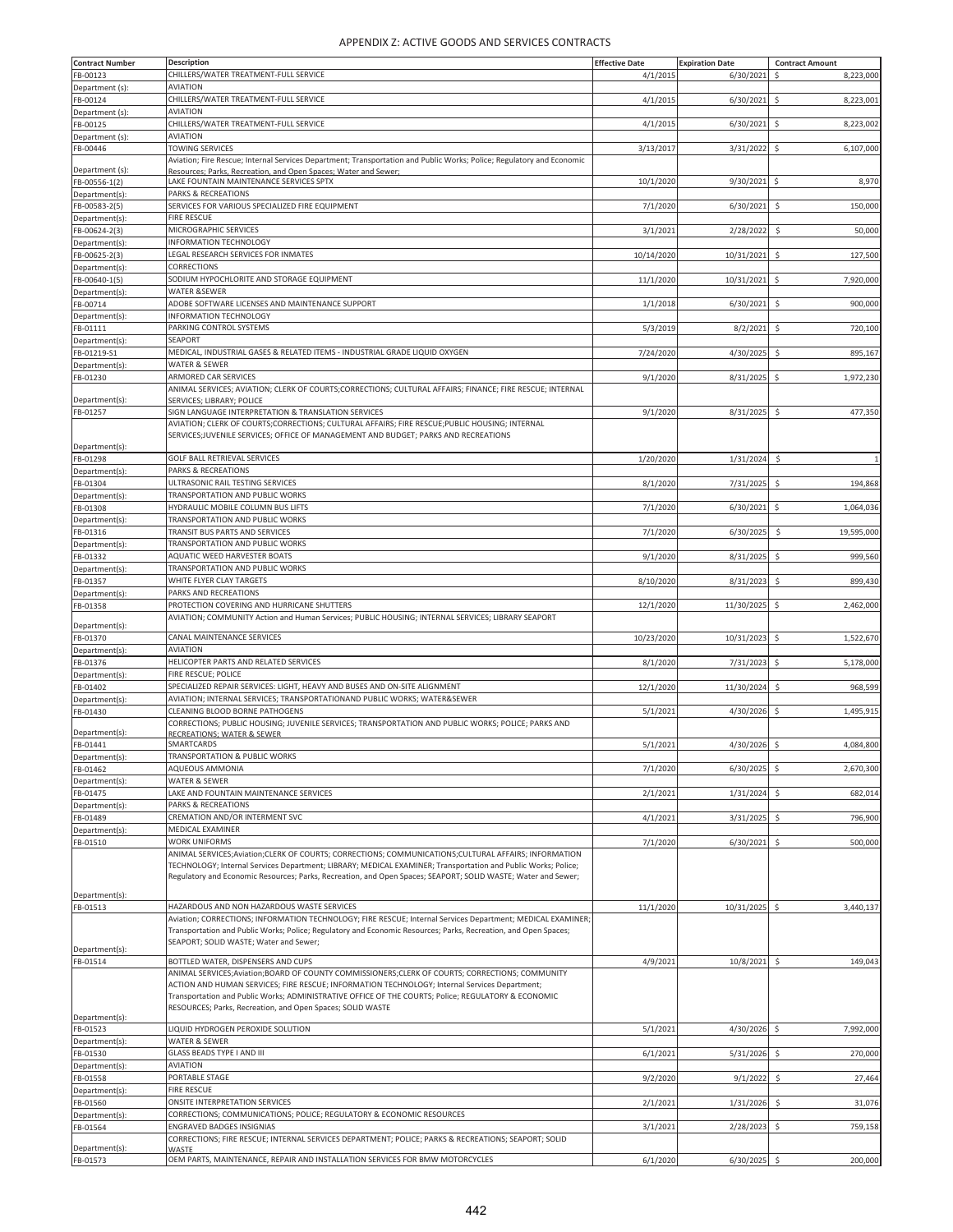| <b>Contract Number</b>         | <b>Description</b>                                                                                                                                                                                                                                                       | <b>Effective Date</b> | <b>Expiration Date</b> | <b>Contract Amount</b>           |
|--------------------------------|--------------------------------------------------------------------------------------------------------------------------------------------------------------------------------------------------------------------------------------------------------------------------|-----------------------|------------------------|----------------------------------|
| Department(s):                 | <b>INTERNAL SERVICES</b><br>MOBILE X-RAY SOLUTION                                                                                                                                                                                                                        |                       |                        | Ś                                |
| FB-01574<br>Department(s):     | MEDICAL EXAMINER                                                                                                                                                                                                                                                         | 9/22/2020             | 9/21/2025              | 571,006                          |
| FB-01580                       | BMS MAINTENANCE AT CHILDREN'S COURTHOUSE                                                                                                                                                                                                                                 | 2/1/2021              | 1/31/2026              | \$<br>619,845                    |
| Department(s):                 | <b>INTERNAL SERVICES</b>                                                                                                                                                                                                                                                 |                       |                        |                                  |
| FB-01603<br>Department(s):     | MATTRESSES, BOXSPRINGS, BED FRAMES & REFURBISHMENT<br>COMMUNITY ACTION & HUMAN SERV.; FIRE RESCUE                                                                                                                                                                        | 8/1/2020              | 7/31/2025              | \$<br>212,750                    |
| FB-01619                       | BOTTLELESS WATER FILTRATION UNITS & CUPS                                                                                                                                                                                                                                 | 11/1/2020             | 10/31/2022             | \$.<br>867,675                   |
|                                | ANIMAL SERVICES; Aviation; BOARD OF COUNTY COMMISSIONERS; CLERK OF COURTS; Internal Services Department;<br>LIBRARY; OFFICE OF MANAGEMENT AND BUDGET; Transportation and Public Works; Regulatory and Economic<br>Resources; Parks, Recreation, and Open Spaces; SEAPORT |                       |                        |                                  |
| Department(s):                 | GOLF CARTS AND UTILITY VEHICLES                                                                                                                                                                                                                                          | 5/1/2021              | 4/30/2026              | -\$<br>763,300                   |
| FB-01620<br>Department(s):     | PUBLIC HOUSING; TRANSPORTATION & PUBLIC WORKS; PARKS AND RECREATIONS; SEAPORT                                                                                                                                                                                            |                       |                        |                                  |
| FB-01626                       | PRINTING EQUIPMENT REPAIR AND SUPPORT SERVICES                                                                                                                                                                                                                           | 7/1/2020              | 6/30/2023              | 250,000<br>\$                    |
| Department(s):                 | <b>INTERNAL SERVICES</b><br>NATURAL GAS CONSULTING SERVICES                                                                                                                                                                                                              |                       |                        |                                  |
| FB-01642<br>Department(s):     | WATER & SEWER                                                                                                                                                                                                                                                            | 6/1/2021              | 5/31/2024              | \$<br>207,000                    |
| FB-01649                       | <b>TRAFFIC CONES</b>                                                                                                                                                                                                                                                     | 3/1/2021              | 2/29/2024              | 439,568<br>\$                    |
| Department(s):                 | AVIATION; TRANSPORTATION &PUBLIC WORKS; POLICE; SEAPORT; WATER & SEWER<br>BUY AMERICA AUDIT AND BUS INSPECTIONS                                                                                                                                                          | 10/22/2020            | 10/31/2024             | \$<br>263,260                    |
| FB-01666<br>Department(s):     | TRANSPORTATION AND PUBLIC WORKS                                                                                                                                                                                                                                          |                       |                        |                                  |
| FB-01676                       | ODOR CONTROL CHEMICALS AND ATOMIZING SYSTEMS                                                                                                                                                                                                                             | 6/1/2021              | 5/31/2024              | \$<br>1,605,993                  |
| Department(s):<br>FB-01719     | SOLID WASTE; WATER & SEWER<br>LIFEGUARD TOWER                                                                                                                                                                                                                            | 1/25/2021             | 1/24/2024              | \$<br>977,500                    |
| Department(s):                 | <b>FIRE RESCUE</b>                                                                                                                                                                                                                                                       |                       |                        |                                  |
| FB-01724                       | INTERIOR FOLIAGE MAINTENANCE                                                                                                                                                                                                                                             | 6/1/2021              | 5/31/2026              | 391,532<br>\$                    |
| Department(s):                 | <b>AVIATION</b><br>PRINTED CASE FILE FOLDERS                                                                                                                                                                                                                             |                       |                        |                                  |
| FB-01728<br>Department(s):     | <b>CLERK OF THE COURTS</b>                                                                                                                                                                                                                                               | 5/1/2021              | 4/30/2024              | \$.<br>260,552                   |
| GS-35F-0503M                   | GENERAL PURPOSE COMMERCIAL INFORMATION TECHNOLOGY EQUIPMENT, SOFTWARE, AND SERVICES                                                                                                                                                                                      | 3/16/2021             | 3/15/2022              | \$<br>245,000                    |
| Department(s):                 | LIBRARY                                                                                                                                                                                                                                                                  |                       |                        |                                  |
| GS-35F-0598S<br>Department(s): | FEDERAL ACQUISITION SERVICE<br>INFORMATION TECHNOLOGY                                                                                                                                                                                                                    | 5/19/2020             | 8/31/2021              | \$<br>290,000                    |
| ITN15NH-105                    | <b>LABORATORY SUPPLIES</b>                                                                                                                                                                                                                                               | 10/16/2015            | 2/12/2022              | 8,350,000<br>\$                  |
| Department(s):                 | MEDICAL EXAMINER; TRANSPORTATION & PUBLIC WORKS; POLICE; REGULATORY AND ECONOMIC RESOURCES; SOLID<br>NASTF: WATFR& SFWFR                                                                                                                                                 |                       |                        |                                  |
| $-10046$                       | AIRPORT OPERATION INFORMATION SYSTEM AT MIAMI INTERNATIONAL AIRP                                                                                                                                                                                                         | 9/1/2020              | 8/31/2027              | \$<br>18,445,883                 |
| Department(s):                 | <b>AVIATION</b>                                                                                                                                                                                                                                                          |                       |                        |                                  |
| L-10047<br>Department(s):      | CUTE O&M SERVICES FOR MDAD<br><b>AVIATION</b>                                                                                                                                                                                                                            | 9/1/2020              | 8/31/2027              | \$<br>40,732,012                 |
| $-10088$                       | ELECTRONIC ARREST FORM SYSTEM MAINTENANCE AND SUPPORT                                                                                                                                                                                                                    | 11/24/2020            | 11/30/2025             | 1,000,000<br>\$                  |
| Department(s):<br>$-10094$     | INFORMATION TECHNOLOGY<br>VOTER REGISTRATION AND EVIDS MAINTENANCE AND SUPPORT                                                                                                                                                                                           |                       |                        | \$<br>3,919,000                  |
| Department(s):                 | <b>ELECTIONS</b>                                                                                                                                                                                                                                                         | 12/2/2020             | 12/31/2025             |                                  |
| L-110515                       | PUBLIC SECTOR ADMINISTRATIVE SOFTWARE AND SERVICES                                                                                                                                                                                                                       | 1/1/2021              | 12/31/2021             | \$<br>240,000                    |
| Department(s):                 | INFORMATION TECHNOLOGY                                                                                                                                                                                                                                                   |                       |                        |                                  |
| L403(2)<br>Department(s):      | PHOTO IMAGING SYSTEM MAINTENANCE AND SUPPORT SERVICES<br>INFORMATION TECHNOLOGY                                                                                                                                                                                          | 11/1/2020             | 10/31/2023             | \$<br>479,000                    |
| L411-A                         | INVESTMENT MANAGEMENT SOFTWARE                                                                                                                                                                                                                                           | 7/30/2017             | 1/31/2022              | \$<br>221,932                    |
| Department(s):                 | <b>AVIATION; FINANCE</b><br>LIBRARY SELF-CHECKOUT SYSTEM                                                                                                                                                                                                                 |                       | 4/30/2023              |                                  |
| L499-2/22-1<br>Department(s):  | LIBRARY                                                                                                                                                                                                                                                                  | 5/1/2021              |                        | \$<br>295,400                    |
| $L603 - 2(2)$                  | SOCIAL SERVICES INFORMATION SYSTEM (SSIS)                                                                                                                                                                                                                                | 6/23/2020             | 6/22/2021              | \$<br>19,500                     |
| Department(s):                 | <b>INFORMATION TECHNOLOGY</b><br>TRANE BLDG AUTOMATED SYSTEM (BAS)                                                                                                                                                                                                       |                       | 6/30/2022              |                                  |
| L6479-4/25-2<br>Department(s): | WATER &SEWER                                                                                                                                                                                                                                                             | 7/1/2020              |                        | \$<br>206,000                    |
| L7204-1/25                     | E-NET SOFTWARE MAINTENANCE SUPPORT SVCS                                                                                                                                                                                                                                  | 12/1/2015             | 11/30/2024             | \$<br>245,563                    |
| Department(s):                 | INFORMATION TECHNOLOGY<br>DECCAN INT MAINTENANCE & SUPPORT SVCS                                                                                                                                                                                                          | 8/1/2020              | 7/31/2022              | 143,165<br>\$.                   |
| L8107-1/23<br>Department(s):   | INFORMATION TECHNOLOGY                                                                                                                                                                                                                                                   |                       |                        |                                  |
| L8181-0/23                     | SCADA RADIO SYSTEM                                                                                                                                                                                                                                                       | 2/5/2021              | 2/29/2024              | \$<br>226,800                    |
| Department(s):                 | WATER &SEWER<br>CREDITRON SOFTWARE MAINTENANCE SERVICES                                                                                                                                                                                                                  | 4/1/2021              |                        | \$<br>56,820                     |
| L8485-1/23-1<br>Department(s): | FINANCE                                                                                                                                                                                                                                                                  |                       | 3/31/2024              |                                  |
| L8488-2/29                     | ADA COMPLIANT VOTING SYSTEM                                                                                                                                                                                                                                              | 3/13/2019             | 3/12/2024              | $\ddot{\varsigma}$<br>13,505,000 |
| Department(s):<br>L8523-1/28   | <b>ELECTIONS</b><br>INOVAH SOFTWARE MAINTENACE/PROFESSIONAL SERVICES                                                                                                                                                                                                     | 11/1/2018             | 10/31/2023             | \$<br>720,000                    |
| Department(s):                 | CLERK OF COURTS; ELECTIONS                                                                                                                                                                                                                                               |                       |                        |                                  |
| L8541-1/25                     | RELIA-VOTE MAIL BALLOTING SYSTEM MAINTENANCE AND SUPPORT                                                                                                                                                                                                                 | 7/1/2017              | 6/30/2022              | \$<br>4,558,000                  |
| Department(s):<br>L8570-0/22   | <b>ELECTIONS</b><br>LEGISLATIVE INFORMATION SYSTEM                                                                                                                                                                                                                       | 4/21/2020             |                        | 200,000                          |
| Department(s):                 | INFORMATION TECHNOLOGY                                                                                                                                                                                                                                                   |                       | 4/30/2023              | -\$                              |
| L8689-0/24                     | LIGHTNING PREDICTION & WARNING SYSTEMS                                                                                                                                                                                                                                   | 6/1/2019              | 5/31/2024              | \$<br>177,104                    |
| Department(s):<br>L8763-2/21-2 | PARKS AND RECREATIONS<br>COGENT SOFTWARE MAINTENANCE AND SUPPORT SERVICES                                                                                                                                                                                                | 9/3/2020              | 9/4/2021               | \$<br>26,151                     |
| Department(s):                 | HUMAN RESOURCES                                                                                                                                                                                                                                                          |                       |                        |                                  |
| $-8764$                        | PROPWORKS SYSTEM SOFTWARE                                                                                                                                                                                                                                                | 11/15/2019            | 11/14/2021             | \$<br>205,473                    |
| Department(s):                 | <b>AVIATION</b><br>MAINTENANCE FOR AWOS RADIO SYSTEM                                                                                                                                                                                                                     |                       |                        |                                  |
| L8775-3/22-3<br>Department(s): | AVIATION                                                                                                                                                                                                                                                                 | 5/1/2019              | 4/30/2022              | \$<br>30,600                     |
| L9007-0/22                     | PRIORITY DISPATCH PRO QA                                                                                                                                                                                                                                                 | 2/24/2020             | 11/30/2021             | \$.<br>228,000                   |
| Department(s):<br>L9114-0/22   | INFORMATION TECHNOLOGY<br>CHILDPLUS SOFTWARE                                                                                                                                                                                                                             | 7/30/2019             | 7/31/2021              | \$<br>176,327                    |
| Department(s):                 | COMMUNITY ACTION & HUMAN SERV.                                                                                                                                                                                                                                           |                       |                        |                                  |
| L9130-5/21-4                   | IBM HARDWARE, SOFTWARE, MAINTENANCE, SUPPORT, AND SERVICES                                                                                                                                                                                                               | 11/1/2020             | 10/31/2021             | \$<br>6,600,000                  |
| Department(s)<br>L9152-2/17-2  | INFORMATION TECHNOLOGY<br>TELEPHONE SURVEILLANCE SYSTEM                                                                                                                                                                                                                  | 5/1/2021              | 4/30/2023              | \$<br>106,000                    |
| Department(s):                 | POLICE                                                                                                                                                                                                                                                                   |                       |                        |                                  |
| L9166-1/21-1                   | GALILEO ON-LINE REGISTRATION SYSTEM                                                                                                                                                                                                                                      | 1/1/2019              | 12/31/2021             | \$<br>250,000                    |
| Department(s):                 | COMMUNITY ACTION & HUMAN SERV.                                                                                                                                                                                                                                           |                       |                        |                                  |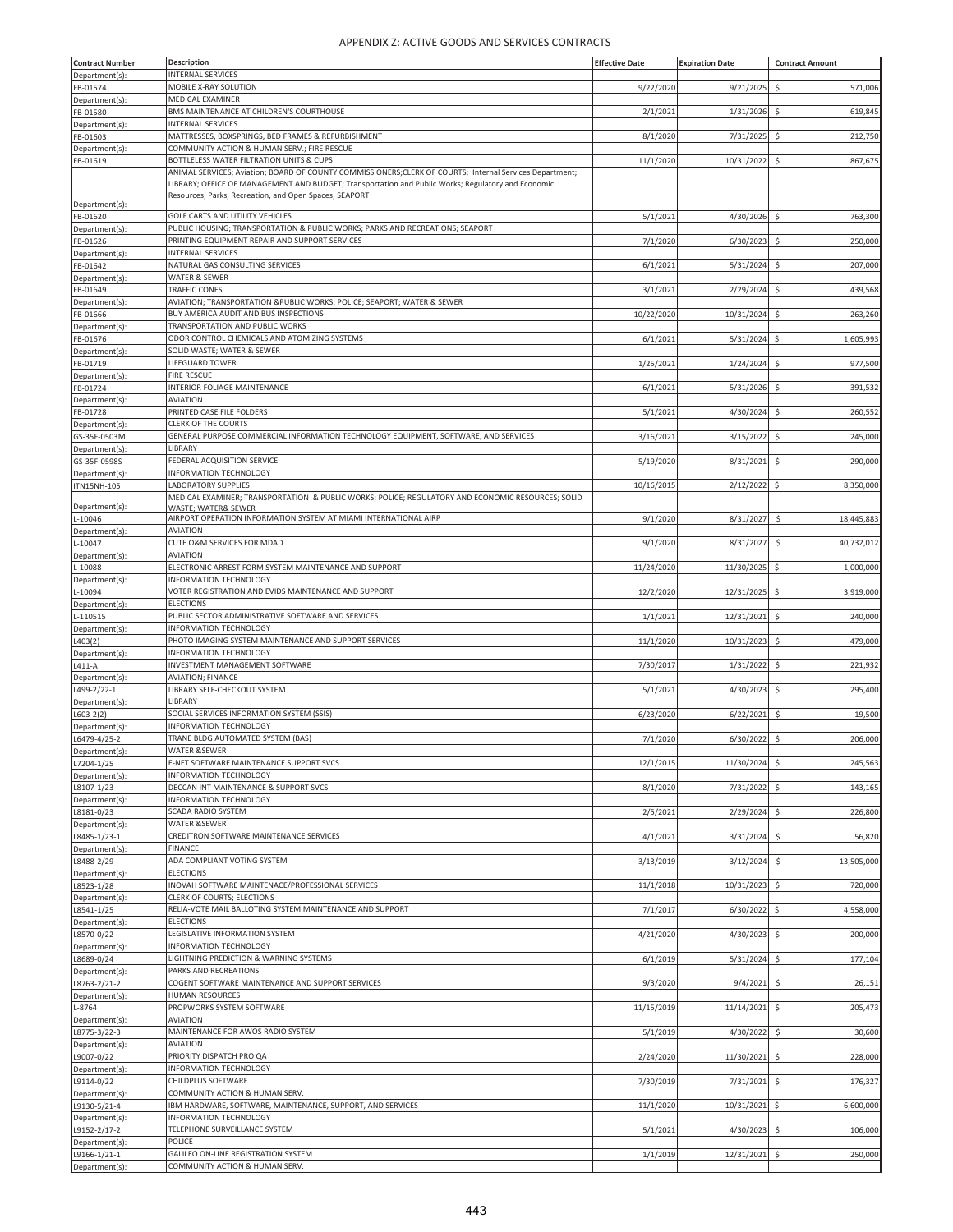| <b>Contract Number</b> | <b>Description</b>                                                                                          | <b>Effective Date</b> | <b>Expiration Date</b> | <b>Contract Amount</b>           |
|------------------------|-------------------------------------------------------------------------------------------------------------|-----------------------|------------------------|----------------------------------|
|                        |                                                                                                             |                       |                        |                                  |
| L9203-0/30             | L3HARRIS RADIO COMMUNICATION SYSTEM UPGRADE                                                                 | 12/10/2020            | 12/9/2030              | \$<br>20,715,017                 |
| Department(s):         | INFORMATION TECHNOLOGY                                                                                      |                       |                        |                                  |
| L9228-0/21             | ASG SOFTWARE MAINTENANCE AND SUPPORT SERVICES                                                               | 9/20/2018             | 9/19/2021              | \$<br>205,000                    |
| Department(s):         | INFORMATION TECHNOLOGY                                                                                      |                       |                        |                                  |
|                        |                                                                                                             |                       |                        |                                  |
| L9228-0/24             | ASG SOFTWARE MAINTENANCE AND SUPPORT SERVICES                                                               | 3/30/2021             | 3/31/2024              | 213,932<br>\$                    |
| Department(s):         | INFORMATION TECHNOLOGY                                                                                      |                       |                        |                                  |
| L9240-9/25-5           | TOUR ANDOVER BMS MAINTENANCE                                                                                | 10/1/2020             | 9/30/2021              | \$<br>267,034                    |
| Department(s):         | CORRECTIONS; INTERNAL SERVICES                                                                              |                       |                        |                                  |
|                        | TRIHEDRAL LICENSE, MAINTENANCE, SUPPORT AND UPGRADE SERVICES                                                |                       |                        |                                  |
| L9353-2/25             |                                                                                                             | 11/6/2014             | 10/31/2022             | \$<br>244,800                    |
| Department(s):         | WATER & SEWER                                                                                               |                       |                        |                                  |
| L9439-4/21-4           | PITNEY BOWES GROUP 1 SOFTWARE MAINTENANCE                                                                   | 3/1/2021              | 2/28/2022              | \$<br>167,000                    |
| Department(s):         | <b>INFORMATION TECHNOLOGY</b>                                                                               |                       |                        |                                  |
|                        | ACCELERATED SOFTWARE MAINT AGREEMENT                                                                        |                       |                        |                                  |
| L9640-1/23             |                                                                                                             | 1/7/2021              | 1/6/2022               | \$<br>28,637                     |
| Department(s):         | <b>FINANCE</b>                                                                                              |                       |                        |                                  |
| L9757-2/28-1           | <b>AVI SYSTEM</b>                                                                                           | 1/1/2019              | 12/31/2023             | \$<br>457,794                    |
| Department(s):         | <b>AVIATION</b>                                                                                             |                       |                        |                                  |
| L9763-1/23-1           | AMBULANCE STRETCHER MAINT & REPAIRS                                                                         |                       |                        |                                  |
|                        |                                                                                                             | 1/1/2019              | 12/31/2023             | \$<br>450,000                    |
| Department(s):         | <b>FIRE RESCUE</b>                                                                                          |                       |                        |                                  |
| L9810-2/30-1(2)        | FLIGHT EXPLORER SOFTWARE SUPPORT SERVICES                                                                   | 1/1/2021              | 12/31/2025             | \$<br>205,725                    |
| Department(s):         | <b>AVIATION</b>                                                                                             |                       |                        |                                  |
|                        | RTA SYSTEM SOFTWARE MAINTENANCE SUPPORT SERVICES                                                            |                       |                        | \$                               |
| L9820-3/23-1(3)        |                                                                                                             | 4/15/2021             | 4/14/2022              | 6,550                            |
| Department(s):         | <b>AVIATION</b>                                                                                             |                       |                        |                                  |
| L9837-3/23-3           | DELTA CONTROLS BMS SERVICES                                                                                 | 3/1/2021              | 2/28/2023              | -S<br>365,000                    |
| Department(s):         | CORRECTIONS; INTERNAL SERVICES; LIBRARY                                                                     |                       |                        |                                  |
|                        |                                                                                                             |                       |                        |                                  |
| L9858-2/21-2           | COMPUTER TO PLATESETTER MAINTENANCE & SUPPORT                                                               | 5/1/2020              | 7/31/2021              | \$<br>48,384                     |
| Department(s):         | <b>INTERNAL SERVICES</b>                                                                                    |                       |                        |                                  |
| L9865-0/21-1           | REVERSE 311 SMS TEXT/MASS CALL SYSTEM                                                                       | 9/1/2018              | 8/31/2021              | Ś<br>396,063                     |
|                        | INFORMATION TECHNOLOGY                                                                                      |                       |                        |                                  |
| Department(s):         |                                                                                                             |                       |                        |                                  |
| L9866-4/21-4           | <b>E-NOTIFY SYSTEM</b>                                                                                      | 7/22/2020             | 7/21/2021              | \$<br>180,180                    |
| Department(s):         | INFORMATION TECHNOLOGY                                                                                      |                       |                        |                                  |
| MMS17017               | PRESCRIPTION FILLING SERVICES                                                                               | 1/1/2020              | 10/31/2021             | \$<br>150,000                    |
|                        |                                                                                                             |                       |                        |                                  |
| Department(s):         | COMMUNITY ACTION & HUMAN SERV.                                                                              |                       |                        |                                  |
| MMS1900113             | PHARMACEUTICAL SUPPLIES                                                                                     | 2/27/2020             | 10/31/2021             | \$<br>2,550,000                  |
| Department(s):         | <b>FIRE RESCUE</b>                                                                                          |                       |                        |                                  |
|                        | AUTOMATIC EXTERNAL DEFIBRILLATORS & ACCESSORIES                                                             |                       |                        |                                  |
| OK-SW-300              |                                                                                                             | 2/7/2019              | 10/4/2021              | \$<br>3,468,000                  |
| Department(s):         | CORRECTIONS; POLICE                                                                                         |                       |                        |                                  |
| OK-SW-300(s)           | AUTOMATED EXTERNAL DEFIBRILLATOR (AED) UNITS AND ACCESSORIES                                                | 1/12/2021             | 10/4/2021              | \$<br>1,000,000                  |
|                        | ANIMAL SERVICES; AVIATION; CULTURAL AFFAIRS; FIRE RESCUE; INTERNAL SERVICES; PARKS AND RECREATIONS;         |                       |                        |                                  |
| Department(s):         |                                                                                                             |                       |                        |                                  |
|                        | <b>SEAPORT</b>                                                                                              |                       |                        |                                  |
| OPN2118342B1           | SAFETY FOOTWEAR SERVICES                                                                                    | 5/1/2021              | 5/20/2022              | \$<br>500,000                    |
|                        | ANIMAL SERVICES;Aviation;CORRECTIONS; COMMUNITY ACTION AND HUMAN SERVICES; COMMUNICATIONS;CULTURAL          |                       |                        |                                  |
|                        | AFFAIRS; FINANCE; FIRE RESCUE; PUBLIC HOUSING INFORMATION TECHNOLOGY; Internal Services Department;         |                       |                        |                                  |
|                        | LIBRARY; MEDICAL EXAMINER; Transportation and Public Works; Police; REGULATORY & ECONOMIC RESOURCES; Parks, |                       |                        |                                  |
|                        |                                                                                                             |                       |                        |                                  |
| Department(s):         | Recreation, and Open Spaces; SOLID WASTE; SEAPORT; WATER & SEWER                                            |                       |                        |                                  |
|                        | PUBLIC SAFETY SIMULATION TRAINING EQUIPMENT                                                                 |                       |                        |                                  |
| PS18002                |                                                                                                             | 5/22/2019             | 6/14/2024              | \$<br>120,000                    |
| Department(s):         | <b>FIRE RESCUE</b>                                                                                          |                       |                        |                                  |
| R1426611P1             | FIRE STATION ALERTING SYSTEM ON-SITE MAINTENANCE AND SUPPORT                                                | 8/17/2020             | 10/9/2022              | \$<br>500,000                    |
|                        | <b>FIRE RESCUE</b>                                                                                          |                       |                        |                                  |
| Department(s):         |                                                                                                             |                       |                        |                                  |
| R-255-19               | PURCHASE OF PLAYGROUND AND PARK EQUIPMENT                                                                   | 3/21/2019             | 3/20/2023              | \$<br>5,000,000                  |
| Department(s):         | PARKS AND RECREATIONS                                                                                       |                       |                        |                                  |
| R-47-21                | FY20-21 VEHICLE PURCHASES (MDAD, FR, PD, SW, SP)                                                            | 1/29/2021             | 9/30/2021              | \$<br>57,982,000                 |
|                        |                                                                                                             |                       |                        |                                  |
| Department(s):         | <b>FIRE RESCUE</b>                                                                                          |                       |                        |                                  |
| $R-61-21$              | VEHICLE PURCHASES FY20-21 REMAINING DEPTS                                                                   | 2/8/202               | 9/30/2021              | \$<br>40,812,887                 |
|                        | BOARD OIF COUNTY COMMISSIONER; COMMUNITY ACTION & HUMAN SERVICES; CORRECTIONS; ELECTIONS; PUBLIC            |                       |                        |                                  |
|                        | HOUSING; INTERNAL SERVICES; INFORMATION TECHNOLOGY; ADMINISTRATIVE OFFICE OF THE COURTS; LIBRARY;           |                       |                        |                                  |
|                        |                                                                                                             |                       |                        |                                  |
|                        | TRANSPORTATION AND PUBLIC WORKS; REGULATORY AND &ECONOMIN RESOURCES; WATER & SEWER                          |                       |                        |                                  |
| Department(s)          |                                                                                                             |                       |                        |                                  |
| R-BB-19002             | FACILITIES MANAGEMENT PRODUCTS AND SOLUTIONS                                                                | 6/14/2019             | 10/31/2023             | \$<br>400,000                    |
|                        | AVIATION; COMMUNITY Action and Human Services; INTERNAL SERVICES; LIBRARY; TRANSPORTATION AND PUBLIC        |                       |                        |                                  |
|                        | WORKS; PARKS AND RECREATIONS; SEAPORT ; WATER & SEWER                                                       |                       |                        |                                  |
| Department(s):         |                                                                                                             |                       |                        |                                  |
|                        | POP-UP PROGRAM FOR MIA                                                                                      |                       | 9/30/2021              |                                  |
| RFA-00833E-1(1)        |                                                                                                             | 10/17/2020            |                        | Ŝ.                               |
| Department(s):         | <b>AVIATION</b>                                                                                             |                       |                        |                                  |
| RFA-00833G-1(1)        | POP-UP PROGRAM FOR MIA                                                                                      | 10/8/2020             | 9/30/2021              | \$                               |
| Department(s):         | AVIATION                                                                                                    |                       |                        |                                  |
|                        | POP-UP PROGRAM- LOCATION H4                                                                                 |                       |                        |                                  |
| RFA-00833H4-1(1)       |                                                                                                             | 10/17/2020            | 9/30/2021              | \$                               |
| Department(s):         | <b>AVIATION</b>                                                                                             |                       |                        |                                  |
| RFAHEADSTART-7(7)      | HEAD START PROGRAM SERVICES POOL                                                                            | 8/1/2020              | 7/31/2021              | \$<br>60,000,000                 |
|                        | COMMUNITY ACTION & HUMAN SERV.                                                                              |                       |                        |                                  |
| Department(s):         |                                                                                                             |                       |                        |                                  |
| RFP NO. MDAD-07-17     | PARKING ACCESS & REVENUE CONTROL SYSTEM FOR MIA                                                             | 6/10/2019             | 6/9/2022               | \$<br>8,031,000                  |
| Department(s):         | <b>AVIATION</b>                                                                                             |                       |                        |                                  |
| RFP-00039-1(2)         | ADVERTISING SERVICES FOR TRANSIT VEHICLES                                                                   | 3/1/2020              | 2/28/2025              | \$                               |
|                        |                                                                                                             |                       |                        |                                  |
| Department(s):         | TRANSPORTATION & PUBLIC WORKS                                                                               |                       |                        |                                  |
| RFP-00070-1(1)         | CHILDREN'S COURTHOUSE CAFETERIA                                                                             | 4/8/2021              | 4/7/2026               | \$                               |
| Department(s):         | INTERNAL SERVICES                                                                                           |                       |                        |                                  |
|                        | COMPRESSED NATURAL GAS PROGRAM FOR MDT                                                                      | 1/30/2017             | 1/29/2027              | \$<br>321,660,000                |
| RFP-00096              |                                                                                                             |                       |                        |                                  |
| Department(s):         | TRANSPORTATION & PUBLIC WORKS                                                                               |                       |                        |                                  |
| RFP-00133              | JOINT DEVELOPMENT RFP @ DOUGLAS RD METRORAIL STAT                                                           | 8/29/2016             | 8/31/2046              | \$                               |
| Department(s):         | TRANSPORTATION & PUBLIC WORKS                                                                               |                       |                        |                                  |
|                        |                                                                                                             |                       |                        |                                  |
| RFP-00152              | OMNI DEVELOPMENT                                                                                            | 5/17/2017             | 5/31/2107              | \$                               |
| Department(s):         | TRANSPORTATION & PUBLIC WORKS                                                                               |                       |                        |                                  |
| RFP-00160              | LEASE OF COMPREHENSIVE CLAIMS MANAGEMENT SYSTEM                                                             | 8/15/2017             | 8/31/2022              | Ś<br>9,461,000                   |
|                        |                                                                                                             |                       |                        |                                  |
| Department(s):         | <b>INTERNAL SERVICES</b>                                                                                    |                       |                        |                                  |
| RFP-00168-1(3)         | BODY WORN CAMERAS AND VIDEO MANAGEMENT SOLUTION                                                             | 4/1/2021              | 3/31/2026              | $\ddot{\mathsf{S}}$<br>5,850,000 |
| Department(s):         | POLICE                                                                                                      |                       |                        |                                  |
|                        |                                                                                                             |                       |                        |                                  |
| RFP-00172-1(1)         | DISASTER DEBRIS REMOVAL MONITORING SERVICE                                                                  | 1/1/2021              | 12/31/2025             | \$<br>90,000,000                 |
|                        | AVIATION; INFORMATION TECHNOLOGY; FIRE RESCUE; INTERNAL SERVICES; PARKS & RECREATIONS; SEAPORT; SOLID       |                       |                        |                                  |
| Department(s):         | WASTE                                                                                                       |                       |                        |                                  |
| RFP-00181              | WATER SPORTS CONCESSION AT CRANDON PARK                                                                     | 2/14/2017             | 2/28/2022              | \$<br>890,000                    |
| Department(s):         | PARKS & RECREATION                                                                                          |                       |                        |                                  |
|                        |                                                                                                             |                       |                        |                                  |
| RFP-00188-1(2)         | SECURITY GUARD SERVICES FOR MIAMI-DADE WATER & SEWER DEPARTMENT                                             | 9/1/2020              | 8/31/2023 \$           | 36,196,000                       |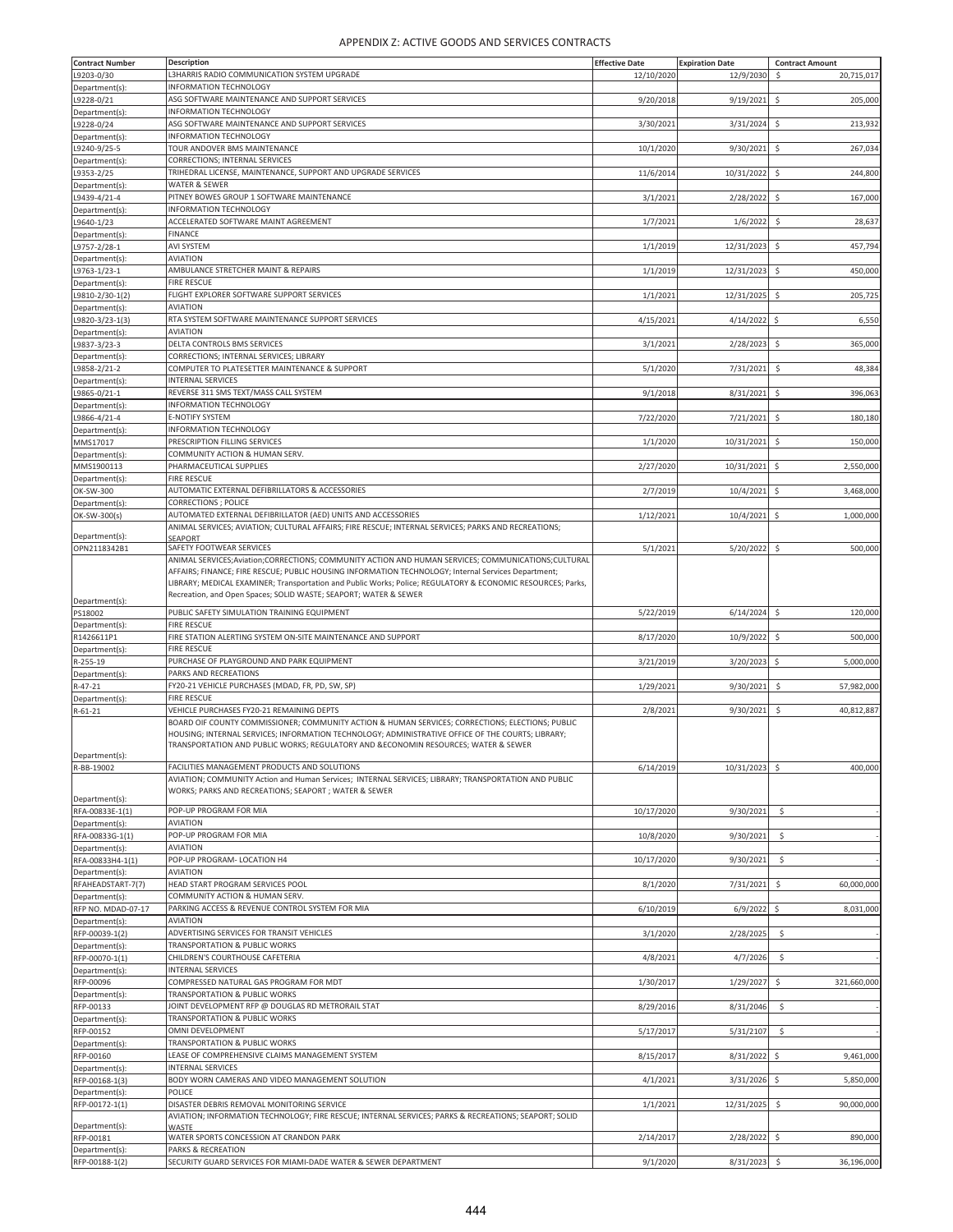| <b>Contract Number</b>            | Description                                                                                      | <b>Effective Date</b> | <b>Expiration Date</b> | <b>Contract Amount</b>           |
|-----------------------------------|--------------------------------------------------------------------------------------------------|-----------------------|------------------------|----------------------------------|
| Department(s)                     | WATER & SEWER                                                                                    |                       |                        |                                  |
| RFP-00196                         | SELF-FUNDED EMPLOYEE GROUP HEALTHCARE PROGRAM                                                    | 7/16/2016             | 12/31/2021             | \$<br>36,568,000                 |
| Department(s):                    | <b>HUMAN RESOURCES</b>                                                                           |                       |                        |                                  |
| RFP-00197-1(2)                    | MARINA MANAGEMENT SOFTWARE SOLUTION                                                              | 4/1/2019              | 6/30/2021              | \$<br>80,080                     |
| Department(s):<br>RFP-00200       | INFORMATION TECHNOLOGY<br>ERP IMPLEMENTATION & RELATED SERVICES                                  | 7/30/2018             |                        |                                  |
| Department(s)                     | INFORMATION TECHNOLOGY                                                                           |                       | 10/31/2022             | \$<br>48,283,000                 |
| RFP-00207                         | DEVELOPMENT AT 3750 SOUTH DIXIE HIGHWAY TO BE NAMED FRANKIE SHANNON ROLLE                        | 1/1/2018              | 12/31/2108             | Ŝ.                               |
| Department(s)                     | <b>INTERNAL SERVICES</b>                                                                         |                       |                        |                                  |
| RFP-00213                         | MISDEMEANORS PROBATION SERVICES & BIP OVERSIGHT SERVICES                                         | 4/1/2016              | 6/30/2021              | Ŝ.                               |
| Department(s):                    | ADMINISTRATIVE OFFICE OF THE COURTS                                                              |                       |                        |                                  |
| RFP-00217-1(2)                    | SECURITY GUARD SERVICES FOR MIAMI-DADE COUNTY                                                    | 9/1/2020              | 8/31/2023              | \$<br>67,158,000                 |
| Department(s):                    | <b>INTERNAL SERVICES</b>                                                                         |                       |                        |                                  |
| RFP-00254                         | WASTE CARTS, RECYCLING CARTS, CART PARTS AND RELATED PRODUCTS AND SERVICES<br><b>SOLID WASTE</b> | 10/2/2016             | 10/31/2021             | -\$<br>6,400,000                 |
| Department(s)<br>RFP-00261-1(2)   | SOUTH FLORIDA VAN POOL PROGRAM                                                                   | 4/1/2020              | $3/31/2023$ \$         | 4,050,000                        |
| Department(s)                     | TRANSPORTATION & PUBLIC WORKS                                                                    |                       |                        |                                  |
| RFP-00294-2(2)                    | EXTERNAL INDEPENDENT AUDITING SERVICES FOR GENERAL SEGMENT                                       | 7/1/2020              | 6/30/2021              | $\ddot{\mathsf{S}}$              |
| Department(s):                    | <b>FINANCE</b>                                                                                   |                       |                        |                                  |
| RFP-00294A-2(2)                   | EXTERNAL INDEPENDENT AUDITING SERVICES FOR GENERAL SEGMENT                                       | 7/1/2020              | 6/30/2023              | Ś<br>990,000                     |
| Department(s):                    | <b>FINANCE</b>                                                                                   |                       |                        |                                  |
| RFP-00294B-2(2)                   | EXTERNAL INDEPENDENT AUDITING SERVICES FOR AVIATION SEGMENT                                      | 7/1/2020              | 6/30/2023              | \$<br>409,000                    |
| Department(s):<br>RFP-00294C-2(2) | <b>AVIATION</b><br>EXTERNAL INDEPENDENT AUDITNG SERVICE WATER AND SEWER SEGMENT                  | 7/1/2020              | 6/30/2023              | \$<br>280,000                    |
| Department(s):                    | <b>WATER &amp; SEWER</b>                                                                         |                       |                        |                                  |
| RFP-00294D-2(2)                   | EXTERNAL INDEPENDENT AUDITING SERVICES FOR TRANSIT SEGMENT                                       | 7/1/2020              | 6/30/2023              | \$<br>280,000                    |
| Department(s):                    | <b>TRANSPORTATION &amp; PUBLIC WORKS</b>                                                         |                       |                        |                                  |
| RFP-00297                         | ENERGY POLICY ACT OF 2005 CONSULTANT SERVICES                                                    | 7/20/2016             | 7/31/2021 \$           | 300,000                          |
| Department(s):                    | REGULATORY & ECONOMIC RESOURCES                                                                  |                       |                        |                                  |
| RFP-00318                         | CRANDON MARINA CONCESSION                                                                        | 2/10/2017             | 2/28/2022              | \$                               |
| Department(s):                    | PARKS & RECREACTIONS<br>LABORATORY INFORMATION MANAGEMENT SYSTEM                                 |                       |                        |                                  |
| RFP-00321                         | INFORMATION TECHNOLOGY; POLICE                                                                   | 11/16/2016            | 11/30/2021 \$          | 2,030,000                        |
| Department(s)<br>RFP-00322-1(2)   | DERIVATIVE PRODUCTS ADVISOR SERVICES                                                             | 12/1/2019             | 11/30/2021 \$          | 500,000                          |
| Department(s):                    | <b>FINANCE</b>                                                                                   |                       |                        |                                  |
| RFP-00327                         | ACOUSTIC GUNSHOT DETECTION SOLUTION                                                              | 10/4/2016             | 10/31/2021 \$          | 2,619,000                        |
| Department(s):                    | POLICE                                                                                           |                       |                        |                                  |
| RFP-00328-2(2)                    | EXTERNAL INDEPENDENT AUDITING MDAD MANAGEMENT CONTRACTS                                          | 11/1/2020             | 10/31/2021             | \$<br>183,000                    |
| Department(s):                    | <b>AVIATION</b>                                                                                  |                       |                        |                                  |
| RFP-00329                         | INMATE VIDEO VISITATION SYSTEM                                                                   | 6/10/2019             | 6/30/2024              | \$                               |
| Department(s)<br>RFP-00342-1(1)   | CORRECTIONS<br>EMPLOYEE GROUP DENTAL INSURANCE PROGRAM                                           | 1/1/2021              | 12/31/2022             | \$<br>28,720,000                 |
| Department(s):                    | <b>HUMAN RESOURCES</b>                                                                           |                       |                        |                                  |
| RFP-00356-1(2)                    | CARE & CUSTODY SERVICES FOR JSD                                                                  | 11/1/2020             | 10/31/2022             | $\ddot{\mathsf{S}}$<br>3,052,000 |
| Department(s):                    | JUVENILE SERVICES                                                                                |                       |                        |                                  |
| RFP-00376-1(3)                    | SMALL BUSINESS DEVELOPMENT SOFTWARE SOLUTION                                                     | 12/16/2019            | 12/15/2021             | \$<br>199,000                    |
| Department(s):                    | INFORMATION TECHNOLOGY                                                                           |                       |                        |                                  |
| RFP-00417                         | AUTOMATED BICYCLE RENTAL AND SHARE PROGRAM                                                       | 11/29/2017            | 11/30/2022             | \$                               |
| Department(s)<br>RFP-00420-1(1)   | TRANSPORTATION & PUBLIC WORKS                                                                    | 12/1/2020             | 11/30/2023             |                                  |
| Department(s):                    | PROFESSIONAL VETERINARY SERVICES<br>ANIMAL SERVICES; AVIATION; CORRECTIONS; FIRE RESCUE; POLICE  |                       |                        | \$<br>885,000                    |
| RFP-00422                         | CHECKPOINT QUEUE WAIT TIME ANALYZER                                                              | 12/19/2018            | 12/31/2023             | 2,920,000<br>-\$                 |
| Department(s):                    | <b>AVIATION</b>                                                                                  |                       |                        |                                  |
| RFP-00423                         | WIRELESS ELECTRONIC CALL FORWARD QUEUING SYSTEM                                                  | 6/19/2017             | 6/18/2022              | \$<br>397,680                    |
| Department(s)                     | <b>AVIATION</b>                                                                                  |                       |                        |                                  |
| RFP-00426                         | MEDICAL TRANSPORTATION SERVICES                                                                  | 4/1/2019              | 3/31/2024 \$           | 6,624,000                        |
| Department(s)                     | <b>FIRE RESCUE</b>                                                                               |                       |                        |                                  |
| RFP-00429-1(3)<br>Department(s):  | PROPERTY MANAGEMENT SERVICES<br>PUBLIC HOUSING                                                   | 8/1/2020              | 7/31/2021              | \$<br>370,667                    |
| RFP-00456                         | 40 FT. BATTERY & ELECTRIC BUSES                                                                  | 10/18/2019            | 10/31/2024             | \$<br>72,176,322                 |
| Department(s):                    | TRANSPORTATION & PUBLIC WORKS                                                                    |                       |                        |                                  |
| RFP-00520-1(1)                    | INVESTIGATIVE & SURVEILLANCE SERVICES                                                            | 9/1/2020              | 8/31/2023              | Ś<br>500,000                     |
| Department(s):                    | FIRE RESCUE; INTERNAL SERVICES                                                                   |                       |                        |                                  |
| RFP-00522                         | EXTERNAL AUDITTING SVCS CLERK OF COURTS                                                          | 8/14/2017             | 8/31/2021              | $\ddot{\mathsf{S}}$<br>351,000   |
| Department(s):<br>RFP-00564       | <b>CLERK OF COURTS</b><br>RFP GROUP LEGAL SERVICES                                               |                       |                        |                                  |
| Department(s):                    | <b>HUMAN RESOURCES</b>                                                                           | 1/1/2019              | 12/31/2023             | \$<br>11,000,000                 |
| RFP-00567                         | <b>EMS BILLING</b>                                                                               | 8/1/2018              | 7/31/2023              | S.<br>6,000,000                  |
| Department(s):                    | <b>FIRE RESCUE</b>                                                                               |                       |                        |                                  |
| RFP-00572                         | POLYGRAPH EXAMINATION SERVICES                                                                   | 4/1/2018              | 3/31/2023              | Ś<br>1,242,000                   |
| Department(s):                    | CORRECTIONS; TRANSPORTATION & PUBLIC WORKS; POLICE                                               |                       |                        |                                  |
| RFP-00615                         | <b>EMPLOYEE BENEFITS CONSULTING SERVICES</b>                                                     | 8/21/2018             | 8/31/2021              | $\ddot{\phi}$<br>995,000         |
| Department(s):                    | <b>HUMAN RESOURCES</b>                                                                           |                       |                        |                                  |
| RFP-00700                         | DEVELOPMENT OF BLOCK 45                                                                          | 7/15/2019             | 12/31/2109             | \$                               |
| Department(s):<br>RFP-00710       | TRANSPORTATION & PUBLIC WORKS<br>EMPLOYEE GROUP LIFE, AD&D & PBA INSURANCE                       | 1/1/2019              | 12/31/2023             | \$<br>68,874,000                 |
| Department(s):                    | HUMAN RESOURCES; INTERNAL SERVICES                                                               |                       |                        |                                  |
| RFP-00754                         | SCALE HOUSE OPERATIONS SOFTWARE                                                                  | 10/27/2020            | 10/31/2026 \$          | 1,391,523                        |
| Department(s):                    | SOLID WASTE                                                                                      |                       |                        |                                  |
| RFP-00808                         | OPERATION OF PARKING FACILITIES AT MIA                                                           | 11/1/2020             | 10/31/2025             | \$<br>382,896                    |
| Department(s):                    | <b>AVIATION</b>                                                                                  |                       |                        |                                  |
| RFP-00826                         | RYAN WHITE MANAGEMENT INFORMATION SYSTEM                                                         | 8/1/2019              | 7/31/2024 \$           | 1,563,200                        |
| Department(s):<br>RFP-00891       | <b>BUDGET AND MANAGEMENT</b><br>RECREATION MANAGEMENT SOFTWARE SOLUTION                          | 9/18/2019             | $9/17/2024$ \$         | 1,235,000                        |
| Department(s):                    | INFORMATION TECHNOLOGY                                                                           |                       |                        |                                  |
| RFP-00912                         | HEWLETT PACKARD ENTERPRISE HARDWARE AND SERVICES                                                 | 5/21/2020             | 5/31/2024              | 16,193,314<br>\$                 |
| Department(s):                    | INFORMATION TECHNOLOGY                                                                           |                       |                        |                                  |
| RFP-00936                         | CELLULAR DEVICES AND SERVICES                                                                    | 2/5/2019              | 2/28/2023              | \$<br>27,000,000                 |
| Department(s):                    | AVIATION; CLERK OF COURTS; CORRECTIONS; INFORMATION TECHNOLOGY; FIRE RESCUE;POLICE DEPARTMENT    |                       |                        |                                  |
| RFP-00953                         | DESIGN, BUILD, FINANCE, OPERATE AND MAINTAIN CIVIL AND PROBATE COURTHOUSE                        | 12/19/2019            | 2/18/2054 \$           | 852,249,000                      |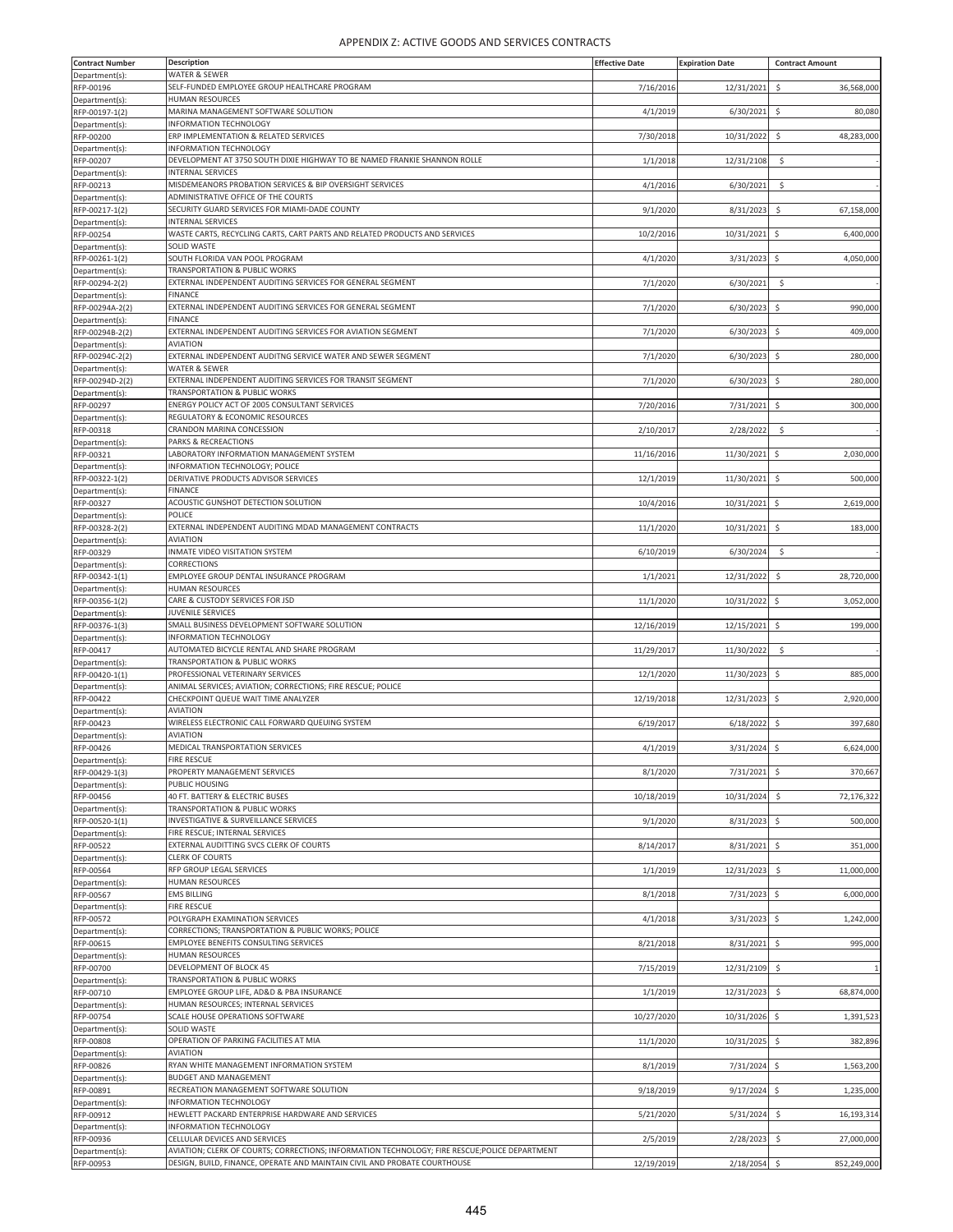| <b>Contract Number</b>               | Description                                                                                            | <b>Effective Date</b> | <b>Expiration Date</b> | <b>Contract Amount</b>            |
|--------------------------------------|--------------------------------------------------------------------------------------------------------|-----------------------|------------------------|-----------------------------------|
| Department(s)                        | INTERNAL SERVICES                                                                                      |                       |                        |                                   |
| RFP-01042                            | PCI CERTIFIED QSA CONSULTING SERVICES                                                                  | 1/18/2019             | 1/31/2024              | \$<br>350,000                     |
| Department(s):                       | <b>FINANCE</b>                                                                                         |                       |                        |                                   |
| RFP-01058                            | ADVANCED TRAFFIC MANAGEMENT SYSTEM                                                                     | 5/28/2020             | 5/31/2024              | Ś<br>160,173,671                  |
| Department(s):                       | TRANSPORTATION & PUBLIC WORKS                                                                          |                       |                        |                                   |
| RFP-01071                            | BUS PASSENGER SHELTER PROGRAM                                                                          | 6/1/2020              | 5/31/2035              | \$<br>12,705,720                  |
| Department(s)                        | TRANSPORTATION & PUBLIC WORKS                                                                          |                       |                        |                                   |
| RFP-01082                            | REDEVELOPMENT OF CULMER PLACE & CULMER GARDENS                                                         | 10/7/2019             | 12/10/2022             | \$                                |
| Department(s)                        | PUBLIC HOUSING                                                                                         |                       |                        |                                   |
| RFP-01083                            | ON-DEMAND TRANSIT SERVICES<br>TRANSPORTATION & PUBLIC WORKS                                            | 8/4/2020              | 8/31/2023              | S.<br>4,663,500                   |
| Department(s):                       | SECTION 8 HOUSING VOUCHER SERVICES                                                                     |                       |                        |                                   |
| RFP-01132<br>Department(s):          | PUBLIC HOUSING                                                                                         | 1/1/2020              | 12/31/2021             | \$<br>18,305,764                  |
| RFP-01146                            | AIR SERVICE DEVELOPMENT SERVICES                                                                       | 9/25/2019             | 9/30/2024              | \$<br>753,700                     |
| Department(s)                        | <b>AVIATION</b>                                                                                        |                       |                        |                                   |
| RFP-01207                            | INMATE COMMISSARY AND BANKING SERVICES & STAFF SELF-SERVICE SUPERMARKET                                | 4/1/2020              | 3/31/2025              | \$<br>668,000                     |
| Department(s)                        | CORRECTIONS                                                                                            |                       |                        |                                   |
| RFP-01211                            | SECURITY GUARDS FOR HOUSING FACILITIES                                                                 | 4/1/2020              | 3/31/2024              | \$<br>10,665,663                  |
| Department(s):                       | <b>INTERNAL SERVICES</b>                                                                               |                       |                        |                                   |
| RFP-01228                            | EXTERNAL INDEPENDENT AUDITING SERVICE                                                                  | 8/6/2020              | 7/31/2023              | Ś<br>485,000                      |
| Department(s):                       | PUBLIC HOUSING                                                                                         |                       |                        |                                   |
| RFP-01229                            | PRIVATE ATTORNEY SERVICES                                                                              | 3/18/2021             | 3/31/2024              | $\ddot{\mathsf{S}}$<br>1,200,000  |
| Department(s)                        | PUBLIC HOUSING                                                                                         |                       |                        |                                   |
| RFP-01248                            | VERINT AUIDIOLOG MAINTENANCE AND SUPPORT                                                               | 3/1/2021              | 2/28/2026              | \$<br>657,301                     |
| Department(s)                        | INFORMATION TECHNOLOGY                                                                                 |                       |                        |                                   |
| RFP-01296                            | REDEVELOPMENT OF RAINBOW VILLAGE & GWEN CHERRY 23C                                                     | 4/17/2020             | 3/31/2022              | Ŝ.                                |
| Department(s):                       | PUBLIC HOUSING                                                                                         |                       |                        |                                   |
| RFP-01307<br>Department(s):          | METROMOVER COMPREHENSIVE WAYSIDE SYSTEM OVERHAUL<br>TRANSPORTATION & PUBLIC WORKS                      | 5/20/2021             | 5/19/2025              | \$<br>152,920,983                 |
| RFP-01336                            | MISDEMEANOR DIVERSION SERVICES                                                                         | 9/1/2020              | 8/31/2025              | \$                                |
| Department(s):                       | STATE ATTORNEY OFFICE                                                                                  |                       |                        |                                   |
| RFP-01353-IA                         | RAPID MASS TRANSIT SOLUTION FOR BEACH CORRIDOR TRUNK LINE                                              | 10/31/2020            | 4/30/2022              | \$<br>14,000,000                  |
| Department(s)                        | TRANSPORTATION & PUBLIC WORKS                                                                          |                       |                        |                                   |
| RFP-01371                            | BROKER SERVICES FOR AIRCRAFT HULL & LIABILITY INSURANCE PROGRAM                                        | 7/9/2020              | 7/31/2025              | \$<br>100,000                     |
| Department(s):                       | <b>INTERNAL SERVICES</b>                                                                               |                       |                        |                                   |
| RFP-01385-1(4)                       | SEAWEED REMOVAL AND MECHANICAL BEACH CLEANING                                                          | 5/1/2021              | 4/30/2022              | $\ddot{\mathsf{S}}$<br>2,730,000  |
| Department(s):                       | PARKS & RECREATIONS                                                                                    |                       |                        |                                   |
| RFP-01395                            | MIDRANGE SERVER SOLUTION                                                                               | 10/29/2020            | 10/31/2025             | \$<br>2,975,761                   |
| Department(s):                       | INFORMATION TECHNOLOGY                                                                                 |                       |                        |                                   |
| RFP-01409                            | LEASE OF WALL SPACE FOR ADVERTISING MURAL                                                              | 12/1/2020             | 11/30/2025             | \$                                |
| Department(s):                       | <b>INTERNAL SERVICES</b>                                                                               |                       |                        |                                   |
| RFP-01418                            | EMPLOYEE VOLUNTARY GROUP VISION INSURANCE PROGRAM                                                      | 1/1/2021              | 12/31/2023             | $\ddot{\mathsf{S}}$<br>12,424,000 |
| Department(s):                       | <b>HUMAN RESOURCES</b><br><b>HELICOPTERS FOR MDFR</b>                                                  |                       | 11/30/2024             | \$<br>77,646,993                  |
| RFP-01424                            | <b>FIRE RESCUE</b>                                                                                     | 11/21/2019            |                        |                                   |
| Department(s):<br>SS9948-4/23-1      | ELECTRONIC STAKE OUT (ESO) GPS CONCEALABLE UNITS                                                       | 7/1/2020              | 6/30/2021              | \$<br>30,875                      |
| Department(s)                        | INFORMATION TECHNOLOGY                                                                                 |                       |                        |                                   |
| SS9969-0/23                          | BREATHING AIR SYSTEM COMPRESSORS MAINT                                                                 | 9/1/2018              | 8/31/2023              | \$<br>200,000                     |
| Department(s)                        | <b>FIRE RESCUE</b>                                                                                     |                       |                        |                                   |
| SS9982-0/23                          | VEHICLE MOVEMENT AREA TRANSMITTER UNITS                                                                | 6/18/2019             | 6/30/2024              | 613,000<br>\$                     |
| Department(s):                       | AVIATION                                                                                               |                       |                        |                                   |
| WOPR-01295-01                        | REDEVELOPMENT OF COUNTY PROPERTIES RAD PROGRAM                                                         | 10/29/2020            | 9/28/2021              | Ŝ.                                |
| Department(s):                       | PUBLIC HOUSING                                                                                         |                       |                        |                                   |
| 00212-2                              | ELECTRONIC MONITORING OFFENDER SERVICES                                                                | 1/1/2020              | 12/31/2021             | 1,122,333                         |
| Department(s)                        | CORRECTIONS; JUVENILE SERVICES                                                                         |                       |                        |                                   |
| 062916-GPC                           | AUTOMOTIVE AND TRUCK REPLACEMENT PARTS AND TIRES WITH RELATED EQUIPMENT                                | 1/15/2019             | $9/6/2021$ \$          | 500,000                           |
| Department(s):                       | FIRE RESCUE; INTERNAL SERVICES; WATER&SEWER                                                            |                       |                        |                                   |
|                                      | PUBLIC SAFETY AND EMERGENCY MANAGEMENT RELATED EQUIPMENT, SUPPLIES, AND SERVICES                       |                       |                        |                                   |
| 121416-WWG-1                         | ANIMAL SERVICES; AVIATION; COMMUNITY ACTION & HUMAN SERVICES; CORRECTIONS;FIRE RESCUE; PUBLIC HOUSING; | 2/2/2021              | $2/1/2022$ \$          | 2,995,400                         |
| Department(s):                       | INTERNAL SERVICES: LIBRARY                                                                             |                       |                        |                                   |
| 156-0227-R(RG)                       | ONLINE AUCTION SERVICES OF MISCELLANEOUS SURPLUS (CO-OP)                                               | 12/1/2020             | $9/26/2021$ \$         | $\overline{\phantom{a}}$          |
| Department(s):                       | <b>INTERNAL SERVICES</b>                                                                               |                       |                        |                                   |
| 17-0606                              | FIRE EQUIPMENT PARTS, SUPPLIES, & SRVC.                                                                | 2/16/2021             | $6/30/2021$ \$         | 225,000                           |
| Department(s):                       | FIRE RESCUE;                                                                                           |                       |                        |                                   |
| 18-56899-1                           | KNIGHT FOUNDATION â€" MOBILITY INITIATIVE: ROADMAP & PLAYBOOK                                          | 1/28/2021             | 7/31/2022 \$           | 125,000                           |
| Department(s)                        | TRANSPORTATION AND PUBLIC WORKS                                                                        |                       |                        |                                   |
| 18-56899-2                           | KNIGHT FOUNDATION â€" MOBILITY INITIATIVE: ROADMAP & PLAYBOOK                                          | 2/3/2021              | 8/31/2022 \$           | 250,000                           |
| Department(s):                       | TRANSPORTATION AND PUBLIC WORKS<br>WEBEOC                                                              |                       | $5/28/2023$ \$         |                                   |
| 20-AT00009700G0069<br>Department(s): | <b>FIRE RESCUE</b>                                                                                     | 10/21/2020            |                        | 450,000                           |
| 234A-3                               | ADPICS/FAMIS MAINTENANCE AND SUPPORT                                                                   | 10/1/2009             | 12/31/2021 \$          | 849,000                           |
| Department(s):                       | FINANCE; INTERNAL SERVICES                                                                             |                       |                        |                                   |
| 25100000-19-1                        | <b>MOTOR VEHICLES</b>                                                                                  | 11/19/2020            | 11/16/2021 \$          | 38,429                            |
| Department(s):                       | <b>INTERNAL SERVICES</b>                                                                               |                       |                        |                                   |
| 81141902VITA18-ACS                   | IT RESEARCH AND ADVISORY SERVICES                                                                      | 12/13/2018            | $3/13/2022$ \$         | 442,010                           |
| Department(s)                        | INFORMATIONAL TECHNOLOGY                                                                               |                       |                        |                                   |
| 8880-1/21-1                          | FROZEN KOSHER MEALS                                                                                    | 6/1/2016              | $6/30/2021$ \$         | 975,000                           |
| Department(s):                       | CORRECTIONS;                                                                                           |                       |                        |                                   |
| BW-411-A                             | EMPHASYS SYMPRO INVESTMENT MANAGEMENT SOFTWARE                                                         | 3/16/2021             | $3/31/2024$ \$         | 195,000                           |
| Department(s):                       | FINANCE;                                                                                               |                       |                        |                                   |
| BW7514-15/24-12                      | 450 MHZ UHF RADIO SYSTEM UPGRADE PROJECT                                                               | 12/15/2020            | 12/14/2021 \$          | 2,778,000                         |
| Department(s):                       | <b>FIRE RESCUE</b>                                                                                     |                       |                        |                                   |
| BW7961-3/11-6<br>Department(s):      | TRAPEZE SOFTWARE SUPPORT & MAINTENANCE<br>TRANSPORTATION AND PUBLIC WORKS                              | 2/22/2021             | $2/21/2022$ \$         | 889,089                           |
| BW8360-13/22-12                      | <b>EMPHASYS PROFESSIONAL SERVICES</b>                                                                  | 9/1/2020              | 8/31/2021 \$           | 150,000                           |
| Department(s):                       | PUBLIC HOUSING                                                                                         |                       |                        |                                   |
| BW9162-2/25                          | FORENSIC ODONTOLOGY                                                                                    | 12/1/2020             | 11/30/2023             | 323,580                           |
| Department(s):                       | MEDICAL EXAMINER                                                                                       |                       |                        |                                   |
| BW9330-5/20-5                        | MAINTENANCE SERVICES FOR AUTOMATIC DOORS                                                               | 1/1/2020              | $6/30/2021$ \$         | 2,887,765                         |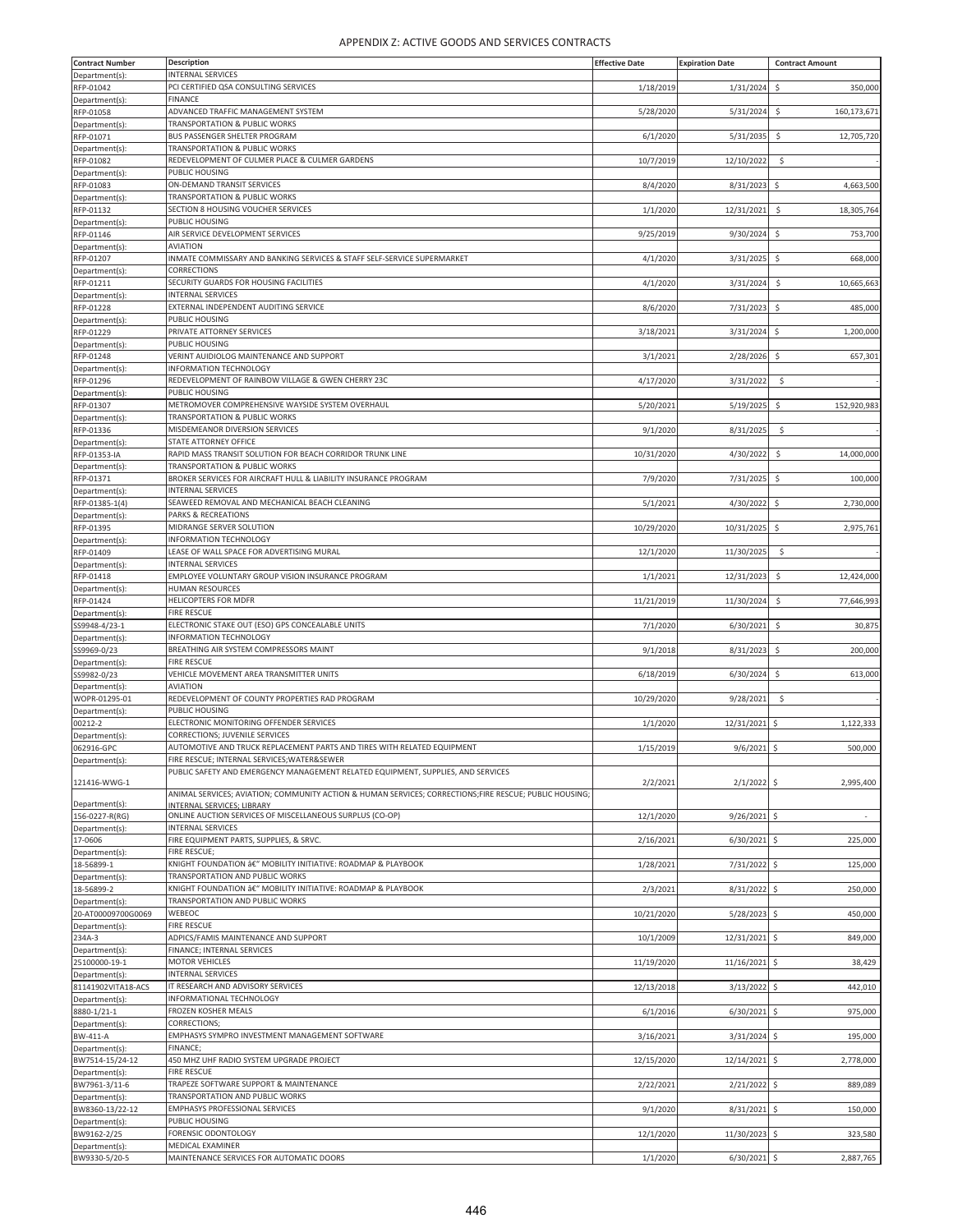| <b>Contract Number</b>              | Description                                                                                                                                                                                           | <b>Effective Date</b> | <b>Expiration Date</b> | <b>Contract Amount</b>                          |
|-------------------------------------|-------------------------------------------------------------------------------------------------------------------------------------------------------------------------------------------------------|-----------------------|------------------------|-------------------------------------------------|
| Department(s):                      | <b>AVIATION</b><br>MDPD PCB AIM MANAGEMENT SOFTWARE                                                                                                                                                   |                       |                        |                                                 |
| BW9645-8/22-8<br>Department(s):     | <b>INFORMATIONAL TECHNOLOGY</b>                                                                                                                                                                       | 3/1/202               | 2/28/2022              | S.<br>15,636                                    |
| BW9992-2/22-1(2)                    | GROUP VIOLENCE INTERVENTION PROGRAM                                                                                                                                                                   | 5/1/2021              | 4/30/2022              | 100,000<br>$\ddot{\mathsf{S}}$                  |
| Department(s):                      | JUVENILE SERVICES                                                                                                                                                                                     |                       |                        |                                                 |
| CP-10133<br>Department(s):          | UPGRADES TO MDC COURTHOUSE FIRE ALARM<br><b>INTERNAL SERVICES</b>                                                                                                                                     | 5/10/2021             | 10/9/2021              | \$<br>9,932                                     |
| CP-10136                            | WASD HIALEAH PLANT MOTOR REPAIR                                                                                                                                                                       | 5/19/202              | 6/18/2021              | 28,900<br>S.                                    |
| Department(s):                      | WATER & SEWER                                                                                                                                                                                         |                       |                        |                                                 |
| E10022-0/20                         | <b>EMERGENCY LAUNDRY SERVICES</b><br>CORRECTIONS                                                                                                                                                      | 6/5/2019              | 5/4/2022               | $\ddot{\mathsf{S}}$<br>250,000                  |
| Department(s):<br>E-10048           | EMERGENCY JANITORIAL ISD DOWNTOWN                                                                                                                                                                     | 10/31/2019            | 6/30/2021              | 250,000<br>-S                                   |
| Department(s)                       | INTERNAL SERVICES                                                                                                                                                                                     |                       |                        |                                                 |
| EPPRFP-00364-3(3)                   | EVENT TICKETING SYSTEM AND SERVICES                                                                                                                                                                   | 5/1/2021              | 4/30/2022              | \$<br>16,000                                    |
| Department(s):<br>EPPRFP-00792-1(2) | <b>CULTURAL AFFAIRS</b><br>PHCD-RKH CONVENIENCE STORE                                                                                                                                                 | 11/1/2020             | 10/31/2022             | $\ddot{\mathsf{S}}$<br>$\overline{\phantom{a}}$ |
| Department(s):                      | PUBLIC HOUSING                                                                                                                                                                                        |                       |                        |                                                 |
| EPP-RFP-01273                       | GOLF PRO SERVICES AT PALMETTO GOLF CLUB                                                                                                                                                               | 2/7/2020              | 2/28/2025              | -S<br>$\overline{\phantom{a}}$                  |
| Department(s):<br>EPP-RFP-01274     | PARKS & RECREATIONS<br>GOLF PRO SERVICES AT COUNTRY CLUB OF GOLF COURSE                                                                                                                               | 2/20/2020             | $2/28/2025$ \$         | $\sim$                                          |
| Department(s):                      | PARKS & RECREATIONS                                                                                                                                                                                   |                       |                        |                                                 |
| EPPRFP-01463                        | CONSULTANT-RECYCLING STUDY MIAMI-DADE COUNTY DSWM                                                                                                                                                     | 8/12/2020             | 8/31/2021              | \$<br>74,200                                    |
| Department(s):                      | SOLID WASTE                                                                                                                                                                                           |                       |                        |                                                 |
| EPPRFP-01613<br>Department(s):      | PSYCHOLOGICAL TESTING AND EVALUATION<br>CORRECTION; FIRE RESCUE; POLICE                                                                                                                               | 6/1/202               | 5/31/2024              | 910,800<br>-Ś                                   |
| EPP-RFP613-6(6)                     | <b>BALLOT ORDER TRACKING SYSTEM</b>                                                                                                                                                                   | 5/14/202              | 5/13/2023              | S.                                              |
| Department(s):                      | <b>INTERNAL SERVICES</b>                                                                                                                                                                              |                       |                        |                                                 |
| EPPRFQ-00608                        | MARKETING AND PUBLIC RELATIONS SERVICES<br><b>CULTURAL AFFAIRS</b>                                                                                                                                    | 2/1/2018              | 7/31/2021              | 1,000,000<br>-\$                                |
| Department(s):<br>FB-00300          | <b>BAILIFF UNIFORMS</b>                                                                                                                                                                               | 6/1/2016              | 8/31/2021              | -S<br>148,000                                   |
| Department(s)                       | ADMINISTRATIVE OFFICE OF THE COURTS                                                                                                                                                                   |                       |                        |                                                 |
| FB-00309                            | MOBILE CARWASH SERVICES                                                                                                                                                                               | 1/15/2016             | 6/30/2021              | 320,880<br>-\$                                  |
|                                     | AVIATION; CLERK OF COURTS; CORRECTIONS;INTERNAL SERVICES; JUVENILE SERVICES;LIBRARY; TRANSPORTATION &<br>PUBLIC WORKS; POLICE; REGULATORY & ECONOMIC RESOURCES; PARKS AND RECREATIONS; SEAPORT; SOLID |                       |                        |                                                 |
| Department(s):                      | WASTF:WATFR&SFWFR                                                                                                                                                                                     |                       |                        |                                                 |
| FB-00312-3(3)<br>Department(s)      | CONTRACT HEALTH PROFESSIONALS<br>COMMUNITY ACTION & HUMAN SERV.; PUBLIC HOUSING                                                                                                                       | 6/1/2020              | 8/31/2021              | -\$<br>2,063,000                                |
| FB-00316                            | WIPING CLOTHS AND WIPERS                                                                                                                                                                              | 5/1/2016              | 7/31/2021              | $\ddot{\mathsf{S}}$<br>489,800                  |
|                                     | PUBLIC HOUSING; INTERNAL SERVICES; TRANSPORTATION & PUBLIC WORKS; PARKS & RECREATION; SEAPORT; SOLID                                                                                                  |                       |                        |                                                 |
| Department(s):<br>FB-01604          | WASTE: WATER & SEWER<br><b>SCREEN PRINT APPAREL</b>                                                                                                                                                   | 6/1/2021              | $5/31/2024$ \$         | 974,493                                         |
|                                     | COMMUNITY ACTION & HUMAN SERV.; COMMNUICATIONS; PUBLIC HOUSING; TRANSPORTATION & PUBLIC WORKS;                                                                                                        |                       |                        |                                                 |
| Department(s):                      | POLICE; PARKS & RECREATIONS; REGULATORY &ECONOMIC RESOURCES; SEAPORT; SOLID WASTE; WATER & SEWER                                                                                                      |                       |                        |                                                 |
| RFP-01487                           | PROPERTY INSURANCE PROGRAM BROKER SERVICES PROGRAM                                                                                                                                                    | 11/4/2020             | 11/30/2025 \$          | 2,350,000                                       |
| Department(s):                      | <b>INTERNAL SERVICES</b>                                                                                                                                                                              |                       |                        |                                                 |
| RFP-01488<br>Department(s):         | DISASTER COST RECOVERY SERVICES<br>COMMUNITY ACTION & HUMAN SERVICES; FIRE RESCUE; PUBLIC HOUSING                                                                                                     | 9/23/2020             | 9/30/2025              | S.<br>450,000                                   |
| RFP-01535                           | COMMISSION REDISTRICTING CONSULTING SERVICES                                                                                                                                                          | 4/13/2021             | 4/12/2022              | 124,750<br>-\$                                  |
| Department(s):                      | REGULATARY & ECONOMIC RESOURCES                                                                                                                                                                       |                       |                        |                                                 |
| RFP-01651                           | MEDICARE MANAGED CARE CONSULTING SERVICES<br><b>FIRE RESCUE</b>                                                                                                                                       | 4/1/202               | $3/31/2026$ \$         | 999,995                                         |
| Department(s)<br>RFP14-06-1         | AUTOMATED FARE COLLECTION SYSTEM                                                                                                                                                                      | 12/1/2017             | 11/30/2021             | 48,410<br>-\$                                   |
| Department(s):                      | TRANSPORTATION AND PUBLIC WORKS                                                                                                                                                                       |                       |                        |                                                 |
| RFP2000001701                       | TECHNOLOGY PRODUCTS, SERVICES, SOLUTIONS, AND RELATED PRODUCTS AND SERVICES                                                                                                                           | 4/18/2017             | 4/30/2023              | 19,400,000                                      |
| Department(s):<br>RFP643-3(5)       | INFORMATIONAL TECHNOLOGY<br>INTEGRATED LIBRARY SYSTEM                                                                                                                                                 | 7/16/2020             | 7/15/2023 \$           | 1,226,144                                       |
| Department(s):                      | LIBRARY                                                                                                                                                                                               |                       |                        |                                                 |
| RFP766-4(4)                         | ENERGY UTILITY BILLING MANAGEMENT SYSTEM                                                                                                                                                              | 11/1/2020             | 10/31/2022             | 197,852<br>\$                                   |
| Department(s)<br><b>RFP797</b>      | <b>INTERNAL SERVICES</b><br>MINI SOCCER COMPLEXES                                                                                                                                                     | 12/15/2012            | 12/31/2022             | S.<br>$\sim$                                    |
| Department(s):                      | PARKS & RECREATIONS                                                                                                                                                                                   |                       |                        |                                                 |
| RFP816-2(2)                         | TITLE COMPANY SERVICES                                                                                                                                                                                | 6/1/2019              | 6/30/2021              | 900,000<br>$\ddot{\mathsf{S}}$                  |
| Department(s):                      | FINANCE; INTERNAL SERVICES; TRANSPORTATION & PUBLIC WORKS; REGULATORY & ECONOMIC RESOURCES                                                                                                            |                       |                        |                                                 |
| RFP821-1<br>Department(s):          | ACCTS PAYABLE PAYMENT AND DEBIT CARD PROGRAMS<br><b>FINANCE</b>                                                                                                                                       | 12/1/2020             | 11/30/2023             | S.                                              |
| RFP83116                            | MULTI-FUNCTION COPIERS, PRINTERS AND EQUIPMENT                                                                                                                                                        | 4/19/2017             | 10/19/2021 \$          | 348,234                                         |
| Department(s)                       | WATER & SEWER                                                                                                                                                                                         |                       |                        |                                                 |
| RFP849-3(3)<br>Department(s):       | METER READING SOLUTION<br>WATER & SEWER                                                                                                                                                               | 10/31/2020            | 10/30/2022             | \$<br>83,482                                    |
| RFP865-1(2)                         | PAY-ON-FOOT PARKING MANAGEMENT SOLUTION                                                                                                                                                               | 1/1/2021              | 12/31/2025             | -\$<br>157,500                                  |
| Department(s):                      | <b>INTERNAL SERVICES</b>                                                                                                                                                                              |                       |                        |                                                 |
| RFP899-1(2)                         | IP ALERTING SYSTEM<br><b>FIRE RESCUE</b>                                                                                                                                                              | 12/26/2020            | 12/25/2025             | $\ddot{\mathsf{S}}$<br>3,050,125                |
| Department(s):<br>RFQ-00495-1(2)    | FINANCIAL CONSULTING SERVICES FOR OCITT                                                                                                                                                               | 8/1/2020              | 7/31/2021 \$           | 250,000                                         |
| Department(s):                      | OFFICE OF CITIZEN INDEPENDENT TRANSPORTATION TRUST                                                                                                                                                    |                       |                        |                                                 |
| RFQ-00600-3(3)                      | GOVERNMENTAL REPRESENTATION AND CONSULTING SERVICES IN TALLAHASSEE, FL                                                                                                                                | 1/1/2021              | 12/31/2021             | S.<br>436,000                                   |
| Department(s):<br>RFQ-01113         | OFFICE OF MANAGEMENT & BUDGET<br>LEASE/OPERATION OF RESTAURANT AT THE JOSEPH CALEB CENTER                                                                                                             | 3/1/2020              | 8/31/2030 \$           | $\overline{\phantom{a}}$                        |
| Department(s):                      | <b>INTERNAL SERVICES</b>                                                                                                                                                                              |                       |                        |                                                 |
| RFQ-01244                           | P3 AND INFRASTRUCTURE ADVISORY SERVICES POOL                                                                                                                                                          | 9/1/2019              | 8/31/2024              | 1,000,000                                       |
| Department(s):                      | TRANSPORTATION & PUBLIC WORK                                                                                                                                                                          |                       |                        |                                                 |
| RFQ-01295<br>Department(s):         | REDEVELOPMENT OF COUNTY PROPERTIES UNDER THE RAD PROGRAM POOL<br>PUBLIC HOUSING                                                                                                                       | 5/1/2020              | $4/30/2025$ \$         | $\sim$                                          |
| RFQ-01387-1(2)                      | TPO STATE LEGISLATIVE ADVOCACY SERVICES                                                                                                                                                               | 1/11/2021             | 1/10/2022              | S.<br>75,000                                    |
| Department(s):                      | METROPOLITAN PLANNING ORGANIZATION                                                                                                                                                                    |                       |                        |                                                 |
| RFQ-01387-B-1(2)<br>Department(s):  | TPO STATE LEGISLATIVE ADVOCACY SERVICES<br>METROPOLITAN PLANNING ORGANIZATION                                                                                                                         | 1/11/2021             | 1/10/2022              | 75,000<br>-\$                                   |
| RFQ-01388-1(2)                      | TPO FEDERAL LEGISLATIVE ADVOCACY SERVICES                                                                                                                                                             | 1/14/2021             | 1/13/2022              | 75,000                                          |
| Department(s):                      | METROPOLITAN PLANNING ORGANIZATION                                                                                                                                                                    |                       |                        |                                                 |
| <b>RFQ685</b>                       | GOVERNMENTAL REP/CONSULTING SVCS IN WASHINGTON                                                                                                                                                        | 3/1/2011              | $6/30/2021$ \$         | 720,000                                         |